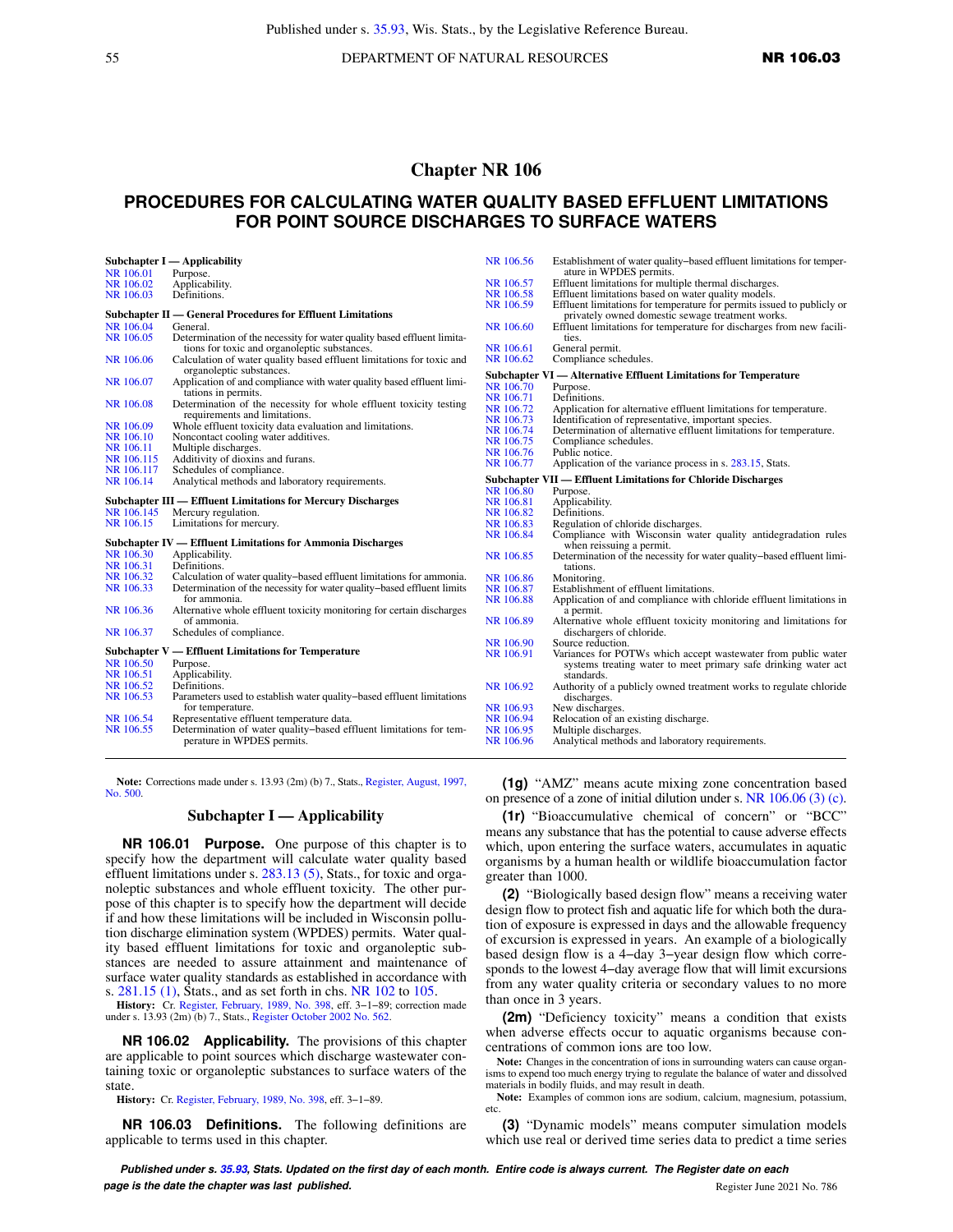of observed or derived receiving water concentrations. Methods include continuous simulation, Monte Carlo simulations, or other similar statistical or deterministic techniques.

**(4)** "EC50" means the point estimate of the concentration of a toxic substance, wastewater effluent or other aqueous mixture which causes an adverse effect including mortality to 50% of the exposed organisms in a given time period, when compared to an appropriate control.

**(4g)** "Great Lakes" means the open Wisconsin waters of Lake Superior, Lake Michigan, Green Bay, and Chequamegon Bay, as well as adjoining open waters that exhibit characteristics of Lake Superior, Lake Michigan, Green Bay, and Chequamegon Bay, or in other ways are determined by the department to be equivalent to these waters.

**(4r)** "Great Lakes system" means all the surface waters within the drainage basin of the Great Lakes.

**(5)** "IC25" means the point estimate of the concentration of a toxic substance, wastewater effluent or other aqueous mixture that would cause a 25% reduction in a nonlethal biological measurement, such as reproduction or growth, of the exposed test organisms in a given time period.

**(5m)** "IC50" means the point estimate of the concentration of a toxic substance, wastewater effluent or other aqueous mixture that would cause a 50% reduction in a nonlethal biological measurement, such as reproduction or growth, of the exposed test organisms in a given time period.

**(6)** "IWC" or "Instream waste concentration" means an estimate of the proportion of effluent to total volume of water (receiving water + effluent). The IWC is calculated according to the following equation:

$$
IWC (as %) = 100 x \frac{Q_e}{(1 - f) Q_e + Q_s}
$$

where:

 $Q_e$  = effluent flow

 $f =$  fraction of the  $Q_e$  withdrawn from the receiving water

 $Q_s$  = receiving water flow (in most cases  $\frac{1}{4}$  of a low flow value, such as the  $Q_{7,10}$  is used in order to allow a free zone of passage for aquatic organisms).

**(7)** "LC<sub>50</sub>" means the point estimate of the concentration of a toxic substance, wastewater effluent or other aqueous mixture which is lethal to 50% of the exposed organisms in a given time period, when compared to an appropriate control.

**(8)** "Limit of detection" or "LOD" means the lowest concentration level that can be determined to be significantly different from a blank for that analytical test method and sample matrix.

**(9)** "Limit of quantitation" or "LOQ" means the concentration of an analyte at which one can state with a degree of confidence for that analytical test method and sample matrix that an analyte is present at a specific concentration on the sample tested.

**(11m)** "Same waterbody" means hydrologically connected waters of the State with similar water quality characteristics in which a pollutant can travel between in a reasonable period of time without significantly changing chemically or physically. Hydrological connections can include surface and groundwater connections.

**(12)** "Toxicity test" means a test which determines the toxicity of a chemical substance, wastewater effluent or other aqueous mixture using living organisms. A toxicity test measures the degree of response of exposed test organisms to a chemical substance, wastewater effluent or other aqueous mixture.

**(13)** "TUa" or "toxic unit acute" means a value that is equal to 100 divided by the LC50 except as provided in s. [NR 106.08 \(6\)](https://docs.legis.wisconsin.gov/document/administrativecode/NR%20106.08(6)(d)) [\(d\)](https://docs.legis.wisconsin.gov/document/administrativecode/NR%20106.08(6)(d)).

**(13m)** "TUc" or "toxic unit chronic" means a value that is equal to 100 divided by the IC25 or the IC50 except as provided in s. [NR 106.08 \(6\) \(d\).](https://docs.legis.wisconsin.gov/document/administrativecode/NR%20106.08(6)(d))

**(14)** "Whole effluent toxicity" or "WET" means the aggregate toxic effect of an effluent as measured directly by a toxicity test.

**History:** Cr. [Register, February, 1989, No. 398,](https://docs.legis.wisconsin.gov/document/register/398/B/toc) eff. 3–1–89; r. (7), renum. (1) to (6), (8) and (9) to be (4), (7) to (9), (12) and (14) and am. (2), (4), (7) and (12), cr. (1), (5), (6), (6), (0), (12) and (13), Regist (1g), (2m), (5m), r. (10), (11), am. (13), cr. (13m), am. (14) [Register August 2016 No.](https://docs.legis.wisconsin.gov/document/register/728/B/toc) [728,](https://docs.legis.wisconsin.gov/document/register/728/B/toc) eff. 9−1−16.

## **Subchapter II — General Procedures for Effluent Limitations**

**NR 106.04 General. (1)** The department shall establish water quality−based effluent limitations whenever categorical effluent limits required under s. [283.13](https://docs.legis.wisconsin.gov/document/statutes/283.13), Stats., are less stringent than necessary to achieve applicable water quality standards specified in chs. [NR 102](https://docs.legis.wisconsin.gov/document/administrativecode/ch.%20NR%20102) to [105.](https://docs.legis.wisconsin.gov/document/administrativecode/ch.%20NR%20105) Water quality−based effluent limitations for a point source shall be specified in the permit for that point source.

**(2)** In no case may the water quality based effluent limitations be less stringent than applicable categorical effluent limitations.

**(3)** The department shall establish limitations for toxic and organoleptic substances if any of the conditions specified in s. [NR](https://docs.legis.wisconsin.gov/document/administrativecode/NR%20106.05) [106.05](https://docs.legis.wisconsin.gov/document/administrativecode/NR%20106.05) are met. Limitations shall be established according to the methods provided in s. [NR 106.06](https://docs.legis.wisconsin.gov/document/administrativecode/NR%20106.06) and included in WPDES permits according to the conditions provided in s. [NR 106.07](https://docs.legis.wisconsin.gov/document/administrativecode/NR%20106.07). The department shall establish limitations for whole effluent toxicity if any of the conditions specified in s. [NR 106.08](https://docs.legis.wisconsin.gov/document/administrativecode/NR%20106.08) are met. Whole effluent limitations shall be established and included in WPDES permits according to the methods provided in ss. [NR 106.08](https://docs.legis.wisconsin.gov/document/administrativecode/NR%20106.08) and [106.09](https://docs.legis.wisconsin.gov/document/administrativecode/NR%20106.09).

**(3m)** In lieu of imposing limitations at the point of discharge when imposition of limitations at the point source discharge location is impracticable or infeasible, the department may impose water quality−based effluent limitations on an internal waste stream before that waste stream mixes with other waste streams or cooling water streams. Monitoring requirements as specified in s. [NR 106.07 \(1\)](https://docs.legis.wisconsin.gov/document/administrativecode/NR%20106.07(1)) shall also be applied to the internal waste streams in these instances.

**(4)** Water quality based effluent limitations or monitoring requirements for toxic or organoleptic substances or whole effluent toxicity may be removed from a permit, subject to public notice and opportunity for hearing under ch. [NR 203,](https://docs.legis.wisconsin.gov/document/administrativecode/ch.%20NR%20203) if the limitation is determined to be unnecessary based on the procedures presented in this chapter or based on other information available to the department.

**(5)** For purposes of this chapter, a cost−effective pollutant minimization program is an activity which has as its goal the reduction of all potential sources of the pollutant for the purpose of maintaining the effluent at or below the water quality based effluent limitation. The pollutant minimization programs specified in ss. [NR 106.05 \(8\)](https://docs.legis.wisconsin.gov/document/administrativecode/NR%20106.05(8)), [106.06 \(6\) \(d\)](https://docs.legis.wisconsin.gov/document/administrativecode/NR%20106.06(6)(d)), [106.07 \(6\) \(f\)](https://docs.legis.wisconsin.gov/document/administrativecode/NR%20106.07(6)(f)) and [106.145 \(7\)](https://docs.legis.wisconsin.gov/document/administrativecode/NR%20106.145(7)) shall include investigation of treatment technologies and efficiencies, process changes, wastewater reuse or other pollution prevention techniques that are appropriate for that facility, taking account of the permittee's overall treatment strategies, facilities plans and operational circumstances. Past documented pollution prevention or treatment efforts may be used to satisfy all or part of a pollution minimization program requirement. The permittee shall submit to the department an annual status report on the progress of a pollutant minimization program.

**History:** Cr. [Register, February, 1989, No. 398,](https://docs.legis.wisconsin.gov/document/register/398/B/toc) eff. 3–1–89; am. (3), cr. (5), Regis[ter, August, 1997, No. 500,](https://docs.legis.wisconsin.gov/document/register/500/B/toc) eff. 9–1–97; CR 02–019: am. (5) [Register October 2002](https://docs.legis.wisconsin.gov/document/register/562/B/toc)<br>[No. 562,](https://docs.legis.wisconsin.gov/document/register/562/B/toc) eff. 11–1–02; CR 15–085: am. (1) (intro.), cr [No. 728,](https://docs.legis.wisconsin.gov/document/register/728/B/toc) eff. 9−1−16.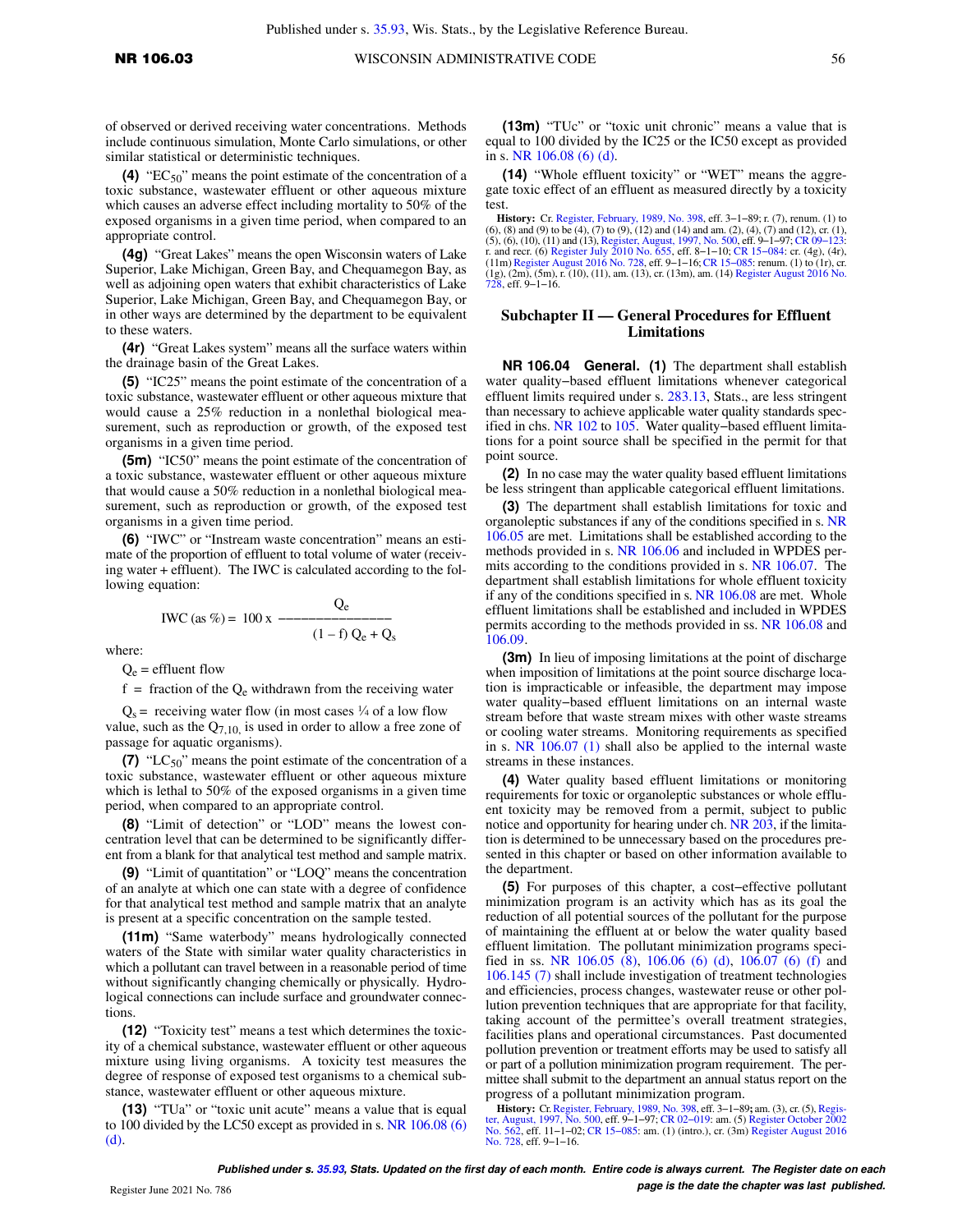**NR 106.05 Determination of the necessity for water quality based effluent limitations for toxic and organoleptic substances. (1)** (a) *General.* The department shall establish water quality based effluent limitations for point source dischargers whenever the discharges from those point sources contain(s) toxic or organoleptic substances at concentrations or loadings which do not, as determined by any method in this section, meet applicable water quality standards specified in chs. [NR](https://docs.legis.wisconsin.gov/document/administrativecode/ch.%20NR%20102) [102](https://docs.legis.wisconsin.gov/document/administrativecode/ch.%20NR%20102) to [105.](https://docs.legis.wisconsin.gov/document/administrativecode/ch.%20NR%20105)

(b) *Determining necessity for limitations based on secondary values.* The department may establish water quality based effluent limitations for point source discharges based on secondary values calculated according to ch. [NR 105](https://docs.legis.wisconsin.gov/document/administrativecode/ch.%20NR%20105). The department shall calculate secondary values and establish limitations for toxic and organoleptic substances in permits based on secondary values when, in the judgment of the department, one or more of the following factors support the necessity for the values, in conjunction with the procedures in subs.  $(2)$  to  $(8)$ .

1. Whole effluent toxicity or other biomonitoring or bioassay test results indicate toxicity to test or other species.

2. The use designation of the receiving water is or may be impaired.

3. There is other information that the industrial category or subcategory of the point source or the industrial or other sources discharging to a publicly owned treatment works discharges the substance.

4. The substance in the wastewater will not be adequately removed or reduced by the type of wastewater treatment provided.

5. The ecological or environmental risk from the substance may be significant when discharged to surface waters.

6. Other relevant factors which may cause an adverse effect on surface waters as specified in s. [NR 105.04 \(1\).](https://docs.legis.wisconsin.gov/document/administrativecode/NR%20105.04(1))

(c) If the department determines that a limitation based on an aquatic life acute or chronic secondary value should be established in a permit according to the provisions in this section, a permittee may request an alternative WET limit in accordance with s. [NR 106.07 \(7\)](https://docs.legis.wisconsin.gov/document/administrativecode/NR%20106.07(7)).

Note: A toxic or organoleptic substance includes, but is not limited to, those substances in Table 6 of [40 CFR part 132.](https://docs.legis.wisconsin.gov/document/cfr/40%20CFR%20132)

**(2)** When considering the necessity for water quality based effluent limitations, the department shall consider in−stream biosurvey data and data from ambient toxicity analyses whenever such data are available.

**(3)** If representative discharge data are available for a toxic or organoleptic substance being discharged from a point source, limitations shall be established in accordance with any one of the following conditions:

(a) The discharge concentration of the substance for any day exceeds the limit of detection and exceeds the limitations based on either the acute toxicity criterion or secondary acute value for the substance as determined in s. [NR 106.06 \(3\)](https://docs.legis.wisconsin.gov/document/administrativecode/NR%20106.06(3)) where appropriate,

(b) The arithmetic average discharge concentration of the substance for any 4 consecutive days calculated as described in sub. [\(7\)](https://docs.legis.wisconsin.gov/document/administrativecode/NR%20106.05(7)) exceeds the limit of detection and exceeds the limitations based on either the chronic toxicity criterion or secondary chronic value for the substance as determined in s. [NR 106.06 \(4\).](https://docs.legis.wisconsin.gov/document/administrativecode/NR%20106.06(4))

(c) The arithmetic average discharge concentration of the substance for any 30 consecutive days calculated as described in sub. [\(7\)](https://docs.legis.wisconsin.gov/document/administrativecode/NR%20106.05(7)) exceeds the limit of detection and exceeds any limitation based on the wildlife, human threshold, or human cancer criteria or secondary values, or taste and odor criteria for the substance as determined in s. [NR 106.06 \(4\).](https://docs.legis.wisconsin.gov/document/administrativecode/NR%20106.06(4))

**(4)** If at least 11 daily discharge concentrations of the substance are greater than the limit of detection and the requirements of sub.  $(3)$  do not result in the need for an effluent limitation, water quality based effluent limitations are necessary for a substance in a point source discharge if the upper 99th percentile of available

discharge concentrations as calculated in sub. [\(5\)](https://docs.legis.wisconsin.gov/document/administrativecode/NR%20106.05(5)) meets any of the conditions specified in pars. [\(a\)](https://docs.legis.wisconsin.gov/document/administrativecode/NR%20106.05(4)(a)) to [\(c\).](https://docs.legis.wisconsin.gov/document/administrativecode/NR%20106.05(4)(c))

(a) The upper 99th percentile of daily discharge concentrations of the substance exceeds the limitation based on either the acute toxicity criterion or the secondary acute value for the substance as determined in s. [NR 106.06 \(3\).](https://docs.legis.wisconsin.gov/document/administrativecode/NR%20106.06(3))

(b) The upper 99th percentile of 4−day average discharge concentration of the substance exceeds the limitation based on either the chronic toxicity criterion or the secondary chronic value for the substance as determined in s. [NR 106.06 \(4\),](https://docs.legis.wisconsin.gov/document/administrativecode/NR%20106.06(4)) or

(c) The upper 99th percentile of 30−day average discharge concentration of the substance exceeds any limitation based on the wildlife, human threshold, or human cancer criteria or secondary value, or taste and odor criteria for the substance as determined in s. [NR 106.06 \(4\).](https://docs.legis.wisconsin.gov/document/administrativecode/NR%20106.06(4))

**(5)** This subsection shall be used to calculate upper 99th percentile values unless a probability distribution other than log normal is determined to be more appropriate and alternate methods to calculate the upper 99th percentile are available.

(a) When available daily discharge concentrations of the substance are not serially correlated and at least 11 concentrations are greater than the limit of detection, the upper 99th percentile of the daily average, the 4−day average and the 30−day average discharge concentrations may be calculated as follows:

P<sub>99</sub>=  $\exp$  (mu<sub>dn</sub> + Z<sub>p</sub>sigma<sub>dn</sub>)

Where:

- P99 = Upper 99th percentile of n−day average discharge concentrations.
	- $d =$  Ratio of the number of daily discharge concentrations less than the limit of detection to the total number of discharge concentrations.
	- n = Number of discharge concentrations used to calculate an average over a specified monitoring period (n=1 for daily concentrations,4 for 4−day averages and 30 for 30−day averages).
- $exp =$  Base e (or approximately 2.718) raised to the power shown between the parentheses in the original equation.
- $Z_p$  =  $Z$  value corresponding to the upper p th percentile of the standard normal distribution.
- $P = (0.99-d^n)/(1-d^n).$
- $mu_{dn}$  =  $mu_{d} + [(sigma_{d})^2 (sigma_{d})^2]$  $_{\text{dn}}$ )<sup>2</sup>]/2+ln[(1-d)/(1-d<sup>n</sup>)] = estimated log mean of n−day average discharge concentrations greater than the limit of detection. (Note:  $mu_{dn}$  =  $mu_{d}$  if n  $= 1$ .
- $(\text{sigma}_{dn})^2$  = 2 = 1n [(1-d<sup>n</sup>) ([1+(s/m)<sup>2</sup>]/[n(1-d)]+ (n−1)/n)] = estimated log variance of n−day average discharge concentrations greater than the limit of detection. (Note:  $(\text{sigma}_{dh})^2 = (\text{sigma}_{d})^2$  if  $n = 1.$ 
	- $mu_d$  = 1n m 0.5 (sigma<sub>d</sub>)<sup>2</sup> = estimated log mean of discharge concentrations greater than the limit of detection.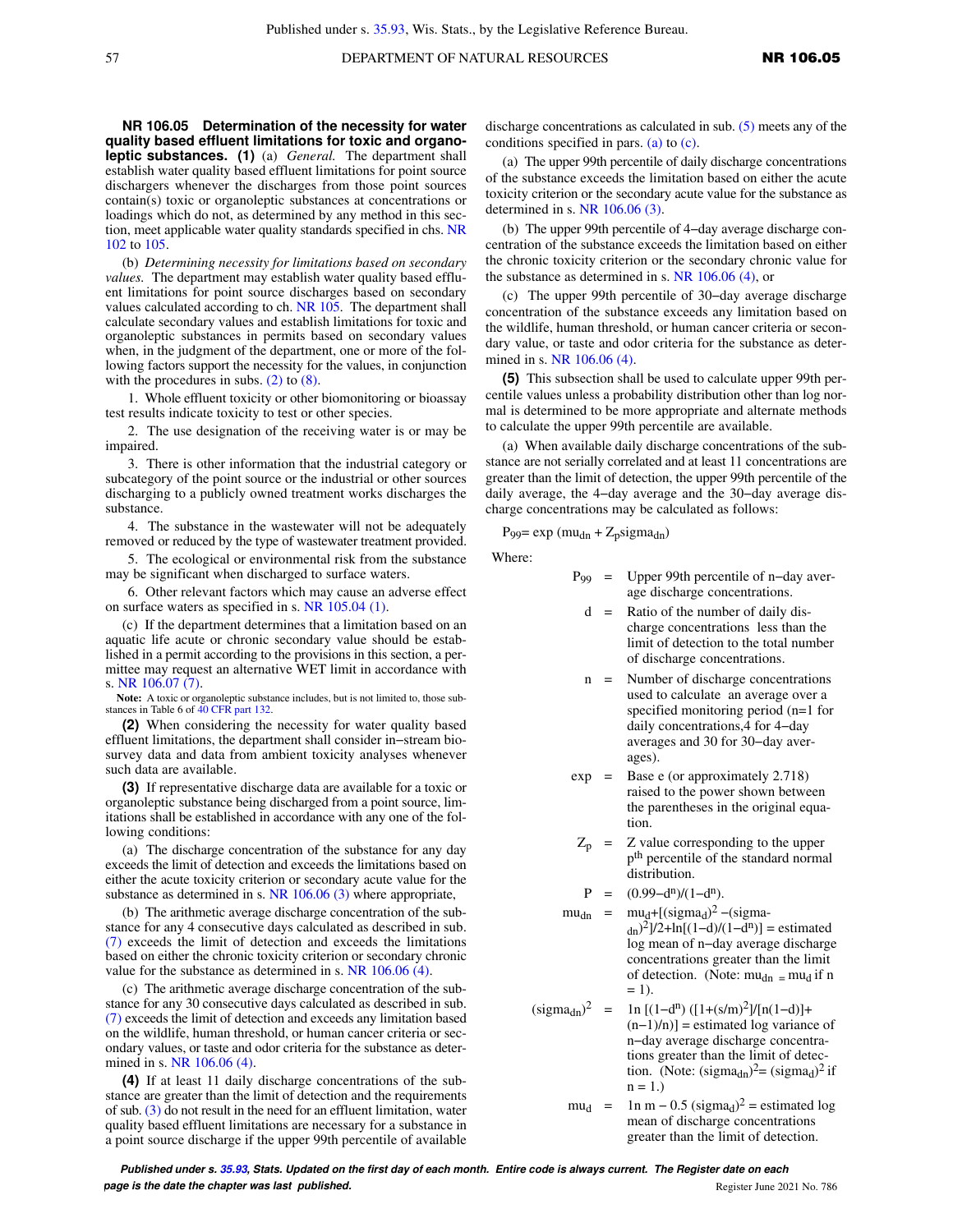- $(sigma<sub>d</sub>)<sup>2</sup>$  $^2$  = 1n [1 + (s/m)<sup>2</sup>] = estimated log from variance of discharge concentrations greater than the limit of detection.
	- 1n = Natural logarithm.
	- m = Mean of discharge concentrations greater than the limit of detection.
	- s = Standard deviation of discharge concentrations greater than the limit of detection.

(b) When the daily discharge concentrations of any substance are serially correlated, the serially correlated data may be adjusted using appropriate methods such as that presented in Appendix E of "Technical Support Document for Water Quality−based Toxics Control", U.S. environmental protection agency, March 1991 (EPA/505/2−90−001). The equation presented in par. [\(a\)](https://docs.legis.wisconsin.gov/document/administrativecode/NR%20106.05(5)(a)) may be used after adjustment of the serially correlated data.

**(6)** If less than 11 daily discharge concentrations of the substance are greater than the limit of detection, and the requirements in sub. [\(3\)](https://docs.legis.wisconsin.gov/document/administrativecode/NR%20106.05(3)) do not result in an effluent limitation, water quality based effluent limitations are necessary for a substance in a point source discharge if the arithmetic average of available discharge concentrations as calculated in sub. [\(7\)](https://docs.legis.wisconsin.gov/document/administrativecode/NR%20106.05(7)) exceeds any value determined in par.  $(a)$  or  $(b)$ :

(a) One fifth of the limitation based on the acute toxicity criterion or secondary acute value for the substance, as determined in s. [NR 106.06 \(3\)](https://docs.legis.wisconsin.gov/document/administrativecode/NR%20106.06(3)) where appropriate, or

(b) One fifth of any limitation based on chronic toxicity criteria or secondary chronic values or long−term impacts as determined in s. [NR 106.06 \(4\).](https://docs.legis.wisconsin.gov/document/administrativecode/NR%20106.06(4))

**(7)** The arithmetic average discharge concentration as used in subs.  $(3)$  and  $(6)$  shall be calculated using all available discharge data treated according to this subsection.

(a) If, in the judgment of the department, the analytical methods used to test for the substance represent acceptable methods, all values reported as less than the limit of detection shall be set equal to zero for calculation of the average concentration.

(b) If, in the judgment of the department, the analytical methods used to test for the substance do not represent the best acceptable methods, all values reported as less than the limit of detection shall be discarded from the data.

**(8)** If representative discharge data are not available for a substance, the department may include water quality−based effluent limitations in a permit if, in the judgment of the department, water quality standards will be exceeded if the discharge of the substance is not limited.

**(9)** Regardless of the results of the analysis conducted under this section, the department may, whenever determined necessary, require monitoring for any toxic or organoleptic substance.

**History:** Cr. [Register, February, 1989, No. 398,](https://docs.legis.wisconsin.gov/document/register/398/B/toc) eff. 3−1−89; renum. (1) to be (1) (a), cr. (1) (b) and (c), am. (3) (a) to (c), (4) (a) to (c), (5) (b), (6) (a) and (b) and (8), [Register, August, 1997, No. 500,](https://docs.legis.wisconsin.gov/document/register/500/B/toc) eff. 9–1–97; CR 03–050: am. (5) (a) Register Febru-<br>[ary 2004 No. 578](https://docs.legis.wisconsin.gov/document/register/578/B/toc), eff. 3–1–04; CR 09–123: am. (5) (a) [Register July 2010 No. 655](https://docs.legis.wisconsin.gov/document/register/655/B/toc),<br>eff. 8–1–10; CR 15–085: am. (1) (c), r. and recr. (8) R eff. 9−1−16.

**NR 106.06 Calculation of water quality based effluent limitations for toxic and organoleptic substances. (1)** BASIS FOR LIMITATIONS. (a) The department shall establish water quality based effluent limitations for point source dischargers whenever such limitations are necessary, as determined by any method in this section, to meet the applicable water quality standards, criteria and secondary values as determined in chs. [NR 102](https://docs.legis.wisconsin.gov/document/administrativecode/ch.%20NR%20102) to [105.](https://docs.legis.wisconsin.gov/document/administrativecode/ch.%20NR%20105)

(b) 1. Water quality based effluent limitations for toxic and organoleptic substances shall be determined to attain and maintain water quality standards and criteria or secondary values, specified in or determined according to procedures in ch. [NR 105,](https://docs.legis.wisconsin.gov/document/administrativecode/ch.%20NR%20105) at the point of discharge. Effluent limitations shall be established to protect downstream waters whenever the department has information to make the determinations.

2. For discharges to Green Bay that are north of  $44^{\circ}$  32' 30" north latitude, the cold water community criteria shall apply in effluent limit calculations. For discharges to Green Bay that are south of 44° 32' 30" north latitude, effluent limitations shall be established in accordance with subd. [1.](https://docs.legis.wisconsin.gov/document/administrativecode/NR%20106.06(1)(b)1.)

**(2)** LIMITATIONS FOR BIOACCUMULATIVE CHEMICALS OF CON-CERN (BCCS). (am) In this subsection, the following definitions apply:

1. "New discharge" means any discharge from a point source that first received WPDES permit coverage from the department after November 6, 2000. "New discharge" does not include a discharge from a publicly owned treatment works if the discharge from the treatment works is caused by a project that is correcting or preventing a public health problem.

2. "Existing discharge" means any discharge from a point source that currently has a WPDES permit and that has continually had WPDES permit coverage since November 6, 2000 or earlier. "Existing discharge" includes a discharge from a publicly owned treatment works that becomes permitted after November 6, 2000 if the discharge from the treatment works is caused by a project that is correcting or preventing a public health problem.

3. "Expanded portion of an existing discharge" means any increase in concentration, level, or loading of a BCC, which would exceed a limitation specified in a current WPDES permit, or which according to the procedures in s. [NR 106.05](https://docs.legis.wisconsin.gov/document/administrativecode/NR%20106.05), would result in the establishment of a new limitation in a reissued or modified WPDES permit. "Expanded portion of an existing discharge" does not include an expanded discharge from a publicly owned treatment works if the expanded discharge from the treatment works is caused by a project that is correcting or preventing a public health problem.

**Note:** An example of a project that is preventing or correcting a public health problem is a situation where a community with failing septic systems connects to a POTW, as defined in s. [NR 106.59,](https://docs.legis.wisconsin.gov/document/administrativecode/NR%20106.59) to avert a potential public health threat from the failing systems.

(bg) Notwithstanding any other provisions in chs. [NR 102](https://docs.legis.wisconsin.gov/document/administrativecode/ch.%20NR%20102) and [106,](https://docs.legis.wisconsin.gov/document/administrativecode/ch.%20NR%20106) mixing zones may not be used for effluent limitations for new discharges of BCCs or for the expanded portion of an existing discharge of BCCs into the Great Lakes system. Effluent limitations for new discharges of BCCs and for expanded portions of existing discharges shall equal the most stringent applicable water quality criterion or secondary value for the BCC. Effluent limitations for an expanded portion of an existing discharge of BCCs shall be determined by means of a mass balance where the limitation for the existing portion of a permitted discharge that meets the provi-sions of par. [\(br\) 1.](https://docs.legis.wisconsin.gov/document/administrativecode/NR%20106.06(2)(br)1.) or [2.](https://docs.legis.wisconsin.gov/document/administrativecode/NR%20106.06(2)(br)2.) shall be determined using the requirements of sub. [\(4\)](https://docs.legis.wisconsin.gov/document/administrativecode/NR%20106.06(4)) and the limitation for any expanded portion of the discharge may not exceed the most stringent criterion or value for that BCC.

(br) Effluent limitations for existing discharges of BCCs into the Great Lakes system may not include a mixing zone or exceed the most stringent applicable water quality criteria or secondary values for BCCs, except as provided under subd. [1.](https://docs.legis.wisconsin.gov/document/administrativecode/NR%20106.06(2)(br)1.) or [2.](https://docs.legis.wisconsin.gov/document/administrativecode/NR%20106.06(2)(br)2.)

1. Water conservation. A mixing zone may be granted and an effluent limitation may exceed the most stringent water quality criterion or secondary value for a discharged BCC if the permittee demonstrates in the permit application that failure to grant a mixing zone for the BCC would preclude water conservation measures that would lead to an overall load reduction of the BCC, even though a higher concentration of the BCC occurs in the effluent.

2. Technical and economic considerations. A mixing zone may be granted and an effluent limitation may exceed the most stringent water quality criterion or secondary value for the discharged BCC, if the permittee demonstrates and the department concurs that all the following conditions are met: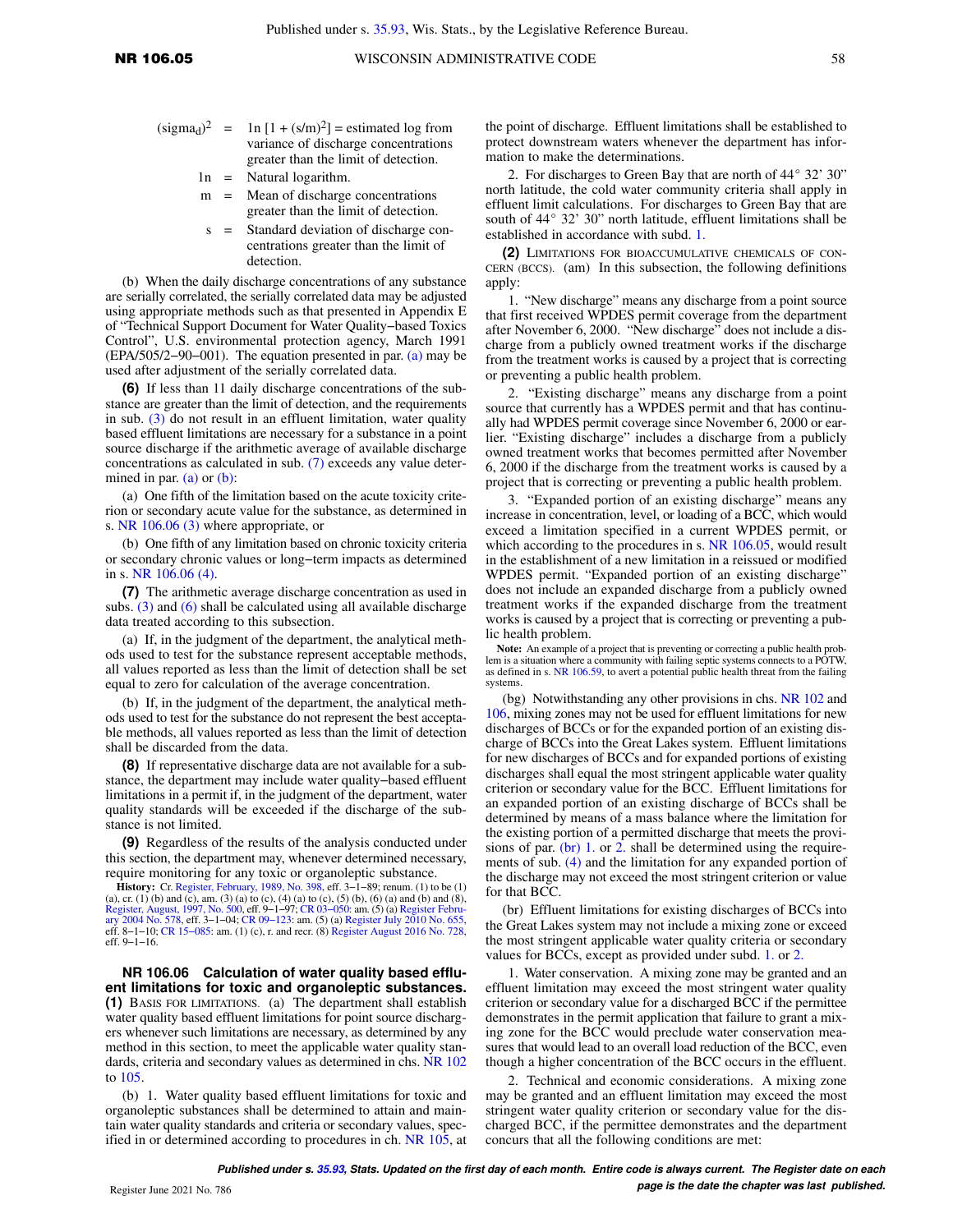a. For the BCC discharged, the permittee is in compliance with and will continue to comply with the WPDES permit requirements and this chapter.

b. The permittee has reduced and will continue to reduce loadings of the BCC for which a mixing zone is requested to the maximum extent possible, such that any additional controls or pollution prevention measures to reduce or ultimately eliminate the BCC discharged would result in unreasonable economic effects on the discharger or the affected community because the controls or measures are not feasible or cost−effective.

3. Approval Requirements. If the department approves a mixing zone for a BCC under this paragraph, the following requirements shall be met:

a. The approved mixing zone is no larger than necessary to account for the technical constraints and economic effects identified under subd. [2.](https://docs.legis.wisconsin.gov/document/administrativecode/NR%20106.06(2)(br)2.)

b. All water quality criteria or secondary values for the BCC shall be met at the edge of an approved mixing zone or be consistent with the applicable U.S. environmental protection agency (EPA) approved total maximum daily load (TMDL).

c. The permit shall contain a numeric effluent limitation for the BCC, determined using the requirements of sub. [\(4\)](https://docs.legis.wisconsin.gov/document/administrativecode/NR%20106.06(4)) and the limit shall not be less stringent than the limit that was effective on November 6, 2000.

d. The permit shall include requirements for an ambient water quality monitoring plan if the department determines these requirements are appropriate to ensure compliance with water quality criteria and consistency with any applicable TMDL.

e. The permit shall include requirements for an evaluation of alternative means for reducing the BCC from other sources in the watershed if the department determines these requirements are appropriate to ensure compliance with water quality criteria and consistency with any applicable TMDL.

f. Any mixing zone for a BCC approved by the department pursuant to this paragraph shall be limited to one permit term unless the permittee applies for a mixing zone approval at the next reissuance and the department approves the mixing zone in the subsequent permit applications in accordance with the requirements of this paragraph.

g. The corresponding permit fact sheet for an approved mixing zone shall specify the mixing provisions used in calculating the permit limits and shall identify each BCC for which a mixing zone is approved.

(c) Effluent limitations for discharges of BCCs into waters of the Great Lakes system as defined in s. [NR 102.12](https://docs.legis.wisconsin.gov/document/administrativecode/NR%20102.12) that are based on human health criteria or secondary values calculated according to procedures in ch. [NR 105](https://docs.legis.wisconsin.gov/document/administrativecode/ch.%20NR%20105), shall be also based on the most protective designated use: cold water, public water supply.

**(3)** LIMITATIONS BASED ON ACUTE TOXICITY. (a) The department shall establish water quality based effluent limitations to ensure that substances are not present in amounts which are acutely harmful to animals, plants or aquatic life in all surface waters including those portions of the mixing zone normally habitable by aquatic life and effluent channels as required by s. [NR](https://docs.legis.wisconsin.gov/document/administrativecode/NR%20102.04(1)) [102.04 \(1\).](https://docs.legis.wisconsin.gov/document/administrativecode/NR%20102.04(1))

(b) To assure compliance with par. [\(a\),](https://docs.legis.wisconsin.gov/document/administrativecode/NR%20106.06(3)(a)) the department shall calculate the water quality−based effluent limitation for a substance using the following procedures whenever the background concentration of the substance in the receiving water is less than the acute water quality criterion or secondary value:

1. A limitation shall be calculated using the following conservation of mass equation whenever sufficient site−specific data exist:

$$
Limitation = (WQC) (Qs + (1 - f)Qe) - (Qs - fQe) (Cs)
$$
  
Qe

Where:

- Limitation = Calculated limitation based on the acute toxicity criterion or secondary acute value (in units of mass per unit of volume).
	- WQC = The acute toxicity criterion appropriate for the receiving water as specified in chs. NR 102 to 105 or the secondary acute value determined according to ch. NR 105 or as referenced in sub. (1) (a)
		- $Q<sub>s</sub>$  = Receiving water design flow (in units of volume per unit time) under par. (bm)
		- $Q_e$  = Effluent flow (in units of volume per unit time) as specified in s. NR  $106.06(4)(d)$
		- $f =$  Fraction of the effluent flow that is withdrawn from the receiving water, and
		- $C_s$  = Background concentration of the substance (in units of mass per unit volume) as specified in s. NR 106.06 (4) (e).

2. A limitation shall be calculated equal to the final acute value or secondary value as determined in s. [NR 105.05](https://docs.legis.wisconsin.gov/document/administrativecode/NR%20105.05) for the respective fish and aquatic life subcategory for which the receiving water is classified.

3. The department shall use the more restrictive calculated effluent limitation derived in subds. [1.](https://docs.legis.wisconsin.gov/document/administrativecode/NR%20106.06(3)(b)1.) and [2.](https://docs.legis.wisconsin.gov/document/administrativecode/NR%20106.06(3)(b)2.) as the water quality− based effluent limitation. If the background concentration of the substance in the receiving water is greater than the acute water quality criterion or secondary value for the substance, then the procedure in sub. [\(6\)](https://docs.legis.wisconsin.gov/document/administrativecode/NR%20106.06(6)) shall be used to calculate the limitation.

(bm) The value of Qs of the receiving water for calculating effluent limitations in par. [\(a\)](https://docs.legis.wisconsin.gov/document/administrativecode/NR%20106.06(3)(a)) based upon the acute fish and aquatic life criteria or secondary values developed according to ch. [NR 105](https://docs.legis.wisconsin.gov/document/administrativecode/ch.%20NR%20105) shall be determined on a case−by−case basis. In no case may the Qs exceed the average minimum 1−day flow which occurs once in 10 years (1−day Q10) or if the 1−day Q10 flow data is not available, 80% of the average minimum 7−day flow that occurs once in 10 years (7−day Q10).

(c) Except as provided in sub. [\(2\),](https://docs.legis.wisconsin.gov/document/administrativecode/NR%20106.06(2)) water quality−based effluent limitations as derived in par. [\(b\)](https://docs.legis.wisconsin.gov/document/administrativecode/NR%20106.06(3)(b)) may exceed the final acute value or the secondary acute value within a zone of initial dilution provided that the acute toxicity criteria or secondary acute values are met within a short distance from the point of discharge. A zone of initial dilution shall only be approved if the discharger demonstrates to the department that mixing of the effluent with the receiving water in the zone of initial dilution is rapid and all the following conditions are met:

1. The discharge is not at the water surface or at the shoreline.

2. The discharge does not constitute a significant portion of the streamflow or otherwise dominate the receiving water.

3. The discharge velocity is not less than 3 meters per second (10 feet per second) unless an alternative discharge velocity, which similarly minimizes organism exposure time, is determined appropriate for the specific site.

4. The acute toxicity criteria or secondary acute values shall be met within 10% of the distance from the edge of the outfall structure to the edge of a mixing zone which may be determined in accordance with s. [NR 102.05 \(3\)](https://docs.legis.wisconsin.gov/document/administrativecode/NR%20102.05(3)).

5. The acute toxicity criteria or secondary acute values shall be met within a distance of 50 times the discharge length scale in any direction. The discharge length scale is defined as the square root of the cross−sectional area of any discharge outlet. If a multiport diffuser is used, the requirement in this subdivision shall be met for each port using the appropriate discharge length scale for that port.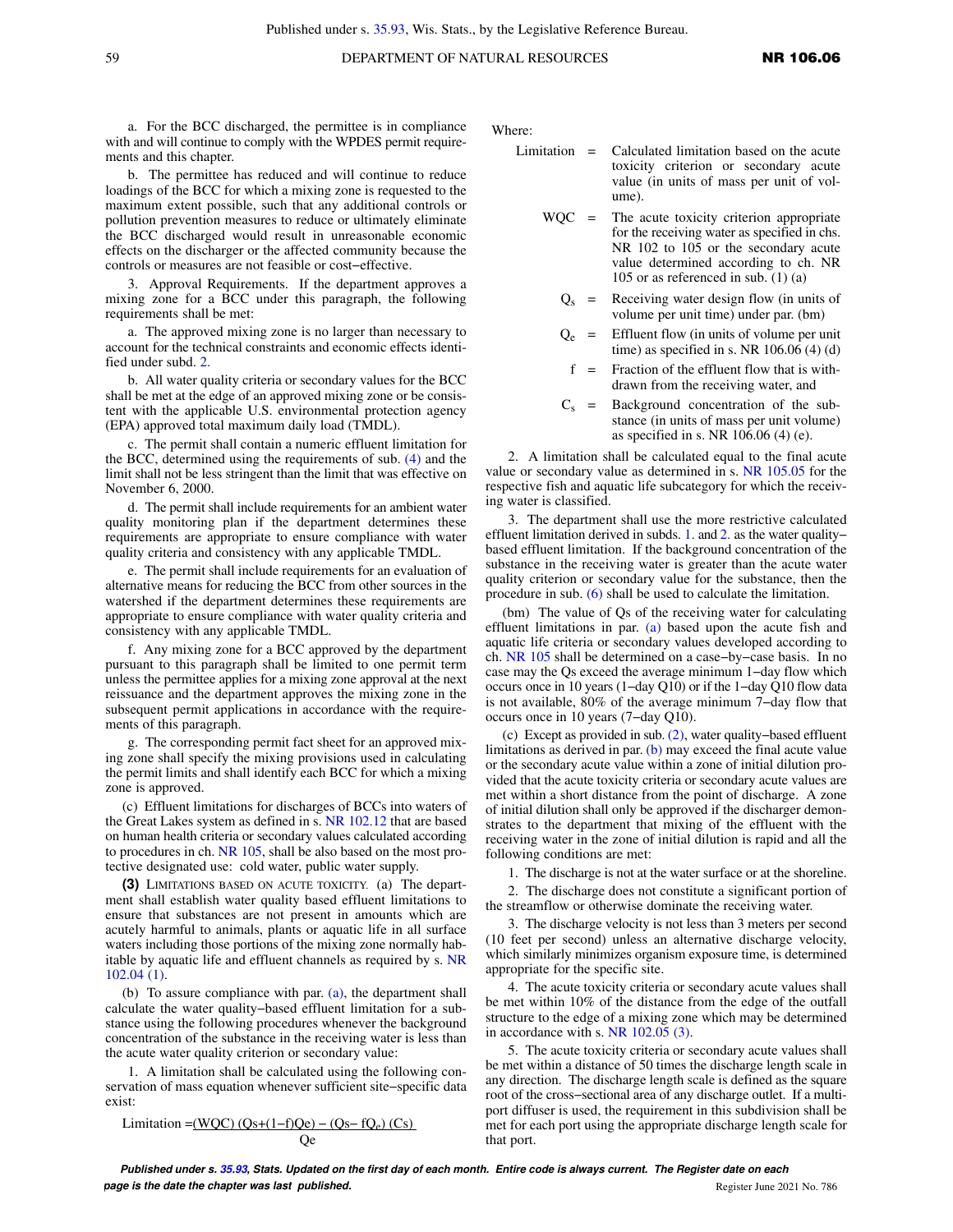6. The acute toxicity criteria or secondary acute values shall be met within a distance of 5 times the local water depth in any horizontal direction from any discharge outlet. The local water depth is defined as the natural water depth (existing prior to the installation of the discharge outlet) prevailing under the mixing zone design conditions for the site.

(d) For toxic substances with water quality criteria related to one or more other water quality parameters, effluent limitations shall be calculated using the effluent value for the water quality parameter. Water quality parameters include, but are not limited to, pH, temperature and hardness.

(e) The department shall use the methodology in s. [NR 106.07](https://docs.legis.wisconsin.gov/document/administrativecode/NR%20106.07(3)) [\(3\)](https://docs.legis.wisconsin.gov/document/administrativecode/NR%20106.07(3)) to [\(5\)](https://docs.legis.wisconsin.gov/document/administrativecode/NR%20106.07(5)) to express water quality−based effluent limitations derived in this subsection as permit effluent limitations.

**(4)** LIMITATIONS BASED ON CHRONIC TOXICITY OR LONG−TERM IMPACTS. (a) *Water quality criteria and secondary values.* The department shall calculate water quality based effluent limitations to ensure that the chronic toxicity criteria (CTC), the wildlife criteria (WC), the taste and odor criteria (TOC), the human threshold criteria (HTC), and human cancer criteria (HCC) appropriate for the receiving water as specified in chs. [NR 102](https://docs.legis.wisconsin.gov/document/administrativecode/ch.%20NR%20102) to [105](https://docs.legis.wisconsin.gov/document/administrativecode/ch.%20NR%20105) and the secondary chronic values determined according to ch. [NR 105](https://docs.legis.wisconsin.gov/document/administrativecode/ch.%20NR%20105) will be met after dilution with an appropriate allowable quantity of receiving water flow as specified in this subsection, subs. [\(5\)](https://docs.legis.wisconsin.gov/document/administrativecode/NR%20106.06(5)) to [\(11\)](https://docs.legis.wisconsin.gov/document/administrativecode/NR%20106.06(11)) and s. [NR 106.11](https://docs.legis.wisconsin.gov/document/administrativecode/NR%20106.11). The available dilution shall be determined according to par. [\(c\)](https://docs.legis.wisconsin.gov/document/administrativecode/NR%20106.06(4)(c)) unless the conditions specified in s. [NR](https://docs.legis.wisconsin.gov/document/administrativecode/NR%20102.05(3)) [102.05 \(3\)](https://docs.legis.wisconsin.gov/document/administrativecode/NR%20102.05(3)) or sub. [\(2\)](https://docs.legis.wisconsin.gov/document/administrativecode/NR%20106.06(2)) require less dilution or no dilution be allowed. Effluent limitations for substances for which criteria may be expressed as dissolved concentrations may be established according to sub. [\(7\).](https://docs.legis.wisconsin.gov/document/administrativecode/NR%20106.06(7))

(b) *Calculation of limits.* Water quality based effluent limitations to meet the requirements of this subsection shall be calculated using the procedure specified in subd. [1.](https://docs.legis.wisconsin.gov/document/administrativecode/NR%20106.06(4)(b)1.) or [2.,](https://docs.legis.wisconsin.gov/document/administrativecode/NR%20106.06(4)(b)2.) except as provided in sub.  $(2)$  or  $(6)$ .

1. For discharges of toxic or organoleptic substances to flowing receiving waters, the water quality based effluent limitation for a substance shall be calculated using the following conservation of mass equation whenever the background concentration is less than the water quality criterion or secondary value:

Limitation =(WQC) (Qs+(1−f)Qe) – (Qs– fQe) (Cs)

Qe

Where:

Limitation = Water quality based effluent limitation (in units of mass per unit of volume),

- $WOC =$  The water quality criterion or secondary value concentration (in units of mass per unit volume) as referenced in sub. (1) or par. (a)
	- $Q<sub>s</sub>$  = Receiving water design flow (in units of volume per unit time) as specified in par.  $(c)$
	- $Q_e$  = Effluent flow (in units of volume per unit time) as specified in par. (d)
	- f = Fraction of the effluent flow that is withdrawn from the receiving water, and
	- $C_s$  = Background concentration of the substance (in units of mass per unit volume) as specified in par. (e).

**Note:** In applying this equation, all units for the flow and concentration parameters respectively, shall be consistent.

2. For discharges of toxic or organoleptic substances to receiving waters which do not exhibit a unidirectional flow at the point of discharge, such as lakes or impoundments, the department may calculate, in the absence of specific data, water quality based effluent limitations using the following equation whenever the background concentration is less than the water quality criterion or secondary value:

Limitation =  $11 (WQC) - 10C<sub>s</sub>$ 

Where:

- Limitation = Water quality based effluent limitation (in units of mass per unit of volume)
	- WQC = The water quality criterion concentration or secondary value (in units of mass per unit volume) as referenced in sub.  $(1)$  or par. (a).
		- Cs = Background concentration of the substance (in units of mass per unit volume) as specified in par. (e).

On a case−by−case basis other dilutional factors may be used, but in no case may the dilution allowed exceed an area greater than the area where discharge induced mixing occurs. The discharge is also subject to the conditions specified in s. [NR 102.05 \(3\).](https://docs.legis.wisconsin.gov/document/administrativecode/NR%20102.05(3)) The discharger may be required to determine the size of the mixing zone using acceptable models or dye studies.

3. The limitation calculated in subd. [1.](https://docs.legis.wisconsin.gov/document/administrativecode/NR%20106.06(4)(b)1.) or [2.](https://docs.legis.wisconsin.gov/document/administrativecode/NR%20106.06(4)(b)2.) may be converted to a maximum load limitation by multiplying the calculated concentration limitation by the rate of effluent flow as determined in par. [\(d\)](https://docs.legis.wisconsin.gov/document/administrativecode/NR%20106.06(4)(d)) and appropriate conversion factors.

(c) *Receiving water design flow (Qs)*. The value of  $Q_s$  to be used in calculating the effluent limitation for discharges to flowing waters shall be determined as follows:

1. The department shall make reasonable efforts to determine the area of the zone of passage and the dilution characteristics of discharges.

2. The department may require that the discharger provide information on the discharge mixing and dilution characteristics of discharges.

3. The discharger shall be allowed to demonstrate, through appropriate and reasonable methods that an adequate zone of free passage exists in the cross−section of the receiving water or that dilution is accomplished rapidly such that the extent of the mixing zone is minimized. In complex situations, the department may require that the demonstration under this subdivision include water quality modeling or field dispersion studies.

4. Following the determinations under subds. [1.](https://docs.legis.wisconsin.gov/document/administrativecode/NR%20106.06(4)(c)1.) to [3.,](https://docs.legis.wisconsin.gov/document/administrativecode/NR%20106.06(4)(c)3.) the value of  $Q_s$  of the receiving water for calculating effluent limitations based upon the chronic toxicity criteria specified in s. [NR](https://docs.legis.wisconsin.gov/document/administrativecode/NR%20105.06) [105.06](https://docs.legis.wisconsin.gov/document/administrativecode/NR%20105.06) or secondary chronic values shall be determined on a case− by−case basis. In no case may Q<sub>s</sub> exceed the larger of the average minimum 7−day flow which occurs once in 10 years (7−day Q10) or, if sufficient information is available to calculate a biologically based receiving water design flow, the flow which prevents an excursion from the criterion or secondary value using a duration of 4 days and a frequency of less than once every 3 years (4−day, 3−year biological flow).

5. If the requirements of subds. [2.](https://docs.legis.wisconsin.gov/document/administrativecode/NR%20106.06(4)(c)2.) and [3.](https://docs.legis.wisconsin.gov/document/administrativecode/NR%20106.06(4)(c)3.) are not satisfied, the department shall notify the permittee and identify the deficiencies and allow additional time, if necessary, to complete the demonstration. If the demonstration cannot be completed satisfactorily, the value of  $Q_s$  of the receiving water for calculating effluent limitations based upon the chronic toxicity criteria specified in s. [NR](https://docs.legis.wisconsin.gov/document/administrativecode/NR%20105.06) [105.06](https://docs.legis.wisconsin.gov/document/administrativecode/NR%20105.06) or secondary chronic values shall equal 1/4 of the 7−day  $Q_{10}$  or  $\frac{1}{4}$  of the 4-day, 3 year biological flow. In no case may the value of Q<sub>s</sub>, of the receiving water, for calculating effluent limitations based upon the chronic toxicity criteria or secondary chronic values developed according to ch. [NR 105,](https://docs.legis.wisconsin.gov/document/administrativecode/ch.%20NR%20105) exceed 1/4 of the 7−day Q10 or 1/4 of the 4−day, 3−year biological flow if the department determines that the discharge has a potential to jeopardize the continued existence of any endangered or threatened species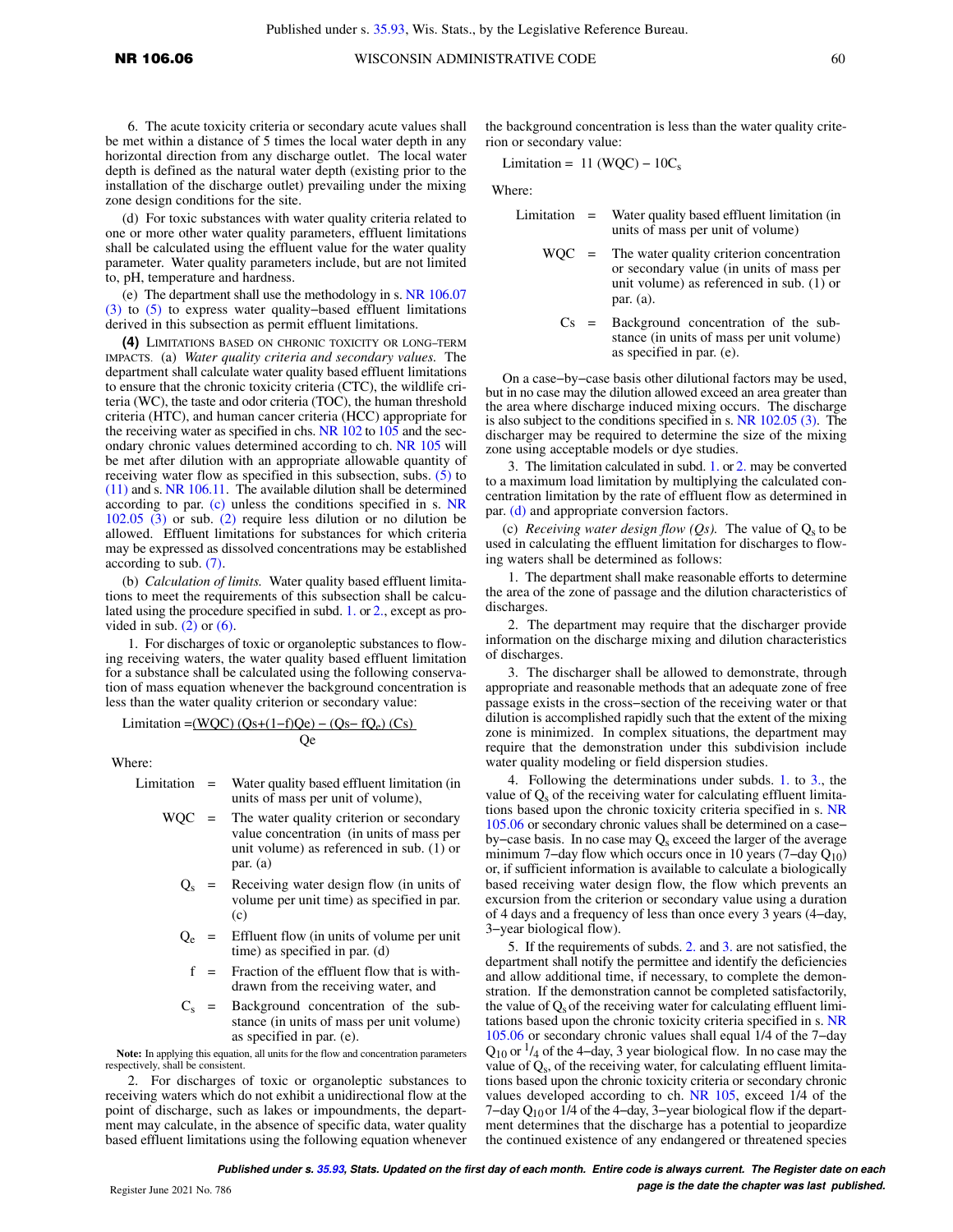listed under ch. [NR 27](https://docs.legis.wisconsin.gov/document/administrativecode/ch.%20NR%2027) and conforming to section 7 of the endangered species act, [16 USC 1536.](https://docs.legis.wisconsin.gov/document/usc/16%20USC%201536)

6.  $Q_s$  may be reduced from those values calculated in subds. [3.](https://docs.legis.wisconsin.gov/document/administrativecode/NR%20106.06(4)(c)3.) to [5.](https://docs.legis.wisconsin.gov/document/administrativecode/NR%20106.06(4)(c)5.) where natural receiving water flow is significantly altered by flow regulation.

7. Following the determinations under subds. [1.](https://docs.legis.wisconsin.gov/document/administrativecode/NR%20106.06(4)(c)1.) to [3.](https://docs.legis.wisconsin.gov/document/administrativecode/NR%20106.06(4)(c)3.), the value of  $Q_s$  of the receiving water for calculating effluent limitations based upon the wildlife criteria or secondary values developed according to ch. [NR 105](https://docs.legis.wisconsin.gov/document/administrativecode/ch.%20NR%20105) shall be determined on a case−by− case basis. In no case may the  $Q_s$  exceed the average minimum 90−day flow which occurs once in 10 years (90−day Q<sub>10</sub>) or if the 90–day  $Q_{10}$  flow is not available, the average minimum 30–day flow which occurs once in 5 years (30–day  $Q_5$ ) or 85% of the average minimum 7−day flow which occurs once in 2 years (7−day  $Q_2$ ).

8. If the requirements of subds. [2.](https://docs.legis.wisconsin.gov/document/administrativecode/NR%20106.06(4)(c)2.) and [3.](https://docs.legis.wisconsin.gov/document/administrativecode/NR%20106.06(4)(c)3.) are not satisfied, the department shall notify the permittee and identify the deficiencies and allow additional time, if necessary, to complete the demonstration. Except as provided in subd. [12.](https://docs.legis.wisconsin.gov/document/administrativecode/NR%20106.06(4)(c)12.), if the demonstration cannot be completed satisfactorily, the value of  $Q_s$  of the receiving water for calculating effluent limitations based upon the wildlife criteria specified in s. [NR 105.07](https://docs.legis.wisconsin.gov/document/administrativecode/NR%20105.07) shall equal ¼ of the 90–day  $Q_{10}$ or ¼ of the 30–day Q<sub>5</sub> or ¼ of 85% of the 7–day Q<sub>2</sub>. In no case may the value of  $Q_5$  of the receiving water, for calculating effluent limitations based upon the wildlife criteria or secondary values developed according to ch. [NR 105](https://docs.legis.wisconsin.gov/document/administrativecode/ch.%20NR%20105), exceed ¼ of the 90−day Q<sup>10</sup> or ¼ of the 30–day Q<sub>5</sub> or ¼ of 85% of the 7–day Q<sub>2</sub> if the department determines that the discharge has a potential to jeopardize the continued existence of any endangered or threatened species listed under ch. [NR 27](https://docs.legis.wisconsin.gov/document/administrativecode/ch.%20NR%2027) and conforming to section 7 of the endangered species act, [16 USC 1536.](https://docs.legis.wisconsin.gov/document/usc/16%20USC%201536)

9. Except as provided in subd. [12.](https://docs.legis.wisconsin.gov/document/administrativecode/NR%20106.06(4)(c)12.), following the determina-tions under subds. [1.](https://docs.legis.wisconsin.gov/document/administrativecode/NR%20106.06(4)(c)1.) to [3.](https://docs.legis.wisconsin.gov/document/administrativecode/NR%20106.06(4)(c)3.), the value of  $Q_s$  of the receiving water for calculating effluent limitations based upon the human cancer criteria, human threshold criteria or secondary values developed according to ch. [NR 105](https://docs.legis.wisconsin.gov/document/administrativecode/ch.%20NR%20105) shall be determined on a case−by−case basis. In no case may  $Q_s$  exceed the harmonic mean flow.

10. If the requirements of subds. [2.](https://docs.legis.wisconsin.gov/document/administrativecode/NR%20106.06(4)(c)2.) and [3.](https://docs.legis.wisconsin.gov/document/administrativecode/NR%20106.06(4)(c)3.) are not satisfied, the department shall notify the permittee and identify the deficiencies and allow additional time, if necessary, to complete the demonstration. Subject to subd. [12.](https://docs.legis.wisconsin.gov/document/administrativecode/NR%20106.06(4)(c)12.), if the demonstration cannot be completed satisfactorily, the value of  $Q_s$  of the receiving water for calculating effluent limitations based upon the human cancer criteria or secondary values or the human threshold criteria or secondary values specified in ch. [NR 105](https://docs.legis.wisconsin.gov/document/administrativecode/ch.%20NR%20105) shall equal  $\frac{1}{4}$  of the harmonic mean flow.

11. Except as provided in subd.  $12$ ., the value of  $Q_s$  shall equal the mean annual flow of the receiving water for calculating effluent limitations based upon the taste and odor criteria as specified in ch. [NR 102.](https://docs.legis.wisconsin.gov/document/administrativecode/ch.%20NR%20102)

12.  $Q_s$  may be reduced from those values calculated in subds. [9.,](https://docs.legis.wisconsin.gov/document/administrativecode/NR%20106.06(4)(c)9.) [10.](https://docs.legis.wisconsin.gov/document/administrativecode/NR%20106.06(4)(c)10.), and [11.](https://docs.legis.wisconsin.gov/document/administrativecode/NR%20106.06(4)(c)11.),whenever the department determines such discharges may directly affect public drinking water supplies.

(d) *Effluent flows*  $(Q_e)$ *.* 1. For dischargers subject to ch. [NR](https://docs.legis.wisconsin.gov/document/administrativecode/ch.%20NR%20210) [210](https://docs.legis.wisconsin.gov/document/administrativecode/ch.%20NR%20210) and which discharge for 24 hours per day on a year−round basis, Q<sub>e</sub> shall equal the maximum effluent flow, expressed as a daily average, that is anticipated to occur for 12 continuous months during the design life of the treatment facility unless it is demonstrated to the department that such a design flow rate is not representative of projected flows at the facility.

2. For all other dischargers not subject to ch.  $NR$  210,  $Q_e$  shall equal either subd. [2. a.](https://docs.legis.wisconsin.gov/document/administrativecode/NR%20106.06(4)(d)2.a.) or [b.](https://docs.legis.wisconsin.gov/document/administrativecode/NR%20106.06(4)(d)2.b.) for effluent limitations based on aquatic life chronic criteria or chronic secondary values, and shall equal either subd. [2. a.](https://docs.legis.wisconsin.gov/document/administrativecode/NR%20106.06(4)(d)2.a.) or [c.](https://docs.legis.wisconsin.gov/document/administrativecode/NR%20106.06(4)(d)2.c.) for effluent limitations based on wildlife, human threshold, human cancer or taste and odor criteria or secondary values. Whenever calculating  $Q_e$ , the department may consider a projected increase in effluent flow that will occur when production is increased or modified, or another wastewater source, including stormwater, is added to an existing wastewater treatment facility. This subdivision does not waive the requirements of ch. [NR 207](https://docs.legis.wisconsin.gov/document/administrativecode/ch.%20NR%20207).

a. The maximum effluent flow, expressed as a daily average, that has occurred for 12 continuous months and represents normal operations; or

b. The maximum effluent flow, expressed as a daily average, that has occurred for 7 continuous days and represents normal operations; or

c. The maximum effluent flow, expressed as a daily average, that has occurred for 30 continuous days and represents normal operations.

3. For seasonal discharges, discharges proportional to stream flow, or other unusual discharge situations,  $Q_e$  shall be determined on a case by case basis.

(e) *Background concentrations of toxic or organoleptic substances (Cs ).* The representative background concentration of a toxic or organoleptic substance shall be used in deriving chemical specific water quality based effluent limitations. Except as provided elsewhere in this paragraph, the representative background concentration shall equal the geometric mean of the acceptable available data for a substance. Background concentrations may not be measured at a location within the direct influence of a point source discharge.

1. The department shall determine representative background concentrations of toxic substances on a case−by−case basis using available data on the receiving water or similar waterbodies in the state, including acceptable and available caged or resident fish tissue data, available or projected pollutant loading data, and best professional judgment.

2. The department may utilize representative seasonal concentrations and may consider other information on background concentrations submitted to the department.

3. When evaluating background concentration data, commonly accepted statistical techniques shall be used to evaluate data sets consisting of values both above and below the level of detection. When all of the acceptable available data in a data set category, such as water column, caged or resident fish tissue, are below the level of detection for a pollutant, then all the data for that pollutant in that data set shall be assumed to be zero.

(f) The department shall use the methodology in s. [NR 106.07](https://docs.legis.wisconsin.gov/document/administrativecode/NR%20106.07(3)) [\(3\)](https://docs.legis.wisconsin.gov/document/administrativecode/NR%20106.07(3)) to [\(5\)](https://docs.legis.wisconsin.gov/document/administrativecode/NR%20106.07(5)) to express water quality−based effluent limitations derived in this section as permit effluent limitations.

**(5)** VALUES FOR PARAMETERS WHICH AFFECT THE LIMIT. For toxic substances with water quality criteria related to one or more other water quality parameters, the department may calculate effluent limitations in consideration of those other water quality parameters. Water quality parameters include but are not limited to pH, temperature and hardness. The department shall determine the value of the water quality parameters on a case−by−case basis as follows:

(a) *Receiving water.* 1. The geometric mean of available data for the receiving water shall be used, except the arithmetic mean for pH shall be used.

2. Representative seasonal values may be used.

3. If information on the water quality parameters is not available, then information on the quality of similar water bodies in the area and best professional judgment may be used.

4. The receiving water value of the water quality parameter shall be used to determine the effluent limitation. The receiving water value may be modified to account for the mixture of the receiving and effluent flows when any of the following conditions occur: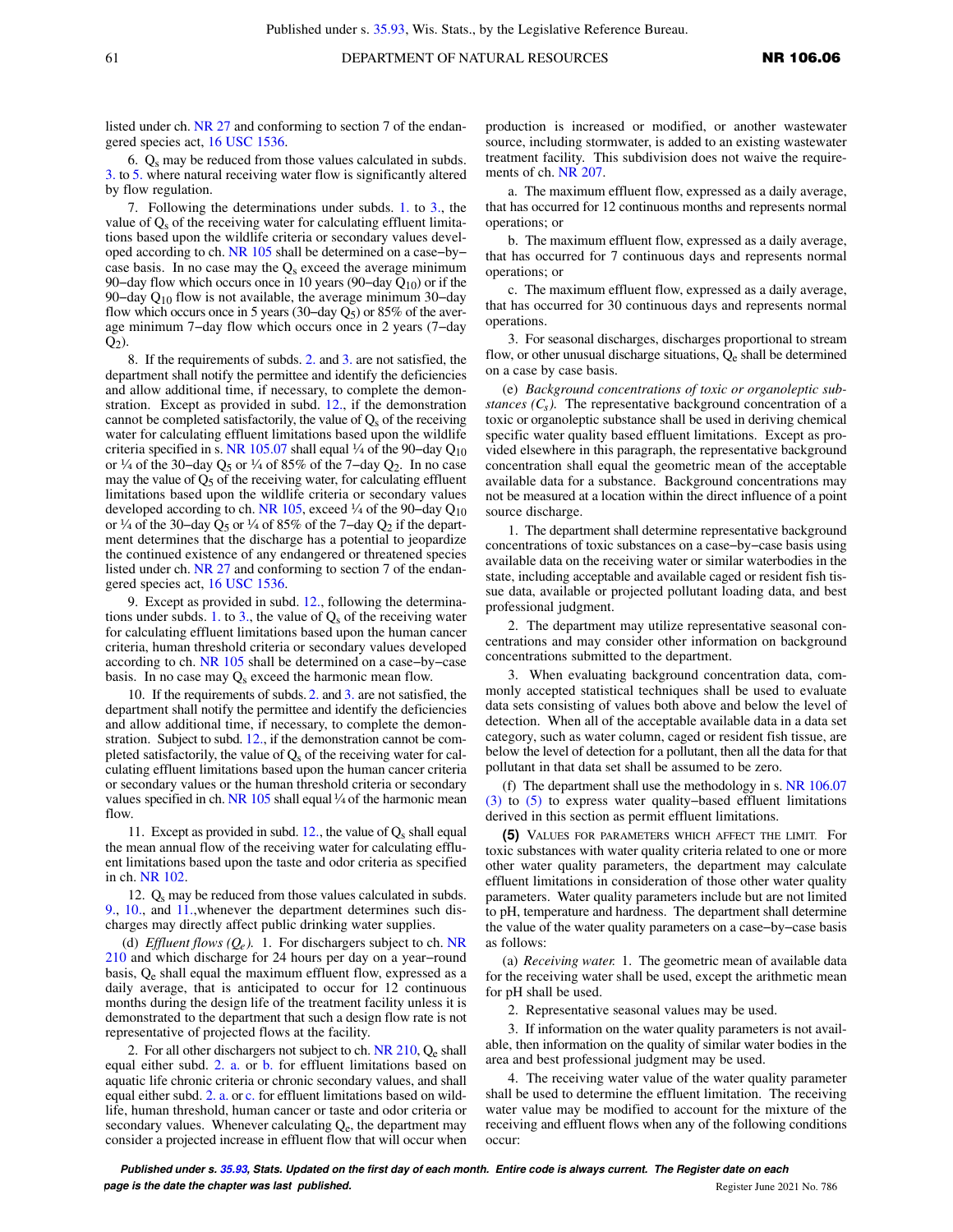a. When the value of the water quality parameter in the effluent is significantly greater than or less than the value in the receiving water;

b. When the effluent flow is relatively large in comparison to the receiving water flow used in the calculation of the effluent; or

c. When, as a result of demonstrated or measured physical, chemical or biological reactions, the value of the water quality parameter, after mixing of the receiving water and the effluent, is significantly different than the background value of the water quality parameter in the receiving water.

(b) *Effluent.* 1. The geometric mean of available data for the effluent shall be used, except the arithmetic mean for pH shall be used.

2. If information on the water quality parameters is not available, then values representative of similar effluents may be used.

**(6)** EFFLUENT LIMITATIONS BASED UPON ELEVATED BACK-GROUND CONCENTRATIONS. Whenever the representative background concentration for a toxic or organoleptic substance in the receiving water is determined to be greater than any applicable water quality criterion or secondary value for that substance, the calculation of an effluent limitation and the determination of the need for the limitation in a permit shall be performed subject to all of the following:

(a) If the department has developed an EPA approved TMDL for the toxic or organoleptic substance in the receiving water, an effluent limitation for that substance shall be consistent with the TMDL.

(b) If no EPA approved TMDL has been developed and if the intake source of the wastewater is all from the same waterbody as the receiving water of the discharge, the department may determine that the discharge does not have a reasonable potential to cause or contribute to an excursion above the applicable water quality criterion or secondary value for the substance, and may determine that a numeric limitation is not necessary, provided the permittee has demonstrated that all of the following conditions are met:

1. The permittee withdraws 100 percent of the intake water containing the substance from the same waterbody into which the discharge is made.

2. The permittee does not contribute any additional mass of the identified intake substance to its wastewater.

3. The permittee does not alter the identified intake substance chemically or physically in a manner that would cause adverse water quality impacts to occur that would not occur if the substance were left in−stream.

4. The permittee does not contribute to a statically significant increase in the identified intake substance concentration, as determined by the department, at the edge of the mixing zone or at the point of discharge if a mixing zone is not allowed, as compared to the concentration of the substance in the intake water, unless the increased concentration does not cause or contribute to an excursion of water quality standard for that substance.

5. The timing and location of the discharge would not cause adverse water quality impacts to occur that would not occur if the identified intake substance were left in the receiving waterbody.

(c) If no TMDL has been developed and the conditions in par. [\(b\)](https://docs.legis.wisconsin.gov/document/administrativecode/NR%20106.06(6)(b)) are not met, an effluent limitation shall be included in the permit if the department determines that the discharge has a reasonable potential to cause or contribute to an excursion above the applicable water quality criterion or secondary value for the substance. The limitation shall be applied as follows:

1. For discharges within the Great Lakes system, the effluent limitation for that substance shall be equal to the most stringent applicable water quality criterion or secondary value.

2. For discharges outside of the Great Lakes system:

a. When all of the intake source of the wastewater is from the same waterbody as the receiving water of the discharge and the permittee has demonstrated that the conditions in par. [\(b\) 3.](https://docs.legis.wisconsin.gov/document/administrativecode/NR%20106.06(6)(b)3.) to [5.](https://docs.legis.wisconsin.gov/document/administrativecode/NR%20106.06(6)(b)5.) are met the effluent limitation for that substance shall equal the representative background concentration of that substance in the receiving water. If the conditions in par. [\(b\) 3.](https://docs.legis.wisconsin.gov/document/administrativecode/NR%20106.06(6)(b)3.) to [5.](https://docs.legis.wisconsin.gov/document/administrativecode/NR%20106.06(6)(b)5.) are not met, the effluent limitation for that substance shall be equal to the most stringent applicable water quality criterion or secondary value for that substance.

b. When all of the intake source of the wastewater is from a waterbody that is different than the receiving water of the discharge, the effluent limitation for that substance shall be equal to the lowest applicable water quality criterion or secondary value.

c. When the intake source of the wastewater is in part from the same waterbody as the receiving water and in part from a different waterbody, the effluent limitation may be derived using subd. [2](https://docs.legis.wisconsin.gov/document/administrativecode/NR%20106.06(6)(c)2.) .a and [b.](https://docs.legis.wisconsin.gov/document/administrativecode/NR%20106.06(6)(c)2.b.) to reflect the flow−weighted average of each source of the wastewater, provided that adequate monitoring to determine compliance can be established and is included in the permit.

(d) The determination of representative background concentrations for toxic or organoleptic substances in this subsection shall be statistically ( $P \le 0.01$ ) or otherwise appropriately determined as the reasonably expected maximum background concentration for that substance.

(e) For purposes of this subsection, an intake pollutant in the source water is considered to be from the same waterbody as the receiving water of the discharge if the permittee successfully demonstrates all of the following to the department:

1. That the pollutant would have reached the outfall point in the receiving water within a reasonable period had it not been withdrawn by the permittee.

2. That the background concentration of the pollutant in the receiving water is at a similar concentration level to that in the intake water.

3. That other water quality characteristics, including temperature, pH and hardness are similar in the intake water and the receiving water.

**Note:** The term "same waterbody" may include a hydrologic connection between groundwater and surface water. See definition in s. [NR 106.03 \(11m\)](https://docs.legis.wisconsin.gov/document/administrativecode/NR%20106.03(11m)).

**(7)** APPLICABILITY OF WATER QUALITY CRITERIA EXPRESSED AS DISSOLVED CONCENTRATIONS. Effluent limitations may be established in a permit under this subsection based upon the acute and chronic aquatic life toxicity criteria expressed as dissolved concentrations that are determined using the procedures specified in ss. NR 105.05  $(5)$  and 105.06  $(8)$ . Effluent limitations for metals calculated under this section shall be expressed as total recoverable in a permit. All of the following shall apply in establishing effluent limitations under this subsection:

(a) Determine the effluent limitations according to the procedures specified in this chapter using the water quality criteria expressed as total recoverable from tables 1 to 6 in ch. [NR 105.](https://docs.legis.wisconsin.gov/document/administrativecode/ch.%20NR%20105) Determine the necessity for water quality based effluent limitations according to s. [NR 106.05](https://docs.legis.wisconsin.gov/document/administrativecode/NR%20106.05). If the procedures in s. [NR 106.05](https://docs.legis.wisconsin.gov/document/administrativecode/NR%20106.05) do not result in the need for effluent limitations based upon the total recoverable criteria, then no limitations shall be established in the permit and there is no further review. If the procedures in s. [NR 106.05](https://docs.legis.wisconsin.gov/document/administrativecode/NR%20106.05) do result in the need for effluent limitations based upon the total recoverable criteria, then the limitations shall be established in the permit or the permittee may request that effluent limitations be established based on criteria expressed as dissolved concentrations according to par. [\(b\).](https://docs.legis.wisconsin.gov/document/administrativecode/NR%20106.06(7)(b))

(b) If, following the procedures in par. [\(a\)](https://docs.legis.wisconsin.gov/document/administrativecode/NR%20106.06(7)(a)), the permittee requests that effluent limitations be established based on criteria expressed as dissolved concentrations, the department shall determine the effluent limitations according to the procedures specified in this chapter using  $WQ_{TRAN}$ , the water quality criterion expressed as a dissolved concentration, and shall determine the necessity for water quality based effluent limitations according to s. [NR 106.05.](https://docs.legis.wisconsin.gov/document/administrativecode/NR%20106.05) If the procedures in s. [NR 106.05](https://docs.legis.wisconsin.gov/document/administrativecode/NR%20106.05) do not result in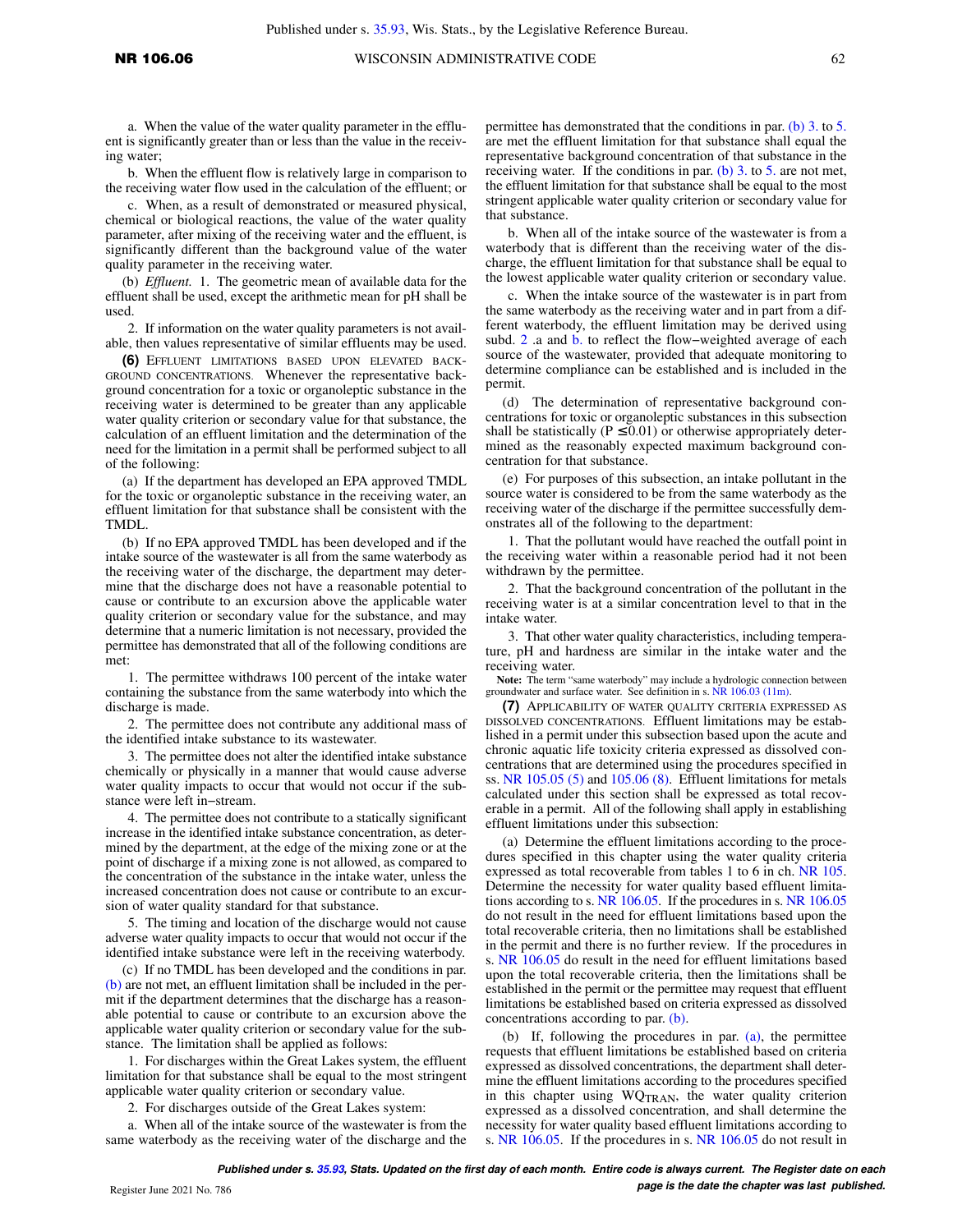the need for effluent limitations based upon the criteria expressed as dissolved concentrations, WQTRAN, then no limitations shall be established in the permit and the monitoring conditions in par. [\(c\) 1.](https://docs.legis.wisconsin.gov/document/administrativecode/NR%20106.06(7)(c)1.) shall be included in the permit. If the procedures in s. [NR](https://docs.legis.wisconsin.gov/document/administrativecode/NR%20106.05) [106.05](https://docs.legis.wisconsin.gov/document/administrativecode/NR%20106.05) do result in the need for effluent limitations based upon the criteria expressed as dissolved concentrations, then the limitation is established in the permit and the requirements in par. [\(c\)](https://docs.legis.wisconsin.gov/document/administrativecode/NR%20106.06(7)(c)) apply.

(c) If, following the procedures in par.  $(b)$ , effluent limitations are established based upon water quality criteria expressed as dissolved concentrations, then the following shall also be included in the permit:

1. Monitoring requirements which may include, but are not limited to, effluent monitoring, monitoring of effluent toxicity, in− stream monitoring for unfiltered and filtered substances which may be limited in the permit, or other monitoring. Testing methods which allow appropriately sensitive detection limits may also be specified.

2. Conditions which require the permittee to document that reasonable steps have been taken to minimize or eliminate the sources of the substances for which effluent limitations expressed as dissolved concentrations have been established in the permit. The documentation may consist of implementation of a formal pre−treatment program, pollution reduction activities, and other documented efforts which are reasonably likely to reduce or eliminate sources of the substance. The documentation shall be submitted as specified in the permit, unless, prior to issuance of the permit, documented source elimination or reduction efforts have occurred. If reasonable steps have not been taken as specified in the permit, the department may establish effluent limitations based upon a water quality criterion expressed as total recoverable concentrations.

(d) The procedures in pars. [\(a\)](https://docs.legis.wisconsin.gov/document/administrativecode/NR%20106.06(7)(a)) to  $(c)$  may also be used to establish effluent limits based on aquatic life secondary values.

**(8)** CUMULATIVE RISK FOR HUMAN CARCINOGENS. (a) If an effluent for a particular discharger contains more than one substance for which a human cancer criterion (HCC) exists at levels which warrant water quality based effluent limits, the incremental risk of each carcinogen should be assumed to be additive. Except as provided in par.  $(b)$ , the water quality based limitation for each carcinogen shall be established in a permit to protect against additive or synergistic effects possibly associated with simultaneous multiple chemical human exposure such that the following condition is met:

$$
\frac{C_1}{\text{Limit 1}} + \frac{C_2}{\text{Limit 2}} + \dots \frac{C_n}{\text{Limit n}} \le 1
$$

Where:

$$
C_{1...n}
$$
 = the monthly average concentration of each separate carcinoma in the efflu-  
\nent (assumed equal to zero if effluent concentration is not detected).

Limit<sub>1 . .</sub>. n = the effluent limitation concentration based on the human cancer criterion for each respective carcinogen.

**Note:** This additional condition is equivalent to a total incremental risk of cancer due to multiple chemicals not exceeding 10−5.

(b) If information is provided to the department that the carcinogenic risk is not additive, the limitations for each carcinogen will be determined based on that information.

**(9)** SEDIMENT DEPOSITION. The limitations calculated according to the procedures in this section may be reduced to prevent contamination of sediment with toxic substances or to prevent accumulation of the substance in sediments if determined necessary to protect water quality.

**(10)** ENVIRONMENTAL FATE. The limitations calculated pursuant to this section may be modified to account for degradation

of the substance based on information available to the department provided that:

(a) The rate of degradation is documented by field studies supplied by the discharger, and

(b) The field studies demonstrate rapid and significant loss of the substance inside the mixing zone under the full range of critical conditions expected to be encountered; and

(c) The field studies are reviewed and approved by the department.

**(11)** OTHER METHODS OF CALCULATION. In lieu of sub. [\(4\)](https://docs.legis.wisconsin.gov/document/administrativecode/NR%20106.06(4)), scientifically defensible technical approaches such as calibrated and verified mathematical water quality models developed or adapted for a particular stream, simplified modeling approaches as outlined in "WATER QUALITY ASSESSMENT" (EPA−600/6−82− 004), or dynamic methods may be utilized in developing water quality based effluent limitations such that applicable water quality standards specified in chs. [NR 102](https://docs.legis.wisconsin.gov/document/administrativecode/ch.%20NR%20102) to [105](https://docs.legis.wisconsin.gov/document/administrativecode/ch.%20NR%20105) are maintained.

**History:** Cr. [Register, February, 1989, No. 398](https://docs.legis.wisconsin.gov/document/register/398/B/toc), eff. 3–1–89; am. (1) (a), (4) (c) 1., (4) (e) 1., (4) (e) 1., (6) e), cr. (1) (b) 2., (2), (3) (d), (4) (c) 7. to 11., (d) 2., (e) 3., (5) (a) 4., (6) (c) 2., (d), (7), renum. (1) (b), (2) (a) to (c), (3) (a) to (c) 6., 9., (d) 1. and 3., (e) 1. to 6., (4) to (8) to be (8) to (11) and am. (3) (b), (c) (intro.), 4. to 6., (4) (a), (b) (intro.) 1., 2.,, (c) 4. and 5., (6) (a) to (c), (11) (d) 2., (4) (e) 3., (5) (a) 4., (6) (c) 2. and (d) 5. and (7), r. (2) (d), (3) (c) 7. and 8., (d) 2., (e) 7., [Register, August, 1997,](https://docs.legis.wisconsin.gov/document/register/500/B/toc) [No. 500](https://docs.legis.wisconsin.gov/document/register/500/B/toc), eff. 9–1–97; CR 09–123: am. (4) (e) (title) [Register July 2010 No. 655,](https://docs.legis.wisconsin.gov/document/register/655/B/toc) eff. 8−1−10; [CR 15−084:](https://docs.legis.wisconsin.gov/document/cr/2015/84) r. (2) (a), (b), cr. (2) (am), (bg), (br), r. and recr. (6) [Register](https://docs.legis.wisconsin.gov/document/register/728/B/toc) [August 2016 No. 728](https://docs.legis.wisconsin.gov/document/register/728/B/toc), eff. 9−1−16; [CR 15−085:](https://docs.legis.wisconsin.gov/document/cr/2015/85) r. and recr. (3) (b), cr. (3) (bm), am.  $(3)$  (c) (intro.), 4., 5., cr. (3) (e), (4) (f), am. (7) (intro.) [Register August 2016 No. 728](https://docs.legis.wisconsin.gov/document/register/728/B/toc). eff. 9−1−16; correction in (3) (c) (intro.) made under s. [35.17](https://docs.legis.wisconsin.gov/document/statutes/35.17), Stats., Regiter August 2016 No. 728.

**NR 106.07 Application of and compliance with water quality based effluent limitations in permits. (1)** PERMIT MONITORING FREQUENCY. The department shall determine on a case−by−case basis the monitoring frequency to be required for each water quality based effluent limitation in a permit.

**(2)** GENERAL. Except as provided in subs. [\(3\)](https://docs.legis.wisconsin.gov/document/administrativecode/NR%20106.07(3)) and [\(4\)](https://docs.legis.wisconsin.gov/document/administrativecode/NR%20106.07(4)), a chemical specific water quality−based effluent limitation that is calculated under this chapter shall be expressed in the permit as both a concentration limitation and a mass limitation unless the pollutant cannot appropriately be expressed by mass or a mass limitation is infeasible because the mass of the pollutant cannot be related to a measure of operation. Water quality−based mass limits for discharges of chlorine are not required in permits. The concentration limitation shall be expressed in units of mg/L or equivalent units. The mass limitation shall be expressed in units of kg/day or equivalent units. All of the following procedures shall be used when calculating mass limitations:

(a) For dischargers subject to ch. [NR 210](https://docs.legis.wisconsin.gov/document/administrativecode/ch.%20NR%20210), an acute toxicity based concentration limitation that is derived by the procedure in s. [NR 106.06](https://docs.legis.wisconsin.gov/document/administrativecode/NR%20106.06) shall be converted to a mass limitation by using the discharger's maximum effluent flow, expressed as a daily total flow, that is anticipated to occur for 24 continuous hours during the design life of the treatment facility.

(b) For all other dischargers not subject to ch. [NR 210](https://docs.legis.wisconsin.gov/document/administrativecode/ch.%20NR%20210), an acute toxicity based concentration limitation that is derived by the procedures in s. [NR 106.06](https://docs.legis.wisconsin.gov/document/administrativecode/NR%20106.06) shall be converted to a mass limitation by using the discharger's maximum effluent flow, expressed as a daily total flow, that has occurred for 24 continuous hours and represents normal operations. When calculating a mass limitation, the department may consider a projected increase in effluent flow that will occur when production is increased or modified, or another wastewater source, including storm water, that is added to an existing wastewater treatment facility. Limitations calculated under this paragraph are subject to the antidegradation requirements of ch. [NR 207](https://docs.legis.wisconsin.gov/document/administrativecode/ch.%20NR%20207).

(c) A chronic toxicity, human health, or wildlife−based concentration limitation that is determined by the procedures in s. [NR](https://docs.legis.wisconsin.gov/document/administrativecode/NR%20106.06) [106.06](https://docs.legis.wisconsin.gov/document/administrativecode/NR%20106.06) shall be converted to a mass limitation by using the same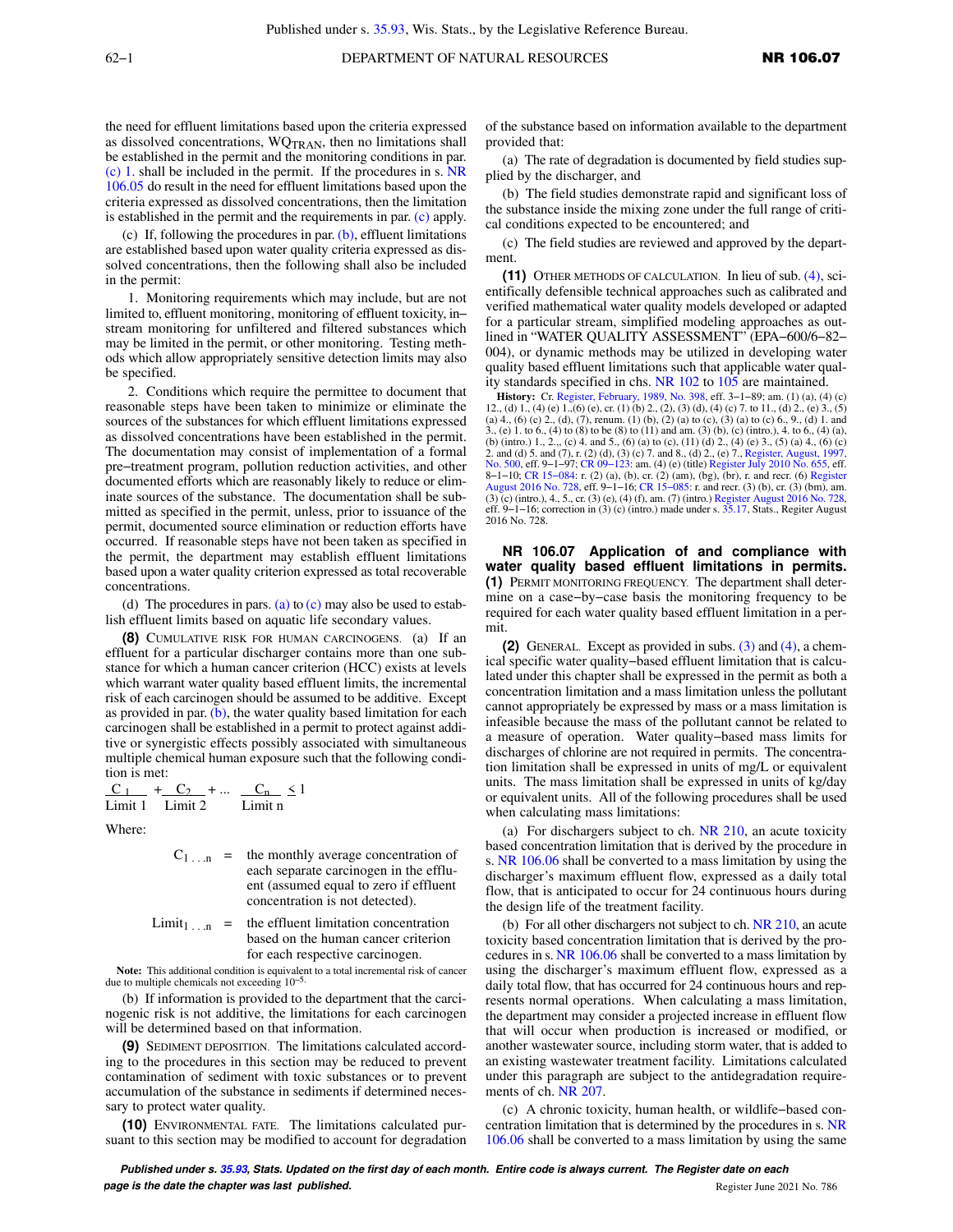effluent flow rate that was used in s. NR  $106.06$  (4) (d) to calculate the concentration limitation.

(d) A chronic toxicity−based mass limitation that is deter-mined by the procedures in s. [NR 106.11](https://docs.legis.wisconsin.gov/document/administrativecode/NR%20106.11) shall be converted to a concentration limitation by using an effluent flow rate from s. [NR](https://docs.legis.wisconsin.gov/document/administrativecode/NR%20106.06(4)(d)) [106.06 \(4\) \(d\)](https://docs.legis.wisconsin.gov/document/administrativecode/NR%20106.06(4)(d)).

**Note:** An example of when a mass limitation is infeasible is water quality−based mass limits for discharges of temperature.

**(3)** EXPRESSION OF CONCENTRATION LIMITATIONS IN PERMITS FOR CONTINUOUS DISCHARGES SUBJECT TO CH. NR210. (a) *Applicability.* The procedures for expressing limitations in permits in this subsection apply to continuous discharges subject to ch. [NR 210](https://docs.legis.wisconsin.gov/document/administrativecode/ch.%20NR%20210) when there is reasonable potential under s. [NR 106.05](https://docs.legis.wisconsin.gov/document/administrativecode/NR%20106.05) to exceed a water quality−based effluent limitation based on fish and aquatic life protection, human health, or wildlife protection that is calculated under s. [NR 106.06.](https://docs.legis.wisconsin.gov/document/administrativecode/NR%20106.06) This subsection does not apply if another provision in this chapter or another Wisconsin administrative code chapter requires a different time period for expressing limits for a specific pollutant, type of discharge, or parameter, or if the department determines that expression of limitations in accordance with this subsection is impracticable under sub. [\(10\).](https://docs.legis.wisconsin.gov/document/administrativecode/NR%20106.07(10)) Note: An example of a different time period for expressing limits for a specific pollutant or parameter is WET limitations as specified in s. [NR 106.09](https://docs.legis.wisconsin.gov/document/administrativecode/NR%20106.09).

(b) *Expression of water quality−based effluent limitations based on acute criterion.* If there is reasonable potential under s. [NR 106.05](https://docs.legis.wisconsin.gov/document/administrativecode/NR%20106.05) to exceed a water quality−based effluent limitation calculated under s. [NR 106.06](https://docs.legis.wisconsin.gov/document/administrativecode/NR%20106.06) for a pollutant that is based on an acute criterion or secondary value, that limitation shall be expressed as a daily maximum and included in the permit.

(c) *Expression of water quality−based effluent limitations based on chronic criterion.* If there is reasonable potential under s. [NR 106.05](https://docs.legis.wisconsin.gov/document/administrativecode/NR%20106.05) to exceed a water quality−based effluent limitation calculated under s. [NR 106.06](https://docs.legis.wisconsin.gov/document/administrativecode/NR%20106.06) for a pollutant that is based on a chronic criterion or secondary value that limitation shall be expressed as a weekly average and included in the permit.

(d) *Expression of water quality−based effluent limitations based on human health or wildlife criterion.* If there is reasonable potential under s. [NR 106.05](https://docs.legis.wisconsin.gov/document/administrativecode/NR%20106.05) to exceed a water quality−based effluent limitation calculated under s. [NR 106.06](https://docs.legis.wisconsin.gov/document/administrativecode/NR%20106.06) for a pollutant that is based on a human health or wildlife criterion or secondary value that limitation shall be expressed as a monthly average and included in the permit.

(e) *Additional permit limitations.* Both a weekly average and monthly average permit limitation shall be included in a permit for a pollutant whenever any water quality−based effluent limitation for that pollutant is determined necessary under pars.  $(b)$  to  $(d)$ . A daily maximum limitation shall be included in a permit in addition to the weekly average and monthly average limitation if the daily maximum limitation is determined necessary under par. [\(b\).](https://docs.legis.wisconsin.gov/document/administrativecode/NR%20106.07(3)(b)) The department shall use all of the following procedures to include weekly average and monthly average limitations in permits:

1. If a daily maximum limitation is the only limitation deter-mined necessary for a pollutant under s. [NR 106.05,](https://docs.legis.wisconsin.gov/document/administrativecode/NR%20106.05) a weekly average and monthly average limitation shall still be included in the permit and shall be set equal to the daily maximum limitation or the calculated weekly average and monthly average water quality−based effluent limitations, whichever is more restrictive.

2. If a weekly average limitation is determined necessary for a pollutant under s. [NR 106.05,](https://docs.legis.wisconsin.gov/document/administrativecode/NR%20106.05) but a monthly average limitation is not determined necessary for that pollutant in the permit under s. [NR 106.05](https://docs.legis.wisconsin.gov/document/administrativecode/NR%20106.05), a monthly average limitation shall still be included in the permit and shall be set equal to the weekly average limitation or the monthly average water quality−based effluent limitation calculated under s. [NR 106.06,](https://docs.legis.wisconsin.gov/document/administrativecode/NR%20106.06) whichever is more restrictive. A daily maximum limitation shall be included if deemed neces-sary under s. [NR 106.05](https://docs.legis.wisconsin.gov/document/administrativecode/NR%20106.05).

3. If a daily maximum and monthly average limitation are determined necessary in a permit for a pollutant under s. [NR](https://docs.legis.wisconsin.gov/document/administrativecode/NR%20106.05) [106.05](https://docs.legis.wisconsin.gov/document/administrativecode/NR%20106.05), but a weekly average limit is not necessary for that pollutant under s. [NR 106.05,](https://docs.legis.wisconsin.gov/document/administrativecode/NR%20106.05) a weekly average limitation shall still be included in the permit for the pollutant and shall be set equal to the daily maximum limitation or the weekly average water quality− based effluent limitation calculated under s. [NR 106.06](https://docs.legis.wisconsin.gov/document/administrativecode/NR%20106.06), whichever is more restrictive.

4. If a monthly average limitation is the only limitation deter-mined to be necessary for a pollutant under s. [NR 106.05](https://docs.legis.wisconsin.gov/document/administrativecode/NR%20106.05), a weekly average limitation shall still be included in the permit and shall be set equal to the weekly average water quality−based effluent limitation calculated under s. [NR 106.06,](https://docs.legis.wisconsin.gov/document/administrativecode/NR%20106.06) or a weekly average limitation calculated using the following procedure, whichever is more restrictive:

Weekly Average Limitation = (Monthly Average Limitation x MF)

Where:

- MF = Multiplication factor as defined in Table 1
- $CV =$  The coefficient of variation  $(CV)$  as calculated in sub. (5m)
	- n = the number of samples per month required in the permit.

| <b>Table 1 — Multiplication Factor</b> |       |       |       |       |       |        |        |        |        |        |
|----------------------------------------|-------|-------|-------|-------|-------|--------|--------|--------|--------|--------|
| $\overline{\rm CV}$                    | $n=1$ | $n=2$ | $n=3$ | $n=4$ | $n=8$ | $n=12$ | $n=16$ | $n=20$ | $n=24$ | $n=30$ |
| 0.1                                    | 1.00  | 1.07  | 1.10  | 1.12  | 1.16  | 1.17   | 1.18   | 1.19   | 1.20   | 1.20   |
| 0.2                                    | 1.00  | 1.13  | 1.20  | 1.24  | 1.32  | 1.36   | 1.39   | 1.40   | 1.41   | 1.43   |
| 0.3                                    | 1.00  | 1.19  | 1.29  | 1.36  | 1.49  | 1.56   | 1.60   | 1.63   | 1.65   | 1.67   |
| 0.4                                    | 1.00  | 1.24  | 1.37  | 1.46  | 1.66  | 1.75   | 1.81   | 1.86   | 1.89   | 1.93   |
| 0.5                                    | 1.00  | 1.28  | 1.45  | 1.56  | 1.81  | 1.94   | 2.02   | 2.08   | 2.13   | 2.18   |
| 0.6                                    | 1.00  | 1.31  | 1.51  | 1.64  | 1.95  | 2.12   | 2.23   | 2.30   | 2.36   | 2.43   |
| 0.7                                    | 1.00  | 1.34  | 1.55  | 1.71  | 2.08  | 2.28   | 2.41   | 2.51   | 2.58   | 2.67   |
| 0.8                                    | 1.00  | 1.35  | 1.59  | 1.76  | 2.19  | 2.42   | 2.58   | 2.70   | 2.79   | 2.89   |
| 0.9                                    | 1.00  | 1.36  | 1.61  | 1.80  | 2.27  | 2.54   | 2.73   | 2.86   | 2.97   | 3.09   |
| 1.0                                    | 1.00  | 1.37  | 1.63  | 1.83  | 2.34  | 2.64   | 2.85   | 3.01   | 3.13   | 3.27   |
| 1.1                                    | 1.00  | 1.37  | 1.63  | 1.84  | 2.39  | 2.72   | 2.95   | 3.13   | 3.27   | 3.43   |
| 1.2                                    | 1.00  | 1.36  | 1.63  | 1.85  | 2.43  | 2.79   | 3.04   | 3.23   | 3.38   | 3.56   |
| 1.3                                    | 1.00  | 1.36  | 1.63  | 1.85  | 2.45  | 2.83   | 3.10   | 3.31   | 3.48   | 3.68   |
| 1.4                                    | 1.00  | 1.35  | 1.62  | 1.84  | 2.46  | 2.86   | 3.15   | 3.37   | 3.55   | 3.77   |
| 1.5                                    | 1.00  | 1.34  | 1.61  | 1.83  | 2.46  | 2.88   | 3.18   | 3.42   | 3.61   | 3.85   |
| 1.6                                    | 1.00  | 1.33  | 1.60  | 1.82  | 2.46  | 2.89   | 3.20   | 3.45   | 3.66   | 3.90   |
| 1.7                                    | 1.00  | 1.32  | 1.58  | 1.80  | 2.45  | 2.88   | 3.21   | 3.47   | 3.69   | 3.95   |
| 1.8                                    | 1.00  | 1.31  | 1.57  | 1.78  | 2.43  | 2.87   | 3.21   | 3.48   | 3.70   | 3.98   |
| 1.9                                    | 1.00  | 1.30  | 1.55  | 1.76  | 2.41  | 2.86   | 3.20   | 3.48   | 3.71   | 3.99   |
| 2.0                                    | 1.00  | 1.29  | 1.54  | 1.74  | 2.38  | 2.84   | 3.19   | 3.47   | 3.71   | 4.00   |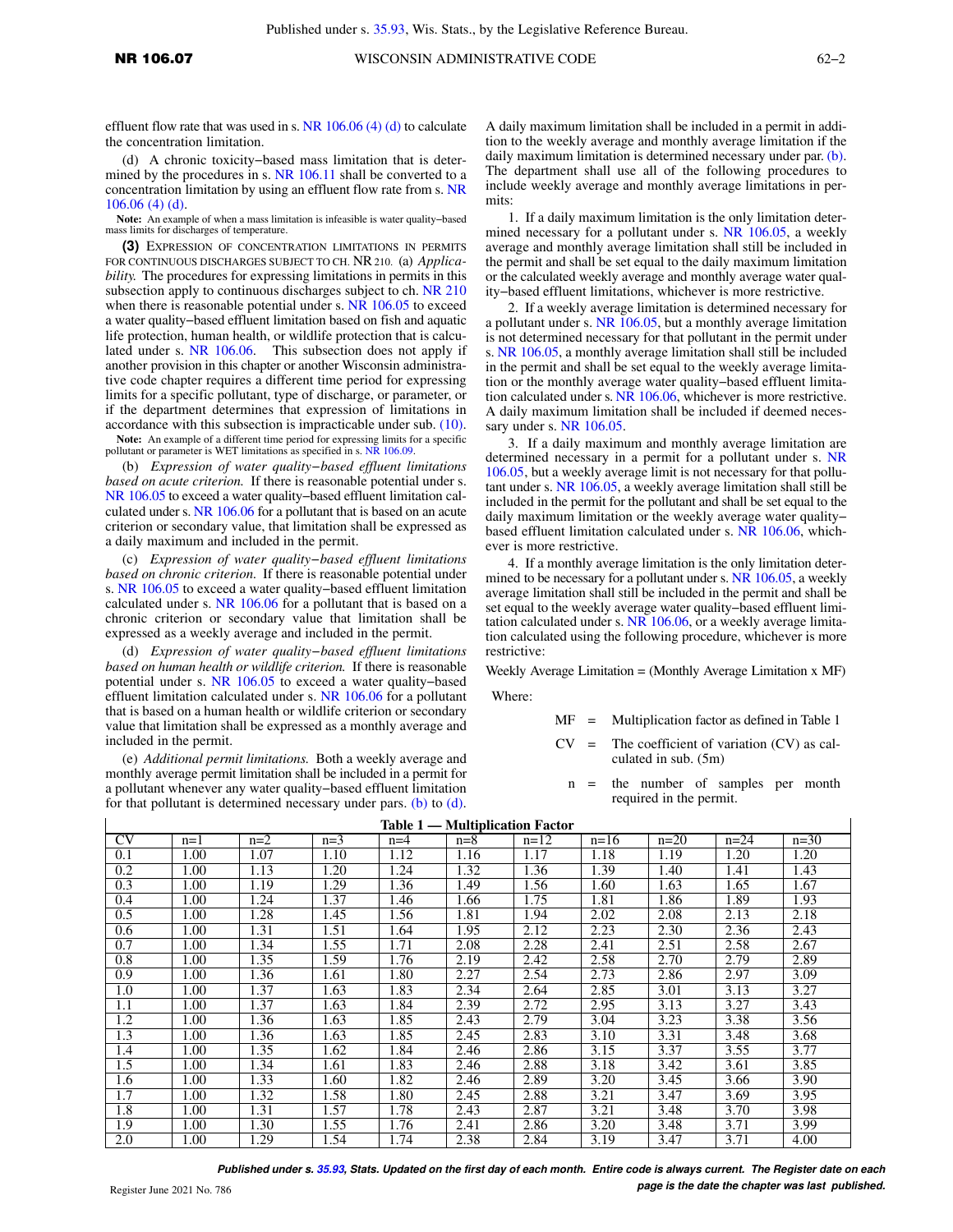5. Limitations calculated under subds.[1.](https://docs.legis.wisconsin.gov/document/administrativecode/NR%20106.07(3)(e)1.) to [4.](https://docs.legis.wisconsin.gov/document/administrativecode/NR%20106.07(3)(e)4.) shall be expressed in terms of concentration unless the department determines that a mass limitation is also necessary to protect fish and aquatic life, human health, or wildlife due to the variability of effluent flow or stream flow or other site−specific factors.

**Note:** This methodology is based on the *Technical Support Document for Water Quality−based Toxics Control* (March 1991). PB91−127415.

**(4)** EXPRESSION OF CONCENTRATION LIMITATIONS IN PERMITS FOR CONTINUOUS DISCHARGES NOT SUBJECT TO CH. NR 210. (a) *Applicability.* The procedures for expressing limitations in this subsection apply to continuous discharges that are not subject to ch. [NR 210](https://docs.legis.wisconsin.gov/document/administrativecode/ch.%20NR%20210) and when there is reasonable potential under s. [NR](https://docs.legis.wisconsin.gov/document/administrativecode/NR%20106.05) [106.05](https://docs.legis.wisconsin.gov/document/administrativecode/NR%20106.05) to exceed a water quality−based effluent limitation based on fish and aquatic life protection, human health, or wildlife protection that is calculated under s. [NR 106.06](https://docs.legis.wisconsin.gov/document/administrativecode/NR%20106.06). This subsection does not apply if another provision in this chapter or another Wisconsin administrate code chapter requires a different time period for expressing limits that is specific to a pollutant, type of discharge, or other parameter, or if the department determines that expression of limitations in accordance with this subsection is impracticable under sub. [\(10\)](https://docs.legis.wisconsin.gov/document/administrativecode/NR%20106.07(10)).

Note: An example of a different time period for expressing limits for a specific pollutant or parameter is WET limitations as specified in s. [NR 106.09](https://docs.legis.wisconsin.gov/document/administrativecode/NR%20106.09).

(b) *Expression of water quality−based effluent limitations based on acute criterion.* If there is reasonable potential under s. [NR 106.05](https://docs.legis.wisconsin.gov/document/administrativecode/NR%20106.05) to exceed a water quality−based effluent limitation calculated under s. [NR 106.06](https://docs.legis.wisconsin.gov/document/administrativecode/NR%20106.06) for a pollutant that is based on an acute criterion or secondary value that limitation shall be expressed as a daily maximum and included in the permit.

(c) *Expression of water quality−based effluent limitations based on chronic criterion.* If there is reasonable potential under s. [NR 106.05](https://docs.legis.wisconsin.gov/document/administrativecode/NR%20106.05) to exceed a water quality−based effluent limitation calculated under s. [NR 106.06](https://docs.legis.wisconsin.gov/document/administrativecode/NR%20106.06) for a pollutant that is based on a chronic criterion or secondary value that limitation shall be expressed as a weekly average and included in the permit.

(d) *Expression of water quality−based effluent limitations based on human health or wildlife criterion.* If there is reasonable potential under s. [NR 106.05](https://docs.legis.wisconsin.gov/document/administrativecode/NR%20106.05) to exceed a water quality−based effluent limitation calculated under s. [NR 106.06](https://docs.legis.wisconsin.gov/document/administrativecode/NR%20106.06) for a pollutant that is based on a human health or wildlife criterion or secondary value that limitation shall be expressed as a monthly average and included in the permit.

(e) *Additional permit limitations.* Both a daily maximum and monthly average permit limitation shall be included in a permit for a pollutant whenever any water quality−based effluent limitation for that pollutant is determined necessary under pars. [\(b\)](https://docs.legis.wisconsin.gov/document/administrativecode/NR%20106.07(4)(b)) to  $(d)$ . A weekly average limitation shall be included in a permit in addition to daily maximum and monthly average limitation if the weekly average limit is determined necessary under par. [\(c\).](https://docs.legis.wisconsin.gov/document/administrativecode/NR%20106.07(4)(c)) The department shall use all of the following procedures to include daily maximum and monthly average limitations in permits:

1. If a daily maximum limitation is the only limitation deter-mined necessary for a pollutant under s. [NR 106.05,](https://docs.legis.wisconsin.gov/document/administrativecode/NR%20106.05) a monthly average limitation shall still be included in the permit and set equal to the daily maximum limitation or the monthly average water quality–based effluent limitation calculated under s. [NR 106.06,](https://docs.legis.wisconsin.gov/document/administrativecode/NR%20106.06) whichever is more restrictive.

2. If a weekly average limitation is the only limitation determined necessary for a pollutant under s. [NR 106.05](https://docs.legis.wisconsin.gov/document/administrativecode/NR%20106.05) a monthly average limitation shall still be included in the permit and shall be set equal to the weekly average limitation or the monthly average water quality−based effluent limitation calculated under s. [NR](https://docs.legis.wisconsin.gov/document/administrativecode/NR%20106.06) [106.06,](https://docs.legis.wisconsin.gov/document/administrativecode/NR%20106.06) whichever is more restrictive. A daily maximum limitation shall also be included in the permit and set equal to the daily maximum water quality−based effluent limitation calculated under s. [NR 106.06](https://docs.legis.wisconsin.gov/document/administrativecode/NR%20106.06) or a daily maximum limitation calculated using the following procedure, whichever is more restrictive:

Daily Maximum Limitation= WQBELc x DMF

Where:

- WQBELc = water quality−based effluent limitation calculated based on chronic criteria under s. NR 106.06.
	- DMF = Daily Multiplication Factor as defined in Table 2, where
		- $CV =$  The coefficient of variation  $(CV)$  as calculated in sub. (5m)

|  |  |  |  |  | Table 2 — Daily Multiplication Factor |  |
|--|--|--|--|--|---------------------------------------|--|
|--|--|--|--|--|---------------------------------------|--|

| $1$ avit $\mu$   | рану глингрисанон гас     |
|------------------|---------------------------|
| CV               | <b>Multiplying Factor</b> |
| $0.\overline{1}$ | 1.114                     |
| 0.2              | 1.235                     |
| 0.3              | 1.359                     |
| $0.\overline{4}$ | 1.460                     |
| 0.5              | 1.557                     |
| 0.6              | 1.639                     |
| 0.7              | 1.712                     |
| 0.8              | 1.764                     |
| 0.9              | 1.802                     |
| 1.0              | 1.828                     |
| 1,1              | 1.842                     |
| 1.2              | 1.849                     |
| 1.3              | 1.851                     |
| $1.\overline{4}$ | 1.843                     |
| 1.5              | 1.830                     |
| 1.6              | 1.815                     |
| 1.7              | 1.801                     |
| 1.8              | 1.781                     |
| 1.9              | 1.751                     |
| 2.0              | 1.744                     |
|                  |                           |

3. If a monthly average limitation is determined necessary, but a daily maximum limitation is not determined necessary for that pollutant under s. [NR 106.05](https://docs.legis.wisconsin.gov/document/administrativecode/NR%20106.05), a daily maximum limitation shall still be included in the permit and shall be set equal to the daily maximum water quality−based effluent limitation calculated under s. [NR 106.06](https://docs.legis.wisconsin.gov/document/administrativecode/NR%20106.06) or a daily maximum limitation calculated using the following procedure, whichever is more restrictive:

Daily Maximum Limitation = (Monthly Average Limitation x MF)

Where:

| Multiplication $=$ | Multiplication Factor as defined in sub. |  |
|--------------------|------------------------------------------|--|
| Factor             | $(3)$ (e) 4. Table 1, where              |  |

- $CV = The coefficient of variation (CV) as cal$ culated in sub. (5m)
	- n = the number of samples per month required in the permit

4. Limitations calculated under subds. [1.](https://docs.legis.wisconsin.gov/document/administrativecode/NR%20106.07(4)(e)1.) to [3.](https://docs.legis.wisconsin.gov/document/administrativecode/NR%20106.07(4)(e)3.) shall be expressed in terms of concentration unless the department determines that a mass limitation is also necessary to protect fish and aquatic life, human health, or wildlife due to the variability of effluent flow or stream flow or other site−specific factors.

**Note:** This methodology is based on the *Technical Support Document for Water Quality−based Toxics Control* (March 1991). PB91−127415.

**(5)** EXPRESSION OF CONCENTRATION LIMITATIONS IN PERMITS FOR NONCONTINUOUS DISCHARGES. (a) *Applicability.* The procedures for expressing limitations in this subsection apply to seasonal discharges, discharges proportional to stream flow, or other unusual discharge situations that do not meet the definition of a continuous discharge under s. [NR 205.03 \(9g\)](https://docs.legis.wisconsin.gov/document/administrativecode/NR%20205.03(9g)) when there is rea-sonable potential under s. [NR 106.05](https://docs.legis.wisconsin.gov/document/administrativecode/NR%20106.05) to exceed a water quality– based effluent limitation based on fish and aquatic life protection,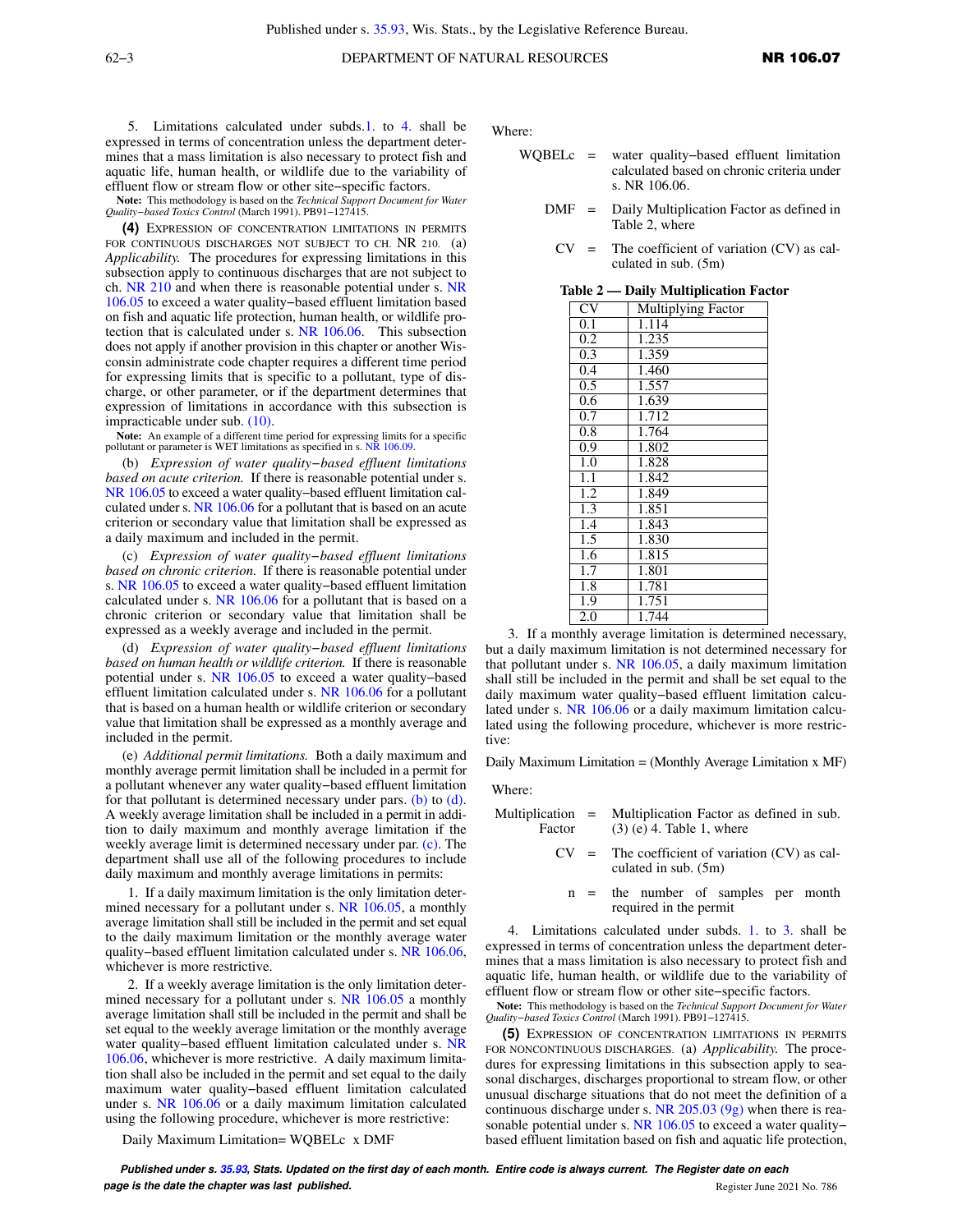human health, or wildlife protection. Water quality−based effluent limitations shall be calculated under s. [NR 106.06.](https://docs.legis.wisconsin.gov/document/administrativecode/NR%20106.06)

(b) *Acute reasonable potential.* Pursuant to s. [NR 106.05,](https://docs.legis.wisconsin.gov/document/administrativecode/NR%20106.05) if there is reasonable potential to exceed a water quality−based effluent limitation for a pollutant that is based on an acute criterion or secondary value then the acute concentration limitation calculated under s. [NR 106.06](https://docs.legis.wisconsin.gov/document/administrativecode/NR%20106.06) shall be expressed as a daily maximum and included in the permit.

(c) *Chronic and human health or wildlife reasonable potential.* Pursuant to s. [NR 106.05](https://docs.legis.wisconsin.gov/document/administrativecode/NR%20106.05), if there is reasonable potential to exceed a water quality−based effluent limitation for a pollutant based on a chronic, a human health, or a wildlife criterion or secondary value, limitations shall be included in the permit and expressed on a case−by−case basis. The department shall consider all of the following factors:

1. Frequency and duration of discharge.

- 2. Total mass of discharge.
- 3. Maximum flow rate of discharge.

4. Whether the pollutant is subject to a technology−based limitation or other limitation expressed by mass, concentration, or other appropriate measure in the permit.

**(5m)** COEFFICIENT OF VARIATION. (a) The coefficient of variation (CV) shall be calculated as the ratio of the standard deviation of the representative effluent data divided by the arithmetic average of the representative effluent data, except as provided in par. [\(b\)](https://docs.legis.wisconsin.gov/document/administrativecode/NR%20106.07(5m)(b)).

(b) If there are fewer than 10 representative data points the CV shall be set equal to 0.6.

(c) When calculating the CV in par.  $(a)$  a monitoring result less than the limit of detection may be assigned a value of zero. If the effluent limitation is less than the limit of detection, the department may substitute a value other than zero for results less than the limit of detection, after considering the number of monitoring results that are greater than the limit of detection and if warranted when applying appropriate statistical techniques.

**(6)** LIMITATIONS BELOW THE LEVEL OF DETECTION OR QUANTIFI-CATION. When the water quality based effluent limitation for any substance in a permit is less than the limit of detection or the limit of quantitation, the following conditions shall apply:

(a) The permittee shall perform monitoring required in the permit using an acceptable analytical methodology for that substance in the effluent which produces the lowest limit of detection and limit of quantitation.

(b) The permittee shall determine the limit of detection and limit of quantitation using a method specified by the department.

(c) Compliance with concentration and mass limitations shall be determined as follows:

1. When the water quality based effluent limitation is less than the limit of detection, effluent levels less than the limit of detection are in compliance with the effluent limitation.

2. When the water quality based effluent limitation is less than the limit of detection, effluent levels greater than the limit of detection, but less than the limit of quantitation are in compliance with the effluent limitation except when analytically confirmed and statistically confirmed by a sufficient number of analyses of multiple samples and use of appropriate statistical techniques. The department may require in a permit additional monitoring when effluent levels are between the limit of detection and the limit of quantitation.

3. When the water quality based effluent limitation is greater than the limit of detection, but less than the limit of quantitation effluent levels less than the limit of detection or less than the limit of quantitation are in compliance with the effluent limitation.

(d) When the water quality based effluent limitation is expressed in the permit as a daily maximum or average mass limitation, compliance is determined according to par. [\(c\)](https://docs.legis.wisconsin.gov/document/administrativecode/NR%20106.07(6)(c)) after con-

verting the limit of detection and limit of quantitation to mass values using appropriate conversion factors and the actual daily effluent flow, or actual average effluent flow for the averaging period.

(e) Except as provided in this paragraph, when calculating an average or mass discharge level for determining compliance with an effluent limitation according to the provisions of par. [\(c\),](https://docs.legis.wisconsin.gov/document/administrativecode/NR%20106.07(6)(c)) a monitoring result less than the limit of detection may be assigned a value of zero. If the effluent limitation is less than the limit of detection, the department may substitute a value other than zero for results less than the limit of detection, after considering the number of monitoring results that are greater than the limit of detection and if warranted when applying appropriate statistical techniques.

(f) Unless the permittee can demonstrate continuous compliance with the limit, the department shall include a condition in the permit requiring the permittee to develop and implement or update and implement a cost−effective pollutant minimization program as specified in s. [NR 106.04 \(5\).](https://docs.legis.wisconsin.gov/document/administrativecode/NR%20106.04(5))

**(7)** WHOLE EFFLUENT TOXICITY AS ALTERNATIVE LIMIT. The department may establish a whole effluent toxicity limitation according to s. [NR 106.09](https://docs.legis.wisconsin.gov/document/administrativecode/NR%20106.09) as an alternative to a chemical specific water quality−based effluent limitation based on a fish and aquatic life secondary acute or secondary chronic value determined according to ss. NR  $105.05$  (4) and  $105.06$  (6). The alternative whole effluent toxicity limitation shall meet all the following conditions:

(a) The fathead minnow *(Pimephales promelas)* or the cladoceran *Ceridaphnia dubia* were represented in the toxicological database used to generate the secondary value:

(b) The permittee has requested the alternative whole effluent toxicity limitation; and

(c) Whole effluent toxicity testing required in the permit shall be conducted at a frequency to be determined by the department, but at least once every 3 months during the entire term of the permit.

**(8)** SECONDARY VALUES AND STUDIES WITHIN THE GREAT LAKES BASIN. If the effluent limitation based on a secondary value is established in a permit, a permittee discharging to the Great Lakes as defined in s. [NR 102.22 \(5\)](https://docs.legis.wisconsin.gov/document/administrativecode/NR%20102.22(5)) may request that additional time be added to the compliance schedule, according to s. [NR 106.117 \(2\),](https://docs.legis.wisconsin.gov/document/administrativecode/NR%20106.117(2)) for the permittee to conduct studies, other than studies for site− specific criteria under s. [NR 105.02 \(1\),](https://docs.legis.wisconsin.gov/document/administrativecode/NR%20105.02(1)) that are needed to propose a revision to the secondary value upon which the effluent limitation is based. During this time, the permittee may provide additional data necessary to either refine the secondary value or calculate a water quality criterion.

**(9)** WET WEATHER MASS LIMITATIONS. In addition to the mass limitation calculated under sub. [\(2\) \(c\),](https://docs.legis.wisconsin.gov/document/administrativecode/NR%20106.07(2)(c)) for a discharger subject to ch. [NR 210](https://docs.legis.wisconsin.gov/document/administrativecode/ch.%20NR%20210) and which discharges on a year−around basis, the department shall include in the permit an alternative wet weather mass limitation. For purposes of compliance, this alternative wet weather mass limitation shall apply when the mass discharge level exceeds the mass limitation calculated under sub. [\(2\) \(c\)](https://docs.legis.wisconsin.gov/document/administrativecode/NR%20106.07(2)(c)) and when the permittee demonstrates to the satisfaction of the department that the discharge exceedance is caused by and occurs during a wet weather event. For purposes of this subsection, a wet weather event occurs during and immediately following periods of precipitation or snowmelt, including but not limited to rain, sleet, snow, hail or melting snow, during which water from the precipitation, snowmelt or elevated groundwater enters the sewerage system through infiltration or inflow, or both. In calculating this alternative wet weather mass limitation, the department shall use the concentration limit determined by the procedures in s. [NR 106.06](https://docs.legis.wisconsin.gov/document/administrativecode/NR%20106.06), the appropriate conversion factor and the appropriate effluent flow given in either par. [\(a\)](https://docs.legis.wisconsin.gov/document/administrativecode/NR%20106.07(9)(a)) or [\(b\).](https://docs.legis.wisconsin.gov/document/administrativecode/NR%20106.07(9)(b))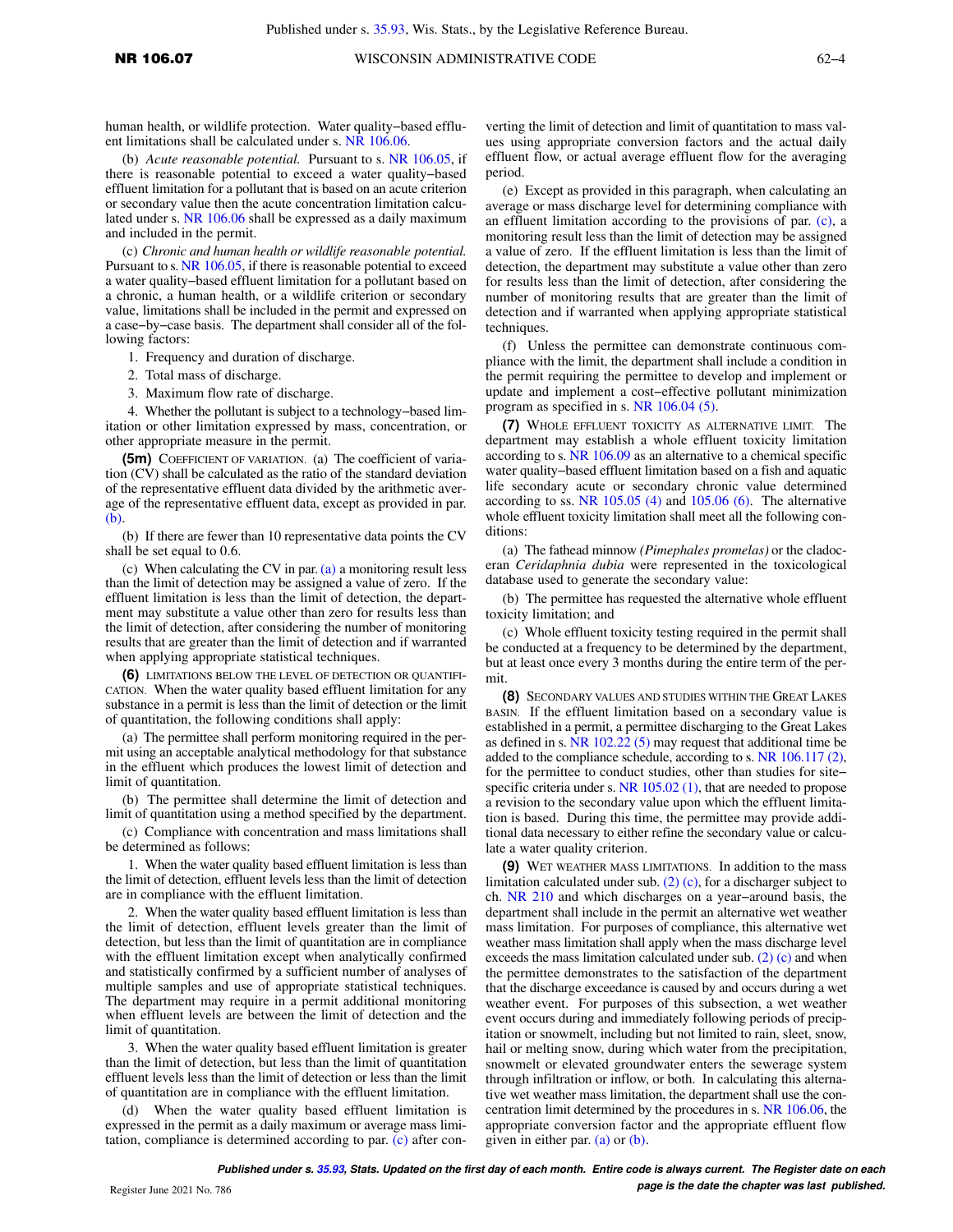(a) For effluent limitations based on aquatic life chronic toxicity criteria or secondary chronic values, the maximum effluent flow, expressed as a daily average, that is anticipated to occur for 7 continuous days during the design life of the treatment facility.

(b) For effluent limitations based on wildlife, human threshold or human cancer criteria or secondary values, or taste and odor criteria, the maximum effluent flow, expressed as a daily average, that is anticipated to occur for 30 continuous days during the design life of the treatment facility.

**(10)** ALTERNATIVE METHODS FOR LIMIT EXPRESSION. The department may use an alternative method from the methodology specified in subs. [\(3\)](https://docs.legis.wisconsin.gov/document/administrativecode/NR%20106.07(3)) to  $(5)$  to express water quality–based effluent limitations in permits if the department determines that the methods in subs.  $(3)$  to  $(5)$  are impracticable and an alternative methodology is necessary and appropriate and adequately protective of the designated uses of the receiving and downstream waters as specified in ch. [NR 102](https://docs.legis.wisconsin.gov/document/administrativecode/ch.%20NR%20102).

**History:** Cr. [Register, February, 1989, No. 398,](https://docs.legis.wisconsin.gov/document/register/398/B/toc) eff. 3–1–89; renum. (2) to (5) to be (3) to (6) and am., cr. (2), (6) (d) to (f) and (7) to (9), [Register, August, 1997, No.](https://docs.legis.wisconsin.gov/document/register/500/B/toc) [500](https://docs.legis.wisconsin.gov/document/register/500/B/toc), eff. 9–1–97; correction in (7) made under s. 13.93 (2m) (b) 1., Stats., [Register,](https://docs.legis.wisconsin.gov/document/register/526/B/toc) [October, 1999, No. 526;](https://docs.legis.wisconsin.gov/document/register/526/B/toc) correction in (8) made under s. 13.93 (2m) (b) 7., Stats., Reg-<br>[ister February 2004 No. 578](https://docs.legis.wisconsin.gov/document/register/578/B/toc); CR 09–123: am. (2) [2010 No. 655,](https://docs.legis.wisconsin.gov/document/register/655/B/toc) eff. 8–1–10; CR 15–085: cr. (1) (title), r. and recr. (2) to (5), cr. (5m), (6) (title), (7) (title), (8) (title), am. (8), cr. (9) (title), (10) [Register August 2016 No.](https://docs.legis.wisconsin.gov/document/register/728/B/toc) [728](https://docs.legis.wisconsin.gov/document/register/728/B/toc), eff. 9−1−16.

**NR 106.08 Determination of the necessity for whole effluent toxicity testing requirements and limitations. (1)** GENERAL. The department shall establish whole effluent toxicity testing requirements and limitations whenever necessary to meet applicable water quality standards as specified in chs. [NR](https://docs.legis.wisconsin.gov/document/administrativecode/ch.%20NR%20102) [102](https://docs.legis.wisconsin.gov/document/administrativecode/ch.%20NR%20102) to [105](https://docs.legis.wisconsin.gov/document/administrativecode/ch.%20NR%20105) as measured by exposure of aquatic organisms to an effluent and specified effluent dilutions. When considering the necessity for whole effluent toxicity testing requirements and limitations, the department shall consider in−stream biosurvey data and data from ambient toxicity analyses, whenever such data are available.

**(2)** DETERMINATION OF NECESSITY. If representative discharge data are available for an effluent being discharged from a point source, whole effluent toxicity testing requirements are necessary when any of the following apply:

(a) Existing aquatic life toxicity test data generated according to standard test protocols indicate a potential for an effluent from a point source discharge to adversely impact the receiving water aquatic life community.

(b) A water quality−based effluent limitation for a toxic substance is determined necessary in s. [NR 106.05](https://docs.legis.wisconsin.gov/document/administrativecode/NR%20106.05).

**(3)** REPRESENTATIVE DATA. Toxicity test data available to the department shall be considered representative when all of those data meet the following conditions:

(a) Data are representative of normal discharge conditions and current effluent quality.

(b) Data were produced by a lab certified or registered under ch. [NR 149](https://docs.legis.wisconsin.gov/document/administrativecode/ch.%20NR%20149).

(c) Data were produced from toxicity test procedures specified in the permit.

(d) Data were produced from toxicity tests that met all applicable quality assurance or quality control requirements specified in the permit.

**(4)** NO REPRESENTATIVE DATA. If no representative discharge data are available for an effluent being discharged from a point source, whole effluent toxicity testing requirements are necessary if, in the judgment of the department, water quality standards may be exceeded. In such cases, all of the following factors shall be considered:

(a) Any relevant information that is available that indicates a potential for an effluent to impact the receiving water aquatic life community.

- (b) Available dilution in the receiving water.
- (c) Discharge category and predicted effluent quality.
- (d) Proximity to other point source dischargers.

**(5)** OTHER CONSIDERATIONS. Regardless of the results of the analysis conducted under this section, the department may, whenever determined necessary, require whole effluent toxicity testing for a point source discharge. The department may use information submitted under s.  $323.60$  (5) (c) and [\(d\),](https://docs.legis.wisconsin.gov/document/statutes/323.60(5)(d)) Stats., together with other information, in determining when whole effluent toxicity testing is necessary.

**(6)** REASONABLE POTENTIAL TO RECEIVE AN ACUTE OR CHRONIC WHOLE EFFLUENT TOXICITY LIMIT. (a) *General.* Whole effluent toxicity limits are established in a permit according to s. [NR](https://docs.legis.wisconsin.gov/document/administrativecode/NR%20106.09) [106.09](https://docs.legis.wisconsin.gov/document/administrativecode/NR%20106.09) whenever representative, facility−specific whole effluent toxicity data demonstrate that the effluent is or may be discharged at a level that will cause, have the potential to cause, or contribute to an excursion of a water quality standard. Whole effluent toxicity limits may also be imposed in the absence of facility−specific whole effluent toxicity test data, on a case−by−case basis, whenever facility−specific or site−specific data or conditions indicate toxicity to aquatic life that is attributable to the discharger.

(b) *Reasonable potential.* 1. If a zone of initial dilution has not been approved by the department, the potential to exceed an acute criterion shall be calculated using the following equation:

(TUa effluent) (B)  $> 1.0$ 

Where:

|  | TUa effluent $=$ Maximum calculated TUa from the most |
|--|-------------------------------------------------------|
|  | sensitive species in the data set                     |

- B = Reasonable potential multiplication factor determined under par. (c)
- 1.0 = Numeric acute WET limitation in acute toxic units (TUa) derived from narrative criterion in s. NR 102.04 (1) (d)

2. If a zone of initial dilution has been approved by the department, the potential to exceed an acute criterion shall be calculated using the following equation:

 $[(TUa effluent) (B) (AMZ)] > 1.0$ 

Where:

- TUa effluent = Maximum calculated TUa from the most sensitive species in the data set
	- B = Reasonable potential multiplication factor determined under par. (c)
	- AMZ = Acute mixing zone concentration based on presence of a zone of initial dilution as defined in s. NR 106.03 (1) expressed as a decimal
		- 1.0 = Numeric acute WET limitation in acute toxic units (TUa) derived from narrative criterion in s. NR 102.04 (1) (d)

3. The potential to exceed a chronic criterion shall be calculated using the following equation:

 $[(TUc \text{ effluent}) (B) (IWC)] > 1.0$ 

Where:

- TUc effluent = Maximum calculated TUc from the most sensitive species in the data set
	- B = Reasonable potential multiplication factor determined under par. (c)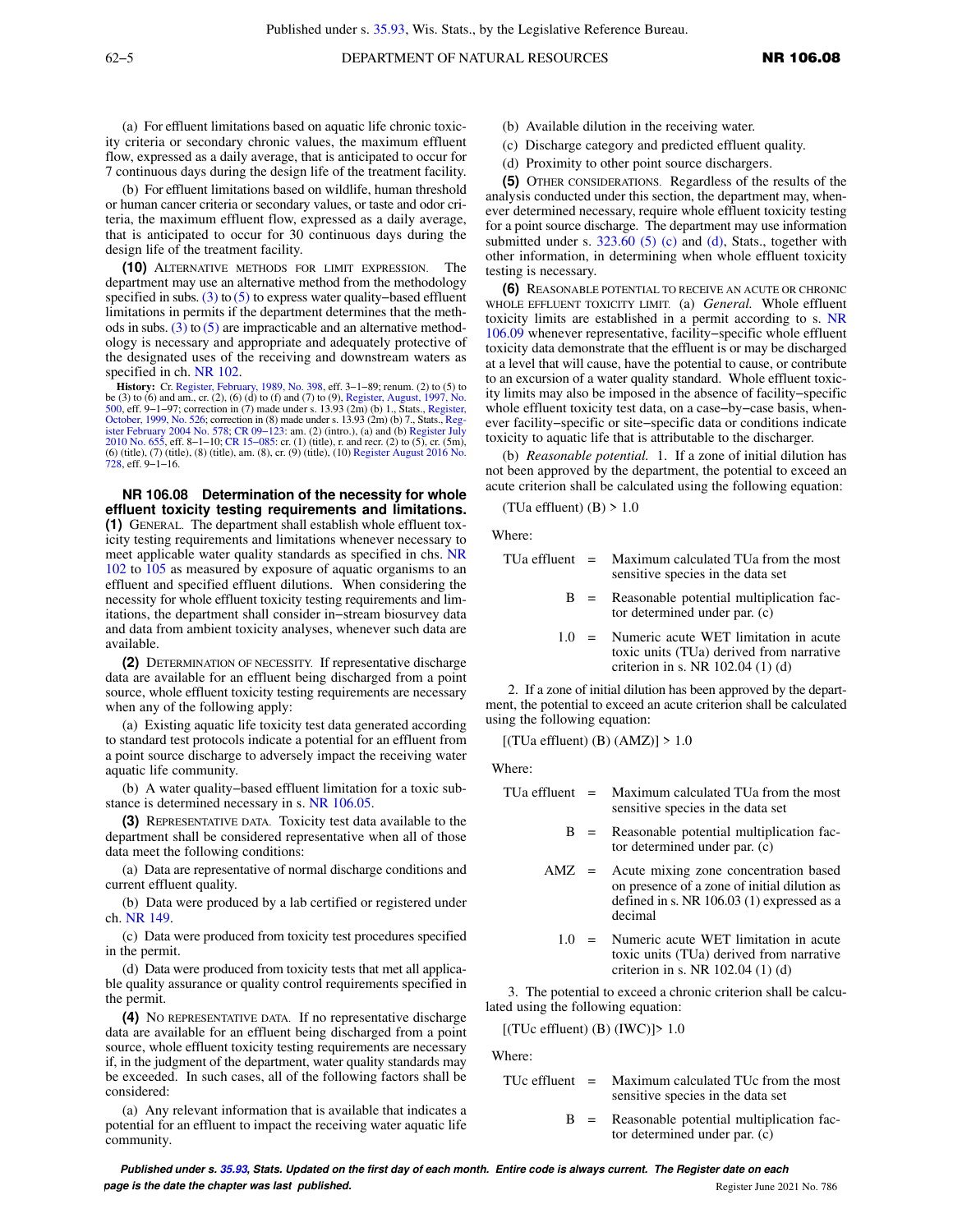- IWC = Instream waste concentration as defined in s. NR 106.03 (6) expressed as a decimal
	- 1.0 = Numeric chronic WET limitation in chronic toxic units (TUc) derived from narrative criterion in s. NR 102.04 (4) (d)

(c) *Reasonable potential multiplication factor.* The department shall use the reasonable potential multiplication factor in par. [\(b\)](https://docs.legis.wisconsin.gov/document/administrativecode/NR%20106.08(6)(b)) to convert the calculated effluent toxicity value to the estimated 95th percentile toxicity value. The department shall use all of the following methods to select a reasonable potential multiplication factor:

1. When there are less than 10 individual toxicity detects, the multiplication factor shall be taken from Table 4 and based on a coefficient of variation of 0.6.

2. When there are 10 or more individual toxicity detects, the multiplication factor shall be taken from Table 4 and based on coefficient of variation calculated as the standard deviation of the WET test endpoints, IC25, IC50, or LC50, divided by the arithmetic mean of the WET tests.

|                 |                          |                          |                          |                          |                          |     |                          |                          |                          | Coefficient of variation (CV) |                          |                          |          |                          |                          |                          |                          |                          |                          |                          |
|-----------------|--------------------------|--------------------------|--------------------------|--------------------------|--------------------------|-----|--------------------------|--------------------------|--------------------------|-------------------------------|--------------------------|--------------------------|----------|--------------------------|--------------------------|--------------------------|--------------------------|--------------------------|--------------------------|--------------------------|
| Number of       | $\overline{0.1}$         | 0.2                      | 0.3                      | 0.4                      | 0.5                      | 0.6 | 0.7                      | 0.8                      | 0.9                      | 1.0                           | 1.1                      | $1.2\phantom{0}$         | 1.3      | 1.4                      | 1.5                      | 1.6                      | 1.7                      | 1.8                      | 1.9                      | 2.0                      |
| samples (n)     |                          |                          |                          |                          |                          |     |                          |                          |                          |                               |                          |                          |          |                          |                          |                          |                          |                          |                          |                          |
|                 | $\overline{\phantom{0}}$ | $\overline{\phantom{0}}$ | $\overline{\phantom{0}}$ | $\equiv$                 | $\overline{\phantom{0}}$ | 6.2 | $\overline{\phantom{0}}$ | $\overline{\phantom{0}}$ | $\overline{\phantom{0}}$ |                               | $\overline{\phantom{0}}$ | $\overline{\phantom{0}}$ | $\equiv$ | $\overline{\phantom{0}}$ | $\overline{\phantom{0}}$ | $\equiv$                 | $\overline{\phantom{0}}$ | $\overline{\phantom{0}}$ | $-$                      | $\overline{\phantom{0}}$ |
| $\overline{c}$  | $\overline{\phantom{0}}$ | $\qquad \qquad$          | $\overline{\phantom{0}}$ | $\equiv$                 | $-$                      | 3.8 | $\overline{\phantom{0}}$ | $\overline{\phantom{0}}$ | $\overline{\phantom{0}}$ | $\overline{\phantom{0}}$      | $\overline{\phantom{0}}$ | $\overline{\phantom{0}}$ | $-$      | $\overline{\phantom{0}}$ | $\qquad \qquad$          | $\overline{\phantom{0}}$ | $\overline{\phantom{0}}$ | $\overline{\phantom{0}}$ | $-$                      | $\equiv$                 |
| 3               | -                        | -                        | $\overline{\phantom{0}}$ |                          | $\overline{\phantom{0}}$ | 3.0 | $\overline{\phantom{m}}$ | $\overline{\phantom{0}}$ | —                        | -                             | $\overline{\phantom{m}}$ | -                        | —        | $\overline{\phantom{0}}$ | $\overline{\phantom{m}}$ | $\overline{\phantom{0}}$ | -                        | $\qquad \qquad -$        | $\qquad \qquad -$        | $\overline{\phantom{0}}$ |
| 4               | —                        |                          | —                        | $\overline{\phantom{0}}$ | -                        | 2.6 | $\overline{\phantom{0}}$ | —                        | $\overline{\phantom{0}}$ |                               | $\overline{\phantom{0}}$ | —                        |          |                          | -                        | —                        | -                        |                          | $\overline{\phantom{0}}$ |                          |
| 5               | —                        | $\overline{\phantom{0}}$ | $\overline{\phantom{0}}$ | $\overline{\phantom{0}}$ | $-$                      | 2.3 | $\overline{\phantom{0}}$ | $\overline{\phantom{0}}$ | —                        | $\overline{\phantom{0}}$      | $\overline{\phantom{0}}$ |                          | $-$      | $\equiv$                 | $\overline{\phantom{0}}$ | $\overline{\phantom{0}}$ | $\overline{\phantom{0}}$ | $\overline{\phantom{0}}$ | $\overline{\phantom{0}}$ | $\qquad \qquad -$        |
| 6               | —                        |                          | $\overline{\phantom{0}}$ | $\overline{\phantom{0}}$ | $-$                      | 2.1 | $\overline{\phantom{0}}$ | $\overline{\phantom{0}}$ | $\overline{\phantom{0}}$ |                               | $\overline{\phantom{0}}$ | $\overline{\phantom{0}}$ | -        | $\overline{\phantom{0}}$ | $\overline{\phantom{0}}$ | $\equiv$                 | $\overline{\phantom{0}}$ | $\overline{\phantom{0}}$ | $\overline{\phantom{0}}$ | $\overline{\phantom{0}}$ |
| 7               | —                        |                          | —                        | $\overline{\phantom{0}}$ |                          | 2.0 | $\overline{\phantom{0}}$ | $\overline{\phantom{0}}$ | $\overline{\phantom{0}}$ |                               | $\overline{\phantom{0}}$ | -                        |          |                          | $\overline{\phantom{0}}$ | -                        | $\overline{\phantom{0}}$ |                          |                          |                          |
| 8               | —                        | $\overline{\phantom{m}}$ | -                        | $\overline{\phantom{m}}$ | -                        | 1.9 | $\overline{\phantom{0}}$ | $\overline{\phantom{m}}$ | —                        | $\overline{\phantom{0}}$      | $\overline{\phantom{m}}$ | -                        | —        | $\overline{\phantom{0}}$ | $\overline{\phantom{m}}$ | $\qquad \qquad -$        | -                        | $\qquad \qquad -$        | $\qquad \qquad -$        | $\qquad \qquad -$        |
| 9               | $\overline{\phantom{0}}$ |                          | $\overline{\phantom{0}}$ | $\equiv$                 | $\overline{\phantom{0}}$ | 1.8 | $\overline{\phantom{0}}$ | $\overline{\phantom{0}}$ | -                        |                               | $\equiv$                 | $\overline{\phantom{0}}$ | ═        | $\equiv$                 | $\overline{\phantom{0}}$ | $\equiv$                 | $\overline{\phantom{0}}$ | $\overline{\phantom{0}}$ | $-$                      | $-$                      |
| 10              | 1.1                      | 1.2                      | 1.3                      | 1.5                      | 1.6                      | 1.7 | 1.9                      | 2.0                      | 2.2                      | 2.3                           | 2.4                      | 2.6                      | 2.7      | 2.8                      | 3.0                      | 3.1                      | 3.2                      | 3.3                      | 3.4                      | 3.6                      |
| 11              | 1.1                      | $\overline{1.2}$         | 1.3                      | l.4                      | 1.6                      | 1.7 | 1.8                      | 1.9                      | 2.1                      | 2.2                           | 2.3                      | 2.4                      | 2.5      | 2.7                      | 2.8                      | 2.9                      | $\overline{3.0}$         | 3.1                      | $\overline{3.2}$         | 3.3                      |
| 12              | 1.1                      | 1.2                      | 1.3                      | 1.4                      | 1.5                      | 1.6 | 1.7                      | 1.9                      | 2.0                      | 2.1                           | 2.2                      | 2.3                      | 2.4      | 2.5                      | 2.6                      | 2.7                      | 2.8                      | 2.9                      | 3.0                      | 3.0                      |
| 13              | 1.1                      | 1.2                      | 1.3                      | 1.4                      | 1.5                      | 1.6 | 1.7                      | 1.8                      | 1.9                      | 2.0                           | 2.1                      | $\overline{2.2}$         | 2.3      | 2.4                      | 2.5                      | 2.5                      | 2.6                      | 2.7                      | 2.8                      | 2.9                      |
| 14              | 1.1                      | 1.2                      | 1.3                      | 1.4                      | 1.4                      | 1.5 | 1.6                      | 1.7                      | 1.8                      | 1.9                           | 2.0                      | 2.1                      | 2.2      | 2.3                      | 2.3                      | 2.4                      | 2.5                      | 2.6                      | 2.6                      | 2.7                      |
| 15              | 1.1                      | 1.2                      | 1.2                      | 1.3                      | 1.4                      | 1.5 | 1.6                      | 1.7                      | 1.8                      | 1.8                           | 1.9                      | 2.0                      | 2.1      | 2.2                      | 2.2                      | $\overline{2.3}$         | 2.4                      | 2.4                      | 2.5                      | 2.5                      |
| 16              | 1.1                      | 1.1                      | 1.2                      | 1.3                      | 1.4                      | 1.5 | 1.6                      | 1.6                      | 1.7                      | 1.8                           | 1.9                      | 1.9                      | 2.0      | 2.1                      | 2.1                      | 2.2                      | 2.3                      | 2.3                      | 2.4                      | 2.4                      |
| $\overline{17}$ | 1.1                      | 1.1                      | 1.2                      | 1.3                      | 1.4                      | 1.4 | 1.5                      | 1.6                      | 1.7                      | 1.7                           | 1.8                      | 1.9                      | 1.9      | 2.0                      | 2.0                      | 2.1                      | 2.2                      | 2.2                      | 2.3                      | 2.3                      |
| 18              | 1.1                      | 1.1                      | 1.2                      | 1.3                      | 1.3                      | 1.4 | 1.5                      | 1.6                      | 1.6                      | 1.7                           | 1.7                      | 1.8                      | 1.9      | 1.9                      | 2.0                      | 2.0                      | 2.1                      | 2.1                      | 2.2                      | 2.2                      |
| 19              | 1.1                      | 1.1                      | 1.2                      | 1.3                      | 1.3                      | 1.4 | 1.5                      | 1.5                      | 1.6                      | 1.6                           | 1.7                      | 1.8                      | 1.8      | 1.9                      | 1.9                      | 2.0                      | 2.0                      | 2.0                      | 2.1                      | 2.1                      |
| $\overline{20}$ | 1.1                      | 1.1                      | 1.2                      | 1.2                      | 1.3                      | 1.4 | 1.4                      | 1.5                      | 1.5                      | 1.6                           | 1.6                      | 1.7                      | 1.7      | 1.8                      | 1.8                      | 1.9                      | 1.9                      | 2.0                      | 2.0                      | 2.0                      |
| 30              | 1.0                      | 1.1                      | 1.1                      | 1.1                      | 1.2                      | 1.2 | 1.2                      | 1.3                      | 1.3                      | 1.3                           | 1.3                      | 1.4                      | 1.4      | 1.4                      | 1.4                      | 1.5                      | 1.5                      | 1.5                      | 1.5                      | 1.5                      |
| 40              | 1.0                      | 1.0                      | 1.1                      | 1.1                      | 1.1                      | 1.1 | 1.1                      | 1.1                      | 1.2                      | 1.2                           | 1.2                      | 1.2                      | 1.2      | 1.2                      | 1.2                      | 1.2                      | 1.2                      | 1.2                      | 1.3                      | 1.3                      |
| 50              | 1.0                      | 1.0                      | 1.0                      | 1.0                      | 1.0                      | 1.0 | 1.0                      | 1.1                      | 1.1                      | 1.1                           | 1.1                      | 1.1                      | 1.1      | 1.1                      | 1.1                      | 1.1                      | 1.1                      | 1.1                      | 1.1                      | 1.1                      |
| 60              | 1.0                      | 1.0                      | 1.0                      | 1.0                      | 1.0                      | 1.0 | 1.0                      | 1.0                      | 1.0                      | 1.0                           | 1.0                      | 1.0                      | 1.0      | 1.0                      | 1.0                      | 1.0                      | 1.0                      | 1.0                      | 1.0                      | 1.0                      |
| 70              | 1.0                      | 1.0                      | 1.0                      | 1.0                      | 1.0                      | 0.9 | 0.9                      | 0.9                      | 0.9                      | 0.9                           | 0.9                      | 0.9                      | 0.9      | 0.9                      | 0.9                      | 0.9                      | 0.9                      | 0.9                      | 0.9                      | 0.9                      |
| 80              | 1.0                      | 1.0                      | 1.0                      | 0.9                      | 0.9                      | 0.9 | 0.9                      | 0.9                      | 0.9                      | 0.9                           | 0.9                      | 0.9                      | 0.9      | 0.9                      | 0.8                      | 0.8                      | 0.8                      | 0.8                      | 0.8                      | 0.8                      |
| 90              | 1.0                      | 1.0                      | 0.9                      | 0.9                      | 0.9                      | 0.9 | 0.9                      | 0.9                      | 0.9                      | 0.8                           | 0.8                      | 0.8                      | 0.8      | 0.8                      | 0.8                      | 0.8                      | 0.8                      | 0.8                      | 0.8                      | 0.8                      |
| 100             | 1.0                      | 1.0                      | 0.9                      | 0.9                      | 0.9                      | 0.9 | 0.9                      | 0.8                      | 0.8                      | 0.8                           | 0.8                      | 0.8                      | 0.8      | 0.8                      | 0.8                      | 0.8                      | 0.8                      | 0.7                      | 0.7                      | 0.7                      |

**Table 4 — Reasonable Potential Multiplication Factor**

(d) *Maximum toxicity values.* The department shall set the TUc effluent and TUa effluent values in par. [\(b\)](https://docs.legis.wisconsin.gov/document/administrativecode/NR%20106.08(6)(b)) equal to zero whenever toxicity is not detected or the LC50, IC25, or IC50 equals or exceeds 100% effluent.

(e) *Exception.* WET limits are not necessary under this subsection when the department determines chemical−specific limits for the effluent are sufficient to attain and maintain applicable numeric and narrative water quality standards, taking into consideration all of the following:

1. Existing controls on the discharge.

2. Controls on the pollutant discharged by nonpoint source pollution in the watershed.

3. The variability of the pollutant or parameter in the effluent discharged.

4. Sensitivity of species to toxicity testing when evaluating whole effluent toxicity as defined in s. [NR 106.03.](https://docs.legis.wisconsin.gov/document/administrativecode/NR%20106.03)

5. Dilution of the effluent in the receiving water.

(f) *Fact sheet.* If the department determines WET limitations are not necessary under par.  $(e)$ , all of the factors that are required for the determination must be specifically discussed in the fact sheet for the permit.

**(7)** DATA EXCLUSIONS. The department may exclude data from a WET reasonable potential determination when those data meet any of the following conditions:

(a) Data are not representative under sub. [\(3\)](https://docs.legis.wisconsin.gov/document/administrativecode/NR%20106.08(3)).

(b) Positive WET results are caused by deficiency toxicity only.

(c) Positive WET results are caused by groundwater or surface water remediation needed to correct or prevent an existing surface or groundwater contamination situation or a public health problem.

**History:** Cr. [Register, February, 1989, No. 398](https://docs.legis.wisconsin.gov/document/register/398/B/toc), eff. 3−1−89; am. (1), r. and recr. (5), [Register, August, 1997, No. 500](https://docs.legis.wisconsin.gov/document/register/500/B/toc), eff. 9–1–97; CR 09–123: am. (5) (a) [Register](https://docs.legis.wisconsin.gov/document/register/655/B/toc)<br>[July 2010 No. 655,](https://docs.legis.wisconsin.gov/document/register/655/B/toc) eff. 8–1–10; correction in (4) made under s. [13.92 \(4\) \(b\) 7.](https://docs.legis.wisconsin.gov/document/statutes/13.92(4)(b)7.), Stats.,<br>[Register July 2010 No. 655](https://docs.legis.wisconsin.gov/document/register/655/B/toc); CR 15–085: r. and rec

**NR 106.09 Whole effluent toxicity data evaluation and limitations. (1)** DATA EVALUATION. Data evaluation procedures are specified in the whole effluent toxicity test methods specified in s. [NR 219.04,](https://docs.legis.wisconsin.gov/document/administrativecode/NR%20219.04) Table A. In the event of a WET test failure, facility specific requirements shall be established in the WPDES permit which specify required follow−up actions.

**(2)** ACUTE WHOLE EFFLUENT TOXICITY. (a) Except as provided in par. [\(c\),](https://docs.legis.wisconsin.gov/document/administrativecode/NR%20106.09(2)(c)) the department shall establish acute whole effluent toxicity limitations to ensure that substances shall not be present in amounts which are acutely harmful to aquatic life in all surface waters including the mixing zone and effluent channel as required by s. [NR 102.04 \(1\)](https://docs.legis.wisconsin.gov/document/administrativecode/NR%20102.04(1)).

(b) To assure compliance with par. [\(a\)](https://docs.legis.wisconsin.gov/document/administrativecode/NR%20106.09(2)(a)), a whole effluent toxicity test may not result in a statistically valid  $LC_{50}$  less than 100% with the following taxa−specific exposure periods: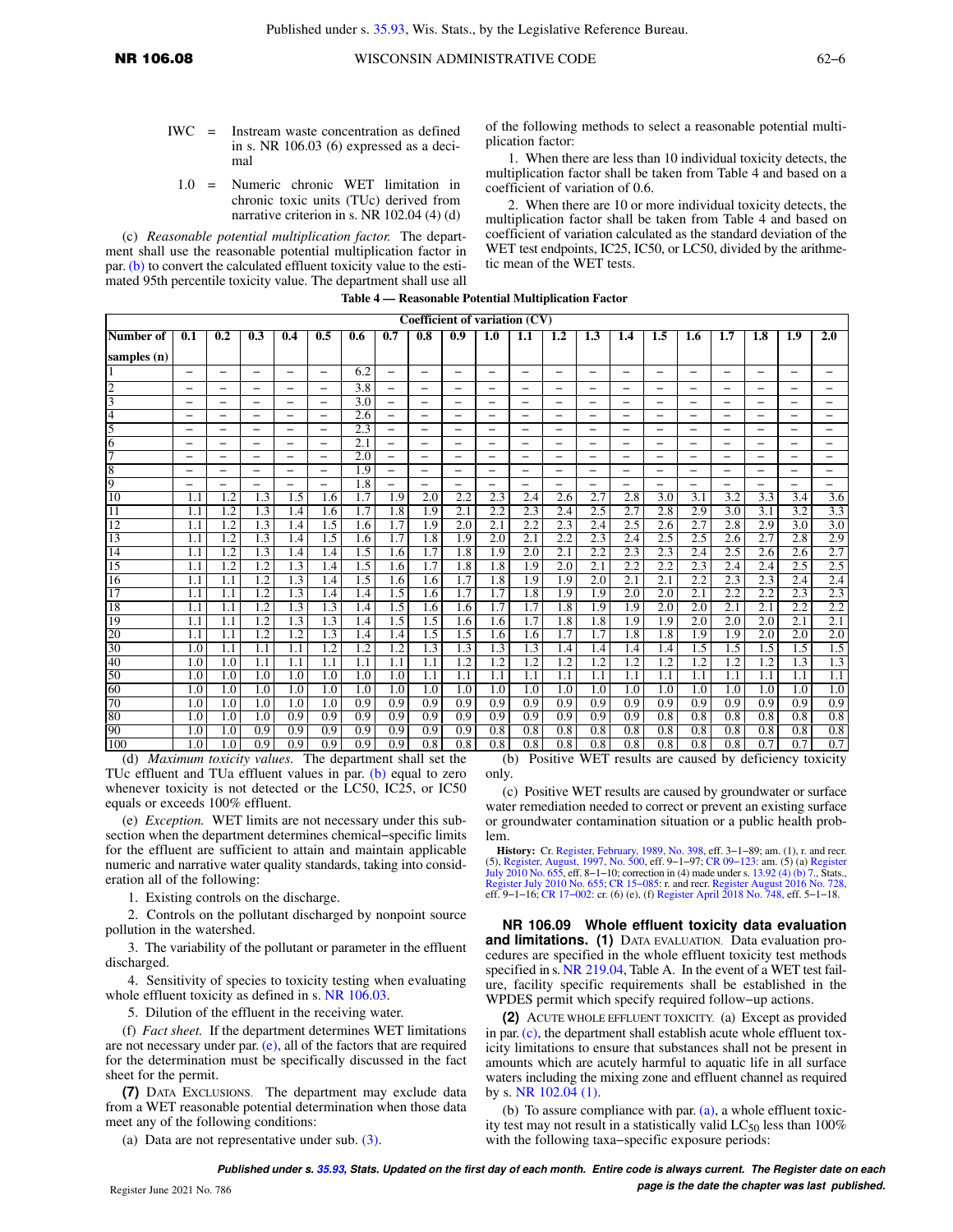1. 48 hours for aquatic invertebrate organisms (including *Ceriodaphnia dubia)*;

2. 96 hours for aquatic vertebrate organisms (including fathead minnows (*Pimephales promelas*));

3. Any other exposure period deemed appropriate by the department for a specific test organism.

(c) If a zone of initial dilution is determined appropriate in accordance with the provisions of s. NR  $106.06$  (3) (c), whole effluent acute toxicity limitations determined by this subsection shall be adjusted such that the effluent meets the following condition. The adjustment shall insure that after dilution of the effluent with the receiving water at a concentration equal to 3.3 times the percent dilution value calculated through application of the zone of initial dilution, the test solution of effluent and receiving water shall not produce a statistically valid  $LC_{50}$  less than 3.3 times the percent dilution value determined through application of the zone of initial dilution with the exposure periods as provided in par. [\(b\).](https://docs.legis.wisconsin.gov/document/administrativecode/NR%20106.09(2)(b))

(d) If, in the judgment of the department, the statistical interpretation methods used to test for  $LC_{50}$  are not appropriate for a specific data set, empirical interpretation methods may be used to determine the significance of an effect.

(e) Acute whole effluent toxicity limits shall be expressed as  $1.0$  TU<sub>a</sub> unless an AMZ is approved in which case these limits shall be expressed as a value that is 100 divided by the AMZ. Compliance with an acute whole effluent toxicity water quality− based limitation shall be determined by comparing the  $TU_a$  endpoint from each toxicity test to the limitation. Pursuant to s. [NR](https://docs.legis.wisconsin.gov/document/administrativecode/NR%20106.08(6)(d)) [106.08 \(6\) \(d\)](https://docs.legis.wisconsin.gov/document/administrativecode/NR%20106.08(6)(d)) a calculated LC50 that exceeds 100% is set equal to zero.

**Note:** A toxicity reduction evaluation study is not always required in the event an acute WET limit is imposed in a permit.

(f) Whole effluent acute toxicity limitations shall be expressed in permits as daily maximum limitations.

**(3)** CHRONIC WHOLE EFFLUENT TOXICITY. (a) The department shall establish chronic whole effluent toxicity limitations to ensure that concentrations of substances are not discharged from a point source that alone or in combination with other materials present are toxic to fish or other aquatic life as required by s. [NR](https://docs.legis.wisconsin.gov/document/administrativecode/NR%20102.04(4)(d)) [102.04 \(4\) \(d\)](https://docs.legis.wisconsin.gov/document/administrativecode/NR%20102.04(4)(d)).

(b) To assure compliance with par. [\(a\),](https://docs.legis.wisconsin.gov/document/administrativecode/NR%20106.09(3)(a)) an effluent, after dilution with an appropriate allowable quantity of receiving water flow equivalent to that provided by receiving water flows specified in s. [NR 106.06 \(3\) \(c\)](https://docs.legis.wisconsin.gov/document/administrativecode/NR%20106.06(3)(c)) or implied in s. [NR 106.06 \(3\) \(b\) 2.,](https://docs.legis.wisconsin.gov/document/administrativecode/NR%20106.06(3)(b)2.) may not cause a significant adverse effect to a test organism population when compared to an appropriate control, as determined by applying all of the following:

1. Using statistical interpretation methods appropriate to the toxicity test protocol, an adverse effect will be determined to be significant if the statistically derived IC25 or IC50, as specified for each species in the whole effluent toxicity test methods required in s. [NR 219.04](https://docs.legis.wisconsin.gov/document/administrativecode/NR%20219.04), Table A, from the whole effluent toxicity test, is less than the calculated IWC.

2. If, in the judgment of the department, the statistical interpretation methods used to test for significance are not appropriate for a specific data set, empirical interpretation methods may be used to determine the significance of an effect.

(c) Chronic whole effluent toxicity limits shall be expressed as a value that is 100 divided by the IWC. Compliance with a chronic whole effluent toxicity water quality−based limitation shall be determined by comparing the monthly average calculated TUc from all toxicity tests conducted during that month to the limitation. Pursuant to s. NR  $106.08(6)$  (d), a calculated IC25 or IC50 that exceeds 100% is set equal to zero.

**Note:** A toxicity reduction evaluation study is not always required in the event a chronic WET limit is imposed in a permit.

(d) Whole effluent chronic toxicity limitations shall be expressed in permits as monthly average limitations.

**History:** Cr. [Register, February, 1989, No. 398](https://docs.legis.wisconsin.gov/document/register/398/B/toc), eff. 3−1−89; renum. (1) (a), (b), (c) (intro.) and 2. and (2) to be (2) (a) to (c) and (3) and am. (2) (b), (c), (3) (a), (b)

(intro.) and 1., r. (1) (c) 1., cr. (1), [Register, August, 1997, No. 500](https://docs.legis.wisconsin.gov/document/register/500/B/toc), eff. 9–1–96; [CR](https://docs.legis.wisconsin.gov/document/cr/2004/101)<br>03–050: am. (2) (b) (intro.) [Register February 2004 No. 578,](https://docs.legis.wisconsin.gov/document/register/578/B/toc) eff. 3–1–04; CR<br>04–101: am. (1) [Register May 2005 No. 593](https://docs.legis.wisconsin.gov/document/register/593/B/toc), eff. 6–1–05; [2016 No. 728,](https://docs.legis.wisconsin.gov/document/register/728/B/toc) eff. 9−1−16.

**NR 106.10 Noncontact cooling water additives.** The department shall establish water quality based effluent limitations for toxic and organoleptic substances in noncontact cooling water discharges as follows:

**(1)** For toxic and organoleptic substances commonly added by suppliers of drinking water systems and present in the noncontact cooling water, a water quality based effluent limitation calculated under s. [NR 106.06](https://docs.legis.wisconsin.gov/document/administrativecode/NR%20106.06) that is based on the applicable water quality criterion or secondary value shall be included in the permit unless the permittee demonstrates at least one of the following:

(a) The concentration of the substance in the intake water is dissipated within the system that supplies the intake water to the permittee and is consistently less than the water quality based effluent limitation.

(b) An effluent limitation is not necessary as determined using the reasonable potential procedures in s. [NR 106.05](https://docs.legis.wisconsin.gov/document/administrativecode/NR%20106.05).

(c) Prior to reaching the receiving water, the substance dissipates or is removed to a level that is below the water quality based effluent limitation.

**(2)** For other toxic and organoleptic substances intentionally added to noncontact cooling water by the permittee, the depart-ment shall follow the procedures specified in ss. [NR 106.05](https://docs.legis.wisconsin.gov/document/administrativecode/NR%20106.05) and [106.06](https://docs.legis.wisconsin.gov/document/administrativecode/NR%20106.06) to calculate a water quality based effluent limitation and determine whether the limitation is necessary in the permit. If there is no water quality criterion for an additive and there are potential water quality impacts from the additive, the department shall establish a secondary value for the additive in accordance with ch. [NR 105](https://docs.legis.wisconsin.gov/document/administrativecode/ch.%20NR%20105) and calculate a limitation based on that value. All of the following requirements apply to the use and discharge of additives:

(a) A permittee shall obtain written approval from the department prior to use of the additive.

(b) A permittee shall provide the department with dosage information and safety data sheets and toxicological data, as requested by the department to meet minimum data requirements specified in ss. [NR 105.05 \(4\)](https://docs.legis.wisconsin.gov/document/administrativecode/NR%20105.05(4)) and [105.06 \(6\)](https://docs.legis.wisconsin.gov/document/administrativecode/NR%20105.06(6)) for each additive for which approval is sought.

(c) Prior to increasing the usage of an additive in amounts greater than authorized by the department, a permittee shall get written approval from the department for the increased usage.

(d) After reissuance, if a permittee wants to use a new additive not previously approved by the department, the permittee shall get written approval from the department prior to use of the additive.

(e) A permittee may only use additives in accordance with the conditions of the department approval and any applicable permit terms. If the department does not approve use of the additive, the additive may not be discharged.

**History:** Cr. [Register, February, 1989, No. 398](https://docs.legis.wisconsin.gov/document/register/398/B/toc), eff. 3−1−89; am. (1) (a), (b) and (2), cr. (1) (d), August, 1997, No. 500, eff. 9−1−97; [CR 03−050:](https://docs.legis.wisconsin.gov/document/cr/2003/50) am. (1) (intro.) [Regis](https://docs.legis.wisconsin.gov/document/register/578/B/toc)[ter February 2004 No. 578,](https://docs.legis.wisconsin.gov/document/register/578/B/toc) eff. 3−1−04; [CR 15−084](https://docs.legis.wisconsin.gov/document/cr/2015/84): r. and recr. [Register August 2016](https://docs.legis.wisconsin.gov/document/register/728/B/toc) [No. 728,](https://docs.legis.wisconsin.gov/document/register/728/B/toc) eff. 9−1−16; correction in (2) (intro.) made under s. [35.17,](https://docs.legis.wisconsin.gov/document/statutes/35.17) Stats., [Register](https://docs.legis.wisconsin.gov/document/register/728/B/toc) [August 2016 No. 728.](https://docs.legis.wisconsin.gov/document/register/728/B/toc)

**NR 106.11 Multiple discharges.** Whenever the department determines that more than one discharge may be affecting the water quality of the same receiving water for one or more substances, the provisions of this chapter shall be used to calculate the combined allowable load from the discharges necessary to meet the water quality criteria for the substances. The resultant combined allowable load shall be divided among the various discharges using an allocation method based on site−specific considerations. Whenever the department makes a determination under this section, the department shall notify all permittees who may be affecting the water quality of the same receiving water of the determination and any limitations developed under this sec-

**Published under s. [35.93,](https://docs.legis.wisconsin.gov/document/statutes/35.93) Stats. Updated on the first day of each month. Entire code is always current. The Register date on each page is the date the chapter was last published. Contained a set of the chapter was last published. Register June 2021 No. 786**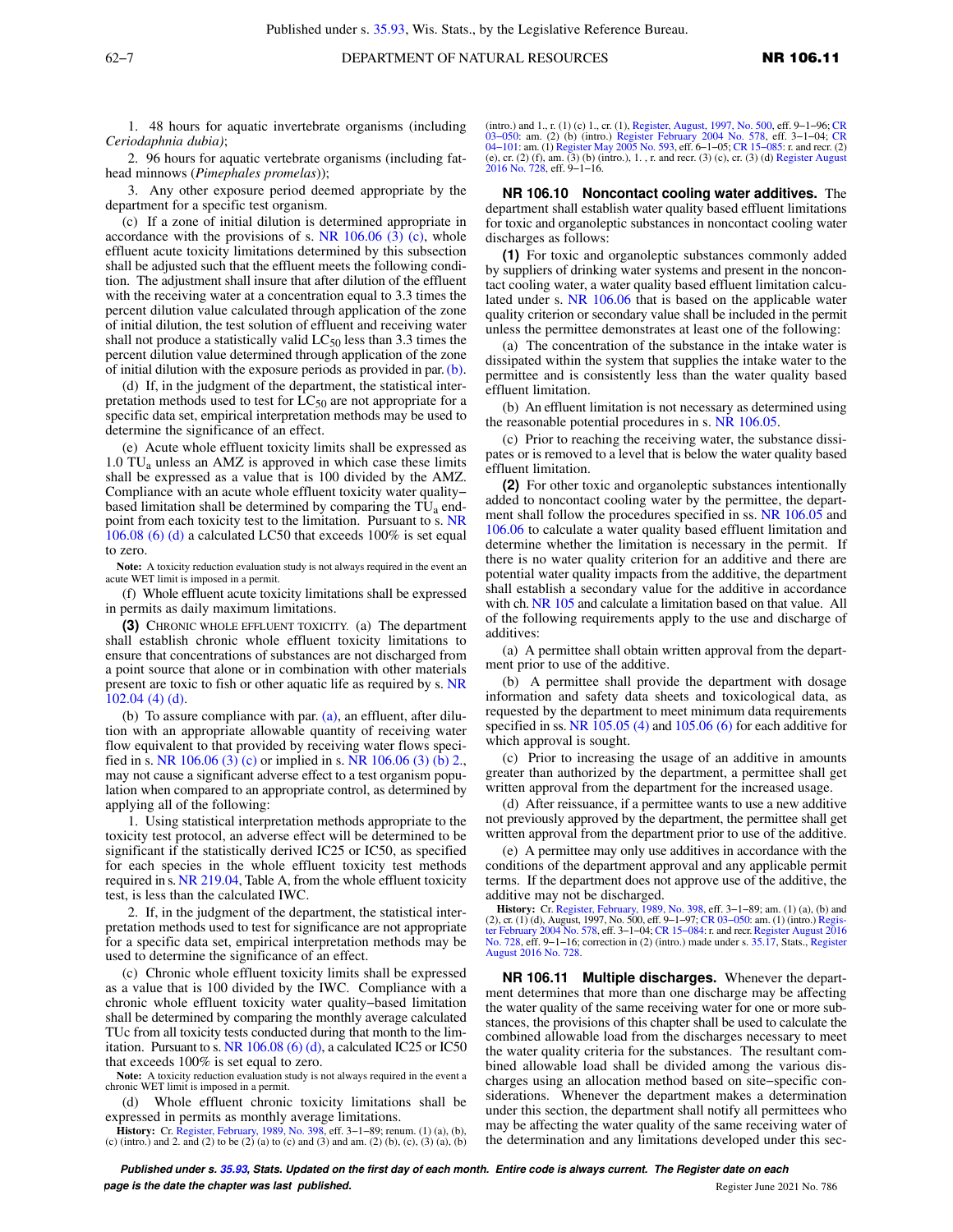tion. Permittees shall be given the opportunity to comment to the department on any determination made under this section.

**Note:** The method of allocating the combined allowable load in s. [NR 106.11](https://docs.legis.wisconsin.gov/document/administrativecode/NR%20106.11) is not required to be based on the effluent flow rates specified in s. [NR 106.06 \(4\) \(d\)](https://docs.legis.wisconsin.gov/document/administrativecode/NR%20106.06(4)(d)). **History:** Cr. [Register, February, 1989, No. 398](https://docs.legis.wisconsin.gov/document/register/398/B/toc), eff. 3−1−89; am. [Register, August,](https://docs.legis.wisconsin.gov/document/register/500/B/toc) [1997, No. 500,](https://docs.legis.wisconsin.gov/document/register/500/B/toc) eff. 9−1−97.

**NR 106.115 Additivity of dioxins and furans.** The 2,3,7,8−TCDD toxicity equivalence concentration in effluent shall be used when developing waste load allocations and for purposes of establishing water quality based effluent limits.

**(1)** For the chlorinated dibenzo−p−dioxins (CDDs) listed in Tables 8 and 9 in ch. [NR 105](https://docs.legis.wisconsin.gov/document/administrativecode/ch.%20NR%20105), the potential adverse additive effects of all dioxin (CDD) and chlorinated dibenzofuran (CDF) congeners in effluents shall be accounted for as specified in this section.

**(2)** The Toxicity Equivalency Factor (TEF) in Table 1 and Bioaccumulation Equivalency Factor (BEF) in Table 2 shall be used when calculating a 2,3,7,8−TCDD toxicity equivalence concentration in effluent to be used when implementing both human health noncancer and cancer criteria. The chemical concentration of each CDD and CDF in effluent shall be converted to a 2,3,7,8−TCDD toxicity equivalence concentration in effluent by using the following equation:

 $(TEC)_{t c d d} = \Sigma (C)_X (TEF)_X (BEF)_X$ where:

 $(TEC)_{t c d d} = 2,3,7,8-TCDD$  toxicity equivalence concentration in effluent

 $(C)_x$  = concentration of total chemical x in effluent

- $(TEF)_x = TCDD$  toxicity equivalency factor for x from table 1
- $(BEF)_x = TCDD$  bioaccumulation equivalency factor for x from table 2

#### **Table 1 — Toxicity Equivalency Factor for CDDS and CDFs**

| Congener                                                          | TEF   |  |  |  |  |
|-------------------------------------------------------------------|-------|--|--|--|--|
| 2,3,7,8-TCDD                                                      | 1.0   |  |  |  |  |
| $1,2,3,7,8-PeCDD$                                                 | 0.5   |  |  |  |  |
| $1,2,3,4,7,8-HxCDD$                                               | 0.1   |  |  |  |  |
| $1,2,3,6,7,8-HxCDD$                                               | 0.1   |  |  |  |  |
| $1,2,3,7,8,9-HxCDD$                                               | 0.1   |  |  |  |  |
| $1,2,3,4,6,7,8-HpCDD$                                             | 0.01  |  |  |  |  |
| OCDD                                                              | 0.001 |  |  |  |  |
| $2,3,7,8$ -TCDF                                                   | 0.1   |  |  |  |  |
| $1,2,3,7,8-PeCDF$                                                 | 0.05  |  |  |  |  |
| $2,3,4,7,8-PeCDF$                                                 | 0.5   |  |  |  |  |
| $1,2,3,4,7,8-HxCDF$                                               | 0.1   |  |  |  |  |
| $1,2,3,6,7,8-HxCDF$                                               | 0.1   |  |  |  |  |
| $2,3,4,6,7,8-HxCDF$                                               | 0.1   |  |  |  |  |
| $1,2,3,7,8,9-HxCDF$                                               | 0.1   |  |  |  |  |
| $1,2,3,4,6,7,8-HpCDF$                                             | 0.01  |  |  |  |  |
| $1,2,3,4,7,8,9-HpCDF \ldots \ldots \ldots$                        | 0.01  |  |  |  |  |
|                                                                   | 0.001 |  |  |  |  |
| Table 2 - Bioaccumulation Equivalency Factor<br>for CDDs and CDFs |       |  |  |  |  |

| Congener | <b>BEF</b> |
|----------|------------|
|          |            |
|          |            |

| $1,2,3,4,7,8-HxCDD$   | 0.3  |
|-----------------------|------|
| $1,2,3,6,7,8-HxCDD$   | 0.1  |
| $1,2,3,7,8,9-HxCDD$   | 0.1  |
| $1,2,3,4,6,7,8-HpCDD$ | 0.05 |
| OCDD                  | 0.01 |
| $2,3,7,8$ -TCDF       | 0.8  |
| $1,2,3,7,8-PeCDF$     | 0.2  |
| $2,3,4,7,8-PeCDF$     | 1.6  |
| $1,2,3,4,7,8-HxCDF$   | 0.08 |
| $1,2,3,6,7,8-HxCDF$   | 0.2  |
| $2,3,4,6,7,8-HxCDF$   | 0.7  |
| $1,2,3,7,8,9$ -HxCDF  | 0.6  |
| $1,2,3,4,6,7,8-HpCDF$ | 0.01 |
| $1,2,3,4,7,8,9-HpCDF$ | 0.4  |
|                       | 0.02 |
|                       |      |

**History:** Cr. [Register, August, 1997, No. 500,](https://docs.legis.wisconsin.gov/document/register/500/B/toc) eff. 9–1–97; CR 03–050: renum.<br>from NR 106.16 [Register February 2004 No. 578,](https://docs.legis.wisconsin.gov/document/register/578/B/toc) eff. 3–1–04; CR 09–123: am. (1)<br>[Register July 2010 No. 655,](https://docs.legis.wisconsin.gov/document/register/655/B/toc) eff. 8–1–10; CR 15–085: am. Table 1 [Register August 2016 No. 728,](https://docs.legis.wisconsin.gov/document/register/728/B/toc) eff. 9−1−16.

**NR 106.117 Schedules of compliance. (1)** SCHED-ULES FOR FIRST PERMIT ISSUANCE. (a) In this subsection, the following definitions apply:

1. "New source" has the meaning given in [40 CFR 122.2.](https://docs.legis.wisconsin.gov/document/cfr/40%20CFR%20122.2)

2. "New discharger" has the meaning given in [40 CFR 122.2.](https://docs.legis.wisconsin.gov/document/cfr/40%20CFR%20122.2)

3. "Recommencing discharger" means a permitted source that recommences discharge after terminating its operations.

(b) The first permit issued by the department to a new source or a new discharger shall contain a schedule of compliance only when necessary to allow a reasonable opportunity to attain compliance with state or federal limitations promulgated after commencement of construction but less than 3 years before commencement of the discharge.

**Note:** The department recognizes pollution control equipment start−up problems may arise at the commencement of a new discharge. Enforcement discretion may be used in the 90 days following commencement of discharge, in such cases.

(c) For recommencing dischargers, a schedule of compliance shall be included in the permit only when necessary to allow a reasonable opportunity to attain compliance with limitations promulgated less than 3 years before recommencement of the discharge.

**(2)** SCHEDULES FOR REISSUED OR MODIFIED PERMITS. A reissued or modified permit may, when appropriate, include a schedule for compliance with new or more stringent effluent limitations that are established by this chapter.

**(3)** SCHEDULE REQUIREMENTS. A schedule of compliance included in a permit shall meet all of the following conditions:

(a) *Time for compliance.* Any schedule of compliance under this section shall require compliance as soon as possible but may not extend beyond any applicable federal or state statutory deadlines. The schedule also may not extend beyond 5 years from the date that the permit is reissued or modified to include the new or more stringent effluent limitation, except as provided in par. [\(b\)](https://docs.legis.wisconsin.gov/document/administrativecode/NR%20106.117(3)(b)) or as provided in other chapters.

(b) *Great Lakes dischargers.* For an existing discharger to the Great Lakes system with a permit that was originally issued before March 23, 1997, if the effluent limitation is based on a secondary value under s. [NR 105.03 \(25\),](https://docs.legis.wisconsin.gov/document/administrativecode/NR%20105.03(25)) the permit shall require compliance with the secondary value based limitation within a reasonable period of time, no later than 5 years after permit reissuance or modification to include the limitation. The compliance sched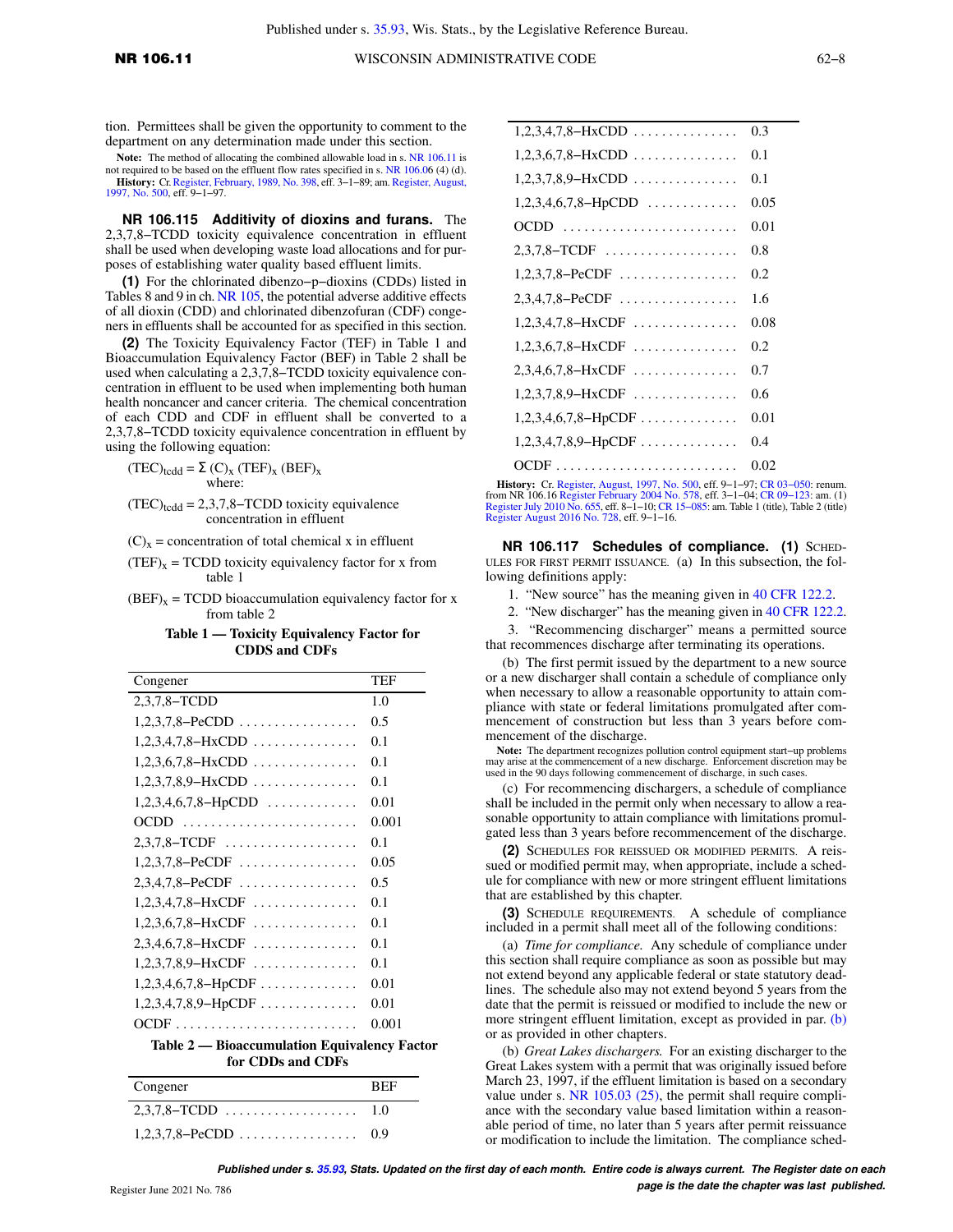62–9 **DEPARTMENT OF NATURAL RESOURCES NR 106.145** 

ule may allow the permittee additional time to conduct studies for the purpose of revising the secondary value or to develop a criterion if requested by the permittee in accordance with s. [NR 106.07](https://docs.legis.wisconsin.gov/document/administrativecode/NR%20106.07(8)) [\(8\)](https://docs.legis.wisconsin.gov/document/administrativecode/NR%20106.07(8)). The time period allowed for such studies may not exceed 2 years. In cases where the permittee wishes to conduct a study on the secondary value, the permit also shall contain a reopener clause, requiring a permit modification if the department determines the specified studies demonstrate that a revised limitation is appropriate. Any revised limitation shall be incorporated through a permit modification and a reasonable time period, up to 5 years, may be allowed for compliance, but in no case may the compliance schedule for the revised limitation extend beyond 7 years from the date the secondary value based limitation was initially included in the permit.

(c) *Interim dates.* If a permit establishes a schedule of compliance that exceeds one year from the date of permit reissuance or modification, the schedule shall set forth interim requirements and the dates for their achievement as follows:

1. The time between dates for the achievement of interim requirements may not exceed one year, except in the case of a schedule for compliance with standards for sewage sludge use and disposal, the time between dates for the achievement of interim requirements shall not exceed 6 months.

2. If the time necessary for completion of any interim requirement is more than one year and is not readily divisible into stages for completion, the permit shall specify dates for the submission of reports of progress toward completion of the interim requirements and indicate a projected completion date.

(d) *Pollution and waste minimization measures.* The schedule of compliance may require the permittee to evaluate pollution and waste minimization measures as a means for complying with the effluent limitation.

(e) *Extension beyond permit expiration.* If a permit is modified to include a limitation, the schedule of compliance may extend beyond the expiration date of the permit if an interim permit limit that is effective upon the permit's expiration date is included in the permit. In such cases, the department shall also specify in the permit the final water quality based effluent limit and its effective date.

(f) *Reporting.* No later than 14 days following each interim date and the final date of compliance, the permittee shall notify the department in writing of its compliance or noncompliance with the interim or final requirements or, if par.  $(c)$  2. is applicable, submit progress reports.

**Note:** An interim permit requirement is not necessarily a numerical effluent limitation.

**Note:** Compliance schedule provisions for TMDL−based limits, technology− based limits, and phosphorus limits may differ from the requirements of this section. These provisions may be found in ss. [NR 212.75 \(5\),](https://docs.legis.wisconsin.gov/document/administrativecode/NR%20212.75(5)) [205.14,](https://docs.legis.wisconsin.gov/document/administrativecode/NR%20205.14) and [217.17](https://docs.legis.wisconsin.gov/document/administrativecode/NR%20217.17), respectively

**History:** Cr. [Register, August, 1997, No. 500,](https://docs.legis.wisconsin.gov/document/register/500/B/toc) eff. 9–1–97; CR 03–050: renum.<br>from NR 106.17 [Register February 2004 No. 578,](https://docs.legis.wisconsin.gov/document/register/578/B/toc) eff. 3–1–04; CR 17–002: r. and<br>recr. [Register April 2018 No. 748,](https://docs.legis.wisconsin.gov/document/register/748/B/toc) eff. 5–1–18.

**NR 106.14 Analytical methods and laboratory requirements. (1)** Methods used for analysis of samples shall be those specified in ch. [NR 219](https://docs.legis.wisconsin.gov/document/administrativecode/ch.%20NR%20219) unless alternative methods are specified in the WPDES discharge permits. Where more than one approved analytical method for a pollutant exists, the department may specify in the permit which method shall be used.

**(2)** The permittee shall submit, with all monitoring results, appropriate quality control information, as specified by the department.

**(3)** The permittee shall report numerical values for all monitoring results greater than the limit of detection, as determined by a method specified by the department, unless analyte−specific instructions in the WPDES permit specify otherwise. The permittee shall appropriately identify all results greater than the limit of detection but less than the limit of quantitation.

**History:** Cr. [Register, February, 1989, No. 398](https://docs.legis.wisconsin.gov/document/register/398/B/toc), eff. 3−1−89; renum. NR 106.14 to be (1), cr. (2) and (3), [Register, August, 1997, No. 500,](https://docs.legis.wisconsin.gov/document/register/500/B/toc) eff. 9−1−97.

## **Subchapter III — Effluent Limitations for Mercury Discharges**

**NR 106.145 Mercury regulation.** This section provides an alternative means of regulating mercury in WPDES permits through the establishment of alternative mercury effluent limitations and other requirements and is intended as a supplement to the authority and procedures contained in other sections of this chapter. For purposes of this section, an alternative mercury effluent limitation represents a variance to water quality standards specified in chs. [NR 102](https://docs.legis.wisconsin.gov/document/administrativecode/ch.%20NR%20102) to [105.](https://docs.legis.wisconsin.gov/document/administrativecode/ch.%20NR%20105)

**(1)** FINDINGS. On November 1, 2002, the department finds all of the following:

(a) Requiring all dischargers of mercury to remove mercury using wastewater treatment technology to achieve discharge concentrations necessary to meet water quality standards would result in substantial and widespread adverse social and economic impacts.

(b) Representative data on the relatively low concentrations of mercury in wastewater are difficult to obtain due to specialized sample collection methods required and the precision and sensitivity of laboratory analyses.

(c) Appropriate mercury source reduction activities are environmentally preferable to wastewater treatment technology in many cases because wastewater treatment for mercury produces a sludge or other resultant wastewater stream that can be as much or more of an environmental liability than the untreated effluent.

**(2)** DETERMINING THE NECESSITY FOR MERCURY EFFLUENT LIM-ITATIONS. (a) The department shall determine whether a mercury effluent limitation is necessary using the procedures in s. [NR](https://docs.legis.wisconsin.gov/document/administrativecode/NR%20106.05) [106.05](https://docs.legis.wisconsin.gov/document/administrativecode/NR%20106.05).

(bm) For the determination under par. [\(a\),](https://docs.legis.wisconsin.gov/document/administrativecode/NR%20106.145(2)(a)) the department shall use representative data that meet the sampling and analysis requirements of subs.  $(9)$  and  $(10)$ .

**(3)** DATA GENERATION. (a) In this paragraph, "major municipal discharge" and "minor municipal discharge" have the meanings specified in s. [NR 200.02 \(7\)](https://docs.legis.wisconsin.gov/document/administrativecode/NR%20200.02(7)) and [\(8\)](https://docs.legis.wisconsin.gov/document/administrativecode/NR%20200.02(8)). If an applicant in any of the categories specified in this subsection does not have sufficient discharge data that meet the criteria of sub. [\(2\)](https://docs.legis.wisconsin.gov/document/administrativecode/NR%20106.145(2)) at the time of application for permit reissuance, the reissued permit shall require the permittee to monitor and report mercury at the following frequency and location:

1. Monthly influent and effluent for a major municipal discharge with an average flow rate greater than or equal to 5 million gallons per day.

2. Once every 3 months influent and effluent for a major municipal discharge with an average flow rate greater than or equal to one million gallons per day but less than 5 million gallons per day.

3. Once every 3 months influent and effluent for a minor municipal discharge if there are 2 or more exceedances in the last 5 years of the high quality sludge mercury concentration of 17 mg/ kg specified in s. [NR 204.07 \(5\)](https://docs.legis.wisconsin.gov/document/administrativecode/NR%20204.07(5)).

4. Monthly effluent for an industrial discharge that the department determines is likely to contribute net discharges of mercury to the environment or if sludge or biosolids mercury concentrations indicate a source of mercury.

5. Once every 3 months effluent for an industrial discharge with an average flow rate, excluding noncontact cooling water as defined in s.  $NR$  205.03 (21), of more than 100,000 gallons per day and the department has no information on mercury concentrations in similar discharges. The department may exempt discharges in this category if the department determines that there is little risk that the effluent will contain mercury.

**Note:** Any permittee who believes that a significant portion of the mercury in its effluent originates from its intake of surface water is encouraged to provide results of intake monitoring.

**Published under s. [35.93,](https://docs.legis.wisconsin.gov/document/statutes/35.93) Stats. Updated on the first day of each month. Entire code is always current. The Register date on each page is the date the chapter was last published. Contained a set of the chapter was last published. Register June 2021 No. 786**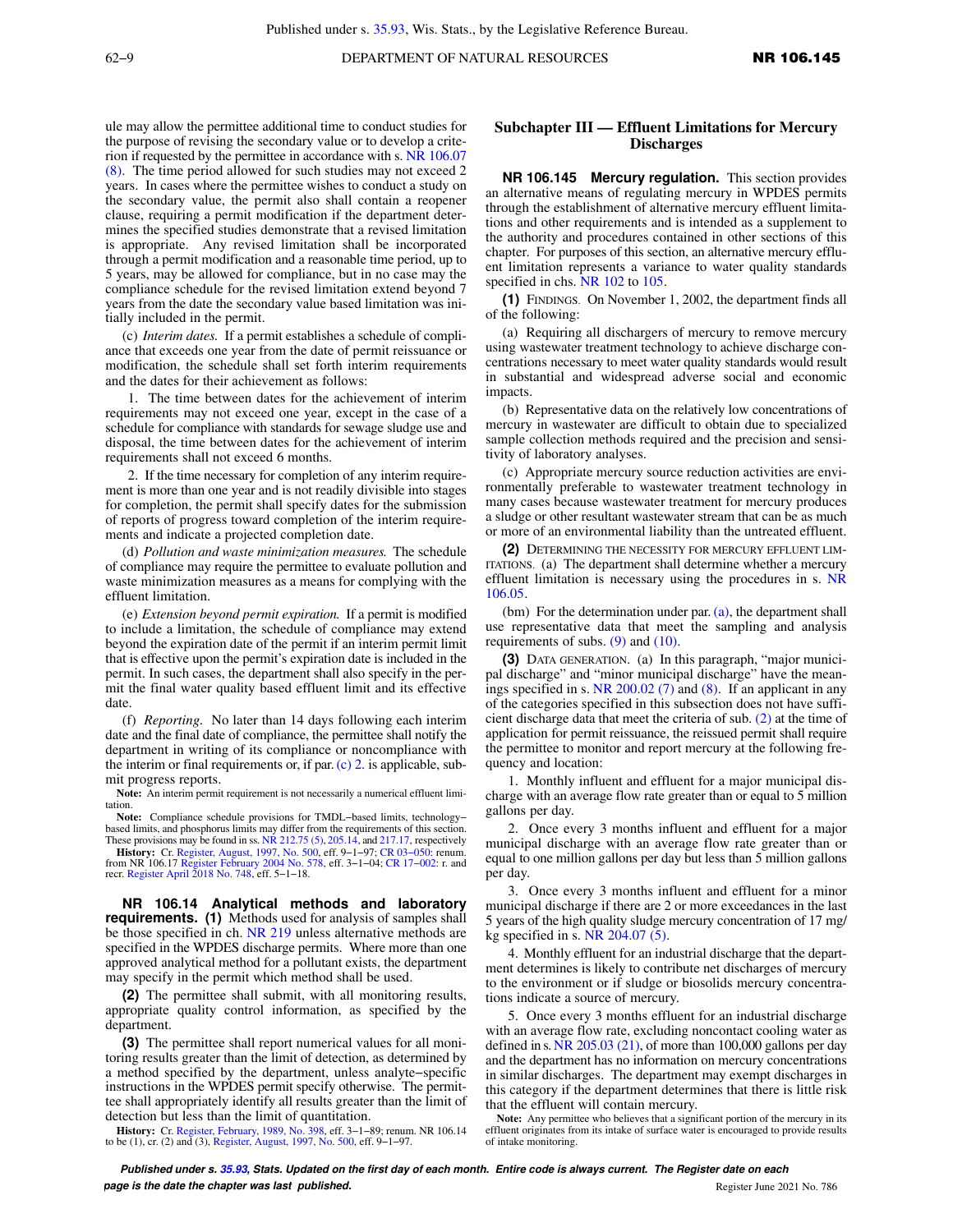6. The department may reduce monitoring frequency from monthly to once every 3 months for discharges described in subds. [1.](https://docs.legis.wisconsin.gov/document/administrativecode/NR%20106.145(3)(a)1.) and [4.](https://docs.legis.wisconsin.gov/document/administrativecode/NR%20106.145(3)(a)4.) after at least 12 representative results have been generated.

(b) The department may require mercury monitoring for other discharges not included in one of the categories specified in par. [\(a\)](https://docs.legis.wisconsin.gov/document/administrativecode/NR%20106.145(3)(a)) if the department has a reasonable expectation that the discharge includes significant quantities of mercury.

(c) Permittees shall collect and analyze samples according to the requirements in subs.  $(9)$  and  $(10)$ .

**(4)** ALTERNATIVE MERCURY EFFLUENT LIMITATION ELIGIBILITY. (a) When the department makes a determination of the necessity for a water quality based effluent limitation for mercury under sub. [\(2\)](https://docs.legis.wisconsin.gov/document/administrativecode/NR%20106.145(2)), the department shall determine if an alternative mercury effluent limitation is justified based on information submitted by the permittee in an alternative mercury effluent limitation application.

(b) The department may not establish an alternative mercury effluent limitation for a new discharge to waters in the Great Lakes system, as defined in s. [NR 102.12 \(1\),](https://docs.legis.wisconsin.gov/document/administrativecode/NR%20102.12(1)) unless the proposed discharge is necessary to alleviate an imminent and substantial danger to the public health or welfare. For the purposes of this section, a new discharger is any building, structure, facility or installation from which there is or may be a discharge of pollutants, as defined in s. [NR 200.02 \(4\),](https://docs.legis.wisconsin.gov/document/administrativecode/NR%20200.02(4)) the construction of which commenced after November 1, 2002. An existing discharger that relocates its outfall after November 1, 2002 may not be considered a new discharger for purposes of this paragraph. Relocation includes the diversion of a discharge from a land treatment system or systems to a surface water.

(c) The term of an alternative mercury effluent limitation may not extend beyond the term of the permit.

(d) An alternative mercury effluent limitation may be renewed using the procedures and requirements in subs.  $(5)$  to  $(8)$ . An alternative mercury effluent limitation may not be renewed if the permittee did not substantially comply with all of the mercury−regulation conditions of the previous permit.

**(5)** CALCULATION OF AN ALTERNATIVE MERCURY EFFLUENT LIM-ITATION. (a) An alternative mercury effluent limitation shall equal the upper 99<sup>th</sup> percentile of representative daily discharge concentrations as calculated under s. [NR 106.05 \(4\) \(a\),](https://docs.legis.wisconsin.gov/document/administrativecode/NR%20106.05(4)(a)) except as provided in par. [\(c\)](https://docs.legis.wisconsin.gov/document/administrativecode/NR%20106.145(5)(c)).

(b) The alternative mercury effluent limitation shall be expressed as a daily maximum concentration.

(c) An alternative mercury effluent limitation may not be greater than the alternative mercury effluent limitation contained in the previous permit, unless the permittee demonstrates that the previous alternative mercury effluent limitation was based on monitoring that did not represent actual discharge concentrations.

**(6)** DEPARTMENT ACTION ON ALTERNATIVE MERCURY EFFLUENT LIMITATION APPLICATIONS. (a) The department shall establish an alternative mercury effluent limitation for a discharger when all of the following have been met:

1. The information provided in the alternative mercury effluent limitation application described in sub. [\(8\)](https://docs.legis.wisconsin.gov/document/administrativecode/NR%20106.145(8)) supports establishing the alternative mercury effluent limitation.

2. The permittee and the department agree upon the alternative mercury effluent limitation and the specific permit language requiring implementation of the pollution minimization program described in sub. [\(7\).](https://docs.legis.wisconsin.gov/document/administrativecode/NR%20106.145(7))

(b) If the information provided in the alternative mercury effluent limitation application does not support establishing an alternative mercury effluent limitation or if the department and the permittee cannot agree on the alternative mercury effluent limitation and the specific permit language incorporating the pollutant minimization program, the department shall include the water quality based effluent limitation or limitations in the permit. This

paragraph does not prohibit the department from seeking and the applicant providing supplemental information after the initial application is submitted.

(c) If the department grants an alternative mercury effluent limitation, the permit shall require monitoring subject to the data quality requirements of subs.  $(9)$  and  $(10)$ , at the following locations:

1. Effluent for both municipal and industrial discharges.

2. Influent and sludge or biosolids for major and minor municipal discharges.

**(7)** POLLUTANT MINIMIZATION PROGRAMS. (a) If the department grants an alternative mercury effluent limitation under sub. [\(6\),](https://docs.legis.wisconsin.gov/document/administrativecode/NR%20106.145(6)) the reissued permit shall require the permittee to implement a pollutant minimization program as defined in s. [NR 106.04 \(5\)](https://docs.legis.wisconsin.gov/document/administrativecode/NR%20106.04(5)) and detailed for mercury in this subsection.

(b) If the reissued permit requires monthly data generation under sub.  $(3)$  (a) 1. or [4.,](https://docs.legis.wisconsin.gov/document/administrativecode/NR%20106.145(3)(a)4.) the permit shall contain a special condition that triggers a pollutant minimization program if the first 24 months of data demonstrate that a limit will be necessary under sub. [\(2\)](https://docs.legis.wisconsin.gov/document/administrativecode/NR%20106.145(2)). The permit shall also require that the permittee do all of the following:

1. Submit to the department within 36 months of permit reissuance a pollutant minimization program plan meeting the requirements specified in this subsection.

2. Implement the pollutant minimization program following submittal of the plan.

3. Submit the first annual status report required in par. [\(g\)](https://docs.legis.wisconsin.gov/document/administrativecode/NR%20106.145(7)(g)) within 48 months of permit reissuance.

(c) For municipal permittees, a pollutant minimization program shall consist of all of the following elements:

1. Source identification.

2. Activities to help educate the general public, health professionals, school teachers, laboratory personnel or other professionals about ways to reduce use of mercury−containing products, recycle mercury−containing products and prevent spills.

3. A program for collecting mercury from the permittee's sewer system users. This program may be independently operated by the permittee, jointly by the permittee and others or by another governmental unit.

4. Other activities that the department, in consultation with the permittee, deems appropriate for the individual permittee's circumstances.

(d) For industrial permittees, a pollutant minimization program may consist of any of the following elements:

1. Source identification and inventory.

2. Improvement of operational, maintenance or management practices.

3. Substitution of raw materials or chemical additives with low−mercury alternatives.

4. Institution of alternative processes.

(e) In assessing the appropriate elements for a pollutant minimization program, the department may consider any of the following:

1. The type of discharger.

2. The operations that generate the wastewater.

3. The level of mercury in the effluent, influent and biosolids or sludge.

4. The costs of potential source reduction measures.

5. The environmental costs and benefits of the pollutant minimization program elements.

6. The characteristics of the community in which the discharger is located.

7. The opportunities for material substitution.

8. The opportunities available for support from or cooperation with other organizations.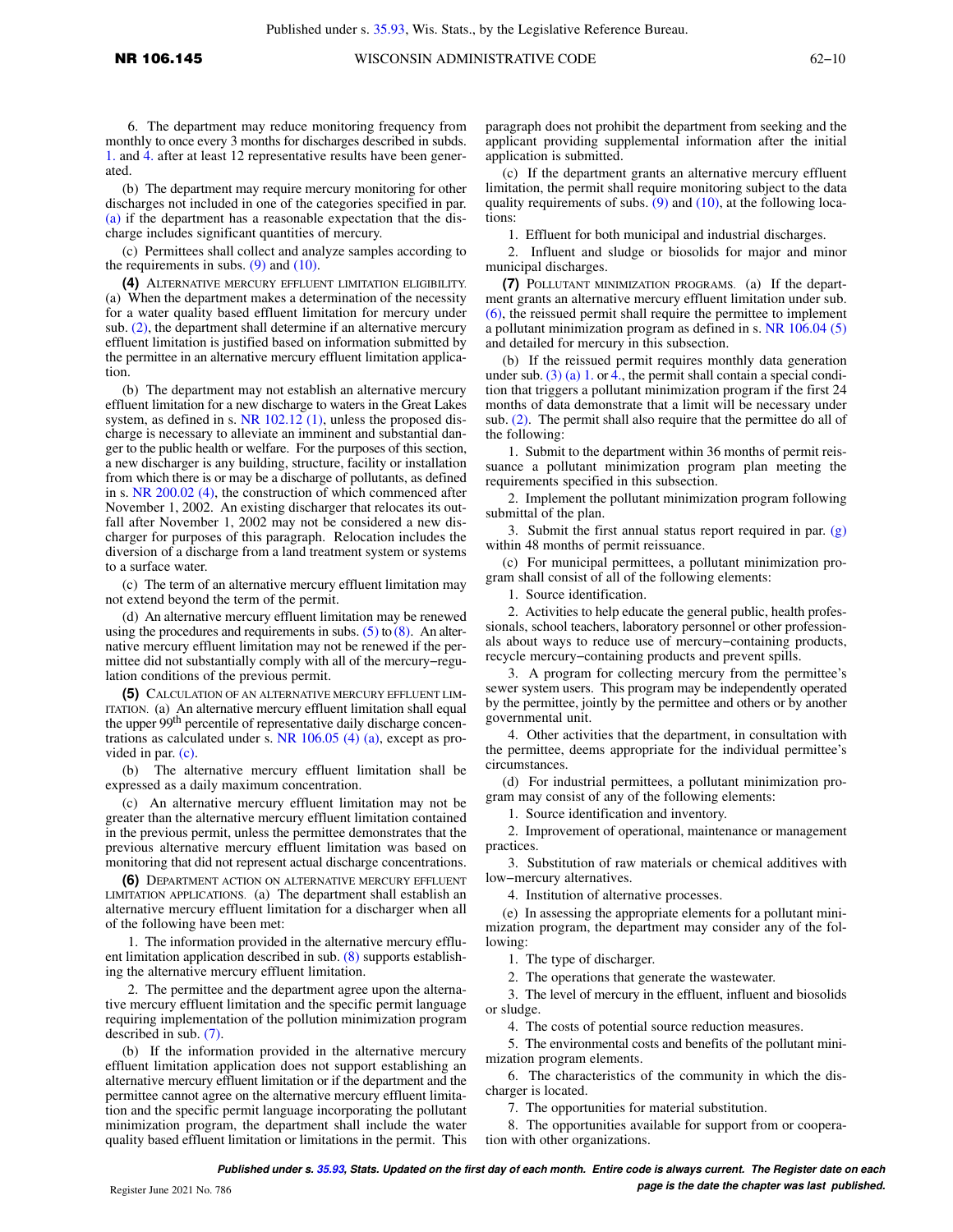9. The actions the discharger has taken in the past to reduce mercury use or discharges.

10. Any other relevant information.

(f) The pollutant minimization program plan shall include all of the following:

1. Identify specific activities to be undertaken and a relative timeline to implement those activities.

2. State which, if any, activities have already been implemented and how effective they were in reducing potential and actual mercury discharges.

3. Commit the permittee to document how the pollutant minimization program plan was implemented including measures such as the number of contacts of various types made, programs implemented and other activities.

4. Provide for steps to measure the effectiveness of the pollution minimization program elements in reducing potential and actual mercury discharges. Where the permittee regularly monitors influent, effluent, sludge or biosolids for mercury, measures shall include any changes in mercury concentrations over comparable historic data. Where practicable, other measures or estimates of mercury reductions from programs such as mercury recycling, collection or disposal may also be included.

(g) Within 12 months of the beginning of implementation of the pollutant minimization program and annually thereafter, the permittee shall report to the department on the progress of the pollutant minimization program as required in s. [NR 106.04 \(5\).](https://docs.legis.wisconsin.gov/document/administrativecode/NR%20106.04(5)) This annual report shall include all of the following:

1. An evaluation of the effectiveness of the program in accordance with the plan.

2. Identification of barriers that have limited program effectiveness and adjustments to the program that will be implemented during the next year to help address these barriers.

(h) Permittees may collaborate with one another or other parties to plan and implement a pollutant minimization program.

**Note:** Permittees that do not prepare or effectively implement a pollutant minimization program are subject to regulatory requirements for mercury, without alter-native mercury effluent limitations to water quality standards. For municipal permittees this may mean development and enforcement of mercury discharge standards for users of the public sewerage system pursuant to s. [NR 211.10 \(3\).](https://docs.legis.wisconsin.gov/document/administrativecode/NR%20211.10(3)) For users of the municipal sewerage system this may mean changes in processes, installation of treat-ment technology, or other means to comply with the municipal mercury discharge standards pursuant to s. [NR 211.10 \(1\).](https://docs.legis.wisconsin.gov/document/administrativecode/NR%20211.10(1)) Implementation of the municipal mercury discharge standards may require a program of user discharge permits and wastewater discharge monitoring.

**(8)** ALTERNATIVE MERCURY EFFLUENT LIMITATION APPLICA-TIONS. (a) To apply for an alternative mercury effluent limitation under this section, a permittee shall do all of the following:

1. Submit an alternative mercury effluent limitation application at the same time as the application for permit reissuance following data generation.

2. State the basis for concluding that wastewater treatment technology for mercury is impractical.

3. Supply representative effluent monitoring results of sufficient number and analytical sensitivity to quantify with reasonable certainty the concentration and mass of mercury discharged. Representative sample results shall meet all of the following requirements:

a. Be of sufficient quantity to allow calculation of the upper 99<sup>th</sup> percentile values pursuant to s. [NR 106.05 \(5\)](https://docs.legis.wisconsin.gov/document/administrativecode/NR%20106.05(5)).

b. Reasonably represent current conditions.

c. Meet the data quality requirements of subs. [\(9\)](https://docs.legis.wisconsin.gov/document/administrativecode/NR%20106.145(9)) and [\(10\)](https://docs.legis.wisconsin.gov/document/administrativecode/NR%20106.145(10)).

d. Represent a time period of at least 2 years.

4. Submit a pollution minimization program plan described in sub. [\(7\) \(f\).](https://docs.legis.wisconsin.gov/document/administrativecode/NR%20106.145(7)(f))

(b) A permittee applying for renewal of an alternative mercury effluent limitation previously granted shall follow the procedures in par. [\(a\)](https://docs.legis.wisconsin.gov/document/administrativecode/NR%20106.145(8)(a)) except for all of the following:

1. The permittee shall submit information indicating whether the permittee substantially complied with mercury regulation conditions of the existing permit.

2. A new pollutant minimization program plan shall re−evaluate the plan required under the previous permit.

**(9)** SAMPLING REQUIREMENTS. (a) Sample types may be grab or 24−hour composite. "Grab sample" and "24−hour composite sample" have the meanings specified in s. [NR 218.04.](https://docs.legis.wisconsin.gov/document/administrativecode/NR%20218.04)

(b) Sample collection methods shall be consistent with *EPA Method 1669: Sampling Ambient Water for Trace Metals at EPA Water Quality Criteria Level*s, EPA−821−R−96−011.

(c) Requirements for field blanks are as follows. A field blank means an aliquot of mercury−free reagent water that is placed in a sample container, shipped to the field and treated as a sample in all respects, including contact with the sampling devices and exposure to sampling site conditions, filtration, storage, preservation, and all analytical procedures. The purpose of the field blank is to determine whether the field or sample transporting procedures and environments have contaminated the sample:

1. At least one field blank shall be collected at each site for each day a sample is collected. If more than one sample is collected in a day, at least one field blank for each 10 samples collected on that day shall be collected.

2. If mercury or any potentially interfering substance is found in the field blank at a concentration equal to or greater than 0.5 ng/ L, the limit of detection or one−fifth the level in the associated sample, whichever is greater, results for associated samples may not be used for regulatory compliance purposes unless the conditions in subd. [3.](https://docs.legis.wisconsin.gov/document/administrativecode/NR%20106.145(9)(c)3.) are met.

3. If at least 3 field blanks are collected on a day when samples are collected and the average mercury concentration of the field blanks plus 2 standard deviations is less than or equal to one−half of the level in the associated sample or less than the lowest water quality criterion for mercury found in ch. [NR 105](https://docs.legis.wisconsin.gov/document/administrativecode/ch.%20NR%20105), whichever is greater, results may be used.

**Note:** As of November 1, 2002 the lowest water quality criterion listed in ch. [NR](https://docs.legis.wisconsin.gov/document/administrativecode/ch.%20NR%20105) [105](https://docs.legis.wisconsin.gov/document/administrativecode/ch.%20NR%20105) is 1.3 ng/L.

4. Once a permittee demonstrates the ability to collect samples from a given site using an established procedure that meets the use−criteria of subd. [2.](https://docs.legis.wisconsin.gov/document/administrativecode/NR%20106.145(9)(c)2.), the permittee may decrease the number of field blanks to no fewer than one field blank for each 4 sampling days.

a. The initial demonstration shall consist of at least 6 consecutive sampling days.

b. If the permittee makes significant changes to the sampling procedure or sampling personnel, the 6−day demonstration shall be repeated.

c. If after reducing the field blank frequency, a field blank fails to meet the use−criteria, the permittee shall take corrective action and return to collecting field blanks on each sampling day until it can meet the use−criteria for at least 3 consecutive sampling days.

d. In no case may the permittee decrease field blanks to fewer than one for each 10 samples.

5. The permittee shall report, but may not subtract, field blank concentrations when reporting sample results.

**Note:** When using the data, the department may subtract field blanks from sample concentrations on a case−by−case basis.

**(10)** LABORATORY ANALYSIS REQUIREMENTS. (a) In this subsection, "method blank" and "limit of detection" have the meanings specified in s. [NR 149.03](https://docs.legis.wisconsin.gov/document/administrativecode/NR%20149.03).

**Note:** "Matrix spike" has the meaning specified in EPA Method 1631, Revision E: Mercury in Water by Oxidation, Purge and Trap, and Cold Vapor Atomic Fluores-cence Spectrometry, August 2002, Office of Water, EPA−821−R−02−019.

(b) The analytical method used shall be sensitive enough to quantify mercury concentrations in the sample or mercury concentrations down to the lowest water quality criterion found in ch. [NR 105](https://docs.legis.wisconsin.gov/document/administrativecode/ch.%20NR%20105), whichever is greater.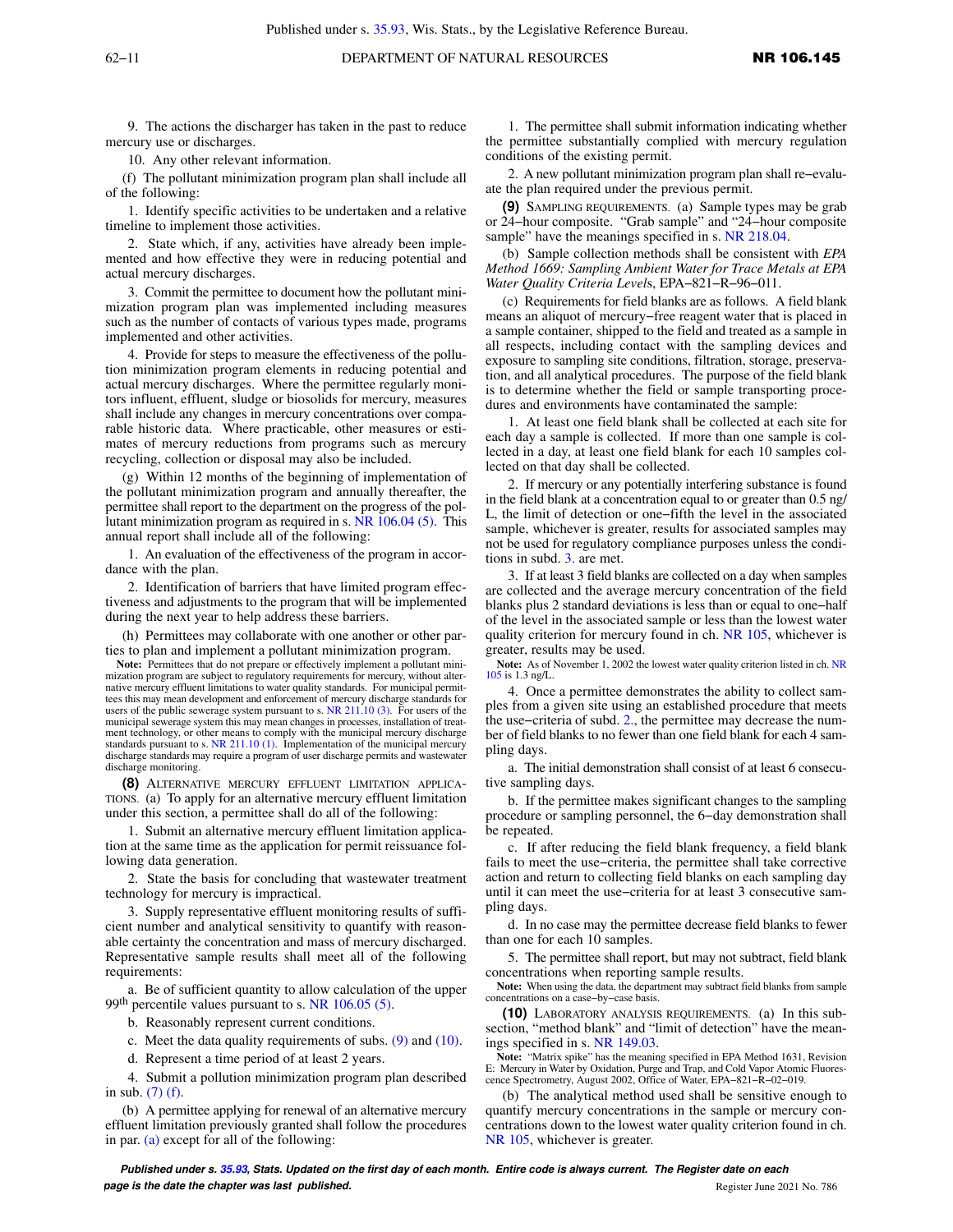(c) The department may exempt a permittee from the sensitivity requirement in par.  $(b)$  if the permittee can demonstrate to the department's satisfaction that the specific effluent matrix does not allow this level of sensitivity using the most sensitive approved method with all reasonable precautions.

(d) The laboratory performing the analyses shall be certified for mercury under the cold vapor atomic fluorescence spectrophotometry technology of ch. [NR 149.](https://docs.legis.wisconsin.gov/document/administrativecode/ch.%20NR%20149)

(e) Method blanks analyzed concurrently with samples shall be reported with sample results. Method blanks may be subtracted from sample results unless concentrations of mercury in the method blank exceed the laboratory's limit of detection, 0.5 ng/L or 5% of the sample concentration, whichever is greater.

(f) Matrix spikes analyzed concurrently with samples shall have recoveries between 71 and 125%.

**(11)** DATA REJECTION. The department may reject any sample results if data quality requirements specified in subs. [\(9\)](https://docs.legis.wisconsin.gov/document/administrativecode/NR%20106.145(9)) and [\(10\)](https://docs.legis.wisconsin.gov/document/administrativecode/NR%20106.145(10)) are not met or if results are produced by a laboratory that is not in compliance with requirements specified in ch. [NR 149](https://docs.legis.wisconsin.gov/document/administrativecode/ch.%20NR%20149).

**(12)** APPLICABILITY OF THE VARIANCE PROCESS UNDER S. 283.15, STATS. If a water quality based effluent limitation is included in a permit under sub.  $(6)$   $(b)$ , a permittee may apply to the department for a variance from the water quality standard used to derive the limitation following the procedure specified in s. [283.15,](https://docs.legis.wisconsin.gov/document/statutes/283.15) Stats. Where a permittee has been granted an alternative mercury effluent limitation under this section, the procedures of s. [283.15,](https://docs.legis.wisconsin.gov/document/statutes/283.15) Stats., are not applicable.

**History:** [CR 02−019](https://docs.legis.wisconsin.gov/document/cr/2002/19): cr. [Register October 2002 No. 562,](https://docs.legis.wisconsin.gov/document/register/562/B/toc) eff. 11−1−02; correc-tions in (10) (d) made under s. [13.92 \(4\) \(b\) 7.](https://docs.legis.wisconsin.gov/document/statutes/13.92(4)(b)7.), Stats., [Register July 2010 No. 655;](https://docs.legis.wisconsin.gov/document/register/655/B/toc) CR 15–084; am. (1) (b), (2) (title), consol. (2) (b) (intro.) and 1. and renum. (2) (bm)<br>and am., r. (2) (b) 2. [Register August 2016 No. 728,](https://docs.legis.wisconsin.gov/document/register/728/B/toc) eff. 9–1–16; CR 17–**046: am.**<br>(10) (a), (d), (11) [Register February 2021 No. 782](https://docs.legis.wisconsin.gov/document/register/782/B/toc)

**NR 106.15 Limitations for mercury.** Regardless of the effluent limitations determined under this chapter, the discharge of organic mercury compounds, inorganic mercury compounds, and metallic mercury shall not exceed the requirements in s. [281.17 \(7\),](https://docs.legis.wisconsin.gov/document/statutes/281.17(7)) Stats., and ch. [NR 100](https://docs.legis.wisconsin.gov/document/administrativecode/ch.%20NR%20100).

**History:** Cr. [Register, February, 1989, No. 398,](https://docs.legis.wisconsin.gov/document/register/398/B/toc) eff. 3−1−89.

#### **Subchapter IV — Effluent Limitations for Ammonia Discharges**

**NR 106.30 Applicability.** The provisions of this subchapter are applicable to point sources that discharge wastewater containing ammonia to surface waters of the state. This subchapter first applies to permits issued or reissued after March 1, 2004.

**Note:** Any discharges of ammonia from a concentrated animal feeding operation (CAFO) are regulated under ch. [NR 243.](https://docs.legis.wisconsin.gov/document/administrativecode/ch.%20NR%20243)

**History:** [CR 03−050](https://docs.legis.wisconsin.gov/document/cr/2003/50): cr. [Register February 2004 No. 578](https://docs.legis.wisconsin.gov/document/register/578/B/toc), eff. 3−1−04.

## **NR 106.31 Definitions.** In this subchapter:

**(1)** "Acute criterion" or "ATC" has the meaning in s. [NR](https://docs.legis.wisconsin.gov/document/administrativecode/NR%20105.03(2)) [105.03 \(2\)](https://docs.legis.wisconsin.gov/document/administrativecode/NR%20105.03(2))

**(2)** "Chronic criterion" or "CTC" has the meaning in s. [NR](https://docs.legis.wisconsin.gov/document/administrativecode/NR%20105.03(15)) [105.03 \(15\)](https://docs.legis.wisconsin.gov/document/administrativecode/NR%20105.03(15))

**(3)** "Early life stages" or "ELS" means the life stages of fish that include the pre−hatch embryonic period, post−hatch free embryo or yolk−sac fry, and the larval period, during which the fish feeds. Juvenile fish, which are anatomically similar to adults, are not considered an early life stage. The duration of the early life stage extends from the beginning of spawning through the end of the larval period.

**(4)** "Early life stages absent" means the early life stages of fish are not present in a water body affected by a permittee's discharge.

**(5)** "Early life stages present" means the early life stages of fish are present in a water body affected by a permittee's discharge.

**(6)** "Lagoon system" means a wastewater treatment system where the method of treatment consists of intermediate−depth basins with typical detention times of 30 to 60 days and generally a continuous discharge. Sufficient aeration is provided to help satisfy oxygen demand, but not provide for complete mixing.

**(7)** "Real−time" means an event that is occurring during a present point in time.

**(8)** "Stabilization pond" means a wastewater treatment system consisting of large shallow earthen basins that use algae and aerobic, facultative, and anaerobic organisms for wastewater treatment. Stabilization ponds include, but are not limited to, those sized for a minimum of 150 days storage and have discharges in the spring and fall.

**(9)** "WPDES" or "WPDES permit" means Wisconsin pollutant discharge elimination system permit under ch. [283,](https://docs.legis.wisconsin.gov/document/statutes/ch.%20283) Stats. **History:** [CR 03−050:](https://docs.legis.wisconsin.gov/document/cr/2003/50) cr. [Register February 2004 No. 578,](https://docs.legis.wisconsin.gov/document/register/578/B/toc) eff. 3−1−04.

**NR 106.32 Calculation of water quality−based effluent limitations for ammonia. (1)** BASIS FOR LIMITATIONS. (a) The department shall establish water quality based effluent limitations for point source dischargers of ammonia whenever the limitations are necessary, as determined by any method in this section, to meet the applicable water quality standards and criteria in chs. [NR 102](https://docs.legis.wisconsin.gov/document/administrativecode/ch.%20NR%20102) to [105.](https://docs.legis.wisconsin.gov/document/administrativecode/ch.%20NR%20105)

(b) Water quality based effluent limitations for ammonia shall be determined to attain and maintain water quality standards and criteria specified in or determined according to procedures in ch. [NR 105,](https://docs.legis.wisconsin.gov/document/administrativecode/ch.%20NR%20105) at the point of discharge. Effluent limitations shall be established to protect downstream waters whenever the department has information to make the determinations.

**(2)** LIMITATIONS BASED ON ACUTE TOXICITY. (a) The department shall establish daily maximum water quality based effluent limitations to ensure that ammonia is not present in amounts that are acutely harmful to aquatic life in all surface waters, including those portions of the mixing zone normally habitable by aquatic life as required by s. [NR 102.04 \(1\).](https://docs.legis.wisconsin.gov/document/administrativecode/NR%20102.04(1))

(b) To assure compliance with par. [\(a\)](https://docs.legis.wisconsin.gov/document/administrativecode/NR%20106.32(2)(a)) and except as provided in pars. [\(c\)](https://docs.legis.wisconsin.gov/document/administrativecode/NR%20106.32(2)(c)) and [\(e\),](https://docs.legis.wisconsin.gov/document/administrativecode/NR%20106.32(2)(e)) water quality−based effluent limitations for ammonia shall equal the final acute value as determined in s. [NR](https://docs.legis.wisconsin.gov/document/administrativecode/NR%20105.05) [105.05](https://docs.legis.wisconsin.gov/document/administrativecode/NR%20105.05) for the respective fish and aquatic life subcategory for which the receiving water is classified. The water quality−based limitations based on acute toxicity shall be established using all of the following methods:

1. Effluent limitations for ammonia for discharges to water bodies classified as cold water communities shall be established using the ammonia criteria for the CW Category 1, shown in ch. [NR 105](https://docs.legis.wisconsin.gov/document/administrativecode/ch.%20NR%20105), Table 2C, except as provided in subd. [2.](https://docs.legis.wisconsin.gov/document/administrativecode/NR%20106.32(2)(b)2.)

2. If the permittee can demonstrate to the department through site specific information that the fish present in the receiving water are limited to those included in CW Category 2, CW Category 3, or CW Category 5, as described in ch. [NR 105](https://docs.legis.wisconsin.gov/document/administrativecode/ch.%20NR%20105), Table 2C, then effluent limitations shall be established based on the criteria shown in ch. [NR 105](https://docs.legis.wisconsin.gov/document/administrativecode/ch.%20NR%20105) Table 2C for the respective CW Category. If the department grants approval for an alternative limitation based on CW Category 2, 3, or 5, the department shall include the alternative limit in a modified or reissued permit provided antidegradation requirements in ch. [NR 207](https://docs.legis.wisconsin.gov/document/administrativecode/ch.%20NR%20207) have been satisfied.

3. In all cases, effluent limitations for ammonia for discharges directly to Lake Superior, Lake Michigan and Green Bay north of 44° 32' 30" north latitude shall be established using the ammonia criteria for the CW Category 1 shown in ch. [NR 105,](https://docs.legis.wisconsin.gov/document/administrativecode/ch.%20NR%20105) Table 2C.

(c) Water quality based effluent limitations for ammonia may exceed the final acute value within a zone of initial dilution that meets all of the conditions in s. NR  $106.06$  (3) (c).

(d) Effluent limitations for ammonia shall be calculated using the pH value of the effluent as determined in sub.  $(4)$  (b) and this paragraph. The department may also establish effluent limitations or other requirements for pH according to the following procedure: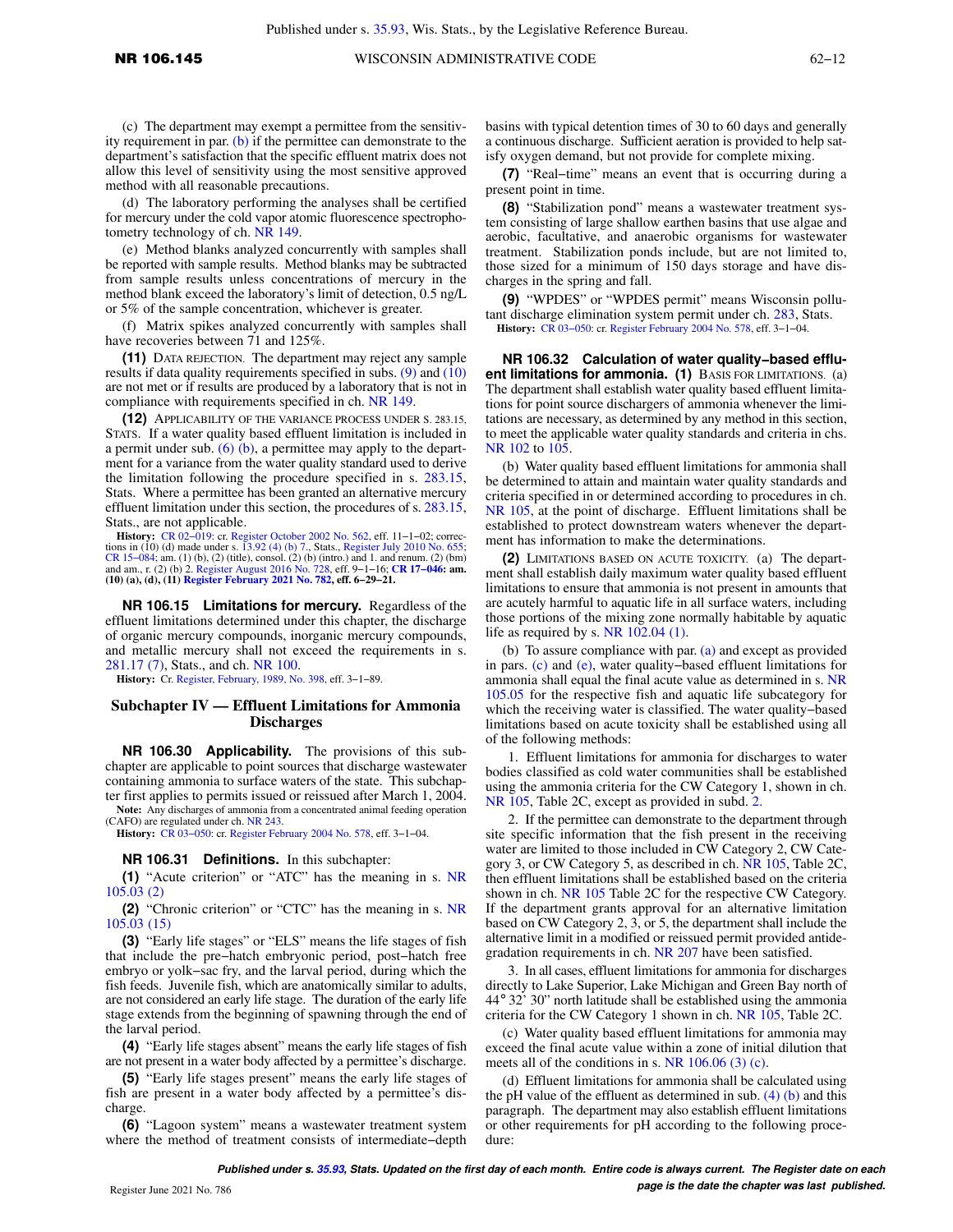1. Whenever the department establishes an effluent limitation based on the acute ammonia criteria in ch. [NR 105](https://docs.legis.wisconsin.gov/document/administrativecode/ch.%20NR%20105), the department may also establish a maximum effluent limitation for pH equal to the pH value that was used to calculate the ammonia effluent limitation.

2. The department may allow a permittee to chemically adjust effluent pH to a lower value for the purpose of obtaining a higher ammonia effluent limitation. The adjusted pH shall be used to calculate the ammonia effluent limitation. The pH value of an effluent may not be adjusted to less than 6.0. Whenever the effluent pH is adjusted, the department may require continuous monitoring of the pH of the effluent.

3. The department may establish an alternative pH for calculating the limitation under this section to protect downstream uses whenever the receiving water pH is significantly different from the effluent, or if a zone of initial dilution is applicable based on par. [\(c\)](https://docs.legis.wisconsin.gov/document/administrativecode/NR%20106.32(2)(c)).

(e) To assure compliance with par.  $(a)$ , the department may calculate acute water quality−based effluent limitations using the following procedure if the department concludes that limitations calculated in par. [\(b\)](https://docs.legis.wisconsin.gov/document/administrativecode/NR%20106.32(2)(b)) or  $(c)$  are not sufficiently protective of fish and aquatic life. The department may include the calculated WQBEL in a permit if this limitation is more stringent than the limitation calculated in par. [\(b\)](https://docs.legis.wisconsin.gov/document/administrativecode/NR%20106.32(2)(b)) or [\(c\):](https://docs.legis.wisconsin.gov/document/administrativecode/NR%20106.32(2)(c))

$$
Limitation = (WQC) (Qs + (1-f)Qe) - (Qs - fQe) (Cs)
$$
  
Qe

Where:

- WQC = The acute ammonia toxicity criterion appropriate for the receiving water as specified in ch. NR 105 and par. (d).
	- $Q<sub>s</sub>$  = Receiving water design flow (in units of volume per unit time) as defined in s. NR 106.06 (3) (bm)
	- $Q_e$  = Effluent flow (in units of volume per unit time) as specified in s. NR 106.06 (4) (d).
	- $f =$  Fraction of the effluent flow that is withdrawn from the receiving water, and
	- Cs = Background concentration of the substance (in units of mass per unit volume) as specified in s. NR 106.06 (4) (e).

**(3)** LIMITATIONS BASED ON CHRONIC TOXICITY OR LONG−TERM IMPACTS. (a) *Water quality criteria.* The department shall calculate water quality based effluent limitations for ammonia to ensure that the chronic toxicity criteria applicable to the receiving water as specified in chs. NR  $102$  to  $105$  will be met after taking into account dilution with an appropriate quantity of receiving water flow allowed in this subsection. The available dilution shall be determined according to par. [\(c\)](https://docs.legis.wisconsin.gov/document/administrativecode/NR%20106.32(3)(c)) unless the conditions specified in s. [NR 102.05 \(3\)](https://docs.legis.wisconsin.gov/document/administrativecode/NR%20102.05(3)) require less dilution or no dilution be allowed. The chronic toxicity criteria to be used in the calculation of ammonia effluent limitations shall apply as follows:

1. The applicable early life stages present ammonia criteria in s. [NR 105.05](https://docs.legis.wisconsin.gov/document/administrativecode/NR%20105.05) Table 4B shall be used to calculate effluent limitations for all times of the year for all discharges to Class I and Class II trout waters, as identified by the department's Wisconsin Trout Streams publication referenced in s. [NR 102.04 \(3\) \(a\),](https://docs.legis.wisconsin.gov/document/administrativecode/NR%20102.04(3)(a)) and any additional Class I and Class II trout waters identified in ss. [NR](https://docs.legis.wisconsin.gov/document/administrativecode/NR%20102.10(1)(d))  $102.10$  (1) (d) and [\(e\),](https://docs.legis.wisconsin.gov/document/administrativecode/NR%20102.10(1)(e)) and  $102.11$  (1) (b) and [\(c\).](https://docs.legis.wisconsin.gov/document/administrativecode/NR%20102.11(1)(c))

2. The applicable early life stages present ammonia criteria in s. [NR 105.05](https://docs.legis.wisconsin.gov/document/administrativecode/NR%20105.05) Table 4B shall be used to calculate effluent limitations for all discharges to all waters supporting warm water sport fish and warm water forage fish during the month of April or whenever the receiving water temperature, as determined in s. [NR](https://docs.legis.wisconsin.gov/document/administrativecode/NR%20106.32(4)) [106.32 \(4\),](https://docs.legis.wisconsin.gov/document/administrativecode/NR%20106.32(4)) is greater than or equal to 14.6 degrees Celsius.

**Note:** Effluent limitations are determined based on monthly average water temperatures determined from historical records. For many waters supporting warmwa-ter fish species, the monthly average water temperature is 14.6 degrees Celsius or greater during the months of May through September.

3. Except as provided in subd. [4.,](https://docs.legis.wisconsin.gov/document/administrativecode/NR%20106.32(3)(a)4.) the applicable early life stage absent ammonia criteria in s. [NR 105.05](https://docs.legis.wisconsin.gov/document/administrativecode/NR%20105.05) Table 4B shall be used to calculate effluent limitations for all discharges to all waters supporting warm water sport fish and warm water forage fish whenever the receiving water temperature, as determined in s. [NR 106.32 \(4\),](https://docs.legis.wisconsin.gov/document/administrativecode/NR%20106.32(4)) is less than 14.6 degrees Celsius, but not including the month of April.

4. The applicable early life stages present ammonia criteria in s. [NR 105.05](https://docs.legis.wisconsin.gov/document/administrativecode/NR%20105.05) Table 4B shall be used to calculate effluent limitations applicable for the months of January, February, and March for all discharges to waters where the department determines that early life stages of burbot are present.

**Note:** Burbot are not present in limited aquatic life streams, limited forage fish streams and small or shallow headwater streams and rivers.

a. Whenever the department determines that early life stage present ammonia criteria are applicable under this subdivision, the permittee may make a demonstration that the early life stages of burbot are not present at the discharge location and will not be affected by the discharge during the months of January and February. If the department grants approval for an alternative limitation based on results of this study, the department shall include the alternative limitation in a permit modification or reissuance provided antidegradation requirements in ch. [NR 207](https://docs.legis.wisconsin.gov/document/administrativecode/ch.%20NR%20207) have been satisfied.

b. If the permittee can demonstrate to the satisfaction of the department that the early life stages of burbot are not present at the discharge location and will not be affected by the discharge, the early life stage absent ammonia criteria in s. [NR 105.05](https://docs.legis.wisconsin.gov/document/administrativecode/NR%20105.05) Table 4B shall be used to calculate effluent limitations that apply to the permittee and the department shall propose a permit modification to incorporate the limitations. If the permittee does not make a sufficient demonstration, the early life present ammonia criteria in s. NR 105 Table 4B shall apply.

5. The applicable early life stages present ammonia criteria in s. [NR 105.05](https://docs.legis.wisconsin.gov/document/administrativecode/NR%20105.05) Table 4B shall be used to calculate effluent limitations for the months of May through September for all discharges to waters designated in ch. [NR 104](https://docs.legis.wisconsin.gov/document/administrativecode/ch.%20NR%20104) as limited forage fish waters. The early life stages absent ammonia criteria in s. [NR 105.05](https://docs.legis.wisconsin.gov/document/administrativecode/NR%20105.05) Table 4B shall be used to calculate effluent limitations for the months of October through April for all discharges to waters designated in ch. [NR 104](https://docs.legis.wisconsin.gov/document/administrativecode/ch.%20NR%20104) as limited forage fish waters.

6. The applicable ammonia criteria in s. [NR 105.05](https://docs.legis.wisconsin.gov/document/administrativecode/NR%20105.05) Table 4B shall be used to calculate effluent limitations for all discharges to waters designated in ch. [NR 104](https://docs.legis.wisconsin.gov/document/administrativecode/ch.%20NR%20104) as limited aquatic life waters.

(b) *Calculation of limits.* Water quality based effluent limitations to meet the requirements of this subsection shall be calculated using the procedure specified in subd. [1.](https://docs.legis.wisconsin.gov/document/administrativecode/NR%20106.32(3)(b)1.) or [2.](https://docs.legis.wisconsin.gov/document/administrativecode/NR%20106.32(3)(b)2.), except as provided in s. [NR 106.06 \(6\)](https://docs.legis.wisconsin.gov/document/administrativecode/NR%20106.06(6)).

1. For discharges of ammonia to flowing receiving waters, the water quality based effluent limitation shall be calculated using the following conservation of mass equation whenever the background concentration is less than the water quality criterion:

Qe

$$
Limitation = (CTC) (Q_s + (1-f)Q_e) - (Q_s - fQ_e) (C_s)
$$

Where:

|         | Limitation = Water quality based effluent limitation (in<br>units of mass per unit of volume)                       |
|---------|---------------------------------------------------------------------------------------------------------------------|
| $CTC =$ | The chronic toxicity criterion (concentration<br>in units of mass per unit volume) as refer-<br>enced in par. $(a)$ |
|         | n : , , , n a , , c ,                                                                                               |

 $Q_{\rm s}$  = Receiving water design flow (in units of volume per unit time) as specified in par. (c)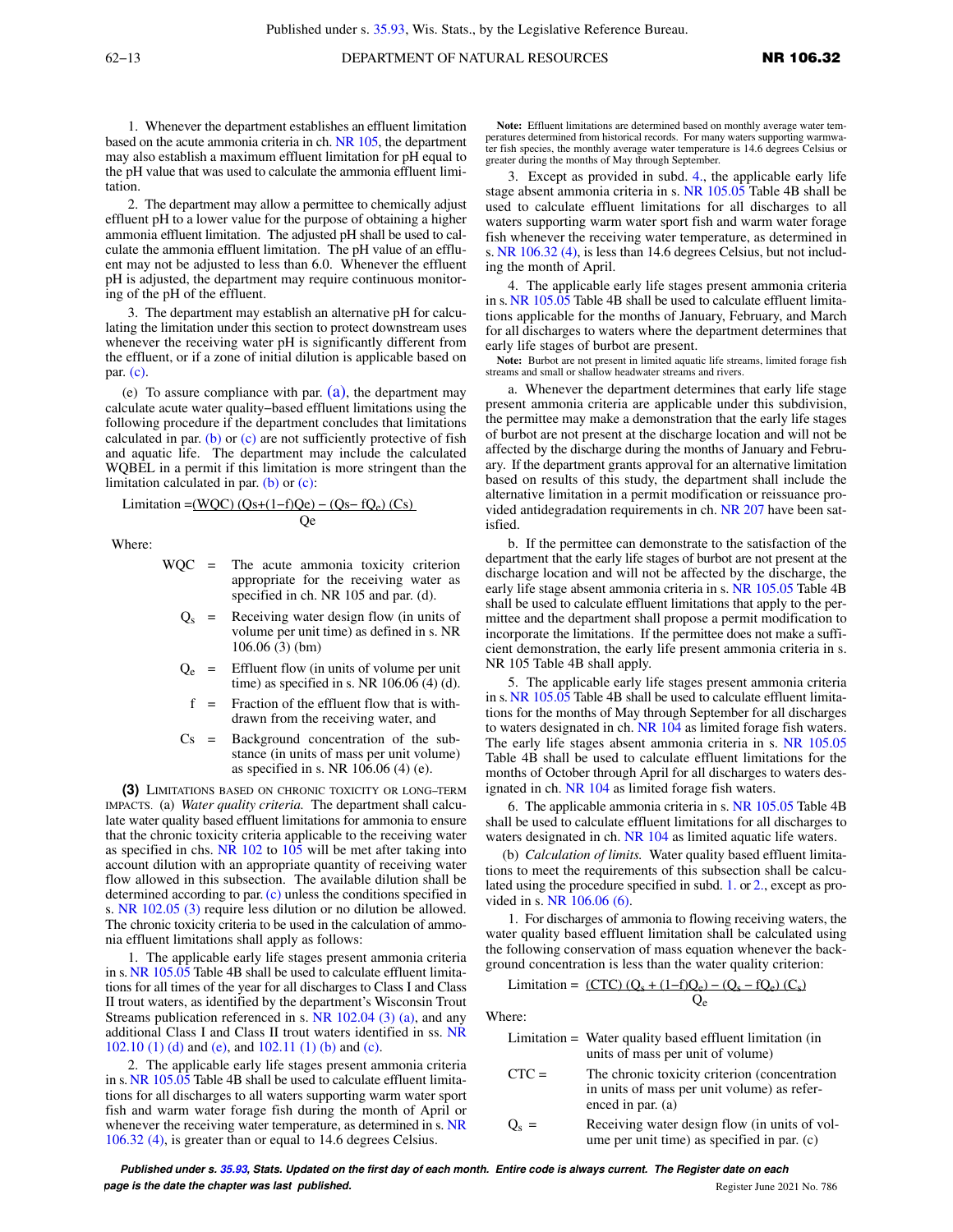$$
Q_e
$$
 = **Effluent flow (in units of volume per unit time) as specified in par. (d)**

- $f =$  Fraction of the effluent flow that is withdrawn from the receiving water
- $C_s =$ Background concentration of ammonia (in units of mass per unit volume) as specified in par. (e)

**Note:** In applying this equation, all units for the flow and concentration parameters respectively shall be consistent.

2. For discharges of ammonia to receiving waters which do not exhibit a unidirectional flow at the point of discharge, such as lakes or impoundments, the department may calculate, in the absence of specific data, water quality based effluent limitations using the following equation whenever the background concentration is less than the water quality criterion:

Where:

Limitation = Water quality based effluent limitation (in units of mass per unit of volume)

Limitation =  $11$  (CTC) –  $10C_s$ 

- CTC = The chronic toxicity criterion (concentration in units of mass per unit volume) as referenced in par. (a)
- $C_s =$ Background concentration of ammonia (in units of mass per unit volume) as specified in par. (e)

3. On a case−by−case basis other dilutional factors may be used, but in no case may the dilution allowed exceed an area greater than the area where discharge induced mixing occurs. The discharge is also subject to the conditions specified in s. [NR](https://docs.legis.wisconsin.gov/document/administrativecode/NR%20102.05(3)) [102.05 \(3\)](https://docs.legis.wisconsin.gov/document/administrativecode/NR%20102.05(3)). The permittee may be required to determine the size of the mixing zone using models or dye studies that are determined to be acceptable by the department.

(c) *Receiving water design flow (Qs ).* Subject to the application of the zone of passage factors in subd. [3.](https://docs.legis.wisconsin.gov/document/administrativecode/NR%20106.32(3)(c)3.) or [4.](https://docs.legis.wisconsin.gov/document/administrativecode/NR%20106.32(3)(c)4.), the value of  $Q<sub>s</sub>$  to be used in calculating the effluent limitation for discharges to flowing waters shall be determined using one of the approaches in subd. [1.](https://docs.legis.wisconsin.gov/document/administrativecode/NR%20106.32(3)(c)1.) or [2.](https://docs.legis.wisconsin.gov/document/administrativecode/NR%20106.32(3)(c)2.)

1. To calculate limits based on 4−day chronic ammonia criteria, Qs shall equal the average minimum 7−day flow which occurs once in 10 years (7–day  $Q_{10}$ ) or, if sufficient information is available to calculate a biologically based receiving water design flow, the flow which prevents an excursion from the criterion using a duration of 4 days and a frequency of less than once every 3 years (4−day, 3−year biological flow). To calculate limits based on 30-day chronic ammonia criteria, Q<sub>s</sub> shall equal the average minimum 30−day flow which occurs once in 5 years (30−day Q5) or 85% of the average minimum 7−day flow which occurs once in 2 years (7–day  $Q_2$ ).

2. If approved by the department, the value of  $Q_s$  of the receiving water for calculating effluent limitations based upon the chronic toxicity criteria specified in s. [NR 105.06](https://docs.legis.wisconsin.gov/document/administrativecode/NR%20105.06) may be determined on a case−by−case basis, using historical flow data or real time data. Qs may be based on real−time streamflow data if the permittee demonstrates that modifications to effluent quality or quantity can be achieved in response to changing stream conditions. Appropriate modifications to effluent quality or quantity may include, but are not limited to, land application, storage, shutdown or reduction in ammonia feed rates.

3. To provide for an adequate zone of passage, the value of  $Q_s$  to be used in the equation in par. [\(b\) 1.](https://docs.legis.wisconsin.gov/document/administrativecode/NR%20106.32(3)(b)1.) shall be determined by multiplying the applicable value from subd. [1.](https://docs.legis.wisconsin.gov/document/administrativecode/NR%20106.32(3)(c)1.) or [2.](https://docs.legis.wisconsin.gov/document/administrativecode/NR%20106.32(3)(c)2.) by the following zone of passage factors:

a. 0.25 when the receiving water temperature is less than 11 degrees Celsius.

b. 0.50 when the receiving water temperature is equal to or greater than 11 degrees Celsius and equal to or less than 16 degrees Celsius.

c. 1.00 when the receiving water temperature is greater than 16 degrees Celsius.

4. Based on the zone of passage or rapid dilution demonstration in this subdivision, the department may determine that alternative zone of passage factors to those provided in subd. [3.](https://docs.legis.wisconsin.gov/document/administrativecode/NR%20106.32(3)(c)3.) apply. The permittee may demonstrate, through appropriate and reasonable methods approved by the department, and by using information on the mixing and dilution characteristics of the discharge, that an adequate zone of free passage exists in the cross−section of the receiving water or that dilution is accomplished rapidly such that the extent of the mixing zone is minimized. In complex situations, the department may require that the demonstration under this subdivision include water quality modeling or field dispersion studies.

5. The department may adjust  $Q_s$  from the values in subd. [1.](https://docs.legis.wisconsin.gov/document/administrativecode/NR%20106.32(3)(c)1.) where natural receiving water flow is significantly altered by flow regulation.

(d) *Effluent flows (* $Q_e$ *).* Effluent flows used in the calculation of ammonia limits shall be determined using the procedures in s. [NR 106.06 \(4\) \(d\)](https://docs.legis.wisconsin.gov/document/administrativecode/NR%20106.06(4)(d)).

(e) *Background concentrations of ammonia (Cs )*. Background ammonia concentrations used in the calculation of ammonia limits shall be determined using the procedures in s. [NR 106.06 \(4\)](https://docs.legis.wisconsin.gov/document/administrativecode/NR%20106.06(4)(e))  $(e)$ 

**(4)** VALUES FOR PARAMETERS WHICH AFFECT THE LIMIT. Effluent limitations for ammonia shall be based upon the effects of pH and temperature on the toxicity of ammonia. The department shall determine the value of the pH and temperature on a case−by−case basis as follows:

(a) *Receiving water.* 1. The geometric mean of temperature and the arithmetic mean for pH in the receiving water shall be used to establish the chronic toxicity criteria for purposes of determining the effluent limitation for ammonia. Representative seasonal values of pH and temperature may be used. The pH and temperature determined under this subdivision may be modified to account for the mixture of the receiving and effluent flows when either of the following conditions occur:

a. Whenever the value of the pH and temperature of the efflu-ent as determined in par. [\(b\)](https://docs.legis.wisconsin.gov/document/administrativecode/NR%20106.32(4)(b)) is significantly greater than or less than the value in the receiving water.

b. Whenever, as a result of demonstrated or measured physical, chemical or biological reactions, the value of the pH and temperature, after mixing of the receiving water and the effluent, is significantly different than the respective background value of the pH and temperature in the receiving water.

2. If information on the pH and temperature of the receiving water is not available, information on the quality of similar water bodies in the area and best professional judgment of the department may be used.

(b) *Effluent.* 1. The daily maximum effluent pH shall be used to calculate the daily maximum ammonia limit based on acute toxicity criteria and in any calculations under par. [\(a\)](https://docs.legis.wisconsin.gov/document/administrativecode/NR%20106.32(4)(a)).

2. If information on the effluent pH is not available, then values representative of similar effluents may be used.

(c) A permittee may conduct an investigation to demonstrate that alternate values for the pH and temperature determined under pars. [\(a\)](https://docs.legis.wisconsin.gov/document/administrativecode/NR%20106.32(4)(a)) and [\(b\)](https://docs.legis.wisconsin.gov/document/administrativecode/NR%20106.32(4)(b)) should be used. The investigation shall be based on site−specific conditions and shall address all of the following: critical loading conditions; buffering capacity of the stream; whether pH changes persist long enough to allow decay of ammonia to non−toxic levels; the effect of seasonal variations; maintaining the pH at the edge of the chronic mixing zone within the range of 6.0 to 9.0; and separate analyses for chronic mixing zone and an acute zone of initial dilution.

**Note:** It is suggested that the permittee submit a plan of study to the department prior to undertaking a demonstration under this paragraph.

(d) *Real−time data.* Effluent limitations may be established based on real−time effluent and stream data provided the permit-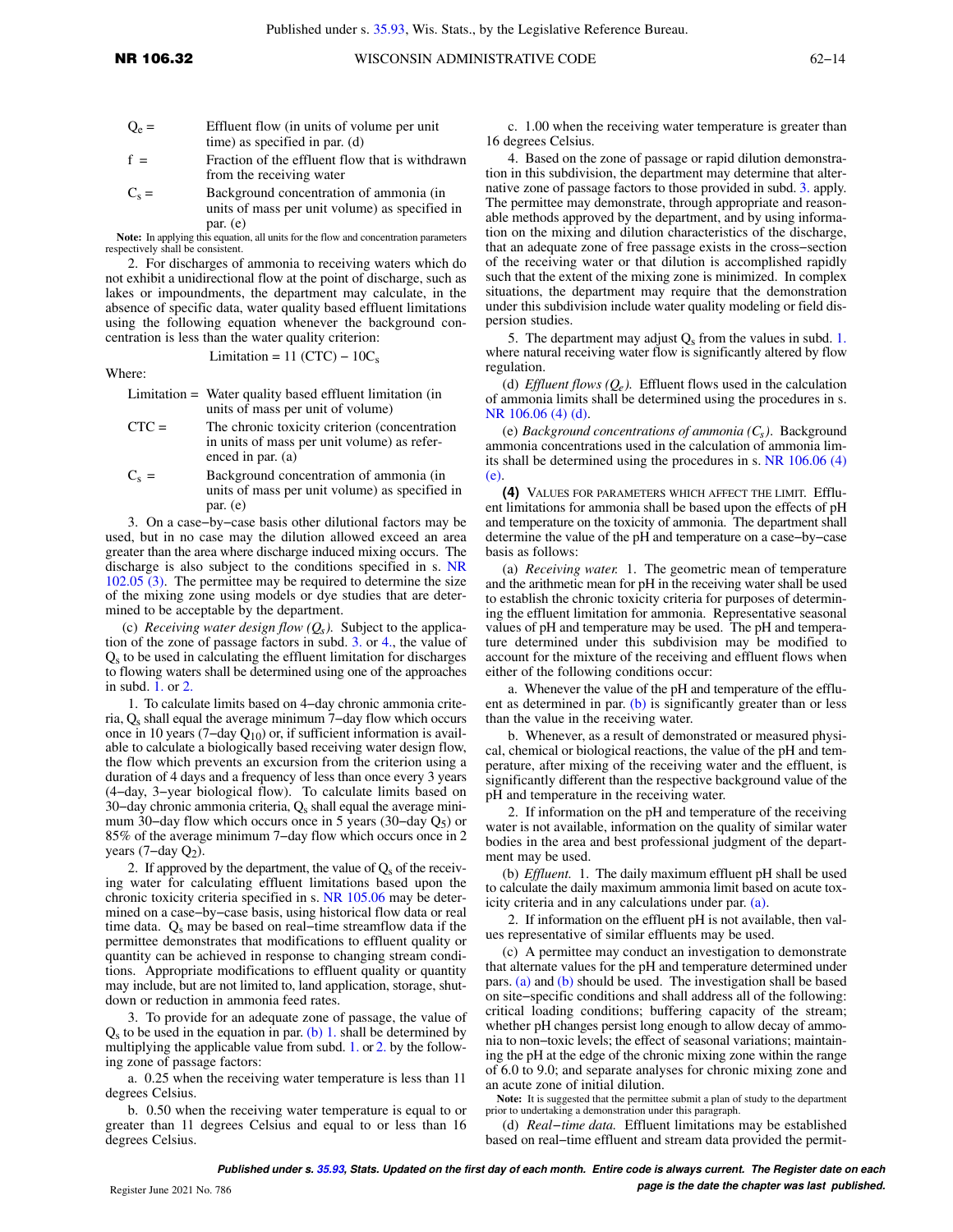tee demonstrates that the real−time data can be collected, and the discharge can be controlled to attain the effluent limitations. Adjustment of effluent pH may be an appropriate modification for compliance with real−time daily maximum limits. Real−time stream data may not be used to calculate ammonia limits if the department determines that the discharge may affect the existence of any endangered or threatened species listed under ch. [NR 27.](https://docs.legis.wisconsin.gov/document/administrativecode/ch.%20NR%2027)

**(5)** APPLICATION OF WATER QUALITY BASED AMMONIA LIMITA-TIONS IN PERMITS AND MONITORING. (a) *Limitations based on acute toxicity criteria.* Effluent limitations for ammonia that are established in permits based on the acute toxicity criteria in ch. [NR 105](https://docs.legis.wisconsin.gov/document/administrativecode/ch.%20NR%20105) shall be expressed only as concentrations.

(b) *Limitations based on chronic toxicity criteria.* Effluent limitations for ammonia that are established in permits based on the chronic toxicity criteria in ch. [NR 105](https://docs.legis.wisconsin.gov/document/administrativecode/ch.%20NR%20105) shall be expressed as concentrations, except mass limits may also be included in a permit if there is more than one discharger of ammonia at a location or where the discharge is to an exceptional resource water designated under s. [NR 102.11](https://docs.legis.wisconsin.gov/document/administrativecode/NR%20102.11) or outstanding resource water designated under s.[NR 102.10](https://docs.legis.wisconsin.gov/document/administrativecode/NR%20102.10). If mass limits are determined to be necessary by the department, they shall be calculated using the procedure in s. [NR 106.07 \(2\)](https://docs.legis.wisconsin.gov/document/administrativecode/NR%20106.07(2)).

(c) *Maximum and average ammonia limitations.* Effluent limitations based on acute toxicity criteria shall be expressed in permits as daily maximum limitations. Effluent limitations based on 4−day chronic toxicity criteria shall be expressed in permits as weekly average limitations. Effluent limitations based on 30−day chronic toxicity criteria shall be expressed in permits as monthly average limitations.

(d) *Monitoring frequency.* The department shall determine on a case−by−case basis the monitoring frequency for ammonia to be required in a permit.

**History:** [CR 03−050:](https://docs.legis.wisconsin.gov/document/cr/2003/50) cr. [Register February 2004 No. 578,](https://docs.legis.wisconsin.gov/document/register/578/B/toc) eff. 3−1−04; [CR](https://docs.legis.wisconsin.gov/document/cr/2015/85) [15−085:](https://docs.legis.wisconsin.gov/document/cr/2015/85) am. (2) (b) (intro.), 2., cr. (2) (e), am. (3) (a) 4. a. [Register August 2016 No.](https://docs.legis.wisconsin.gov/document/register/728/B/toc) [728](https://docs.legis.wisconsin.gov/document/register/728/B/toc), eff. 9−1−16.

**NR 106.33 Determination of the necessity for water quality−based effluent limits for ammonia. (1)** REASON-ABLE POTENTIAL. (a) For a permitted discharge that is not already subject to an ammonia water quality−based effluent limitation, the procedures specified in s. [NR 106.05](https://docs.legis.wisconsin.gov/document/administrativecode/NR%20106.05) shall be used to determine if water quality−based effluent limitations for ammonia are necessary in a reissued permit. When application of the procedures in s. [NR 106.05](https://docs.legis.wisconsin.gov/document/administrativecode/NR%20106.05) results in a determination that ammonia effluent limits are not necessary in a permit, the permit holder shall continue to be operated in a manner that optimizes the removal of ammonia within the design capabilities of the wastewater treatment plant. The department may require that the permittee monitor ammonia at a frequency established on a case−by−case basis in its permit for the purpose of determining representative discharge levels.

(b) If a permittee is subject to an ammonia limitation in an existing permit, the limitation shall be included in any reissued permit. Ammonia limitations shall be included in the permit if the permitted facility will be providing treatment for ammonia discharges.

**(2)** PERMIT LIMITATIONS FOR CONTINUOUS POTWS. The procedures for expressing limitations in permits in this subsection apply to continuous discharges subject to ch. [NR 210](https://docs.legis.wisconsin.gov/document/administrativecode/ch.%20NR%20210) when there is rea-sonable potential under s. [NR 106.05](https://docs.legis.wisconsin.gov/document/administrativecode/NR%20106.05) to exceed an ammonia limitation. Both a weekly average and monthly average permit limitations shall be included in a permit for ammonia whenever any water quality−based effluent limitation for ammonia is determined necessary under sub. [\(1\).](https://docs.legis.wisconsin.gov/document/administrativecode/NR%20106.33(1)) A daily maximum limitation shall be included in permits in addition to weekly average and monthly average limitations if necessary under sub. [\(1\)](https://docs.legis.wisconsin.gov/document/administrativecode/NR%20106.33(1)). The department shall use all of the following procedures to include weekly average and monthly average limitations in permits:

(a) If a daily maximum limitation is the only ammonia limitation determined necessary under sub. [\(1\)](https://docs.legis.wisconsin.gov/document/administrativecode/NR%20106.33(1)), a weekly average limitation shall be set equal to the WQBEL based on the 4−day chronic toxicity criteria calculated under s. [NR 106.32 \(3\)](https://docs.legis.wisconsin.gov/document/administrativecode/NR%20106.32(3)) or the daily maximum limitation, whichever is more restrictive.

(b) If a weekly average ammonia limitation is determined necessary under sub. [\(1\),](https://docs.legis.wisconsin.gov/document/administrativecode/NR%20106.33(1)) and a monthly average limitation is not already determined necessary, a monthly average limitation shall be set equal to the WQBEL based on the 30−day chronic toxicity criteria calculated under s. [NR 106.32 \(3\)](https://docs.legis.wisconsin.gov/document/administrativecode/NR%20106.32(3)) or the weekly average limitation, whichever is more restrictive, except as provided under par. [\(c\).](https://docs.legis.wisconsin.gov/document/administrativecode/NR%20106.33(2)(c))

(c) The department may on a case−by−case basis use an alternative methodology for calculating monthly average limitations whenever historical flow data or real time data are used to calculate weekly average limitations under s. [NR 106.32 \(3\) \(c\) 2.](https://docs.legis.wisconsin.gov/document/administrativecode/NR%20106.32(3)(c)2.) and these limitations are determined to be necessary under sub. [\(1\)](https://docs.legis.wisconsin.gov/document/administrativecode/NR%20106.33(1)).

(d) If a monthly average limitation is the only ammonia limitation determined to be necessary under sub. [\(1\)](https://docs.legis.wisconsin.gov/document/administrativecode/NR%20106.33(1)), weekly average limitations shall be set equal to the WQBEL based on the 4−day chronic toxicity criteria calculated under s. [NR 106.32 \(3\)](https://docs.legis.wisconsin.gov/document/administrativecode/NR%20106.32(3)) or a weekly average limitation calculated using the following procedure, whichever is more restrictive:

Weekly Average Limitation = (Monthly Average Limitation x MF)

Where:

- MF = Multiplication factor as defined in s. NR 106.07 (3) (e) (4) Table 1, where
- $CV =$  The coefficient of variation  $(CV)$  as calculated under s. NR 106.07 (5m)
- n = the number of samples per month required in the permit

**(3)** PERMIT LIMITATIONS FOR OTHER CONTINUOUS DISCHARGES. The procedures for expressing limitations in this subsection apply to continuous discharges that are not subject to ch. [NR 210](https://docs.legis.wisconsin.gov/document/administrativecode/ch.%20NR%20210) and when there is reasonable potential under s. [NR 106.05](https://docs.legis.wisconsin.gov/document/administrativecode/NR%20106.05) to exceed an ammonia limitation. Both a daily maximum and monthly average permit limitation shall be included in a permit for ammonia whenever any water quality−based effluent limitation for ammonia is determined necessary under s. [NR 106.05.](https://docs.legis.wisconsin.gov/document/administrativecode/NR%20106.05) A weekly average limitation shall be included in permits in addition to a daily maximum and monthly average limitation if necessary under sub. [\(1\).](https://docs.legis.wisconsin.gov/document/administrativecode/NR%20106.33(1)) The department shall use all of the following procedures to include daily maximum and monthly average limitations in permits:

(a) If a weekly average limitation is the only ammonia limitation determined necessary under sub. [\(1\),](https://docs.legis.wisconsin.gov/document/administrativecode/NR%20106.33(1)) a monthly average limitation shall be set equal to the WQBEL based on the 30−day chronic toxicity criteria or the weekly average limitation, whichever is more restrictive except as provided in par. [\(c\).](https://docs.legis.wisconsin.gov/document/administrativecode/NR%20106.33(3)(c)) A daily maximum limitation shall also be included in the permit and set equal to the daily maximum ammonia WQBEL under s. [NR 106.32 \(2\)](https://docs.legis.wisconsin.gov/document/administrativecode/NR%20106.32(2)) or a daily maximum limitation calculated using the following procedure, whichever is more restrictive:

Daily Maximum Limitation= Weekly Average Limitation x DMF

Where:

$$
DMF = Daily multiplication factor as defined inNR 106.07 (4) (e) 2. Table 2, where
$$

 $CV =$  The coefficient of variation  $(CV)$  as calculated in s. NR 106.07 (5m)

(b) If a daily maximum ammonia limitation is determined necessary under sub. [\(1\),](https://docs.legis.wisconsin.gov/document/administrativecode/NR%20106.33(1)) and a monthly average limitation is not already determined necessary, a monthly average limitation shall be set equal to the WQBEL based on the 30−day chronic toxicity criteria calculated according to s. NR  $106.32$  (3) or the daily maximum limitation, whichever is more restrictive, except as provided in par. [\(c\)](https://docs.legis.wisconsin.gov/document/administrativecode/NR%20106.33(3)(c)).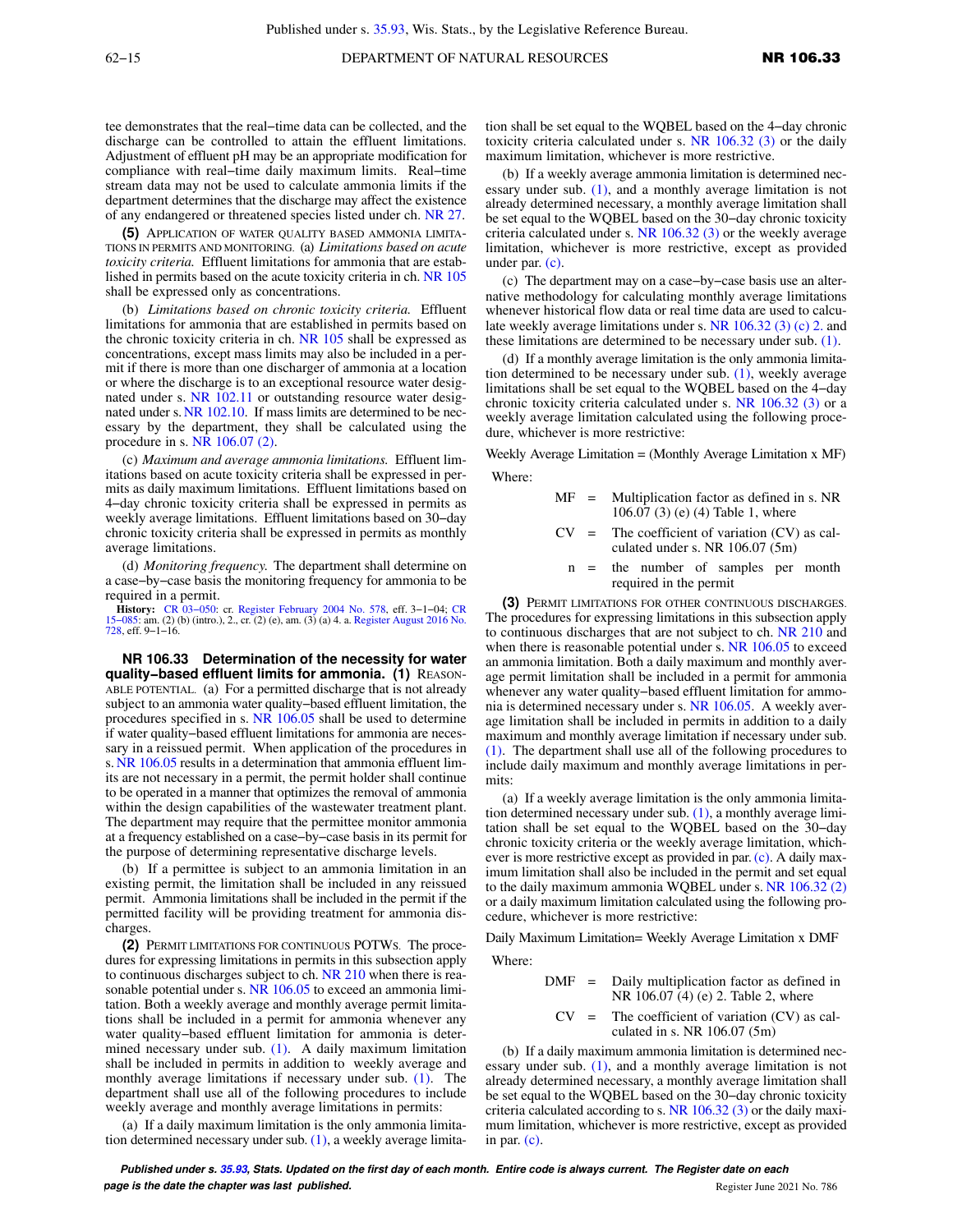(c) The department may on a case−by−case basis use an alternative methodology for calculating daily maximum or monthly average limitations whenever historical flow data or real time data are used to calculate weekly average limitations under s. [NR](https://docs.legis.wisconsin.gov/document/administrativecode/NR%20106.32(3)(c)2.) [106.32 \(3\) \(c\) 2.](https://docs.legis.wisconsin.gov/document/administrativecode/NR%20106.32(3)(c)2.) and these limitations are determined to be necessary under sub.  $(1)$ .

(d) If a monthly average limitation is determined necessary and a daily maximum limitation is not already determined necessary under sub.  $(1)$ , a daily maximum limitation shall be set equal to the daily maximum ammonia WQBEL under s. [NR 106.32 \(2\)](https://docs.legis.wisconsin.gov/document/administrativecode/NR%20106.32(2)) or a daily maximum limitation calculated using the following procedure, whichever is more restrictive:

Daily Maximum Limitation = (Monthly Average Limitation x MF)

Where:

- MF = Multiplication factor as defined in s. NR 106.07 (3) (e) 4. Table 1, where
- $CV =$  The coefficient of variation  $(CV)$  as calculated in s. NR 106.07 (5m)
	- n = the number of samples per month required in the permit

**(4)** PERMIT LIMITATIONS FOR NONCONTINUOUS DISCHARGES. The department shall include ammonia water quality−based effluent permit limitations in permits for seasonal discharges, discharges proportional to stream flow, or other unusual discharge situations that do not meet the definition of a continuous discharge whenever ammonia water quality−based effluent limitations are determined necessary under sub. [\(1\).](https://docs.legis.wisconsin.gov/document/administrativecode/NR%20106.33(1)) Ammonia limitations shall be expressed in accordance with s. [NR 106.32 \(5\)](https://docs.legis.wisconsin.gov/document/administrativecode/NR%20106.32(5)) unless the department determines on a case−by−case basis that an alternative averaging period is appropriate. The department shall consider all of the following when making a case−by−case determination:

- (a) Frequency and duration of discharge.
- (b) Total mass of discharge.
- (c) Maximum flow rate of discharge.

(d) Whether ammonia is subject to a technology−based limitation or other limitation expressed by mass, concentration, or other appropriate measure in the permit.

**History:** CR 03-050: cr. [Register February 2004 No. 578,](https://docs.legis.wisconsin.gov/document/register/578/B/toc) eff. 3-1-04; [CR](https://docs.legis.wisconsin.gov/document/cr/2015/85)  $15-085$ : r. and recr. [Register August 2016 No. 728](https://docs.legis.wisconsin.gov/document/register/728/B/toc), eff. 9-1-16; correction in (3) (a), (b), (d) made under s. [35.17](https://docs.legis.wisconsin.gov/document/statutes/35.17), Stats., Register August 2016

**NR 106.36 Alternative whole effluent toxicity monitoring for certain discharges of ammonia. (1)** In addition to water quality based effluent limitations for ammonia, the department may establish whole effluent toxicity testing requirements and limitations pursuant to ss. [NR 106.08](https://docs.legis.wisconsin.gov/document/administrativecode/NR%20106.08) and [106.09](https://docs.legis.wisconsin.gov/document/administrativecode/NR%20106.09).

**(2)** Chronic fathead minnow whole effluent toxicity test samples may be modified to remove ammonia prior to testing when all of the following conditions are met:

(a) The whole effluent toxicity test is being conducted during a period when ammonia effluent limitations based on early life stage absent criteria are in effect.

(b) The permittee has demonstrated compliance with applicable acute and chronic water quality based effluent limitations for ammonia during the testing period.

(c) Total ammonia measured in whole effluent toxicity test effluent samples is less than the applicable chronic water quality based effluent limitation contained in the WPDES permit, but greater than the "ammonia threshold number", determined as follows:

1. Measure the pH of the whole effluent toxicity test effluent sample after the sample has been warmed to the test temperature.

**Note:** Effluent samples should not be aerated to remove supersaturation of dissolved oxygen prior to use in the whole effluent toxicity test. The measured pH value shall be rounded to the nearest one−tenth of a unit.

2. Using the pH value of the sample as determined in subd. [1.,](https://docs.legis.wisconsin.gov/document/administrativecode/NR%20106.36(2)(c)1.) determine the value of the ammonia multiplier in Table 1 for the pH range corresponding to the effluent pH.

3. Divide 100 by the appropriate in−stream waste concentration, as a percentage, contained in the WPDES permit; then multiply the resulting value by the ammonia multiplier determined in subd. [2.](https://docs.legis.wisconsin.gov/document/administrativecode/NR%20106.36(2)(c)2.) to obtain the ammonia threshold number.

**(3)** If all of the criteria in sub. [\(2\)](https://docs.legis.wisconsin.gov/document/administrativecode/NR%20106.36(2)) have been met, ammonia may be removed from the test sample.

**Table 1 — Ammonia Multiplier**

| Effluent pH           | <b>Ammonia Multiplier</b> |
|-----------------------|---------------------------|
| (s.u., after warning) | (mg/l total ammonia)      |
| $6.0 - 6.5$           | 30                        |
| $6.6 - 7.0$           | 25                        |
| $7.1 - 7.5$           | 15                        |
| $7.6 - 8.0$           |                           |
| $8.1 - 9.0$           |                           |

**History:** [CR 03−050](https://docs.legis.wisconsin.gov/document/cr/2003/50): cr. [Register February 2004 No. 578](https://docs.legis.wisconsin.gov/document/register/578/B/toc), eff. 3−1−04; [CR](https://docs.legis.wisconsin.gov/document/cr/2015/85) [15−085](https://docs.legis.wisconsin.gov/document/cr/2015/85): am. Table 1 (title), r. (4) [Register August 2016 No. 728](https://docs.legis.wisconsin.gov/document/register/728/B/toc), eff. 9−1−16.

**NR 106.37 Schedules of compliance. (1)** The department shall determine and specify a reasonable compliance schedule in the permit if the permittee is unable to meet the ammonia effluent limits determined according to this subchapter at the time of permit reissuance. The department shall establish the term of the compliance schedule on a case−by−case basis consistent with the requirements in s. [NR 106.117.](https://docs.legis.wisconsin.gov/document/administrativecode/NR%20106.117) When establishing a compliance schedule, the department shall consider factors such as necessary planning, complexity of wastewater treatment issues, scope of construction, equipment delivery time, and construction seasons in establishing a schedule. In no circumstance may the date of compliance with the limits extend more than 5 years after the date of permit reissuance.

**(2)** If the department modifies or reissues the permit to adjust ammonia limitations based on an approval of demonstrations made under either s. [NR 106.32 \(2\) \(b\) 2.](https://docs.legis.wisconsin.gov/document/administrativecode/NR%20106.32(2)(b)2.) or [\(3\) \(a\) 4.](https://docs.legis.wisconsin.gov/document/administrativecode/NR%20106.32(3)(a)4.) the department may adjust the compliance schedule if necessary and appropriate.

**(4)** Any point source discharge which was not authorized by a WPDES permit prior to March 1, 2004 may not be provided with a schedule of compliance for achieving ammonia limits, but rather shall meet the limits upon initiation of discharge. A point source discharge previously authorized by a WPDES permit but relocated in the same receiving water body may be allowed a schedule of compliance.

**History:** [CR 03−050](https://docs.legis.wisconsin.gov/document/cr/2003/50): cr. [Register February 2004 No. 578](https://docs.legis.wisconsin.gov/document/register/578/B/toc), eff. 3−1−04; [CR](https://docs.legis.wisconsin.gov/document/cr/2015/85) [15−085](https://docs.legis.wisconsin.gov/document/cr/2015/85): am. (1), r. and recr. (2), r. (3) [Register August 2016 No. 728,](https://docs.legis.wisconsin.gov/document/register/728/B/toc) eff. 9−1−16.

### **Subchapter V — Effluent Limitations for Temperature**

**NR 106.50 Purpose.** The purpose of this subchapter is to specify how the department will calculate water quality−based effluent limitations for temperature under s. [283.13 \(5\)](https://docs.legis.wisconsin.gov/document/statutes/283.13(5)), Stats., and to specify how the department will determine when the limitations will be included in Wisconsin pollution discharge elimination system (WPDES) permits. Water quality−based effluent limitations for temperature are necessary to assure attainment and maintenance of surface water quality standards for temperature established in accordance with s. [281.15 \(1\)](https://docs.legis.wisconsin.gov/document/statutes/281.15(1)), Stats., and set forth in subch. [II of ch. NR 102](https://docs.legis.wisconsin.gov/document/administrativecode/subch.%20II%20of%20ch.%20NR%20102).

**History:** [CR 07−111](https://docs.legis.wisconsin.gov/document/cr/2007/111): cr. [Register September 2010 No. 657,](https://docs.legis.wisconsin.gov/document/register/657/B/toc) eff. 10−1−10.

**NR 106.51 Applicability.** This subchapter applies to point sources that discharge cooling water, non−contact cooling water, or other wastewater to surface waters of the state if the discharge contains an associated heat load or is elevated in temperature relative to the ambient temperature of the receiving water. The procedures for calculation of effluent limitations identified in this sub-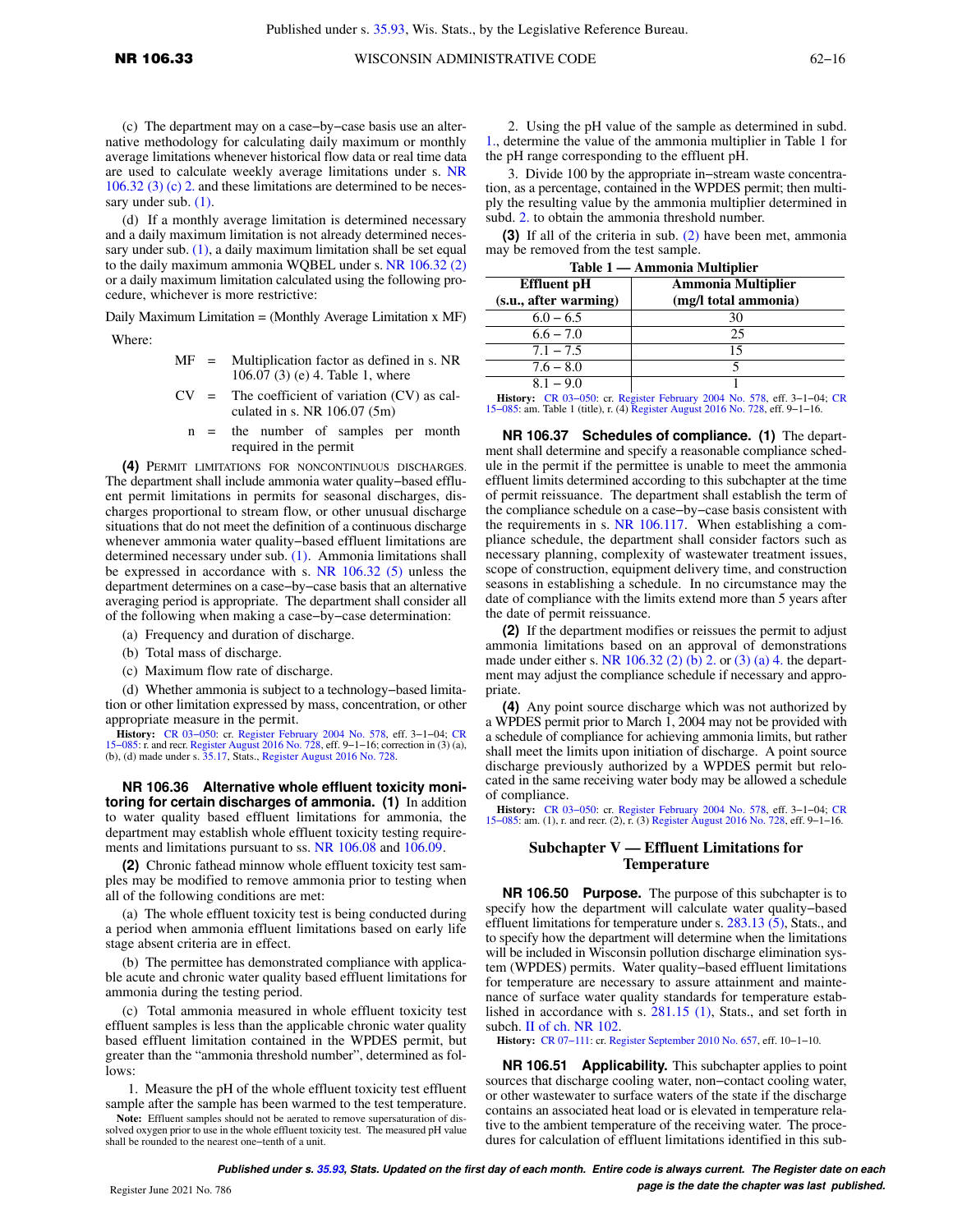chapter do not apply to storm water discharges. Effluent limitations determined under this subchapter supersede any temperature limitations listed in s. [NR 104.06 \(2\) \(b\)](https://docs.legis.wisconsin.gov/document/administrativecode/NR%20104.06(2)(b)).

Note: Section [283.11 \(2\) \(b\),](https://docs.legis.wisconsin.gov/document/statutes/283.11(2)(b)) Stats., states that rules concerning storm water discharges may be no more stringent than the requirements under the federal water pollution control act and regulations adopted under that act. Storm water pollution pre-vention plans may address thermal issues on a case−by−case basis.

**Note:** The department will use enforcement discretion whenever there are exceedances of effluent temperature limitations in a WPDES permit for an electric generating facility during an energy emergency warning or when an energy emergency event has been declared under a Federal Energy Regulatory Commission order (Standard EOP−002, North American Electric Reliability Corporation).

**History:** [CR 07−111:](https://docs.legis.wisconsin.gov/document/cr/2007/111) cr. [Register September 2010 No. 657](https://docs.legis.wisconsin.gov/document/register/657/B/toc), eff. 10−1−10.

**NR 106.52 Definitions.** In this subchapter, the following definitions are applicable to terms used:

**(1)** "Ambient temperature" means the typical existing temperature of a surface water outside the direct influence of any point source discharge, which may include daily and seasonal changes.

**(2)** "cfs" means cubic feet per second, usually pertaining to stream or effluent flow.

**(3)** "Cold shock" means exposure of aquatic organisms to a rapid decrease in temperature and a sustained exposure to low temperature that induces abnormal behavioral or physiological performance and may lead to death.

**(4)** "Daily maximum effluent temperature" means the highest temperature measured in a calendar day.

**(5)** "Daily maximum effluent temperature limitation" means the daily maximum effluent temperature limitation established in a permit.

**(6)** "mgd" means million gallons per day, usually pertaining to stream or effluent flow.

**(7)** "New facility" means any new point source facility or new point source discharge that commences operation after October 1, 2010.

**(8)** "Seven−day rolling average effluent flow" means the arithmetic average of the effluent flow measured on a particular day and the 6 preceding days within that calendar month.

**(9)** "Water quality standards" means applicable water quality standards set forth in chs. [NR 102](https://docs.legis.wisconsin.gov/document/administrativecode/ch.%20NR%20102) to [104,](https://docs.legis.wisconsin.gov/document/administrativecode/ch.%20NR%20104) or any federally promulgated water quality standards applicable to surface waters of the state.

**(10)** "Weekly average effluent temperature" means the arithmetic mean of all daily maximum effluent temperature values recorded in a calendar week, Sunday through Saturday.

**(11)** "Weekly average effluent temperature limitation" means the maximum allowable weekly average temperature determined as the arithmetic mean of all daily maximum effluent temperature values recorded in a calendar week, Sunday through Saturday.

**(12)** "WPDES" or "WPDES permit" means Wisconsin pollutant discharge elimination system permit issued under ch. [283,](https://docs.legis.wisconsin.gov/document/statutes/ch.%20283) Stats., but does not include storm water permits issued under s. [283.35,](https://docs.legis.wisconsin.gov/document/statutes/283.35) Stats.

**(13)** "WQBEL" means water quality−based effluent limitation. **History:** [CR 07−111:](https://docs.legis.wisconsin.gov/document/cr/2007/111) cr. [Register September 2010 No. 657](https://docs.legis.wisconsin.gov/document/register/657/B/toc), eff. 10−1−10.

**NR 106.53 Parameters used to establish water quality−based effluent limitations for temperature. (1)** REC-EIVING WATER FLOW RATE  $(Q_s)$ . The value of receiving water flow rate (Q<sub>s</sub>) used to determine effluent limitations for discharges to flowing waters shall be as follows:

(a)  $Q_s$  shall equal ¼ of the average minimum 7-day flow which occurs once in 10 years (¼ 7–day  $Q_{10}$ ) or, if sufficient information is available to calculate a biologically based receiving water design flow, ¼ of the flow which prevents an excursion from the applicable water quality criteria using a duration of 4 days and a frequency of less than once every 3 years (¼ 4−day, 3−year biological flow).

(b)  $Q_s$  may be reduced from those values calculated in par. [\(a\)](https://docs.legis.wisconsin.gov/document/administrativecode/NR%20106.53(1)(a)) wherever natural receiving water flow is significantly altered by flow regulation or other types of water diversion structures.

(c) The discharger shall be allowed to demonstrate, through appropriate and reasonable methods that an adequate passageway for movement of aquatic life exists in the cross−section of the receiving water or that dilution is accomplished rapidly such that the extent of the mixing zone is minimized. In complex situations, the department may require that the demonstration under this paragraph include water quality modeling or field dispersion studies.

(d) Based upon the results of a demonstration submitted under par.  $(c)$ ,  $Q_s$  may be modified from that specified in par. [\(a\)](https://docs.legis.wisconsin.gov/document/administrativecode/NR%20106.53(1)(a)) or [\(b\).](https://docs.legis.wisconsin.gov/document/administrativecode/NR%20106.53(1)(b)) A modified Qs shall be determined on a case−by−case basis and shall be approved in writing by the department.  $Q_s$  may not exceed the larger of the 7−day Q10 or the 4−day, 3−year biologically based design flow, except when a permit allows the use of real−time data for the determination of water quality based effluent limitations for temperature, as provided in s. [NR 106.54 \(4\)](https://docs.legis.wisconsin.gov/document/administrativecode/NR%20106.54(4)).

(e) The value of  $Q_s$  may not exceed that of par. [\(a\)](https://docs.legis.wisconsin.gov/document/administrativecode/NR%20106.53(1)(a)) if the department determines that the discharge has a potential to jeopardize the continued existence of any endangered or threatened species listed under ch. [NR 27](https://docs.legis.wisconsin.gov/document/administrativecode/ch.%20NR%2027) or section [7](https://docs.legis.wisconsin.gov/document/administrativecode/ch.%20NR%207) of the federal Endangered Species Act, [16 USC 1536](https://docs.legis.wisconsin.gov/document/usc/16%20USC%201536).

**(2)** EFFLUENT FLOW RATE (Qe). The value of effluent flow rate  $(Q_e)$  used to determine effluent temperature limitations shall be as follows:

(a) *Flow ratios.* For purposes of determining a flow ratio pur-suant to s. [NR 106.55 \(6\) \(a\),](https://docs.legis.wisconsin.gov/document/administrativecode/NR%20106.55(6)(a))  $Q_e$  shall equal:

1. For discharges subject to ch. [NR 210](https://docs.legis.wisconsin.gov/document/administrativecode/ch.%20NR%20210) and which discharge for 24 hours per day on a year−round basis, Qe shall equal the maximum effluent flow, expressed as a daily average, that is anticipated to occur for 12 continuous months during the design life of the treatment facility unless it is demonstrated to the department that such a design flow rate is not representative of projected flows at the facility.

2. For all other dischargers not subject to ch.  $NR$  210,  $Q_e$  shall equal the maximum effluent flow, expressed as a daily average, that has occurred for 12 continuous months and represents normal operations.

3. For seasonal discharges, discharges proportional to stream flow, or other unusual discharge,  $Q_e$  shall be determined on a case−by−case basis.

(b) *Acute temperature limitation.* For purposes of determining acute temperature limitations pursuant to s. NR  $106.55$  (6) (b),  $Q_{\text{ea}}$ shall be the highest daily maximum effluent flow rate, expressed as mgd, which has occurred for each calendar month of the year and represents normal operating conditions.

(c) *Sub−lethal temperature limitation*. For purposes of determining sub−lethal temperature limitations pursuant to s. [NR](https://docs.legis.wisconsin.gov/document/administrativecode/NR%20106.55(6)(a)) [106.55 \(6\) \(a\),](https://docs.legis.wisconsin.gov/document/administrativecode/NR%20106.55(6)(a)) (Qesl) shall be the highest 7−day rolling average effluent flow rate within a calendar month, expressed as mgd, which has occurred for each calendar month of the year and represents normal operating conditions.

(d) *Non−typical effluent flows*. For purposes of determining effluent temperature limitations pursuant to s. NR  $106.55(6)(a)$ and [\(7\),](https://docs.legis.wisconsin.gov/document/administrativecode/NR%20106.55(7))  $Q_{ea}$  and  $Q_{es}$  may be determined on a case–by–case basis for seasonal discharges, discharges proportional to stream flow, or other unusual discharge situations.

**History:** [CR 07−111](https://docs.legis.wisconsin.gov/document/cr/2007/111): cr. [Register September 2010 No. 657,](https://docs.legis.wisconsin.gov/document/register/657/B/toc) eff. 10−1−10.

**NR 106.54 Representative effluent temperature** data. (1) The representative daily maximum effluent temperature is the highest effluent temperature known or expected to occur on any day under normal operating conditions at the time of permit issuance. Representative daily maximum effluent temperature shall be measured at a frequency of not less than once per week whenever a discharge occurs.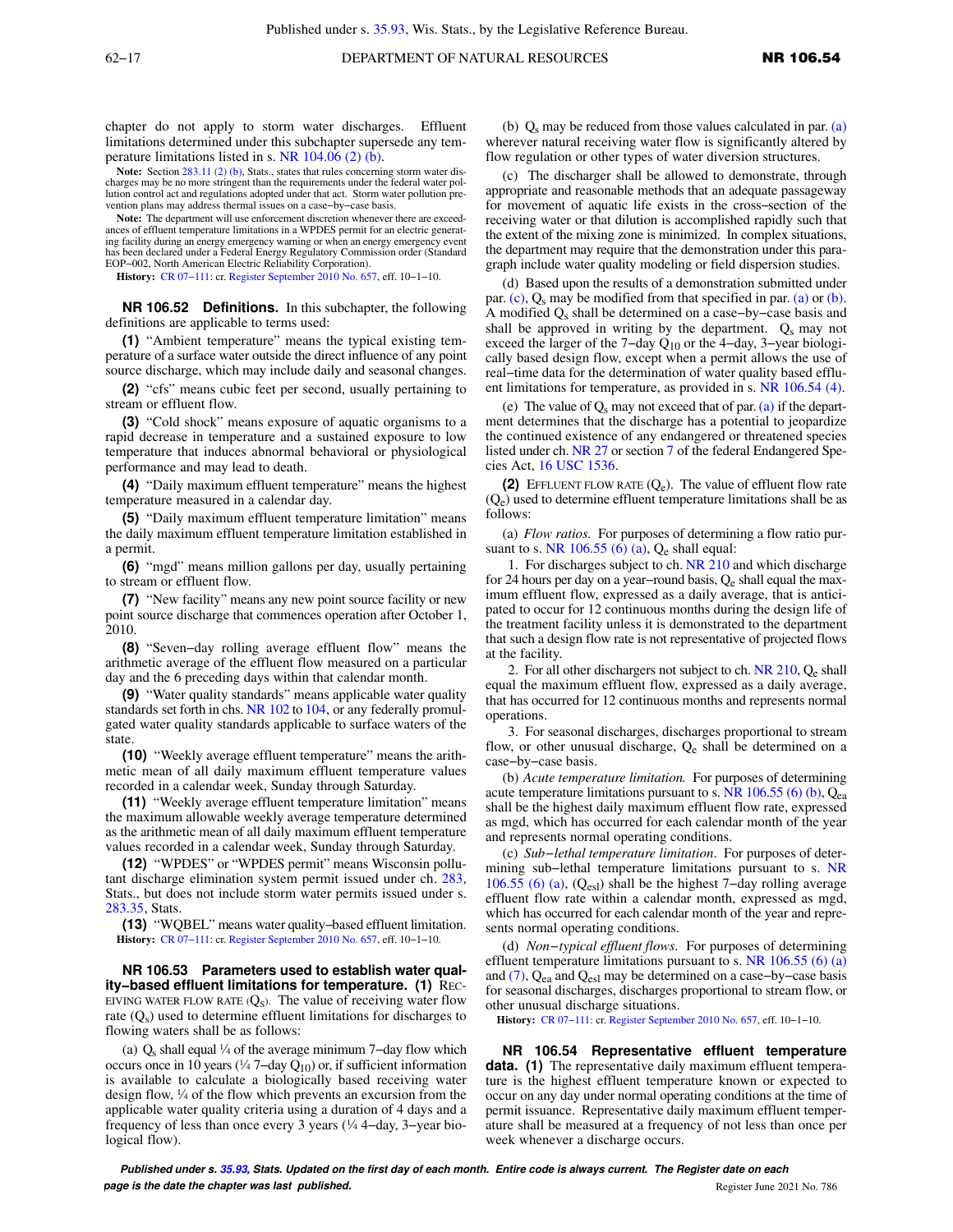**(2)** The representative weekly average effluent temperature is the highest weekly average effluent temperature known or expected to occur under normal operating conditions at the time of permit issuance.

**(3)** The department may require a permittee to collect additional data if the department determines that the requirements of subs. [\(1\)](https://docs.legis.wisconsin.gov/document/administrativecode/NR%20106.54(1)) and [\(2\)](https://docs.legis.wisconsin.gov/document/administrativecode/NR%20106.54(2)) do not provide adequate data to document the operational variability of a discharge.

**(4)** A permittee may request, at the time of application for a WPDES permit, calculation of effluent temperature limitations to be included in a permit based on real−time data. Any permittee that makes such a request shall provide effluent flow, effluent temperature, receiving water flow, and receiving water temperature at a frequency no less than one result per hour that is representative of normal operating conditions, including variability.

**History:** [CR 07−111:](https://docs.legis.wisconsin.gov/document/cr/2007/111) cr. [Register September 2010 No. 657](https://docs.legis.wisconsin.gov/document/register/657/B/toc), eff. 10−1−10.

**NR 106.55 Determination of water quality−based effluent limitations for temperature in WPDES permits. (1)** GENERAL. The department shall determine water quality− based effluent limitations for temperature to attain and maintain water quality standards and criteria specified in or determined according to procedures in subch. [II of ch. NR 102.](https://docs.legis.wisconsin.gov/document/administrativecode/subch.%20II%20of%20ch.%20NR%20102)

**(2)** LIMITATIONS FOR WATERS DESIGNATED AS LIMITED AQUATIC LIFE. The daily maximum effluent temperature limitation shall be 86°F for discharges to surface waters classified as limited aquatic life according to s. [NR 104.02 \(3\) \(b\) 1.](https://docs.legis.wisconsin.gov/document/administrativecode/NR%20104.02(3)(b)1.) and as defined in s. [NR](https://docs.legis.wisconsin.gov/document/administrativecode/NR%20104.02(1)) [104.02 \(1\)](https://docs.legis.wisconsin.gov/document/administrativecode/NR%20104.02(1)), except for those classified as wastewater effluent channels and for wetlands regulated under ch. [NR 103.](https://docs.legis.wisconsin.gov/document/administrativecode/ch.%20NR%20103)

**(3)** LIMITATIONS FOR WATERS DESIGNATED AS WASTEWATER EFFLUENT CHANNELS. The daily maximum effluent temperature limitation shall be  $120^{\circ}$ F for discharges to surface waters classified as limited aquatic life wastewater effluent channels according to s. [NR 104.02 \(3\) \(b\) 1.](https://docs.legis.wisconsin.gov/document/administrativecode/NR%20104.02(3)(b)1.) and as defined in s. [NR 104.02 \(1\) \(d\).](https://docs.legis.wisconsin.gov/document/administrativecode/NR%20104.02(1)(d))

**(4)** LIMITATIONS FOR WETLANDS. Effluent temperature limitations shall be established for wetlands on a case−by−case basis to meet the water quality standards provided in ch. [NR 103](https://docs.legis.wisconsin.gov/document/administrativecode/ch.%20NR%20103), but in no case shall the effluent temperature limitation be greater than  $120^{\circ}$ F.

**(5)** LIMITATIONS FOR DISCHARGES TO STORM SEWERS. (a) *General.* A permittee may request, at time of permit application, an effluent limitation greater than the effluent temperature limita-tions required under subs. [\(2\)](https://docs.legis.wisconsin.gov/document/administrativecode/NR%20106.55(2)) to [\(4\)](https://docs.legis.wisconsin.gov/document/administrativecode/NR%20106.55(4)), [\(6\)](https://docs.legis.wisconsin.gov/document/administrativecode/NR%20106.55(6)) or [\(7\)](https://docs.legis.wisconsin.gov/document/administrativecode/NR%20106.55(7)) if the discharge is to a storm sewer or other storm water conveyance channel. The permittee may request that the higher effluent limitation be greater than  $120^{\circ}$ F if the permittee is able to demonstrate to the satisfaction of the department that the heated effluent is not discharged in a manner that will cause a potential for scalding of humans. An effluent temperature limitation established under this subsection shall be determined according to the following equation:

$$
T_{ss} = T_{dir} + (HLV \times (L/100))
$$

Where:

- $T_{ss}$  = Effluent temperature limitation for discharge to a storm sewer in degrees Fahrenheit
- $T<sub>dir</sub>$  = Effluent temperature limitation determined under sub. (2), (3), (4), (6) or (7) in degrees Fahrenheit
- $HLV$  = Heat loss value assumed to be 0.25 unless an alternative value is determined to be representative of site−specific conditions
- $L =$  Length (in feet) of the storm sewer or other storm water conveyance channel between the effluent discharge location and the point at which the storm sewer or storm water conveyance channel discharges to a surface water of the state

(b) *Alternative heat loss value.* An alternative heat loss value (HLV) may be used in the equation in par. [\(a\)](https://docs.legis.wisconsin.gov/document/administrativecode/NR%20106.55(5)(a)). The alternative value shall be representative of seasonal influences on heat loss and be based on a comparison of effluent temperature at the location of discharge to the storm sewer or storm water conveyance channel and the point at which the storm sewer or storm water conveyance channel discharges to a surface water of the state.

(c) *Site−specific information.* The department may use available site−specific information to determine an alternative heat loss value or other data demonstrating the amount of heat loss in a storm sewer to establish an effluent temperature limitation for discharges to a storm sewer.

**(6)** LIMITATIONS FOR RECEIVING WATERS WITH UNIDIRECTIONAL FLOW NOT DESIGNATED AS LIMITED AQUATIC LIFE. Except as provided in subs.  $(2)$  to  $(5)$ , the department shall establish water quality−based effluent limitations to ensure that effluent is not discharged at elevated temperatures that may adversely affect humans or aquatic life at or near the point of discharge for discharges to surface waters with unidirectional flow.

(a) *Flow ratio categories.* Effluent temperature limitations shall be established based upon the designated use of the water and the ratio of streamflow to effluent flow as determined in Table 1. Effluent flow shall be equal to the value specified in s. [NR](https://docs.legis.wisconsin.gov/document/administrativecode/NR%20106.53(2)(a)) [106.53 \(2\) \(a\)](https://docs.legis.wisconsin.gov/document/administrativecode/NR%20106.53(2)(a)).

| Warm Water and<br><b>Limited Forage</b><br><b>Fish Designated</b><br><b>Waters</b> | <b>Cold Water</b><br><b>Designated</b><br>Waters | <b>Effluent Temperature</b><br>Limitation                                                      |
|------------------------------------------------------------------------------------|--------------------------------------------------|------------------------------------------------------------------------------------------------|
| $Os:Oe \ge 20:1$                                                                   | Os: $\text{Oe} \geq 30:1$                        | $120^{\circ}$ F                                                                                |
| 20:1 > Os:Oe > 2:1                                                                 | $30:1 > Qs$ :Qe<br>> 2.5:1                       | $120^{\circ}$ F or the<br>sub-lethal WOBEL as<br>calculated in par. (b),<br>whichever is lower |
| Os: $\text{Oe} \leq 2:1$                                                           | $Qs:Qe \leq 2.5:1$                               | Sub-lethal and acute<br><b>WOBELs</b> as calculated<br>in par. $(b)$                           |

**Table 1 — Flow Ratio Categories**

(b) *Calculation of limitations.* The methods described in this paragraph apply to the determination of both acute and sub−lethal effluent temperature limitations. Water quality−based effluent temperature limitations to meet the requirements of this subsection shall be determined using the following procedures:

WQBEL = 
$$
[((WQC - T_a)(Q_s + (1 - f)Q_e)) / Q_e] + T_a
$$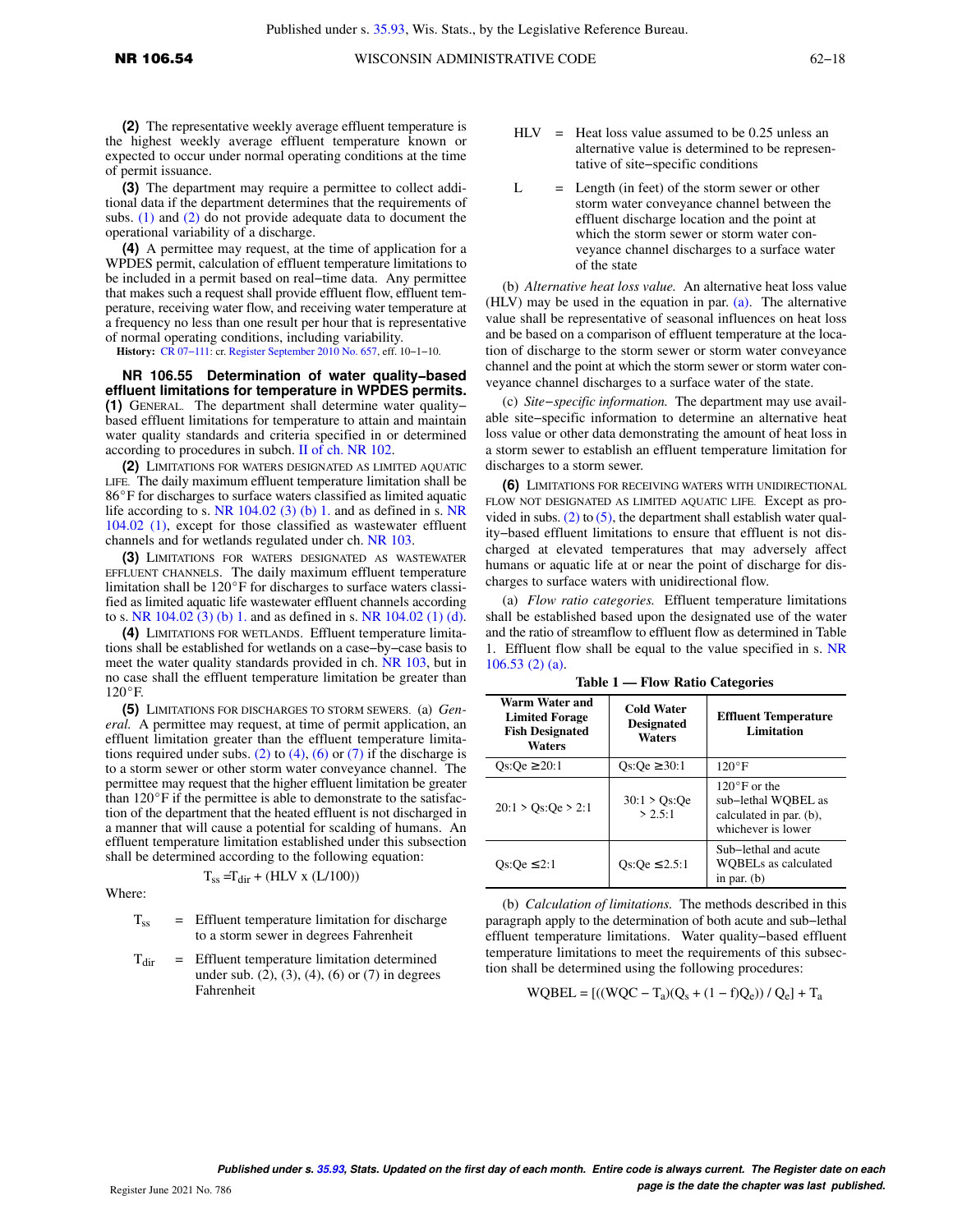Where:

| WOBEL   | = Water quality-based effluent temperature<br>limitation (in degrees Fahrenheit)                                                                                                                                                                                                            |
|---------|---------------------------------------------------------------------------------------------------------------------------------------------------------------------------------------------------------------------------------------------------------------------------------------------|
| WOC     | $=$ Water quality criteria (in degrees Fahren-<br>heit) as defined in ss. NR 102.25 and 102.27                                                                                                                                                                                              |
| $T_{a}$ | = Ambient temperature (in degrees Fahren-<br>heit) as determined in ss. NR 102.25 and<br>102.26                                                                                                                                                                                             |
|         | = Receiving water flow rate equal to $\frac{1}{4}$ 7–Q <sub>10</sub><br>or $\frac{1}{4}$ 4-day, 3-year biological flow as<br>specified in s. NR 106.53 (1) (a) unless an<br>alternative receiving water flow rate has<br>been determined in accordance with s. NR<br>$106.53(1)$ (b) to (e) |
|         | Fraction of the effluent flow that is with-                                                                                                                                                                                                                                                 |

- drawn from the receiving water, where "*f"* ranges from 0 to 1 and is unitless
- $Q_e$  = Effluent flow rate in mgd as specified in s. NR 106.53 (2) (b) to (d)

(c) *Limitations for mussel control.* Short−term excursions from the effluent temperature limitation determined in this subsection may occur for the purposes of zebra or other mussel control if approved by the department and authorized in a permit on a case−by−case basis.

(d) *More stringent limitations.* The department shall establish more stringent effluent temperature limitations than those determined under the provisions of this subsection whenever it is demonstrated that the temperature of the discharge may cause or contribute to nonattainment of aquatic life uses and that more stringent limitations are necessary to assure the protection and propagation of a balanced indigenous population of shellfish, fish and wildlife in or on the body of water into which the discharge is made. Effluent temperature limitations under this paragraph shall be established whenever one or more of the mixing zone requirements in s. [NR 102.05 \(3\),](https://docs.legis.wisconsin.gov/document/administrativecode/NR%20102.05(3)) as they apply to temperature, are not maintained.

**(7)** LIMITATIONS FOR INLAND LAKES, IMPOUNDMENTS AND GREAT LAKES WATERS. The department shall establish water quality−based effluent limitations to ensure that the effluent is not discharged at elevated temperatures that may adversely affect humans or aquatic life at or near the point of discharge for discharges to surface waters that are inland lakes, impoundments, or Great Lakes waters that do not exhibit unidirectional flow.

(a) *Limitations for mussel control.* Short−term excursions from the effluent temperature limitation determined in this subsection may occur for the purposes of zebra or other mussel control if approved by the department and authorized in a permit on a case−by−case basis.

(b) *Calculation of limitations*. The methods described in this paragraph apply to the determination of both acute and sub−lethal effluent temperature limitations. Water quality−based effluent temperature limitations to meet the requirements of this subsection shall be determined using the following procedures:

$$
WQBEL = [(WQC - T_a)/(e^{-a})] + T_a
$$

Where:

WQBEL = Water quality−based effluent temperature limitation (in degrees Fahrenheit)  $WQC$  = Water quality criteria (in degrees Fahrenheit) as defined in ss. NR 102.25 to

102.27

- $T_a$  = Ambient temperature (in degrees Fahrenheit) as determined in ss. NR 102.25 to 102.27
- $e^{-a}$ −a = An empirical factor; "e" is the base of the natural logarithm and the exponent "*a*" is calculated as follows:

## $a = [(A)(54.7 + B(150))] / [(8,345,000)(Q_e)]$

Where:

| $A =$ Area of mixing zone in square feet, as follows: |  |  |
|-------------------------------------------------------|--|--|
|-------------------------------------------------------|--|--|

| Maximum<br>Area Allowed<br>(square feet) | Water Body                                         |
|------------------------------------------|----------------------------------------------------|
| 31,416                                   | inland lake or impoundment off-<br>shore discharge |
| 15,708<br>$=$                            | inland lake or impoundment shore<br>discharge      |
| 15,708<br>$=$                            | Great Lakes harbor discharge                       |
| $3,141,593 =$                            | Great Lakes off-shore discharge                    |
| 3,125,000<br>$=$                         | Great Lakes shore discharge                        |

The maximum area of the mixing zone is subject to all applicable portions of s. NR 102.05 (3)

 $B = A$  coefficient which is a function of  $T_a$  as follows:

| $T_{a}$     | В     |
|-------------|-------|
| $\leq 59.9$ | 0.405 |
| $60 - 69.9$ | 0.555 |
| $70 - 79.9$ | 0.667 |
| $\geq 80$   | 0.990 |

 $Q_e$  = Effluent flow rate in mgd as specified in s. NR [106.53 \(2\)](https://docs.legis.wisconsin.gov/document/administrativecode/NR%20106.53(2))

**(8)** LIMITATIONS FOR DISCHARGES WITH FLUCTUATING OR VARI-ABLE EFFLUENT FLOW RATES. A permittee may request flow−related effluent temperature limitations for discharge flows that fluctuate or vary on a frequent basis. Flow−related effluent temperature limitations shall be determined as follows:

(a) At the time of permit application, the permittee shall submit representative minimum and maximum effluent flow data for the interval of variability for which effluent flow−related limitations are requested.

**Note:** For example, if the interval of variability is for a particular season or time of the year, then maximum and minimum effluent flow data submitted should be for that season.

(b) Effluent temperature limitations shall be determined following the procedures of subs. [\(6\)](https://docs.legis.wisconsin.gov/document/administrativecode/NR%20106.55(6)) or [\(7\),](https://docs.legis.wisconsin.gov/document/administrativecode/NR%20106.55(7)) as appropriate, using both the minimum and maximum effluent flow rates submitted in par. [\(a\).](https://docs.legis.wisconsin.gov/document/administrativecode/NR%20106.55(8)(a))

(c) Effluent temperature limitations determined in accordance with par.  $(b)$  shall be expressed in a permit as a function of effluent flow.

(d) Permits that contain flow−related effluent temperature limitations shall require daily monitoring of effluent temperature during times of discharge.

**(9)** LIMITATIONS TO PROTECT DOWNSTREAM WATERS. The department may calculate more stringent effluent temperature limitations than those determined under this section whenever more stringent limitations are necessary to attain or maintain water quality standards in downstream or other nearby waters that may be affected by the heated discharge.

**(10)** LIMITATIONS BASED ON SITE−SPECIFIC MIXING ZONE ANAL-YSIS. The department may calculate effluent temperature limitations that differ from those determined under this section. A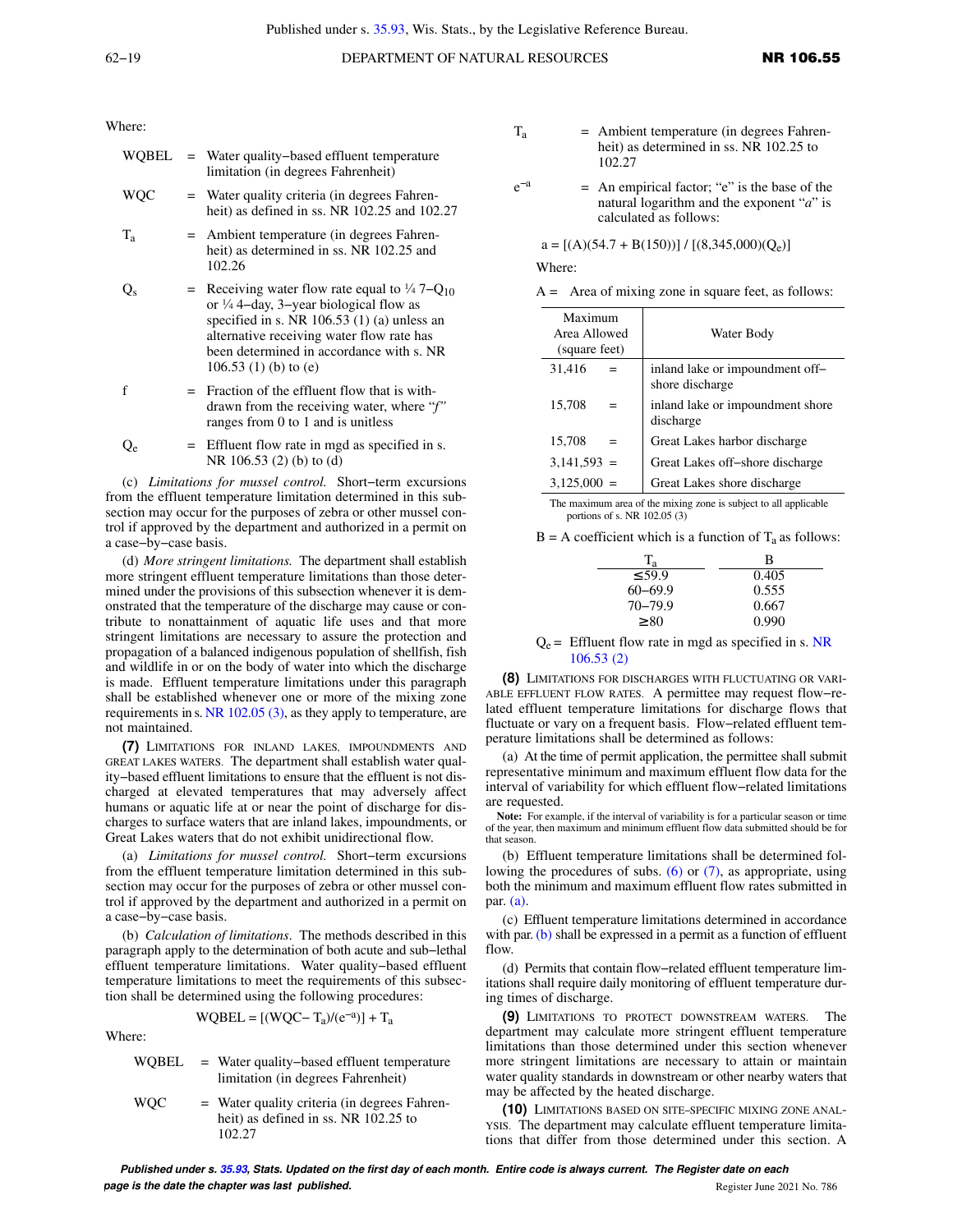request by the permittee for a site specific mixing zone shall include all of the following:

(a) A mixing zone analysis that details the full extent and condition of the mixing zone.

(b) A demonstration that such effluent temperature limitations meet all mixing zone provisions of s. [NR 102.05 \(3\).](https://docs.legis.wisconsin.gov/document/administrativecode/NR%20102.05(3))

(c) A demonstration that such effluent temperature limitations shall attain all aquatic life uses in the body of water into which the discharge is made.

(d) A demonstration that such effluent temperature limitations shall provide a level of protection equivalent to or better than that provided by the temperature water quality criteria in ch. [NR 102.](https://docs.legis.wisconsin.gov/document/administrativecode/ch.%20NR%20102)

**(11)** LIMITATIONS BASED ON INSTALLATION OF DIFFUSERS AND OTHER MECHANICAL DEVICES. The department may calculate effluent temperature limitations that differ from those determined under this section whenever the permittee installs diffusers or other mechanical devices used to ensure rapid mixing of effluent and significantly reduces or eliminates the size of the mixing zone. It shall be demonstrated that the resulting mixing zone meets all mixing zone provisions of s. [NR 102.05 \(3\)](https://docs.legis.wisconsin.gov/document/administrativecode/NR%20102.05(3)), and that the resulting mixing zone will attain all aquatic life uses in the body of water into which the discharge is made and provide a level of protection equivalent to or better than that provided by the temperature water quality criteria in ch. [NR 102.](https://docs.legis.wisconsin.gov/document/administrativecode/ch.%20NR%20102)

**(12)** MORE STRINGENT LIMITATIONS. The department shall establish more stringent effluent temperature limitations than those determined under s. NR  $106.55$  (2) to [\(11\)](https://docs.legis.wisconsin.gov/document/administrativecode/NR%20106.55(11)) whenever the department determines that the discharge may cause or contribute to non−attainment of s. [NR 102.04 \(4\) \(e\)](https://docs.legis.wisconsin.gov/document/administrativecode/NR%20102.04(4)(e)).

**(13)** LIMITATIONS BASED ON WATER QUALITY MODELS. The department may calculate water quality−based effluent limitations that differ from those specified in this section using water quality modeling submitted pursuant to s. [NR 106.58](https://docs.legis.wisconsin.gov/document/administrativecode/NR%20106.58).

**History:** [CR 07−111](https://docs.legis.wisconsin.gov/document/cr/2007/111): cr. [Register September 2010 No. 657](https://docs.legis.wisconsin.gov/document/register/657/B/toc), eff. 10−1−10; [CR](https://docs.legis.wisconsin.gov/document/cr/2015/85) [15−085:](https://docs.legis.wisconsin.gov/document/cr/2015/85) am. Table 1 (title) [Register August 2016 No. 728,](https://docs.legis.wisconsin.gov/document/register/728/B/toc) eff. 9−1−16.

**NR 106.56 Establishment of water quality−based effluent limitations for temperature in WPDES permits. (1)** GENERAL. The department shall use the methods in this section to determine the need to establish water quality−based effluent temperature limitations in a permit.

**(2)** REASONABLE POTENTIAL TO EXCEED AN ACUTE EFFLUENT LIMITATION. An acute water quality−based effluent limitation for temperature shall be established in a WPDES permit for each month in which the representative daily maximum effluent temperature for that month exceeds the acute water quality−based effluent limitation determined in s. [NR 106.55](https://docs.legis.wisconsin.gov/document/administrativecode/NR%20106.55). The representative daily maximum effluent temperature used in this subsection shall be the greater of the following:

(a) The highest recorded representative daily maximum effluent temperature as measured or determined according to s. [NR](https://docs.legis.wisconsin.gov/document/administrativecode/NR%20106.54(1)) [106.54 \(1\).](https://docs.legis.wisconsin.gov/document/administrativecode/NR%20106.54(1))

(b) The projected 99th percentile of all representative daily maximum effluent temperatures as measured or determined according to s. [NR 106.54 \(1\).](https://docs.legis.wisconsin.gov/document/administrativecode/NR%20106.54(1))

**(3)** REASONABLE POTENTIAL TO EXCEED A SUB−LETHAL EFFLU-ENT LIMITATION. A sub−lethal water quality−based effluent limitation for temperature shall be established in a WPDES permit for each month in which the representative weekly average effluent temperature for that month exceeds the sub−lethal water quality− based effluent limitation calculated in s. [NR 106.55.](https://docs.legis.wisconsin.gov/document/administrativecode/NR%20106.55) The representative weekly average effluent temperature used in this subsection shall be the greater of the following:

(a) The highest weekly average effluent temperature for the month as measured or determined according to s. [NR 106.54 \(2\).](https://docs.legis.wisconsin.gov/document/administrativecode/NR%20106.54(2))

(b) The projected 99<sup>th</sup> percentile of all representative weekly average effluent temperatures for the month as measured or deter-mined according to s. [NR 106.54 \(2\).](https://docs.legis.wisconsin.gov/document/administrativecode/NR%20106.54(2))

**(4)** REASONABLE POTENTIAL TO EXCEED A LIMITED AQUATIC LIFE EFFLUENT LIMITATION. A daily maximum effluent temperature limitation of  $86^{\circ}$ F shall be established in a WPDES permit for each month in which the representative daily maximum effluent temperature exceeds  $86^{\circ}$ F for discharges to limited aquatic life waters not classified as a wastewater effluent channel according to s. [NR 104.02 \(1\)](https://docs.legis.wisconsin.gov/document/administrativecode/NR%20104.02(1)), storm sewers or as a wetland regulated under ch. [NR 103.](https://docs.legis.wisconsin.gov/document/administrativecode/ch.%20NR%20103)

**(5)** REASONABLE POTENTIAL TO EXCEED A WASTEWATER EFFLU-ENT CHANNEL EFFLUENT LIMITATION. A daily maximum effluent temperature limitation of 120°F shall be established in a WPDES permit for each month in which the representative daily maximum effluent temperature exceeds  $120^{\circ}$ F for discharges to a wastewater effluent channel, as classified in s. [NR 104.02 \(1\)](https://docs.legis.wisconsin.gov/document/administrativecode/NR%20104.02(1)).

**(6)** REASONABLE POTENTIAL TO EXCEED A STORM SEWER EFFLU-ENT LIMITATION. A daily maximum effluent temperature limitation greater than  $120^{\circ}$ F shall be established in a WPDES permit for a discharge to a storm sewer for each month in which the representative daily maximum effluent temperature exceeds the limitation determined according to the procedure in s. [NR 106.55 \(5\)](https://docs.legis.wisconsin.gov/document/administrativecode/NR%20106.55(5)).

**(7)** REASONABLE POTENTIAL TO EXCEED A WETLAND EFFLUENT LIMITATION. A daily maximum or weekly average effluent temperature limitation shall be established in a WPDES permit for each month in which the representative daily maximum or weekly average effluent temperature, respectively, exceeds the limits for a discharge to a wetland determined according to the provisions in s. [NR 106.55 \(4\).](https://docs.legis.wisconsin.gov/document/administrativecode/NR%20106.55(4))

**(8)** REASONABLE POTENTIAL TO EXCEED LIMITATIONS FOR THE PROTECTION OF PUBLIC HEALTH AND WELFARE. A daily maximum effluent temperature limitation of  $120^{\circ}$ F shall be established in a WPDES permit for each month in which the representative daily maximum effluent temperature exceeds  $120^{\circ}$ F, unless the permittee demonstrates to the satisfaction of the department that the heated effluent is not discharged in a manner that will cause a potential for scalding of humans.

**(9)** LIMITATIONS TO PROTECT DOWNSTREAM WATERS. Whenever the department determines that more stringent effluent temperature limitations than those established according to subs. [\(1\)](https://docs.legis.wisconsin.gov/document/administrativecode/NR%20106.56(1)) through [\(6\)](https://docs.legis.wisconsin.gov/document/administrativecode/NR%20106.56(6)) are necessary to attain or maintain water quality standards in downstream or other adjacent waters and the representative daily maximum or weekly average effluent temperatures exceed the limitations, then more stringent effluent temperature limitations shall be established in a WPDES permit.

**(10)** LIMITATIONS TO PROTECT FOR COLD SHOCK. The department shall determine on a case−by−case basis if any additional conditions are necessary in a WPDES permit to protect against cold shock and in accordance with the standard specified in s. [NR](https://docs.legis.wisconsin.gov/document/administrativecode/NR%20102.28) [102.28](https://docs.legis.wisconsin.gov/document/administrativecode/NR%20102.28). Provisions under this subsection shall be in addition to the water quality−based effluent temperature limitations determined under this section.

**(11)** LIMITATIONS TO PROTECT FOR RATE OF TEMPERATURE CHANGE. The department shall determine on a case−by−case basis if any conditions are necessary in a WPDES permit to protect against detrimental health or reproductive effects to fish and aquatic life caused by excessive rates of temperature change.

**(12)** REPRESENTATIVE DATA UNAVAILABLE. Whenever after October 1, 2010, the department issues or reissues a permit to a discharger for which representative effluent temperature data as described in s. [NR 106.54](https://docs.legis.wisconsin.gov/document/administrativecode/NR%20106.54) is not available, the following requirements shall be included in the issued or reissued permit:

(a) Monitoring to obtain representative effluent temperature as described in s. [NR 106.54](https://docs.legis.wisconsin.gov/document/administrativecode/NR%20106.54). Monitoring shall be required for a period of not less than one year. When effluent temperatures in any month are highly variable, monitoring for 2 years may be required. If the facility only operates during certain portions of the year, representative effluent temperature shall be measured during the period of operation.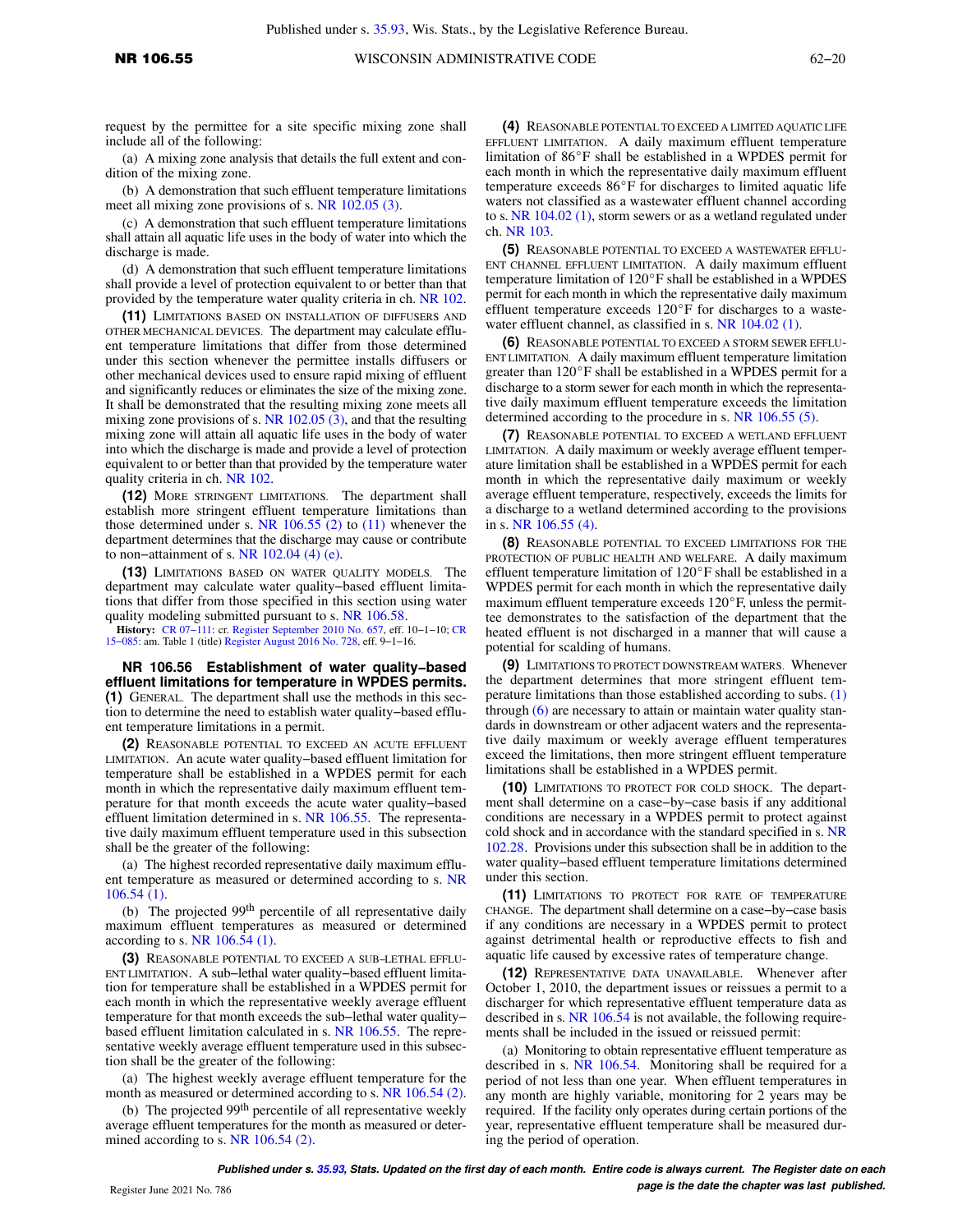(b) Water quality−based effluent temperature limitations determined under applicable methods described in s. [NR 106.55](https://docs.legis.wisconsin.gov/document/administrativecode/NR%20106.55) and as determined necessary under any applicable provision of this section. Compliance with the limitations shall be attained as soon as reasonably possible, but no later than the expiration date of the permit. The department may modify the permit at any time during the permit term and establish a compliance date to attain effluent temperature limitations sooner than the expiration date of the permit.

(c) If, after the data collection required under par. [\(a\)](https://docs.legis.wisconsin.gov/document/administrativecode/NR%20106.56(12)(a)), it is determined that an effluent temperature limitation is not necessary under any applicable provision of this section, the water quality− based effluent temperature limitations in the permit may not be effective. A condition shall be included in the permit that invalidates any effluent temperature limitations and the compliance schedule in the permit. Continued monitoring of effluent temperature may be required.

**(13)** MONITORING. The department shall establish on a case− by−case basis the monitoring and reporting frequency for temperature in a WPDES permit.

**(14)** LIMITATIONS IN PERMITS. Effluent temperature limitations of 86oF, 120oF or greater than 120oF determined necessary under subs. [\(4\)](https://docs.legis.wisconsin.gov/document/administrativecode/NR%20106.56(4)) to [\(7\)](https://docs.legis.wisconsin.gov/document/administrativecode/NR%20106.56(7)) shall be expressed in permits as daily maximum effluent temperature limitations.

(a) Acute effluent temperature limitations determined necessary under this section shall be expressed in permits as daily maximum effluent temperature limitations.

(b) Sub−lethal effluent temperature limitations determined necessary under this section shall be expressed in permits as weekly average effluent temperature limitations.

(c) In all cases, monitoring data collected for purposes of reporting and determining compliance shall be representative effluent temperature data as described in s. [NR 106.54.](https://docs.legis.wisconsin.gov/document/administrativecode/NR%20106.54)

**History:** [CR 07−111:](https://docs.legis.wisconsin.gov/document/cr/2007/111) cr. [Register September 2010 No. 657](https://docs.legis.wisconsin.gov/document/register/657/B/toc), eff. 10−1−10.

**NR 106.57 Effluent limitations for multiple thermal discharges.** Whenever the department determines that more than one thermal discharge may be adversely affecting the water quality of the same receiving water, the provisions of both this subchapter and s. [NR 106.11](https://docs.legis.wisconsin.gov/document/administrativecode/NR%20106.11) shall be used to calculate the combined allowable heat load from the discharges necessary to meet the water quality criteria for temperature as specified in ch. [NR](https://docs.legis.wisconsin.gov/document/administrativecode/ch.%20NR%20102) [102](https://docs.legis.wisconsin.gov/document/administrativecode/ch.%20NR%20102). The resultant allowable thermal load shall be divided among the various discharges using an allocation method based on site− specific considerations. Whenever the department makes a determination under this subsection, the department shall specify the reasonable potential basis for any effluent temperature limitation and shall notify all permittees who may be affecting the water quality of the same receiving water of the determination and any limitations developed under this section. Any modifications to WPDES permits to account for multiple discharges shall include an opportunity for public comment pursuant to ch. [283](https://docs.legis.wisconsin.gov/document/statutes/ch.%20283), Stats.

**History:** [CR 07−111:](https://docs.legis.wisconsin.gov/document/cr/2007/111) cr. [Register September 2010 No. 657](https://docs.legis.wisconsin.gov/document/register/657/B/toc), eff. 10−1−10.

**NR 106.58 Effluent limitations based on water quality models. (1)** At the time of permit application, a permittee may submit the results of scientifically defensible technical approaches, such as calibrated models and verified mathematical water quality models developed or adapted for a particular water body, simplified modeling approaches as outlined in "WATER QUALITY ASSESSMENT" (EPA−600/6−82−004), or other dynamic methods to be utilized in developing water quality− based effluent limitations.

**(2)** Data used to support the analyses conducted under sub. [\(1\)](https://docs.legis.wisconsin.gov/document/administrativecode/NR%20106.58(1)) shall be representative of the long−term characteristics of the receiving water and shall be collected in a manner consistent with requirements of ch. [NR 219.](https://docs.legis.wisconsin.gov/document/administrativecode/ch.%20NR%20219)

**(3)** The department shall review the results of the analyses conducted under sub. [\(1\)](https://docs.legis.wisconsin.gov/document/administrativecode/NR%20106.58(1)) on a case−by−case basis and shall determine the water quality−based effluent limitations necessary to ensure that the applicable water quality standards specified in ch. [NR 102](https://docs.legis.wisconsin.gov/document/administrativecode/ch.%20NR%20102) are maintained.

**(4)** Effluent limitations approved under this section are in lieu of the procedures in s. NR  $106.55$  (5), [\(6\)](https://docs.legis.wisconsin.gov/document/administrativecode/NR%20106.55(6)), and [\(7\),](https://docs.legis.wisconsin.gov/document/administrativecode/NR%20106.55(7)) and are not modifications to the water quality criteria specified in ch. [NR 102.](https://docs.legis.wisconsin.gov/document/administrativecode/ch.%20NR%20102) **History:** [CR 07−111](https://docs.legis.wisconsin.gov/document/cr/2007/111): cr. [Register September 2010 No. 657,](https://docs.legis.wisconsin.gov/document/register/657/B/toc) eff. 10−1−10.

**NR 106.59 Effluent limitations for temperature for permits issued to publicly or privately owned domestic sewage treatment works. (1)** APPLICABILITY. This section applies to specific outfalls from permittees with discharges subject to ch. [NR 210](https://docs.legis.wisconsin.gov/document/administrativecode/ch.%20NR%20210).

**(2)** DEFINITIONS. In this section, the following definitions are applicable to terms used:

(a) "Dissipative cooling" means the cooling effects associated with heat loss to the ambient water, the atmosphere and the surrounding environment.

(b) "Estimated daily maximum effluent temperature" means the highest temperature expected in a calendar day based on an average of effluent temperatures available. Available data may be from at least two other POTWs within a 100 mile radius that utilize similar wastewater treatment technology and have a similar ratio of domestic to industrial waste stream composition, or representative data of the POTW.

(c) "Existing POTW outfall" means any discharge structure that has been included in a WPDES permit issued prior to October 1, 2010, that was used to convey wastewater effluent to a surface water and has not been re−located.

(d) "New POTW discharge" means any point source subject to ch. [NR 210](https://docs.legis.wisconsin.gov/document/administrativecode/ch.%20NR%20210) that has not received a WPDES permit from the department prior to October 1, 2010 or a permitted outfall re−located to a new receiving water after October 1, 2010.

(e) "POTW" means all publicly operated treatment works and privately owned domestic sewage treatment works subject to ch. [NR 210](https://docs.legis.wisconsin.gov/document/administrativecode/ch.%20NR%20210).

(f) "Re−located POTW outfall" means any point source outfall structure associated with a previously issued WPDES permit that is moved or constructed after October 1, 2010 to convey wastewater to the same receiving water where fish and other aquatic life are materially exposed to a modified thermal pollutant load.

**Note:** The department considers an outfall to be re−located when an assemblage of fish and other aquatic life are subjected to a heat load that they were not exposed to previously. In determining whether a change in location is a re−located outfall, the department shall consider the distance of the changed location, the potential for the heat load to adversely impact resident organisms, and whether or not the applicable provisions of s. [NR 102.05 \(3\)](https://docs.legis.wisconsin.gov/document/administrativecode/NR%20102.05(3)) are satisfied.

**(3)** ACUTE LIMITATIONS FOR EXISTING POTW OUTFALLS. (a) The department shall establish acute effluent temperature limitations for an existing POTW outfall to surface waters classified as limited aquatic life whenever the representative daily maximum effluent temperature is greater than the applicable water quality criterion specified in s. [NR 102.245.](https://docs.legis.wisconsin.gov/document/administrativecode/NR%20102.245)

(b) The department shall establish acute effluent temperature limitations for an existing POTW outfall to surface waters classified as cold water, warm water sport fish, warm water forage fish, or limited forage fish whenever the representative daily maximum effluent temperature is greater than the applicable water quality criterion specified in s. [NR 102.25](https://docs.legis.wisconsin.gov/document/administrativecode/NR%20102.25) or determined under s. [NR](https://docs.legis.wisconsin.gov/document/administrativecode/NR%20102.27) [102.27](https://docs.legis.wisconsin.gov/document/administrativecode/NR%20102.27). The applicable acute water quality criterion shall be based on representative ambient temperature of the receiving stream determined as follows:

1. Except as provided in subd. [2.](https://docs.legis.wisconsin.gov/document/administrativecode/NR%20106.59(3)(b)2.), the representative ambient temperature shall be equal to the ambient temperatures in s. [NR](https://docs.legis.wisconsin.gov/document/administrativecode/NR%20102.25) [102.25](https://docs.legis.wisconsin.gov/document/administrativecode/NR%20102.25) or approved under s. [NR 102.26.](https://docs.legis.wisconsin.gov/document/administrativecode/NR%20102.26)

2. Where the  $Q_e$  of a permitted POTW is significantly greater than the  $Q<sub>s</sub>$  of the receiving stream immediately upstream of the POTW outfall, the representative ambient temperature may be equal to the daily maximum effluent temperature.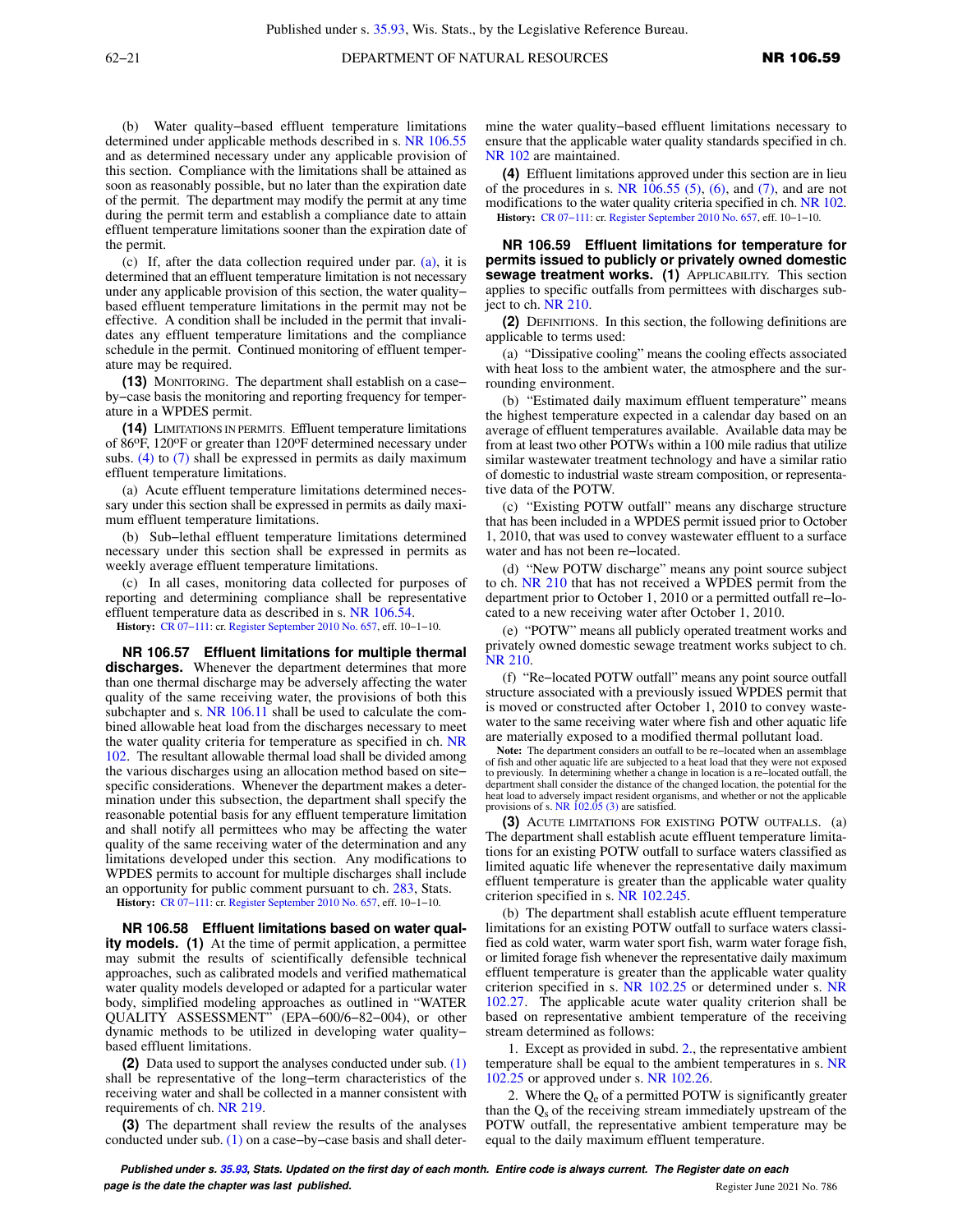3. The provisions of subd. [2.](https://docs.legis.wisconsin.gov/document/administrativecode/NR%20106.59(3)(b)2.) are not applicable to a permitted POTW with a discharge outfall that shares a mixing zone with an upstream discharger.

**(4)** SUB−LETHAL LIMITATIONS FOR EXISTING POTW OUTFALLS. Upon request by the POTW at the time of permit application, the department may account for dissipative cooling of a POTW effluent in determining the need for sub−lethal effluent limitations. The department shall establish sub−lethal effluent limitations for an existing POTW outfall whenever the department determines that the effluent has a reasonable potential to cause or contribute to an exceedance of the applicable sub−lethal criterion outside of a small area of mixing and cooling. In determining the need for sub−lethal effluent limitations, the department shall consider the cooling of the effluent through dissipation of heat to the environment to the extent that a POTW provides information to support such determination as set forth below.

(a) The POTW shall provide any of the following information to allow the department to determine whether or not sub−lethal criteria are exceeded outside a small area of mixing and cooling.

1. A written description of the physical characteristics of the receiving water or outfall that encourage rapid dilution, diffusion, dispersion, or dissipation of heat.

2. A written description of the presence or absence of other thermal loads to the receiving stream.

3. The minimum and maximum effluent temperature for each calendar week for each permitted outfall over the past two years.

(b) In addition to the information submitted in par. [\(a\),](https://docs.legis.wisconsin.gov/document/administrativecode/NR%20106.59(4)(a)) the POTW shall submit existing information it has collected, generated, reviewed, or received regarding the following site−specific conditions:

1. Information regarding the biological quality of the animal and plant community of the receiving water including, but not limited to, species composition, richness, diversity, density, distribution, age structure, spawning incidence, and presence of any state or federally listed threatened or endangered species.

2. Data concerning the physical characteristics of the receiving water or permitted outfalls that encourage rapid dilution, diffusion, dispersion, and/or dissipation of heat.

3. The minimum and maximum temperature of the receiving water upstream of all permitted outfalls for each calendar month over the past two years.

(c) In evaluating the potential for exceedance of sub−lethal criteria outside a small area of mixing and cooling, the department shall consider site−specific information including, but not limited to:

1. The physical characteristics of the receiving water including those related to mixing, turbulence, diffusion, dilution, dispersion, and heat dissipation.

2. The occurrence of other thermal mixing zones and their influence on the dissipative potential of the receiving water.

3. The variability of effluent temperature from the POTW.

4. The expected difference between the ambient receiving water temperature and the representative effluent temperature.

5. The attainment status of the receiving water biological community in response to the discharge of heated effluent.\

6. The potential impacts to state or federally listed threatened or endangered species.

**Note:** The absence of information pertaining to subds. 1. to 6., shall not preclude a determination that a sub−lethal effluent limitation is not necessary.

(d) In addition to the requirements in pars. [\(a\)](https://docs.legis.wisconsin.gov/document/administrativecode/NR%20106.59(4)(a)) and [\(b\),](https://docs.legis.wisconsin.gov/document/administrativecode/NR%20106.59(4)(b)) the department reserves the right to request additional information from the POTW to support the request for consideration of dissipative cooling.

(e) If the department determines that a sub−lethal effluent limitation for temperature is not necessary, a specific request for comment on the department's determination shall be included in the public notice for the proposed permit.

**(5)** ACUTE LIMITATIONS FOR NEW POTW DISCHARGES OR RE− LOCATED POTW OUTFALLS. (a) The department shall establish acute effluent temperature limitations for a new POTW discharge or re−located POTW outfall to a surface water classified as limited aquatic life whenever the estimated daily maximum effluent temperature is greater than the applicable water quality criterion specified in s. [NR 102.245.](https://docs.legis.wisconsin.gov/document/administrativecode/NR%20102.245)

(b) The department shall establish acute effluent temperature limitations for a new POTW discharge or re−located POTW outfall to a surface water classified as cold water, warm water sport fish, warm water forage fish, or limited forage fish whenever the estimated daily maximum effluent temperature is greater than the applicable water quality criterion specified in s. [NR 102.25](https://docs.legis.wisconsin.gov/document/administrativecode/NR%20102.25) or determined under s. [NR 102.27](https://docs.legis.wisconsin.gov/document/administrativecode/NR%20102.27). The applicable acute water quality criterion shall be based on the ambient temperatures in s. [NR](https://docs.legis.wisconsin.gov/document/administrativecode/NR%20102.25) [102.25](https://docs.legis.wisconsin.gov/document/administrativecode/NR%20102.25) or approved under s. [NR 102.26.](https://docs.legis.wisconsin.gov/document/administrativecode/NR%20102.26)

**(6)** SUB−LETHAL LIMITATIONS FOR NEW POTW DISCHARGES OR RE−LOCATED POTW OUTFALLS. Upon request by the POTW at the time of permit application, the department may account for dissipative cooling of a POTW effluent in determining the need for sub−lethal effluent limitations. The department shall establish sub−lethal effluent limitations for a new POTW discharge or re− located POTW outfall whenever it is determined that the effluent has a reasonable potential to cause or contribute to an exceedance of the applicable sub−lethal criterion outside of a small area of mixing and cooling. In determining the need for sub−lethal effluent limitations, the department shall consider the cooling of the effluent through dissipation of heat to the environment to the extent that a POTW provides information to support such determination as set forth below:

(a) The POTW shall provide any of the following information to allow the department to determine whether or not the sub−lethal criteria are exceeded outside of a small area of mixing and cooling:

1. A written description of the physical characteristics of the receiving water or outfall that encourage rapid dilution, diffusion, dispersion, and dissipation of heat.

2. A written description of the presence or absence of other thermal loads to the receiving water.

3. The minimum and maximum known effluent temperature for each calendar week for each previously permitted outfall over the past two years.

4. The maximum expected effluent temperature for each calendar month for each new outfall.

(b) In addition to the information submitted in par. [\(a\),](https://docs.legis.wisconsin.gov/document/administrativecode/NR%20106.59(6)(a)) the POTW shall submit existing information it has collected, generated, reviewed, or received regarding the following site−specific conditions:

1. Information regarding the biological quality of the animal and plant community of the receiving water including, but not limited to, species composition, richness, diversity, density, distribution, age structure, spawning incidence, and presence of any state or federally listed threatened or endangered species.

2. Data concerning the physical characteristics of the receiving water or permitted or proposed outfalls that encourage rapid dilution, diffusion, dispersion, or dissipation of heat.

3. The minimum and maximum temperatures of the receiving water upstream of all permitted or proposed outfalls for each calendar month over the past two years.

(c) In evaluating the potential for exceedance of sub−lethal criteria outside a small area of mixing and cooling, the department shall consider site−specific information including, but not limited to: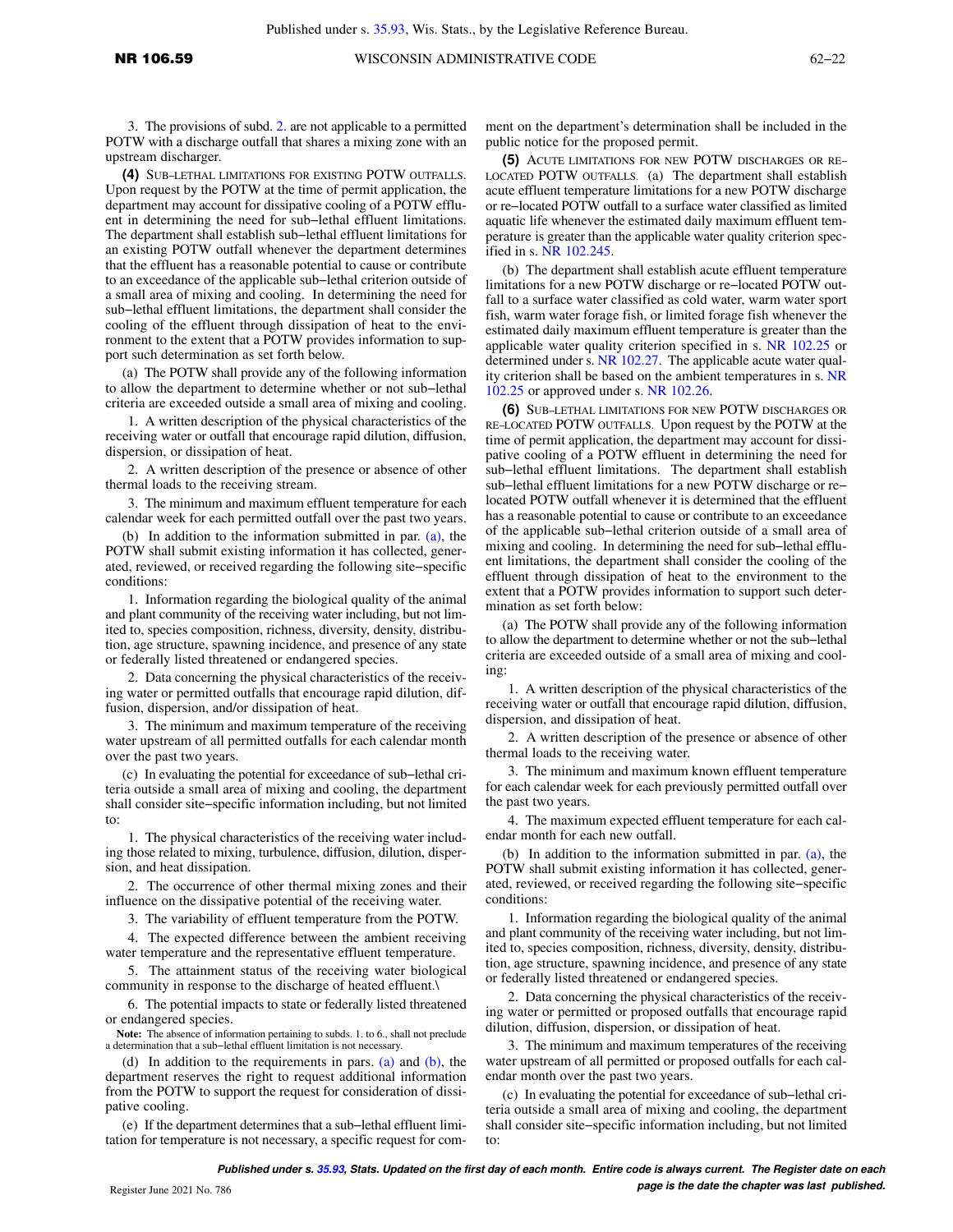1. The physical characteristics of the receiving water including those related to mixing, turbulence, diffusion, dilution, dispersion, and heat dissipation.

2. The occurrence of other thermal mixing zones and their influence on the dissipative potential of the receiving water.

3. The known or expected variability of effluent temperatures from the POTW.

4. The known or expected difference between the ambient receiving water temperature and the representative effluent temperature.

5. The attainment status of the receiving water biological community in response to the discharge of heated effluent.

6. The potential impacts to state or federally listed threatened or endangered species.

**Note:** The absence of information pertaining to subpars. 1−6 shall not preclude a determination that a sub−lethal effluent limitation is not necessary.

(d) In addition to the requirements of pars. [\(a\)](https://docs.legis.wisconsin.gov/document/administrativecode/NR%20106.59(6)(a)) and [\(b\),](https://docs.legis.wisconsin.gov/document/administrativecode/NR%20106.59(6)(b)) the department reserves the right to request additional information from the POTW to support the request for consideration of dissipative cooling.

(e) If the department determines that a sub−lethal effluent limitation is not necessary for a new POTW discharge or a re−located POTW outfall, a specific request for comment on the department's determination shall be included in the public notice for the proposed permit.

**(7)** MONITORING. WPDES permits issued in accordance with this section that include effluent temperature limitations shall include a requirement to monitor effluent temperatures on a weekly basis.

**(8)** PERMIT REISSUANCE. (a) A POTW seeking reissuance of a permit in which the department did not include sub−lethal effluent limitations due to recognition of dissipative cooling may request continued consideration of dissipative cooling provided all of the following conditions are met:

1. The request is received at the time of application for the permit reissuance.

2. The POTW certifies, in writing, that there has been no substantive change in the operation of or loadings to the POTW relative to the information provided in the previous permit application under sub.  $(4)$  or  $(6)$ .

3. The POTW submits any new information generated during the current permit term and certifies, in writing, that the new information is consistent with information submitted with the previous permit application under sub. [\(4\)](https://docs.legis.wisconsin.gov/document/administrativecode/NR%20106.59(4)) or [\(6\)](https://docs.legis.wisconsin.gov/document/administrativecode/NR%20106.59(6)).

(b) If the department determines that the information provided in par.  $(a)$  is consistent with the information submitted with a previous permit application and that sub−lethal effluent limitations for temperature are not necessary, a specific request for comment on the department's determination shall be included in the public notice for the proposed permit.

(c) If the department determines that the information provided in par. [\(a\)](https://docs.legis.wisconsin.gov/document/administrativecode/NR%20106.59(8)(a)) is inconsistent with the information submitted with a previous permit application, the department shall establish sub− lethal effluent limitations when there is a reasonable potential for the discharge to cause or contribute to an exceedance of an applicable sub−lethal water quality criterion outside a small area of mixing and cooling.

**History:** [CR 07−111:](https://docs.legis.wisconsin.gov/document/cr/2007/111) cr. [Register September 2010 No. 657](https://docs.legis.wisconsin.gov/document/register/657/B/toc), eff. 10−1−10.

**NR 106.60 Effluent limitations for temperature for discharges from new facilities.** Except as provided in subch. [VI](https://docs.legis.wisconsin.gov/document/administrativecode/subch.%20VI%20of%20ch.%20NR%20106), new facilities issued a WPDES permit after October 1, 2010, shall be designed to meet applicable water quality−based effluent temperature limitations, as determined in this subchapter, on the effective date of the WPDES permit. The department may require a permittee to provide diffusers or other such devices to ensure rapid mixing of effluent into the water body receiving the discharge or may require a mixing zone analysis to demonstrate that the proposed mixing zone of the new POTW discharge will meet the mixing zone provisions of s. [NR 102.05 \(3\)](https://docs.legis.wisconsin.gov/document/administrativecode/NR%20102.05(3)).

**History:** [CR 07−111](https://docs.legis.wisconsin.gov/document/cr/2007/111): cr. [Register September 2010 No. 657,](https://docs.legis.wisconsin.gov/document/register/657/B/toc) eff. 10−1−10.

**NR 106.61 General permit. (1)** A general permit issued by the department that contains effluent temperature limitations and monitoring requirements for discharges of non−contact cooling water, non−contact condensate, boiler water blowdown, and boiler bleedoff directly to surface water, to a storm sewer, or for discharges to the land surface, or to groundwater shall include all of the following conditions:

(a) Procedures to determine effluent temperature limitations for individual discharges covered by the general permit in accordance with the provisions of this subchapter. For each facility covered by the general permit, the department shall establish effluent temperature limitations for the facility directly in the general permit or in the general permit discharge authorization letter to the permittee.

(b) Discharges to wetlands shall be allowed if, when granting coverage, the department determines that the requirements of ch. [NR 103](https://docs.legis.wisconsin.gov/document/administrativecode/ch.%20NR%20103) are met.

(c) Discharges shall not be allowed if the receiving waterbody is an outstanding resource water or an exceptional resource water, as specified in ss. [NR 102.10](https://docs.legis.wisconsin.gov/document/administrativecode/NR%20102.10) and [102.11,](https://docs.legis.wisconsin.gov/document/administrativecode/NR%20102.11) respectively.

(d) Discharges to the land surface, to the groundwater or to storm water ponds shall have a daily maximum effluent temperature limitation of 120oF, provided that the discharge does not have a reasonable potential to exceed temperature water quality standards in waters of the state downstream of the discharge location.

(e) Discharges shall not contain wastewater from industrial or commercial processes, other than those authorized in sub. [\(1\).](https://docs.legis.wisconsin.gov/document/administrativecode/NR%20106.61(1))

(f) Discharge does not contain a water treatment additive including biocides. However, the department may approve in writing the use of water treatment additives that are not biocides.

(g) Discharge does not cause a safety hazard due to unsafe ice conditions in winter.

(h) The permittee shall be required to collect representative daily maximum effluent temperatures not less than once per month. Unless specified otherwise by the department when coverage is granted under the general permit, the permittee shall not be required to submit effluent temperature data collected under the monitoring provisions of the general permit issued under this section. Any effluent temperature data collected shall be retained by the permittee for the duration of the permit or 3 years after this information is collected, whichever is longer and shall be provided to the department upon request.

**(2)** A general permit issued under this section may include any of the following conditions:

(a) Coverage under the general permit for discharges containing water treatment additives, except for biocides, provided all other requirements of this chapter are met.

(b) Provisions that account for the heat loss that occurs in a discharge to a storm sewer or other storm water conveyance channel assuming the heat loss occurs at a rate of 0.25 degree F per 100 feet of storm sewer or channel length. The effluent temperature limitations determined under this paragraph shall be established when the department grants coverage under this general permit.

(c) Provisions to allow the department to establish more stringent effluent temperature limitations as necessary to attain or maintain water quality standards in downstream or other adjacent waters. The effluent temperature limitations determined under this paragraph shall be established when the department grants coverage under the general permit.

**(3)** A permittee granted coverage under the general permit authorized under this section shall be required to verify confor-mance with the conditions in sub. [\(1\)](https://docs.legis.wisconsin.gov/document/administrativecode/NR%20106.61(1)) whenever the permit coverage is renewed.

**History:** [CR 07−111](https://docs.legis.wisconsin.gov/document/cr/2007/111): cr. [Register September 2010 No. 657,](https://docs.legis.wisconsin.gov/document/register/657/B/toc) eff. 10−1−10.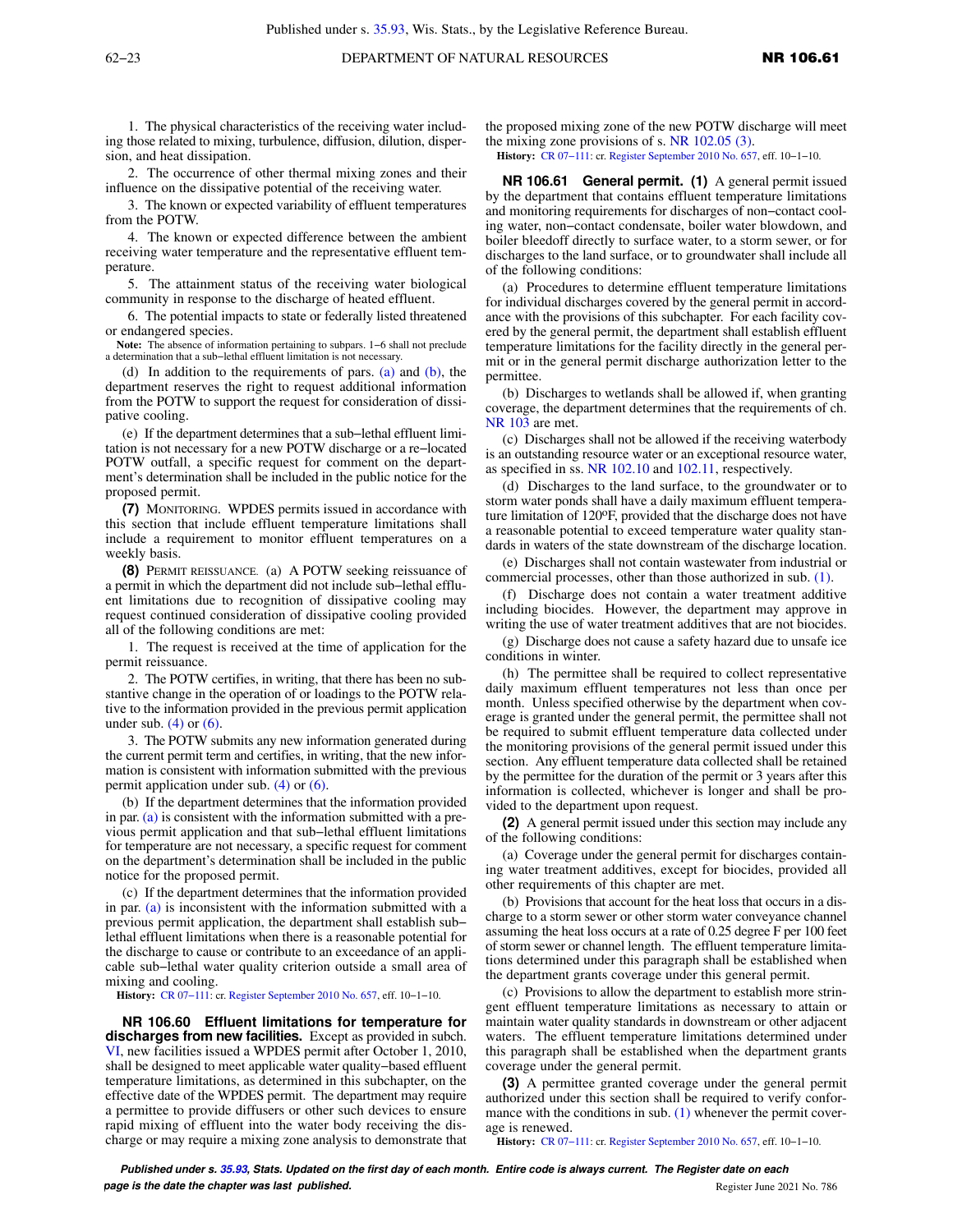**NR 106.62 Compliance schedules.** The permittee shall attain compliance with the effluent limitations as soon as reasonably possible, but no later than the expiration date of the permit. When a permit is issued or reissued with effluent temperature limitations established using the procedures in this subchapter and representative effluent temperature data are available at the time of permit issuance or reissuance, the permit may contain a compliance schedule consistent with the provisions in s. [NR 106.117](https://docs.legis.wisconsin.gov/document/administrativecode/NR%20106.117) when either of the following conditions is met:

**(1)** The permittee does not apply for an alternative effluent limitation under the provisions of subch. [VI](https://docs.legis.wisconsin.gov/document/administrativecode/subch.%20VI%20of%20ch.%20NR%20106).

**(2)** The permittee applies for an alternative effluent limitation under the provisions of subch. [VI](https://docs.legis.wisconsin.gov/document/administrativecode/subch.%20VI%20of%20ch.%20NR%20106) and, after reviewing the data and information provided with the application, the department determines that sufficient information to establish alternative effluent limitations for temperature is not available.

**History:** [CR 07−111](https://docs.legis.wisconsin.gov/document/cr/2007/111): cr. [Register September 2010 No. 657](https://docs.legis.wisconsin.gov/document/register/657/B/toc), eff. 10−1−10; [CR](https://docs.legis.wisconsin.gov/document/cr/2015/85) [15−085:](https://docs.legis.wisconsin.gov/document/cr/2015/85) am. (intro.) [Register August 2016 No. 728](https://docs.legis.wisconsin.gov/document/register/728/B/toc), eff. 9−1−16.

### **Subchapter VI — Alternative Effluent Limitations for Temperature**

**NR 106.70 Purpose.** The purpose of this subchapter is to establish procedures for the determination by the department of alternative effluent limitations for temperature as authorized under s. [283.17,](https://docs.legis.wisconsin.gov/document/statutes/283.17) Stats. An alternative effluent limitation for temperature may be established by the department if the owner or operator of a point source demonstrates to the department that a proposed effluent limitation established under subch. [V](https://docs.legis.wisconsin.gov/document/administrativecode/subch.%20V%20of%20ch.%20NR%20106) is more stringent than necessary to assure the protection and propagation of a balanced indigenous population of shellfish, fish and wildlife in and on the body of water into which the discharge is made.

**History:** [CR 07−111:](https://docs.legis.wisconsin.gov/document/cr/2007/111) cr. [Register September 2010 No. 657](https://docs.legis.wisconsin.gov/document/register/657/B/toc), eff. 10−1−10.

**NR 106.71 Definitions.** The definitions in ss. [NR 205.03](https://docs.legis.wisconsin.gov/document/administrativecode/NR%20205.03) and [205.04](https://docs.legis.wisconsin.gov/document/administrativecode/NR%20205.04) apply to the terms used in this subchapter. In addition, the following definitions apply to the terms used in this subchapter:

**(1)** "Alternative effluent limitations for temperature" means effluent temperature limitations for the control of the thermal component of a discharge which are less restrictive than limitations calculated using the procedures specified in subch. [V.](https://docs.legis.wisconsin.gov/document/administrativecode/subch.%20V%20of%20ch.%20NR%20106)

**(2)** "Balanced, indigenous community" or "balanced, indigenous population" means a biotic community typically characterized by diversity, the capacity to sustain itself through cyclic seasonal changes, presence of necessary food chain species, and non–domination of pollution tolerant species. Such a community may include historically non–native species introduced in connection with a program of wildlife management and species whose presence or abundance results from substantial, irreversible environmental modifications. Normally, however, the community may not include species whose presence or abundance is attributable to the introduction of pollutants that will be eliminated by compliance by all sources with effluent limitations and standards effective by July 1, 1983, including modifications thereof in accordance with the provisions of this subchapter; and may not include species whose presence or abundance is attributable to alternative effluent limitations imposed pursuant to this subchapter.

**(3)** "Existing discharge" means a discharge that is not a new POTW discharge.

**(4)** "New discharge" means a discharge that is issued a WPDES permit on or after October 1, 2010.

**(5)** "Relevant evidence" means new or historical biological data, physical monitoring data and engineering or diffusion models.

**(6)** "Representative, important species" means species which are representative, in terms of their biological needs, of a balanced, indigenous community of shellfish, fish, and wildlife in and on the body of water receiving a thermal discharge.

**(7)** "Water quality standards" means applicable water quality standards set forth in chs. [NR 102](https://docs.legis.wisconsin.gov/document/administrativecode/ch.%20NR%20102) to [104](https://docs.legis.wisconsin.gov/document/administrativecode/ch.%20NR%20104), or any federally promulgated water quality standards applicable to surface waters of the state.

**History:** [CR 07−111](https://docs.legis.wisconsin.gov/document/cr/2007/111): cr. [Register September 2010 No. 657,](https://docs.legis.wisconsin.gov/document/register/657/B/toc) eff. 10−1−10.

**NR 106.72 Application for alternative effluent limitations for temperature.** An application for an alternative effluent limitation may be submitted to the department by an owner or operator of a point source subject to effluent limitations determined under subch. [V.](https://docs.legis.wisconsin.gov/document/administrativecode/subch.%20V%20of%20ch.%20NR%20106)

**(1)** TIMING. The application may be submitted at the time the owner or operator submits an application for issuance or reissuance of a WPDES permit or at any time following the issuance of a permit, subject to the permit modification provisions in s. [283.53](https://docs.legis.wisconsin.gov/document/statutes/283.53), Stats.

**(2)** NEW DISCHARGE. A permittee may submit an application for alternative effluent limitations for temperature for a new discharge. The application shall include a demonstration that the effluent temperature limitations calculated according to the procedures specified in subch. [V](https://docs.legis.wisconsin.gov/document/administrativecode/subch.%20V%20of%20ch.%20NR%20106) are more stringent than necessary to assure the protection and propagation of a balanced, indigenous community of shellfish, fish and wildlife in and on the body of water into which the discharge is made. This demonstration shall examine the interaction of the thermal component with other pollutants and the additive effect of other thermal sources. The application shall also contain all of the following:

(a) A description of the alternative effluent limitations for temperature requested.

(b) A description of the methodology the applicant used to support the demonstration.

(c) Biological, hydrological and meteorological data, physical monitoring data, engineering or diffusion models, laboratory studies and other relevant evidence.

(d) The data and results of studies, experiments and other information that support the demonstration that the identified representative, important species will be protected, and that will assure the protection and propagation of a balanced, indigenous community of shellfish, fish and aquatic life in and on the body of the water into which the discharge will be made.

**(3)** EXISTING DISCHARGE. An existing permittee may submit an application for alternative effluent limitations for temperature for an existing discharge. The application shall include a demonstration that the effluent temperature limitations calculated according to the procedures specified in subch. [V](https://docs.legis.wisconsin.gov/document/administrativecode/subch.%20V%20of%20ch.%20NR%20106) are more stringent than necessary to assure the protection and propagation of a balanced, indigenous community of shellfish, fish and wildlife in and on the body of water into which the discharge is made. This demonstration shall examine the interaction of the thermal component with other pollutants and the additive effect of other thermal sources. The permittee may request alternative effluent limitations for temperature under either par. [\(a\)](https://docs.legis.wisconsin.gov/document/administrativecode/NR%20106.72(3)(a)) or [\(b\).](https://docs.legis.wisconsin.gov/document/administrativecode/NR%20106.72(3)(b))

(a) A permittee may demonstrate that no appreciable harm has resulted from the normal component of the discharge to a balanced, indigenous community of shellfish, fish and wildlife in and on the body of water into which the discharge has been made. In determining whether or not prior appreciable harm has occurred, the department shall consider the length of time in which the applicant has been discharging and the nature of the discharge.

(b) A permittee may demonstrate that, despite the occurrence of previous appreciable harm, alternative effluent limitations for temperature will assure the protection and propagation of a balanced, indigenous community of shellfish, fish and wildlife in and on the body of water into which the discharge has been made.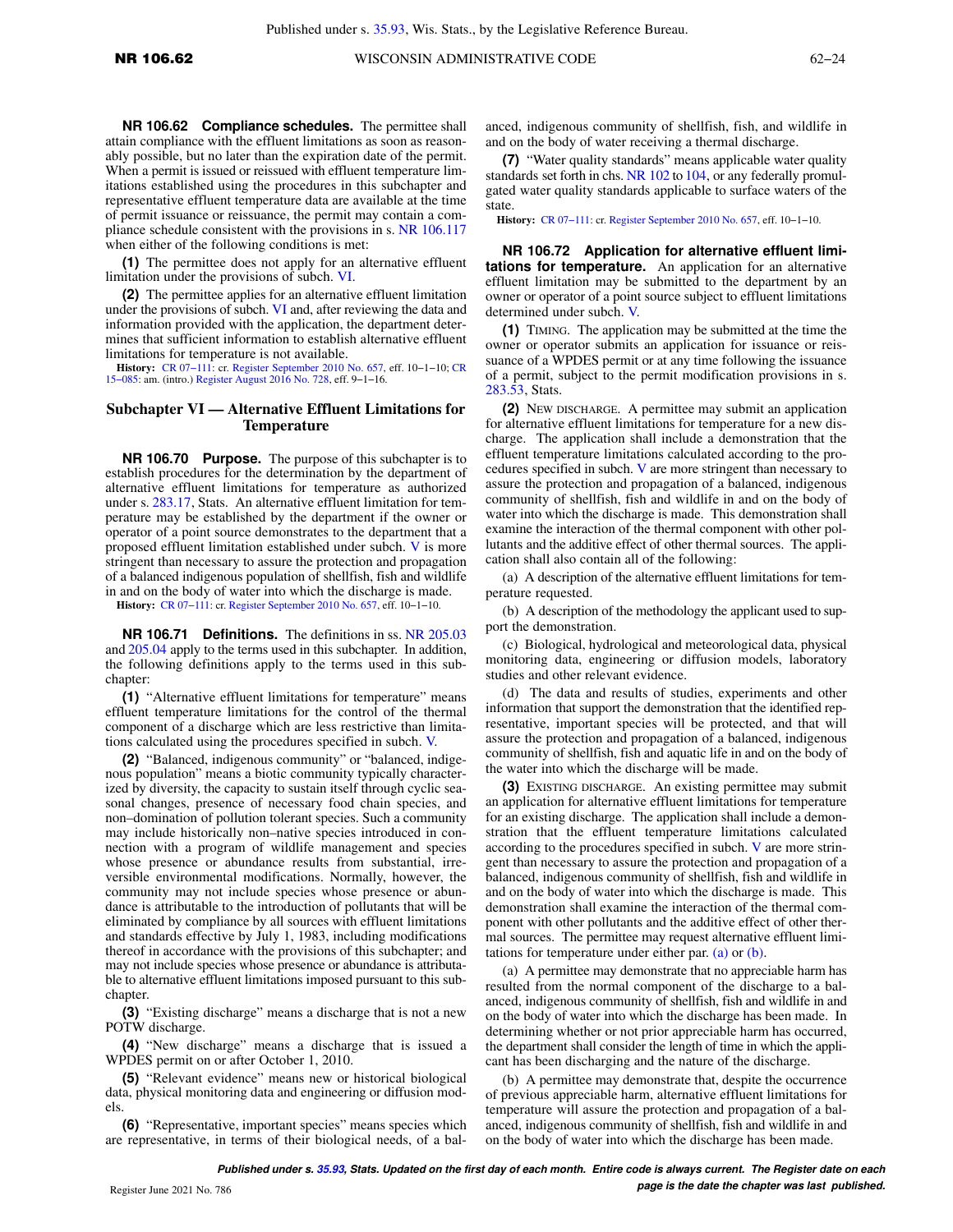(c) In the application under this section, the permittee shall provide all of the following:

1. A description of the alternative effluent limitations for temperature requested.

2. A description of the methodology the applicant used to support the demonstration.

3. Biological, hydrological and meteorological data, physical monitoring data, engineering or diffusion models and laboratory studies and other relevant evidence.

4. The data and results of studies, experiments and other information that support the demonstration that the identified representative, important species will be protected, and that will assure the protection and propagation of a balanced, indigenous community of shellfish, fish, and aquatic life in and on the water to which the discharge has been made.

**History:** [CR 07−111:](https://docs.legis.wisconsin.gov/document/cr/2007/111) cr. [Register September 2010 No. 657](https://docs.legis.wisconsin.gov/document/register/657/B/toc), eff. 10−1−10.

**NR 106.73 Identification of representative, important species.** Any applicant for an alternative effluent limitation for temperature shall submit to the department a proposed list of representative important species prior to submitting an application and undertaking a demonstration under s. [NR 106.72.](https://docs.legis.wisconsin.gov/document/administrativecode/NR%20106.72) The list shall take into account applicable water quality standards. The department may approve, disapprove or approve with modifications the proposed list of representative important species as the department deems appropriate.

**History:** [CR 07−111:](https://docs.legis.wisconsin.gov/document/cr/2007/111) cr. [Register September 2010 No. 657](https://docs.legis.wisconsin.gov/document/register/657/B/toc), eff. 10−1−10.

**NR 106.74 Determination of alternative effluent limitations for temperature. (1)** NEW DISCHARGES. Alternative effluent limitations for temperature may be established by the department for a new discharge if the permittee demonstrates that the discharge, considering the cumulative impact of the thermal discharge together with all other significant impacts on the species affected will assure the protection and propagation of representative, important species and will, in turn, assure the protection and propagation of a balanced, indigenous community of shellfish, fish, and aquatic life in and on the body of receiving water.

**(2)** EXISTING DISCHARGES. Alternative effluent limitations for temperature may be established by the department for an existing discharge if the permittee has demonstrated either of the following:

(a) No appreciable harm has resulted from the thermal component of the discharge, taking into account the interaction of the component with other pollutants and the additive effect of other thermal discharges, to the representative, important species and a balanced, indigenous community of shellfish, fish, and wildlife in and on the body of water receiving the discharge.

(b) That despite the occurrence of previous appreciable harm, alternative effluent limitations for temperature will assure the protection and propagation of the representative, important species and a balanced, indigenous community of shellfish, fish and wildlife in and on the body of water into receiving the discharge, taking into account the interaction of the thermal component with other pollutants and the additive effect of other thermal discharges.

**(3)** APPRECIABLE HARM. In determining whether appreciable harm has occurred the department shall consider any relevant biological, engineering or other data demonstrating that effluent limitations for temperature calculated using the procedures specified in subch. [V](https://docs.legis.wisconsin.gov/document/administrativecode/subch.%20V%20of%20ch.%20NR%20106) are more stringent than necessary to assure the protection and propagation of a balanced, indigenous community of shellfish, fish, and wildlife in and on the body of water receiving the discharge.

**(4)** EXISTING VARIANCE WATER LIMITATIONS. Alternative effluent limitations for temperature determined under this subchapter shall supersede any temperature limitations listed in s. [NR 104.06](https://docs.legis.wisconsin.gov/document/administrativecode/NR%20104.06(2)(b)) [\(2\) \(b\)](https://docs.legis.wisconsin.gov/document/administrativecode/NR%20104.06(2)(b)).

**(5)** ZEBRA MUSSEL CONTROL. Alternative effluent limitations for temperature determined under this subchapter shall be met, except for short−term excursions for zebra or other mussel control, as approved by the department and authorized in a permit on a case−by−case basis.

**History:** [CR 07−111](https://docs.legis.wisconsin.gov/document/cr/2007/111): cr. [Register September 2010 No. 657,](https://docs.legis.wisconsin.gov/document/register/657/B/toc) eff. 10−1−10.

**NR 106.75 Compliance schedules.** Whenever the department issues or modifies a permit with alternative effluent limitations for temperature established using the procedures in this subchapter, the permit may contain a compliance schedule consistent with the provisions in s. [NR 106.117](https://docs.legis.wisconsin.gov/document/administrativecode/NR%20106.117) to attain such limitations. The permittee shall achieve compliance with the limitations as soon as reasonably possible, but no later than the expiration date of the permit.

**History:** [CR 07−111:](https://docs.legis.wisconsin.gov/document/cr/2007/111) cr. [Register September 2010 No. 657,](https://docs.legis.wisconsin.gov/document/register/657/B/toc) eff. 10−1−10; [CR](https://docs.legis.wisconsin.gov/document/cr/2015/85) [15−085](https://docs.legis.wisconsin.gov/document/cr/2015/85): am. [Register August 2016 No. 728](https://docs.legis.wisconsin.gov/document/register/728/B/toc), eff. 9−1−16.

**NR 106.76 Public notice.** The public notice of intent to issue, reissue, or modify a permit with alternative effluent limitations established under this subchapter shall contain all of the following:

**(1)** The effluent temperature limitations that are calculated using the procedures specified in subch. [V.](https://docs.legis.wisconsin.gov/document/administrativecode/subch.%20V%20of%20ch.%20NR%20106)

**(2)** The proposed alternative effluent limitations for temperature.

**(3)** A statement that the applicant has submitted a demonstration in support of a request for alternative effluent limitations for temperature and that the department is proposing to establish such alternative effluent limitations for temperature or, in the event that at the time of permit issuance, reissuance or modification there is insufficient information to support alternative effluent limitations for temperature, that the department is proposing to include a compliance schedule in the permit.

**(4)** A statement that all data submitted by the applicant and a summary of the data are available at the offices of the department for public inspection during office hours.

**(5)** A statement that any interested person may comment upon the applicant's proposed alternative effluent limitations for temperature.

**History:** [CR 07−111](https://docs.legis.wisconsin.gov/document/cr/2007/111): cr. [Register September 2010 No. 657,](https://docs.legis.wisconsin.gov/document/register/657/B/toc) eff. 10−1−10.

**NR 106.77 Application of the variance process in s. 283.15, Stats.** Whenever a permittee has been granted alternative effluent limitations for temperature under this chapter, the procedures of s. [283.15,](https://docs.legis.wisconsin.gov/document/statutes/283.15) Stats., are not applicable.

**History:** [CR 07−111](https://docs.legis.wisconsin.gov/document/cr/2007/111): cr. [Register September 2010 No. 657,](https://docs.legis.wisconsin.gov/document/register/657/B/toc) eff. 10−1−10.

#### **Subchapter VII — Effluent Limitations for Chloride Discharges**

**NR 106.80 Purpose.** The purpose of this subchapter is to specify how the department will regulate the discharge of chloride to surface waters of the state. Nothing in this subchapter shall be construed to prevent or prohibit the use, sale, rental, installation, and service of ion exchange water softeners.

**History:** Cr. [Register, January, 2000, No. 529](https://docs.legis.wisconsin.gov/document/register/529/B/toc), eff. 2−1−00.

**NR 106.81 Applicability.** The provisions of this subchapter are applicable to point sources which discharge wastewater containing chloride to surface waters of the state. The provisions of this subchapter are not applicable to discharges of storm water run−off regulated by a storm water permit.

**History:** Cr. [Register, January, 2000, No. 529](https://docs.legis.wisconsin.gov/document/register/529/B/toc), eff. 2−1−00.

**NR 106.82 Definitions.** In this subchapter:

**(1)** "Calculated limitation" means a chloride water quality− based effluent limitation.

**(2)** "Consistently meet" means that 95% of the representative effluent data are less than the calculated limitation.

**(3)** "DIR" means demand initiated regeneration.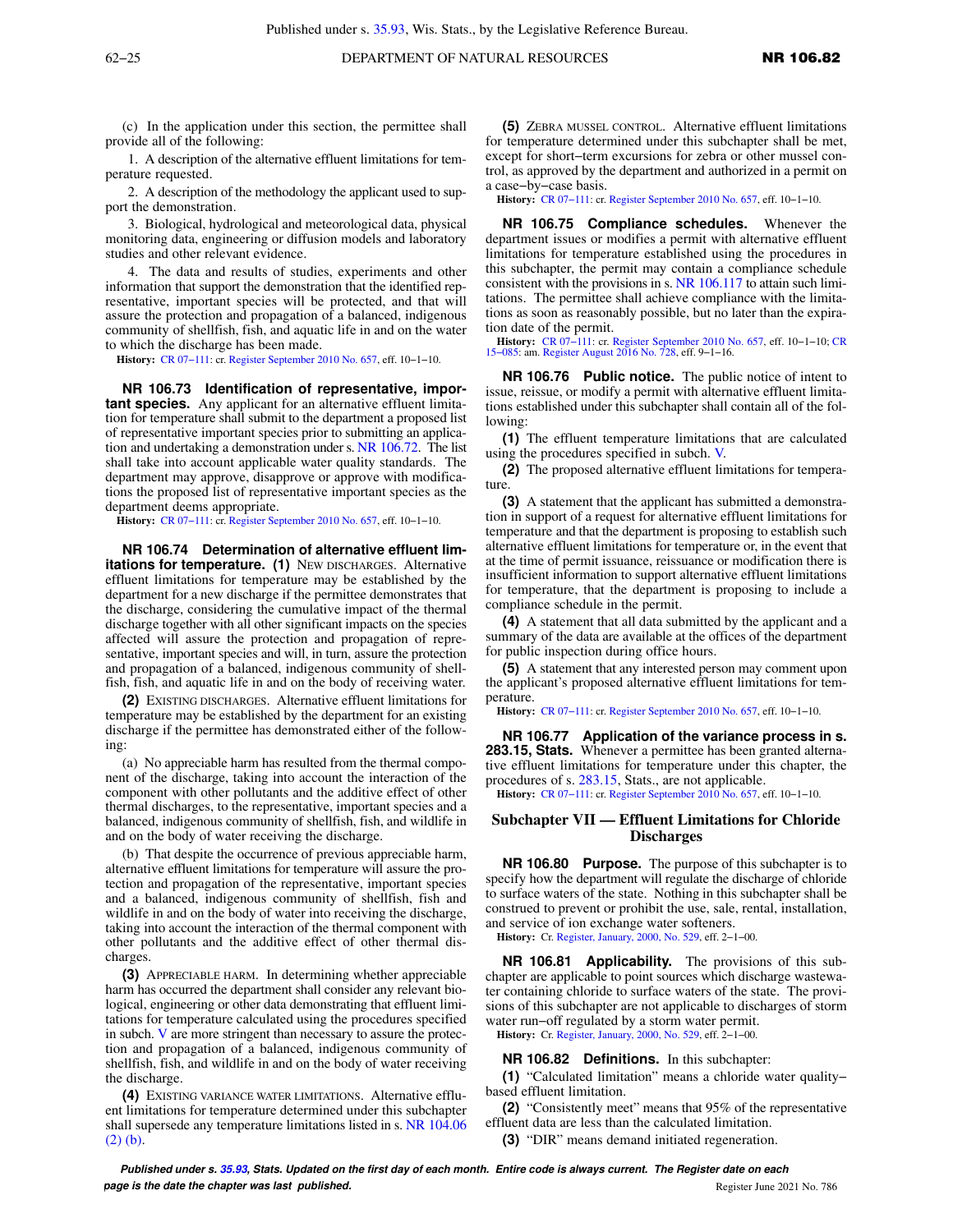**(4)** "Daily maximum interim limitation" means an effluent limitation calculated by the department which may be either:

(a) The upper 99th percentile of the permittee's representative data available to the department, or

(b) A value no greater than 105% of the permittee's highest representative effluent datum.

**(5)** "Reasonably meet" means that all of the permittee's representative effluent data would, using appropriate statistical techniques, be expected to be less than or equal to the target limitation following the completion of all of the source reduction efforts required by the permit.

**(6)** "Representative effluent data" means data, above the level of detection, which is not serially correlated and which represents normally expected effluent concentrations of chloride, collected during a period that can represent current or expected operations, or both, within the term of the permit.

**(7)** "Target limitation" means an effluent limitation which the permittee can reasonably meet within the term of the permit, following implementation of appropriate voluntary source reduction activities.

**(8)** "Target value" means an effluent concentration of chlorides which a permittee may be expected to reasonably meet following implementation of appropriate voluntary source reduction activities. A target value is not an enforceable limitation under the terms of the permit program, but establishes a measure of progress of source reduction activities.

**(9)** "Weekly average interim limitation" means an effluent limitation calculated by the department which may be either:

(a) The upper 99th percentile of the permittee's 4−day average of the representative data available to the department, or

(b) A value no greater than 105% of the permittee's calculated highest weekly average of the representative effluent data.

**(10)** WPDES" means Wisconsin pollutant discharge elimination system.

**History:** Cr. [Register, January, 2000, No. 529](https://docs.legis.wisconsin.gov/document/register/529/B/toc), eff. 2−1−00.

**NR 106.83 Regulation of chloride discharges. (1)** CHLORIDE EFFLUENT LIMITATIONS. The department shall evaluate the need to establish effluent limitations for chloride whenever representative effluent data indicate that the discharge from a point source contains chloride. If the department determines that a water quality−based effluent limitation for chloride is needed, a calculated limitation as defined in s. [NR 106.82 \(1\)](https://docs.legis.wisconsin.gov/document/administrativecode/NR%20106.82(1)) shall be included in the permit to meet the applicable water quality standards specified in chs. [NR 102](https://docs.legis.wisconsin.gov/document/administrativecode/ch.%20NR%20102) to [105](https://docs.legis.wisconsin.gov/document/administrativecode/ch.%20NR%20105), unless a chloride variance is given pursuant to sub. [\(2\).](https://docs.legis.wisconsin.gov/document/administrativecode/NR%20106.83(2))

**(2)** CHLORIDE VARIANCE. (a) *Findings.* On February 1, 2000, the department finds that:

1. End−of−pipe wastewater treatment technology for chloride is prohibitively expensive;

2. End−of−pipe wastewater treatment technology for chloride produces a concentrated brine that can be as much or more of an environmental liability than the untreated effluent;

3. Appropriate chloride source reduction activities are preferable environmentally to end−of−pipe effluent treatment in most cases; and

4. For some dischargers, attaining the applicable water quality standards specified in chs. NR  $102$  to  $105$  may cause substantial and widespread adverse social and economic impacts in the area where the discharger is located.

5. These findings shall be reviewed by the department every 3 years.

(b) *Application.* An existing discharger seeking a chloride variance under this subsection shall submit an application for a chloride variance when it submits its application for permit reissuance. The application shall include the permittee's basis for concluding that the findings in sub. [\(2\) \(a\)](https://docs.legis.wisconsin.gov/document/administrativecode/NR%20106.83(2)(a)) for a chloride variance are applicable to its discharge.

(c) *Department determinations.* The department shall review the application submitted by the permittee. The application shall be approved if the department agrees with the permittee's basis for concluding that the findings under par. [\(a\)](https://docs.legis.wisconsin.gov/document/administrativecode/NR%20106.83(2)(a)) for a chloride variance are applicable to its discharge. The department shall obtain U.S. environmental protection agency approval before a variance is included in a permit under this subsection.

(d) *Permit conditions implementing a chloride variance.* The department shall grant a chloride variance to an existing discharger when:

1. The findings in par. [\(a\)](https://docs.legis.wisconsin.gov/document/administrativecode/NR%20106.83(2)(a)) supporting a chloride variance apply to the specific discharge; and

2. The permittee and the department agree upon specific permit language imposing an interim limitation, a target value or, where appropriate, a target limitation, and source reduction activities.

**(3)** INTERIM LIMITATIONS, TARGET VALUES AND TARGET LIMITA-TIONS AND SOURCE REDUCTION ACTIVITIES. (a) If the permittee and the department agree on the inclusion of voluntary source reduction activities and the imposition of an interim limitation and a target value or a target limitation in its permit, those activities and the interim limitation and target value or target limitations shall become permit requirements.

(b) If the permittee and the department cannot agree on voluntary source reduction activities to be included as permit requirements, those activities may not be included in the permit. If the permittee and the department cannot agree on an interim limitation and target value or a target limitation to be included as permit requirements, those limitations may not be included in the permit.

(c) If the permittee and the department cannot agree on voluntary source reduction activities and both an interim limitation and a target value or an interim limitation and a target limitation to be included as permit requirements, the department shall include a calculated limitation as defined in s. [NR 106.82 \(1\)](https://docs.legis.wisconsin.gov/document/administrativecode/NR%20106.82(1)) in the permit to meet the applicable water quality standards specified in chs. [NR](https://docs.legis.wisconsin.gov/document/administrativecode/ch.%20NR%20102) [102](https://docs.legis.wisconsin.gov/document/administrativecode/ch.%20NR%20102) to [105.](https://docs.legis.wisconsin.gov/document/administrativecode/ch.%20NR%20105)

**(4)** REAPPLICATION FOR A CHLORIDE VARIANCE. When a permit containing a chloride variance approved by the department under sub.  $(2)$  (c) expires, the permittee may reapply for a chloride variance when it submits its application for permit reissuance. The application shall include the permittee's basis for concluding that the findings in sub.  $(2)$  (a) are applicable to its discharge.

**(5)** APPLICABILITY OF THE VARIANCE PROCESS IN S. 283.15, STATS. If a calculated limitation is included in the permit, a permittee may apply to the department for a variance from the water quality standard used to derive the calculated limitation, pursuant to s. [283.15,](https://docs.legis.wisconsin.gov/document/statutes/283.15) Stats. Where a permittee has been granted a chloride variance and its permit includes an interim limitation, a target value, a target limitation and requirements for chloride source reduction activities, the provisions of s. [283.15,](https://docs.legis.wisconsin.gov/document/statutes/283.15) Stats., are not applicable to the interim and target limitations.

**History:** Cr. [Register, January, 2000, No. 529](https://docs.legis.wisconsin.gov/document/register/529/B/toc), eff. 2-1-00; CR 15-085: am. (2) (c) [Register August 2016 No. 728](https://docs.legis.wisconsin.gov/document/register/728/B/toc), eff. 9-1-16.

**NR 106.84 Compliance with Wisconsin water quality antidegradation rules when reissuing a permit.** Chapter [NR 207](https://docs.legis.wisconsin.gov/document/administrativecode/ch.%20NR%20207) does not apply in those instances in which a reissued permit includes effluent limitations for chloride which represent a lowering of concentration as compared to the interim limitation in the previous permit.

**History:** Cr. [Register, January, 2000, No. 529](https://docs.legis.wisconsin.gov/document/register/529/B/toc), eff. 2−1−00.

**NR 106.85 Determination of the necessity for water quality−based effluent limitations. (1)** The department shall determine the need for chloride water quality−based effluent limitations for point source discharges whenever the discharges from the point sources contain chloride at concentrations or load-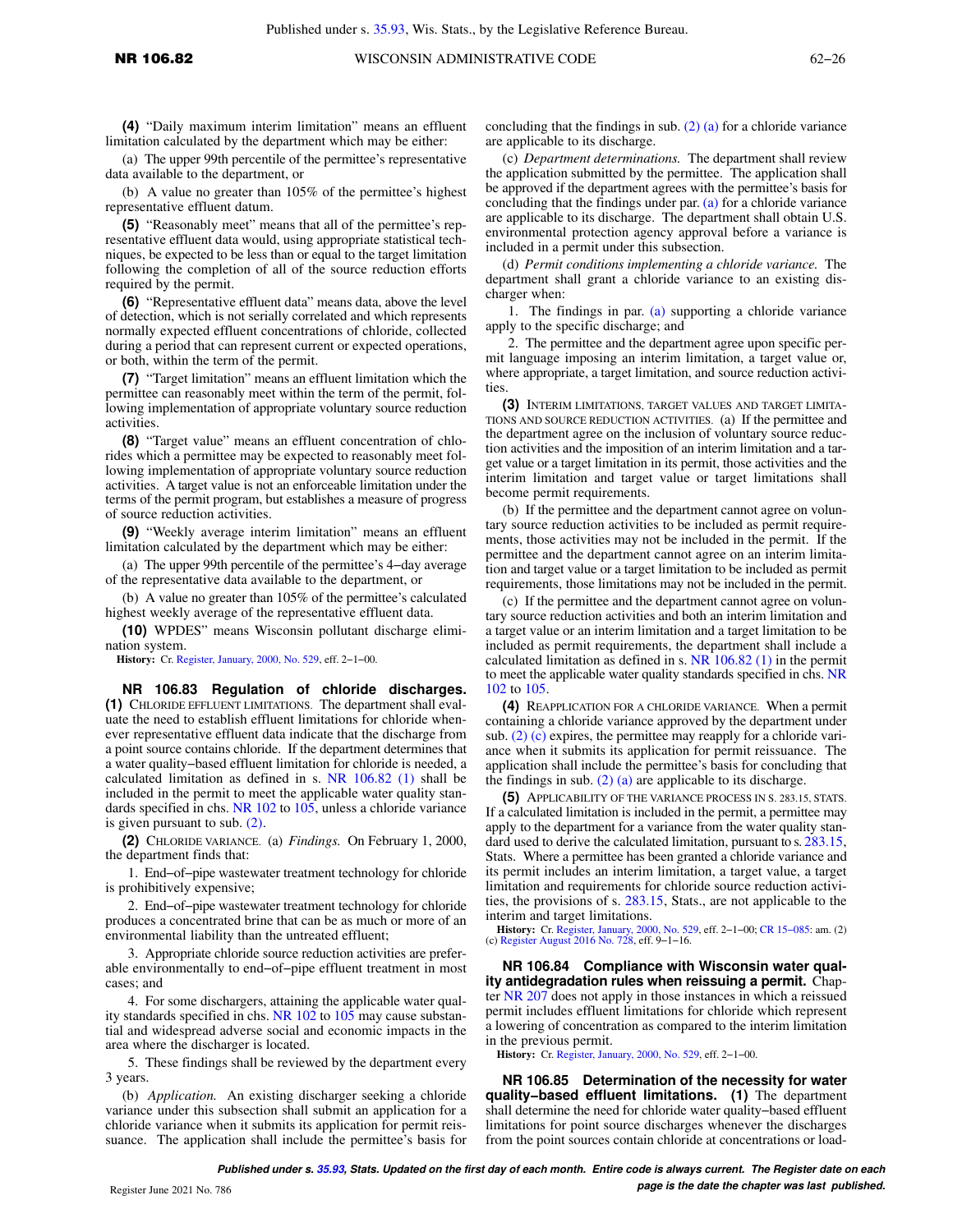ings which do not, as determined by any method in this section, meet the applicable water quality standards specified in chs. [NR](https://docs.legis.wisconsin.gov/document/administrativecode/ch.%20NR%20102) [102](https://docs.legis.wisconsin.gov/document/administrativecode/ch.%20NR%20102) to [105.](https://docs.legis.wisconsin.gov/document/administrativecode/ch.%20NR%20105)

**(2)** When considering the necessity for water quality−based effluent limitations, the department shall consider in−stream bio− survey data and data from ambient toxicity analyses whenever the data are available.

**(3)** When considering the necessity for chloride water quality−based effluent limitations, the department shall compare the upper 99th percentile of available representative discharge concentrations to the calculated limitations, pursuant to s. [NR 106.05](https://docs.legis.wisconsin.gov/document/administrativecode/NR%20106.05(4))  $(4)$ 

**History:** Cr. [Register, January, 2000, No. 529](https://docs.legis.wisconsin.gov/document/register/529/B/toc), eff. 2−1−00.

**NR 106.86 Monitoring.** Notwithstanding any other section in this subchapter, the department shall determine on a case− by−case basis the chloride monitoring frequency to be required in the permit.

**History:** Cr. [Register, January, 2000, No. 529](https://docs.legis.wisconsin.gov/document/register/529/B/toc), eff. 2−1−00.

**NR 106.87 Establishment of effluent limitations. (1)** CALCULATED LIMITATIONS. If water quality−based effluent limitations for chloride are determined to be necessary, those limitations shall be derived under ss. [NR 106.06](https://docs.legis.wisconsin.gov/document/administrativecode/NR%20106.06) and [106.07,](https://docs.legis.wisconsin.gov/document/administrativecode/NR%20106.07) and for the purposes of this subchapter, shall be labeled "calculated limitations".

**(2)** INTERIM LIMITATION. The interim limitation may be expressed as both a daily maximum and a weekly average, calculated in accordance with s. NR  $106.82$  (4) and [\(9\)](https://docs.legis.wisconsin.gov/document/administrativecode/NR%20106.82(9)).

**(3)** TARGET VALUE. The target value may be expressed as both a daily maximum and a weekly average. The department and the permittee shall consider both the implementation and the anticipated effectiveness of appropriate voluntary source reduction activities in order to determine a target value which is reasonably achievable within the term of the permit.

**(4)** TARGET LIMITATION. The target limitation may be expressed as both a daily maximum and a weekly average. The department and the permittee shall consider both the implementation and the anticipated effectiveness of appropriate voluntary source reduction activities in order to determine a target limitation which is reasonably achievable within the term of the permit.

**History:** Cr. [Register, January, 2000, No. 529,](https://docs.legis.wisconsin.gov/document/register/529/B/toc) eff. 2−1−00; [CR 15−085](https://docs.legis.wisconsin.gov/document/cr/2015/85): am. (1) [Register August 2016 No. 728](https://docs.legis.wisconsin.gov/document/register/728/B/toc), eff. 9−1−16.

**NR 106.88 Application of and compliance with chloride effluent limitations in a permit. (1)** CHLORIDE LIMITA-TIONS IN PERMITS. If chloride water quality−based effluent limitations are deemed to be necessary under s. [NR 106.85,](https://docs.legis.wisconsin.gov/document/administrativecode/NR%20106.85) the department shall use all of the following procedures to include the calculated limitations in the permit with an appropriate compliance schedule as necessary and appropriate:

(a) Effluent limitations based on an acute criterion shall be expressed in permits as daily maximum limitations, and effluent limitations based on a chronic criterion shall be expressed in permits as weekly average limitations.

(b) Effluent Limitations shall be expressed in a permit consistent with the protocols in s. NR  $106.07$  (3) to [\(5\)](https://docs.legis.wisconsin.gov/document/administrativecode/NR%20106.07(5)).

(c) Mass limitations calculated under s. NR  $106.07$  (2) and [\(9\)](https://docs.legis.wisconsin.gov/document/administrativecode/NR%20106.07(9)) shall be included in the permit in addition to concentration based effluent limitations whenever water quality−based effluent limitations are determined to be necessary.

(d) A compliance schedule for a water quality−based effluent for chloride may be granted in a permit if necessary and appropriate and shall be consistent with the requirements under s. [NR](https://docs.legis.wisconsin.gov/document/administrativecode/NR%20106.117) [106.117.](https://docs.legis.wisconsin.gov/document/administrativecode/NR%20106.117)

**(2)** VARIANCE CONDITIONS. The department may include all of the following conditions in the permit instead of the conditions specified in sub. [\(1\)](https://docs.legis.wisconsin.gov/document/administrativecode/NR%20106.88(1)) whenever a chloride variance is granted under s. [NR 106.83:](https://docs.legis.wisconsin.gov/document/administrativecode/NR%20106.83)

(a) Chloride monitoring.

(b) An interim limitation for chloride that is effective on the date of permit issuance.

(c) Tier 1 source reduction.

(d) A target value or a target limitation with an appropriate compliance schedule, which is effective on the last day of the permit.

(e) If appropriate, either tier 2 or tier 3 source reduction if the department believes that any of the additional conditions in the tier 2 or tier 3 source reduction activities are reasonable and practical within the term of the permit.

**(3)** UNITS FOR TARGET VALUES. Interim limitations, target values, and target limitations established under sub. [\(2\)](https://docs.legis.wisconsin.gov/document/administrativecode/NR%20106.88(2)) shall be expressed in the permit as a concentration limitation, in units of mg/L or equivalent units.

**(5)** MONITORING. A determination of compliance with interim, target, and calculated limitations and comparison with target values shall be based upon 24−hour composite samples. The department shall determine on a case−by−case basis the monitoring frequency to be required for these limitations.

**History:** Cr. [Register, January, 2000, No. 529](https://docs.legis.wisconsin.gov/document/register/529/B/toc), eff. 2–1–00; CR 09–123: am. (3)<br>[Register July 2010 No. 655,](https://docs.legis.wisconsin.gov/document/register/655/B/toc) eff. 8–1–10; CR 15–085: r. and recr. (1) to (3), r. (4), r.<br>and recr. (5), r. (6) [Register August 2016 No. 728,](https://docs.legis.wisconsin.gov/document/register/728/B/toc) e

**NR 106.89 Alternative whole effluent toxicity monitoring and limitations for dischargers of chloride. (1)** GENERAL. In addition to interim, target, and calculated water quality−based effluent limitations and target values for chloride, the department may establish whole effluent toxicity testing requirements and limitations under ss. [NR 106.08](https://docs.legis.wisconsin.gov/document/administrativecode/NR%20106.08) and [106.09.](https://docs.legis.wisconsin.gov/document/administrativecode/NR%20106.09)

**(2)** FINDINGS. The department finds all of the following:

(a) Acute whole effluent toxicity limitations cannot be attained if the effluent concentration of chloride exceeds 2,500 mg/L.

(b) Chronic whole effluent toxicity limitations cannot be attained if the effluent concentration of chloride exceeds 2 times the calculated chronic water quality−based effluent limitation.

(c) If chloride is the sole source of acute or chronic whole effluent toxicity it is appropriate that chloride limitations be used instead of WET limitations to attain and maintain narrative criteria in s. [NR 102.04 \(1\) \(d\)](https://docs.legis.wisconsin.gov/document/administrativecode/NR%20102.04(1)(d)) and [\(4\) \(d\).](https://docs.legis.wisconsin.gov/document/administrativecode/NR%20102.04(4)(d))

**(3)** CHLORIDE LIMITS IN LIEU OF ACUTE WET LIMITS. Chloride limitations shall be included in the permit in lieu of acute whole effluent toxicity testing requirements and acute whole effluent toxicity limitations until source reduction actions are completed if any of the following apply:

(a) The permittee can demonstrate to the satisfaction of the department that the effluent concentration of chloride exceeds 2,500 mg/L.

(b) The permittee can demonstrate to the satisfaction of the department that the effluent concentration of chloride is less than 2,500 mg/L, but in excess of the calculated acute water quality− based effluent limitation, and additional data are submitted that demonstrate that chloride is the sole source of acute toxicity.

**(4)** CHLORIDE LIMITS IN LIEU OF CHRONIC WET LIMITS. Chloride limitations shall be included in the permit in lieu of chronic whole effluent toxicity testing requirements and chronic whole effluent toxicity limitations until source reduction actions are completed if either of the following applies:

(a) The permittee can demonstrate to the satisfaction of the department that the effluent concentration of chloride exceeds 2 times the calculated chronic water quality−based effluent limitation.

(b) The permittee can demonstrate to the satisfaction of the department that the effluent concentration of chloride is less than 2 times the calculated chronic water quality−based effluent limitation, but in excess of the calculated chronic water quality−based effluent limitation, and additional data are submitted which demonstrate that chloride is the sole source of chronic toxicity.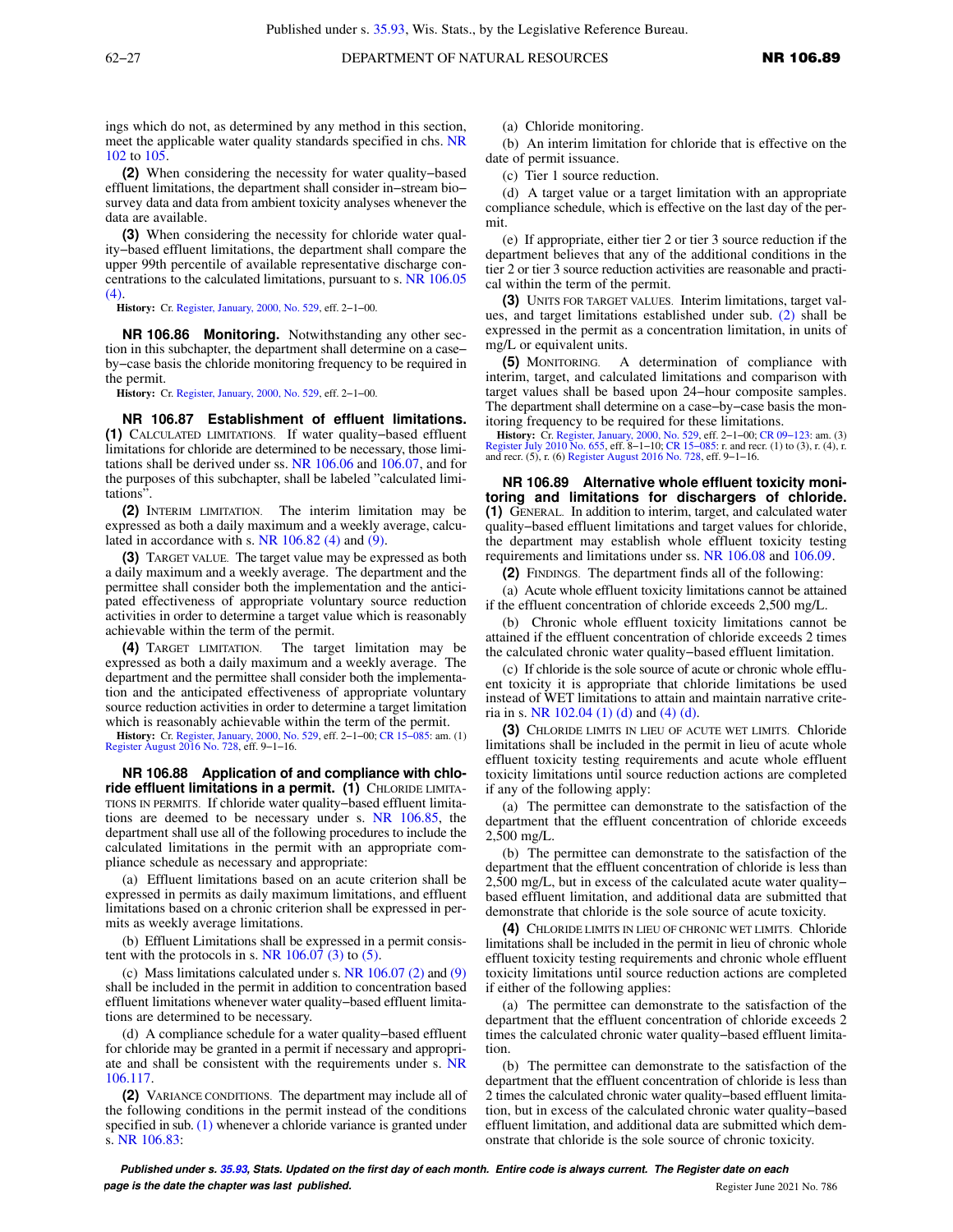**(5)** DECISION DOCUMENTATION. The department shall specify the decision to include chloride limitations instead of whole effluent toxicity limitations in the permit fact sheet.

**(6)** REEVALUATION. The department shall reevaluate the need for whole effluent toxicity and chloride monitoring or limitations upon permit reissuance.

**History:** Cr. [Register, January, 2000, No. 529](https://docs.legis.wisconsin.gov/document/register/529/B/toc), eff. 2−1−00; [CR 15−085:](https://docs.legis.wisconsin.gov/document/cr/2015/85) r. and recr. August 2016 No. 728, eff. 9−1−16; correction in (2) (c) made under s. [35.17](https://docs.legis.wisconsin.gov/document/statutes/35.17), Stats., [Register August 2016 No. 728](https://docs.legis.wisconsin.gov/document/register/728/B/toc).

**NR 106.90 Source reduction. (1)** INTRODUCTION. A 3−tiered system of source reduction measures is established in ascending order of increasing capital and operating costs.

**(2)** Tier 1 source reduction measures are those voluntary source reduction activities that identify and quantify chloride and softened water sources and usage, educate users and system operators on the need to minimize salt and softened water demands and promote better housekeeping practices that will reduce chloride and softened water consumption, and other activities similar in nature. Tier 1 source reduction measures may include any of the following:

(a) For POTWs:

1. Identify sources of chloride to the sewer system.

2. Educate homeowners on the impact of chloride from residential softeners, discuss options available for increasing softener salt efficiency, and request voluntary reductions.

3. Recommend residential softener tune−ups on a voluntary basis.

4. Request voluntary support from local water softening businesses in the efforts described in subds. [2.](https://docs.legis.wisconsin.gov/document/administrativecode/NR%20106.90(2)(a)2.) and [3.](https://docs.legis.wisconsin.gov/document/administrativecode/NR%20106.90(2)(a)3.)

5. Educate licensed installers and self−installers of softeners on providing optional hard water for outside faucets for residences.

6. Request voluntary reductions in chloride input from industrial and commercial contributors.

7. Where a public water utility has been identified as a significant contributor of chloride to the sewer system, request that the water utility conduct activities listed in par. [\(b\).](https://docs.legis.wisconsin.gov/document/administrativecode/NR%20106.90(2)(b))

(b) For direct−discharging municipal or commercial water softening plants:

1. Identify the users of soft water or the processes using soft water, and the amounts they use.

2. Determine which users or processes can tolerate unsoftened water, and determine their impact on demand.

3. Determine which users can close−loop their once−through cooling system or which processes can be close−looped, and determine their impact on demand.

4. Seek voluntary demand reductions.

(c) For dairies, train plant personnel to be more aware of salt conservation, emphasizing simple, cost effective housekeeping measures. For example, spilled salt can be cleaned up as a solid waste rather than flushed down the floor drain.

(d) For those facilities which process vegetables or meats:

1. Train personnel as described in par. [\(c\)](https://docs.legis.wisconsin.gov/document/administrativecode/NR%20106.90(2)(c)) in housekeeping measures.

2. Optimize softener operation to ensure the appropriate regeneration interval and salt dosage are used.

(e) For any other facility not listed in pars. [\(a\)](https://docs.legis.wisconsin.gov/document/administrativecode/NR%20106.90(2)(a)) to  $(d)$ , conduct activities that identify and quantify chloride and softened water sources and usage and educate personnel on appropriate housekeeping practices and the need to minimize salt and softened water demands.

**(3)** Tier 2 source reduction measures are those voluntary source reduction activities that improve and optimize equipment and processes, encourage restricted chloride use by users, eliminate wasteful practices and establish recycling practices where

feasible, and other activities similar in nature. Tier 2 source reduction measures may include any of the following:

(a) For POTWs, institute sewer use ordinances that:

1. Require significant industrial and commercial contributors to evaluate their water treatment systems with regard to softened water requirements, with the results of that evaluation being the basis for potential restrictions of chloride inputs.

2. Mandate a DIR and high salt efficiency standard for new residential softeners.

3. Mandate participation in a residential softener tune−up program, which involves qualified periodic servicing to ensure proper control settings and adjustments.

4. Where a public water utility has been identified as a significant contributor of chloride to the sewer system, request that the water utility conduct activities listed in par. [\(b\)](https://docs.legis.wisconsin.gov/document/administrativecode/NR%20106.90(3)(b)).

(b) For direct−discharging municipal or commercial water softening plants:

1. Optimize softener operation to ensure the appropriate regeneration interval and salt dosage are used.

2. If the regeneration is manual or timer−initiated, switch to a DIR controller.

3. Evaluate the feasibility of brine reclamation.

(c) For dairies:

1. Improve the handling of salt brines and the handling of cheese into and out of brine systems. Consider capital improvements such as automating the brine system, properly designed drip pans and splash guards.

2. Optimize softener operation to ensure the appropriate regeneration interval and salt dosage are used.

3. If the regeneration is manual or timer−initiated, evaluate the feasibility of switching to a DIR controller.

4. Evaluate the feasibility of softener brine reclamation.

5. Determine which subprocesses can tolerate unsoftened water, and make appropriate changes.

6. Determine whether once−through cooling systems can be close−looped, and make appropriate changes.

7. For plants that condense whey, evaluate the feasibility of using condensate of whey (COW) water for the first rinse for clean−in−place (CIP) systems and for boiler makeup water.

(d) For those facilities which process vegetables:

1. If the regeneration is manual or timer−initiated, evaluate the feasibility of switching to a DIR controller.

2. Evaluate the feasibility of softener brine reclamation.

3. Investigate the feasibility of using a phosphonate additive instead of softening the cooling water.

4. Evaluate the feasibility of reusing once−through cooling water as boiler make−up.

5. Investigate the feasibility of using unsoftened water for container fill.

(e) For those facilities which process meats:

1. If the regeneration is manual or timer−initiated, evaluate the feasibility of switching to a DIR controller.

2. Evaluate the feasibility of softener brine reclamation.

(f) For any other facility not listed in pars. [\(a\)](https://docs.legis.wisconsin.gov/document/administrativecode/NR%20106.90(3)(a)) to  $(e)$ , conduct activities that improve and optimize equipment and processes, eliminate wasteful practices and establish recycling practices to achieve chloride reductions.

**(4)** Tier 3 source reduction measures are those voluntary source reduction activities that evaluate the feasibility of replacing or upgrading equipment and processes or evaluate the feasibility of using alternative technologies or processes, and other activities similar in nature. Tier 3 source reduction measures may include any of the following:

(a) For POTWs, where residential point−of−use softening is the primary chloride input: